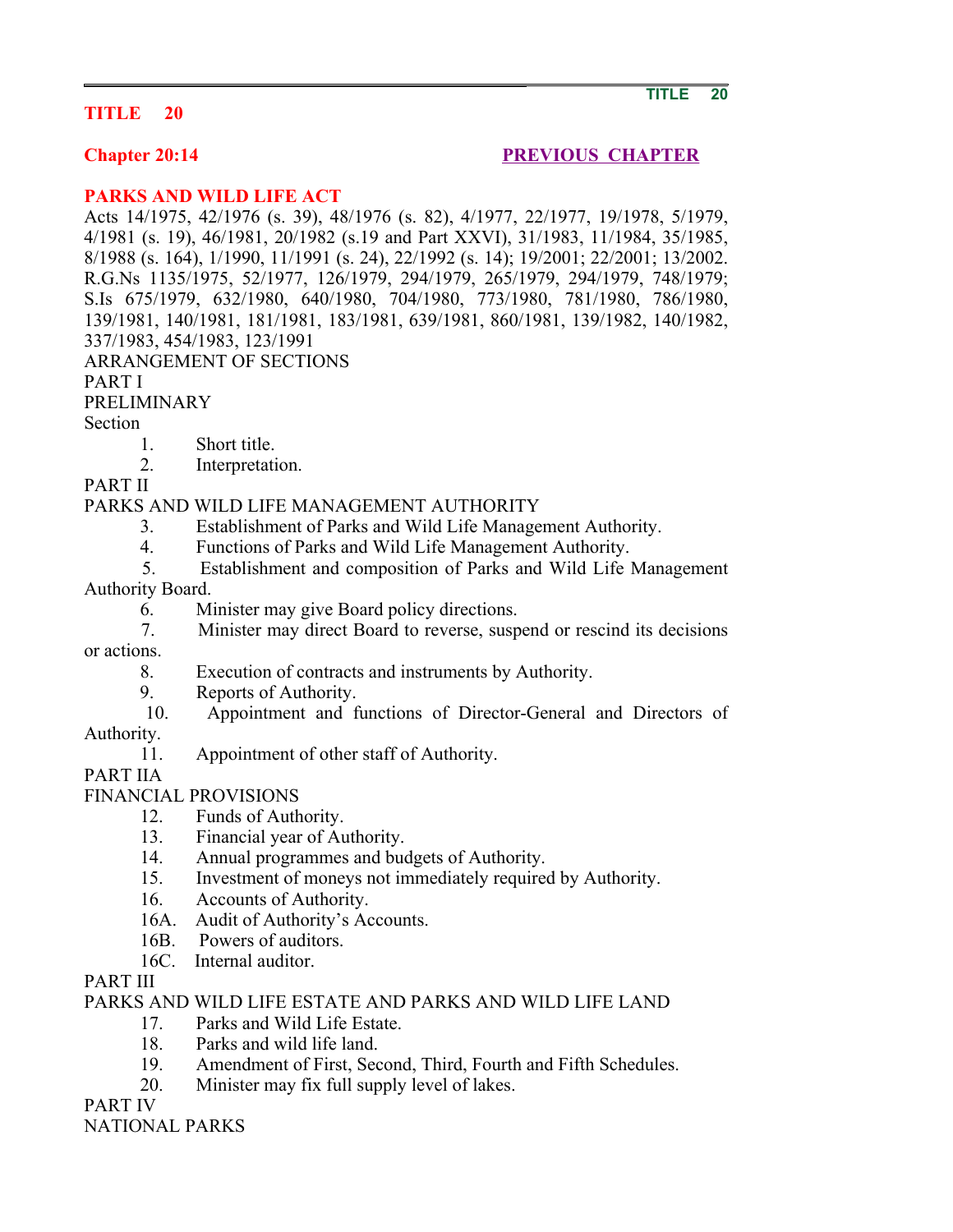21. Purposes of national parks and duties of Minister in relation thereto.

22. National parks.

23. Powers of Minister in relation to national parks.

24. Prohibition and regulation of certain acts in national parks.

PART V

# BOTANICAL RESERVES AND BOTANICAL GARDENS

 25. Purposes of botanical reserves and botanical gardens and powers and duties of Minister in relation thereto.

26. Botanical reserves and botanical gardens.

27. Buildings may be let in botanical reserves or botanical gardens.

 28. Control of, introduction into or removal of plants from a botanical reserve or botanical garden.

 29. Permit to introduce plants into or pick plants in a botanical reserve or botanical garden.

PART VI

SANCTUARIES

30. Purposes of sanctuaries and duties of Minister in relation thereto.

31. Sanctuaries and designated animals.

32. Powers of Minister in relation to sanctuaries.

 33. Control of hunting in and removal of animals or animal products from a sanctuary and sale of animals or animal products.

 34. Permit to hunt in or remove animals or animal products from a sanctuary and to sell animals or animal products.

PART VII

# SAFARI AREAS

 35. Purposes of safari areas and powers and duties of Minister in relation thereto.

36. Safari areas.

37. Lease of sites and grant of hunting rights in safari areas.

 38. Control of hunting in and removal of animals or animal products from a safari area and sale of animals or animal products.

 39. Permit to hunt in or remove animals or animal products from a safari area and to sell animals or animal products.

PART VIII

# RECREATIONAL PARKS

 40. Purposes of recreational parks and powers and duties of Minister in relation thereto.

41. Recreational parks.

 42. Designation of land within recreational park which may be alienated or leased.

PART IX

# SPECIALLY PROTECTED ANIMALS

43. Specially protected animals.

44. Minister may amend Sixth Schedule by notice in statutory instrument.

 45. Control of hunting of specially protected animals and possession or sale of specially protected animals and products thereof.

 46. Permit to hunt and to sell live specially protected animals and products thereof.

47. Trophies of specially protected animals which are State trophies.

PART X

SPECIALLY PROTECTED INDIGENOUS PLANTS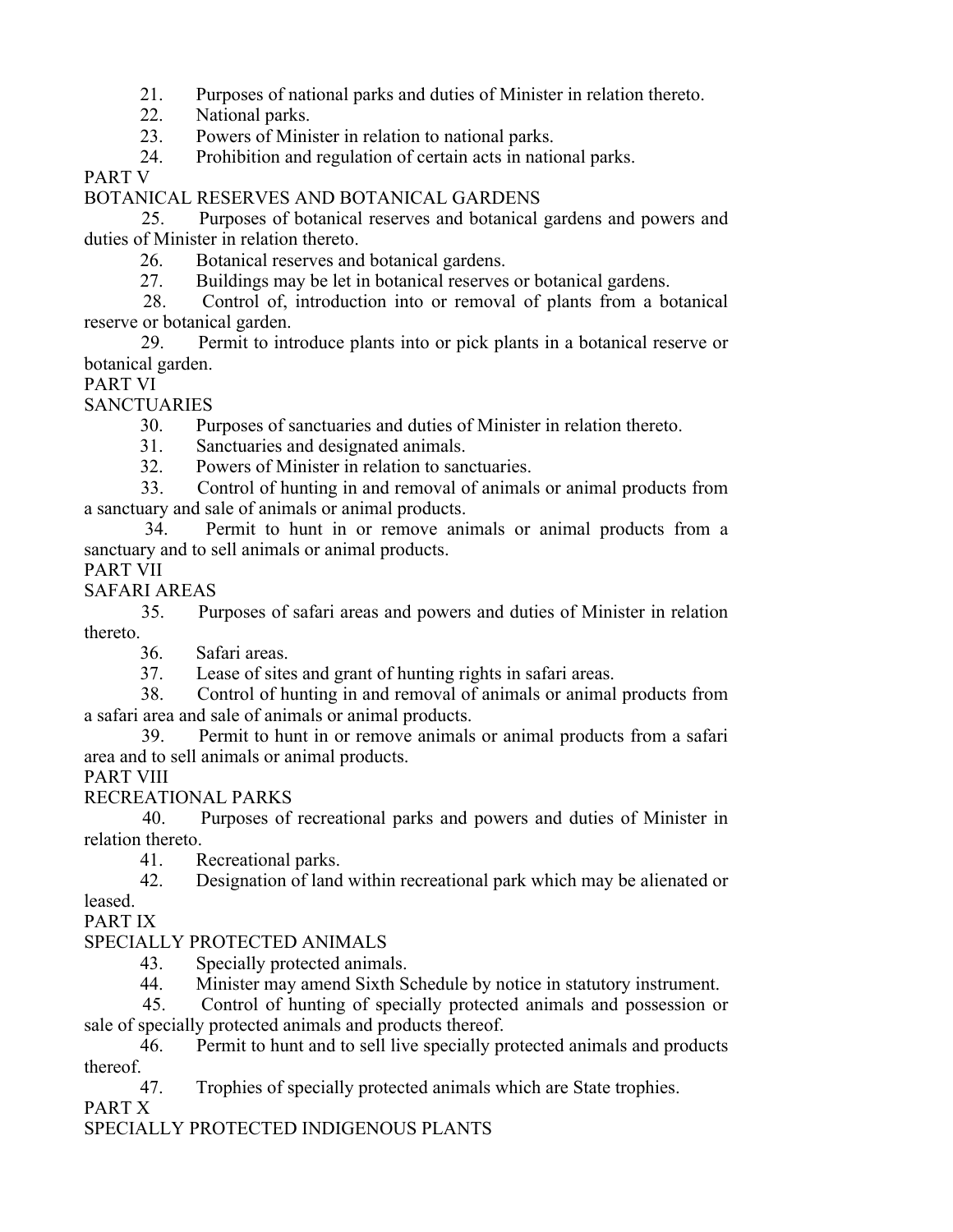48. Specially protected indigenous plants.

 49. Minister may amend Seventh Schedule by notice in statutory instrument.

- 50. Control of picking of specially protected indigenous plants.
- 51. Permit to pick specially protected indigenous plants.
- 52. Sale of specially protected indigenous plants controlled.
- 53. Permit to sell specially protected indigenous plants.

PART XI

INDIGENOUS PLANTS

- 54. Application of this Part.
- 55. Control of picking of indigenous plants.
- 56. Permission to pick indigenous plants.
- 57. Minister may prohibit persons from picking indigenous plants.
- 58. Appointment of commissioner.

PART XII

#### HUNTING, REMOVAL, VIEWING AND SALE OF ANIMALS AND ANIMAL PRODUCTS

 59. Control of hunting, removal and sale of live animals and animal products.

 60. Minister may prohibit or restrict hunting and removal of animals in defined areas.

- 61. Killing or injury of animals in self-defence.
- 62. Destruction of dogs.
- 63. Report of killing of animals or injury of animals other than dangerous

## animals.

- 64. Report of injury of dangerous animals.
- 65. Control of safaris.
- 66. Professional hunter's licence.
- 67. Learner professional hunter's licence.
- 68. Professional guide's licence.
- 69. Minister may issue professional hunter's, learner professional hunter's

and professional guide's licence.

- 70. Lawful hunter may ask other hunter to produce authority.
- 71. Prohibition of sale of meat of animal unlawfully hunted.
- 72. Sale of animal born or hatched and held in captivity.
- 73. Sale and manufacture of articles from trophies.
- 74. Purchase of live animals and trophies.
- 75. General permit to sell live animal or trophy.
- 76. Declaration of trophy.

#### PART XIII

PROTECTION OF ANIMALS AND INDIGENOUS PLANTS ON ALIENATED LAND

 77. Minister may declare protected animals or plants or cessation of hunting of animals and picking of plants, authorize reduction of animals and specify hunting periods.

- 78. Powers of environment committees and Environment Board.
- 79. Environment committee may order cessation of hunting.
- 80. Problem animals.
- 81. Obstruction, etc., of environment committee and Natural Resources
- Board.

PART XIV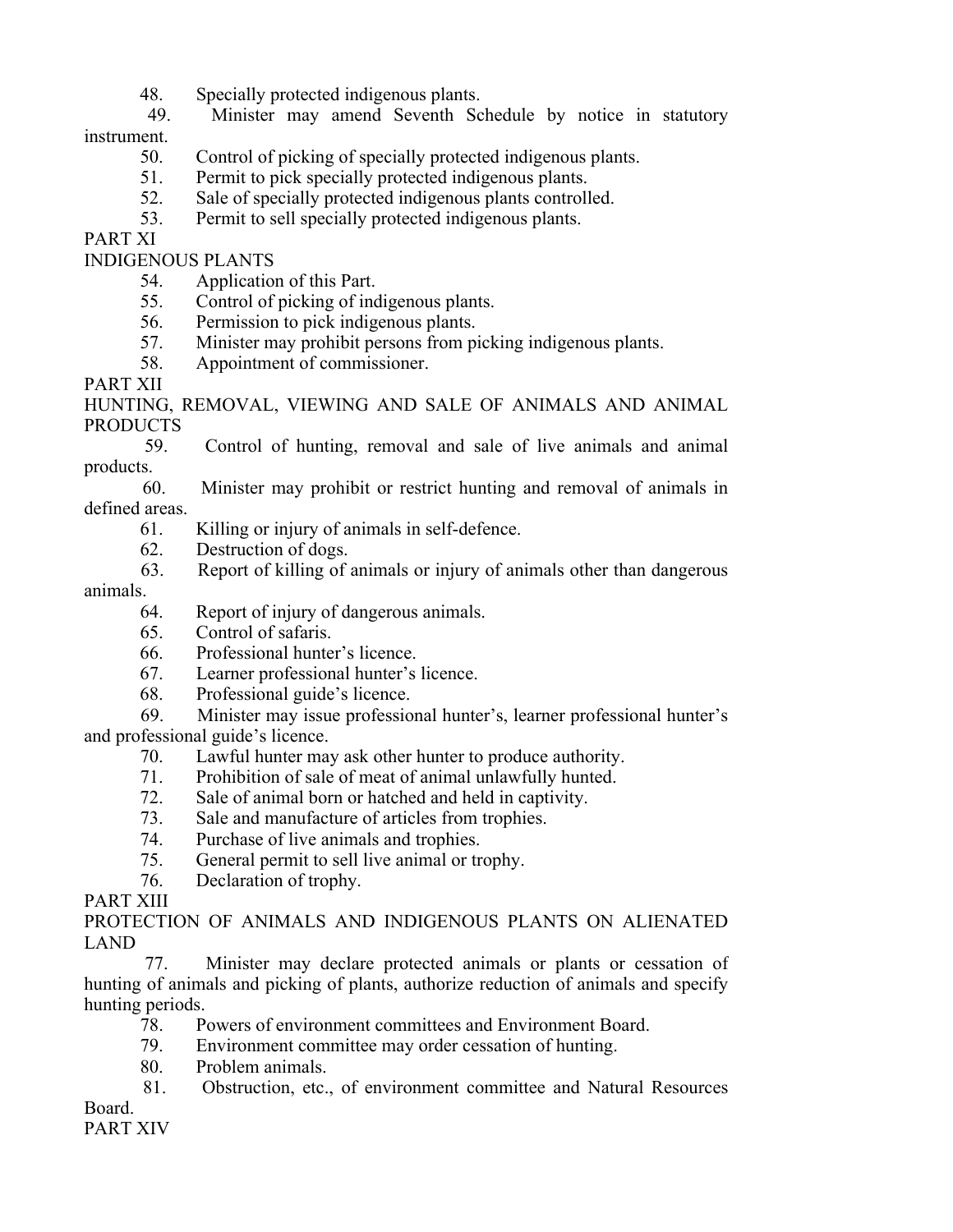#### FISH CONSERVATION

- 82. Interpretation in Part XIV.
- 83. Appropriate authority for waters.
- 84. Controlled fishing waters and powers of Minister in relation thereto.
- 85. Control of fishing.
- 86. Permission to fish.
- 87. Use of explosives, etc., for fishing prohibited.

 88. Control of introduction to waters of fish and aquatic growth and importation of live fish and fish ova.

- 89. Control of fish and aquatic growth.
- 90. Control of business of catching and selling fish.
- 91. Control of fishing nets.
- 92. Registration as dealer in or manufacturer of fishing nets.
- 93. Authorized fishing gear.
- 94. Permits to carry on business of catching and selling fish, etc.
- 95. Possession of fish caught in contravention of Act.
- 96. Minister may prohibit persons from fishing.

PART XV

EVIDENCE, PREVENTION AND DETECTION OF OFFENCES AND ADDITIONAL PENALTIES AND FORFEITURES

- 97. Evidence and presumptions.
- 98. Powers of police officers, officers, inspectors and employees.
- 99. Powers of search of appropriate authority for alienated land.
- 100. Special jurisdiction of magistrates courts.
- 101. Powers to stop persons and vehicles.
- 102. Erection of barriers on roads.
- 103. Payment of fine without appearing in court.
- 104. Court may order payment for hunting of animal.
- 105. Court may order payment of compensation for killing, etc., of domestic animal.
	- 106. Forfeiture and cancellation of authority in terms of this Act.

PART XVI

# INSPECTORS, OFFICERS, EMPLOYEES AND ADVISORY COMMITTEES

 $107.$  . . . . . .

[Repealed by Act 19 of 2001 with effect from the 1st June, 2002.]

108. Appointment of appropriate authority.

 $109.$  . . . . . .

[Repealed by Act 19 of 2001 with effect from the 1st June, 2002.]

 110. Powers of officers and employees to hunt animals on alienated land. 111. . . . . . .

[Repealed by Act 19 of 2001 with effect from the 1st June, 2002.]

- 112. Personation.
- 113. Obstruction.
- 114. Limitation of liability.

115. . . . . . .

[Repealed by Act 19 of 2001 with effect from the 1st June, 2002.]

116. . . . . . .

[Repealed by Act 19 of 2001 with effect from the 1st June, 2002.]

PART XVII

GENERAL

117. Compulsory acquisition of land, etc., in national parks, etc.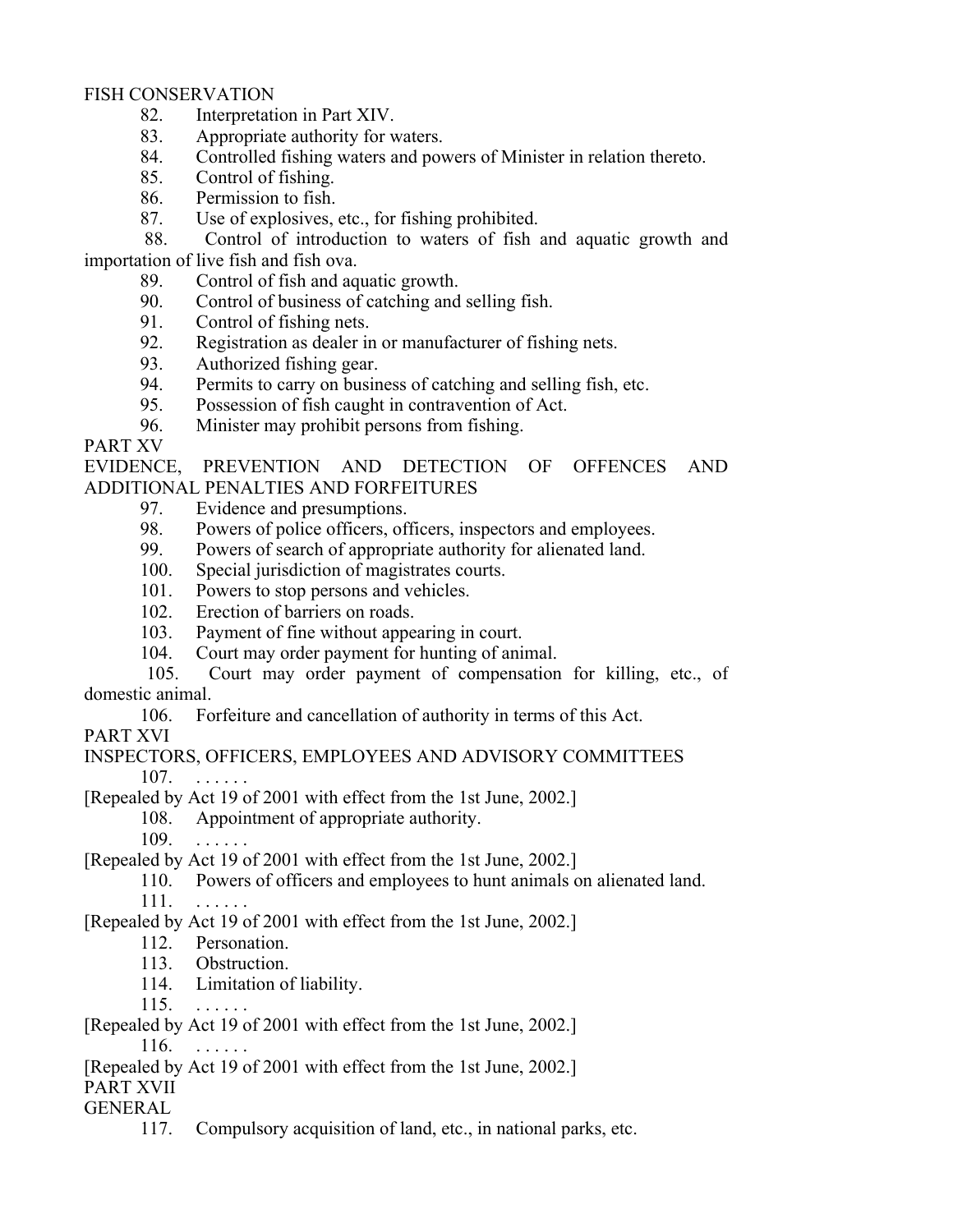118. Servitudes in respect of national parks, etc.

- 119. Prospecting and mining.
- 120. Expropriation of land for national parks, etc.
- 121. Dangerous animals.
- 122. Prescribed roads.
- 123. Authorities, permits and licences.
- 124. Appeal against decision of appropriate authority for unalienated land.
- 125. Director may order detention of live animal or specially protected

indigenous plant which has been seized.

- 126. General provisions relating to national parks, etc.
- 127. . . . . . .

[Repealed by Act 19 of 2001 with effect from the 1st June, 2002.]

- 128. Special penalty for certain offences.
- 129. Regulations.
- 129A. Regulatory powers of Authority.

130. Savings.

FIRST SCHEDULE: National Parks.

SECOND SCHEDULE: Botanical Reserves and Botanical Gardens.

THIRD SCHEDULE: Sanctuaries and Designated Animals.

FOURTH SCHEDULE: Safari Areas on Parks and Wild Life Land.

FIFTH SCHEDULE: Recreational Parks on Parks and Wild Life Land.

SIXTH SCHEDULE: Specially Protected Animals.

SEVENTH SCHEDULE: Specially Protected Indigenous Plants.

EIGHTH SCHEDULE: Problem Animals.

NINTH SCHEDULE: Dangerous Animals.

TENTH SCHEDULE: Prescribed Roads.

ELEVENTH SCHEDULE: Ancillary Powers of Authority.

TWELFTH SCHEDULE: Provisions Applicable to the Board.

AN ACT to establish a Parks and Wild Life Board; to confer functions and impose duties on the Board; to provide for the establishment of national parks, botanical reserves, botanical gardens, sanctuaries, safari areas and recreational parks; to make provision for the preservation, conservation, propagation or control of the wild life, fish and plants of Zimbabwe and the protection of her natural landscape and scenery; to confer privileges on owners or occupiers of alienated land as custodians of wild life, fish and plants; to give certain powers to intensive conservation area committees; and to provide for matters incidental to or connected with the foregoing.

[Date of commencement: 1st November, 1975.]

## PART I

PRELIMINARY

1 Short title

This Act may be cited as the Parks and Wild Life Act [Chapter 20:14].

2 Interpretation

In this Act—

"alienated land" means—

- (a) private land; or
- (b) State land held in terms of an agreement of purchase or lease; or

(c) trust land held in terms of an agreement of lease;

"animal" means any kind of vertebrate animal and the eggs and young thereof, whether live or dead, other than domestic animals and fish;

"appointed day" means the 2nd February, 1979;

"appropriate authority"—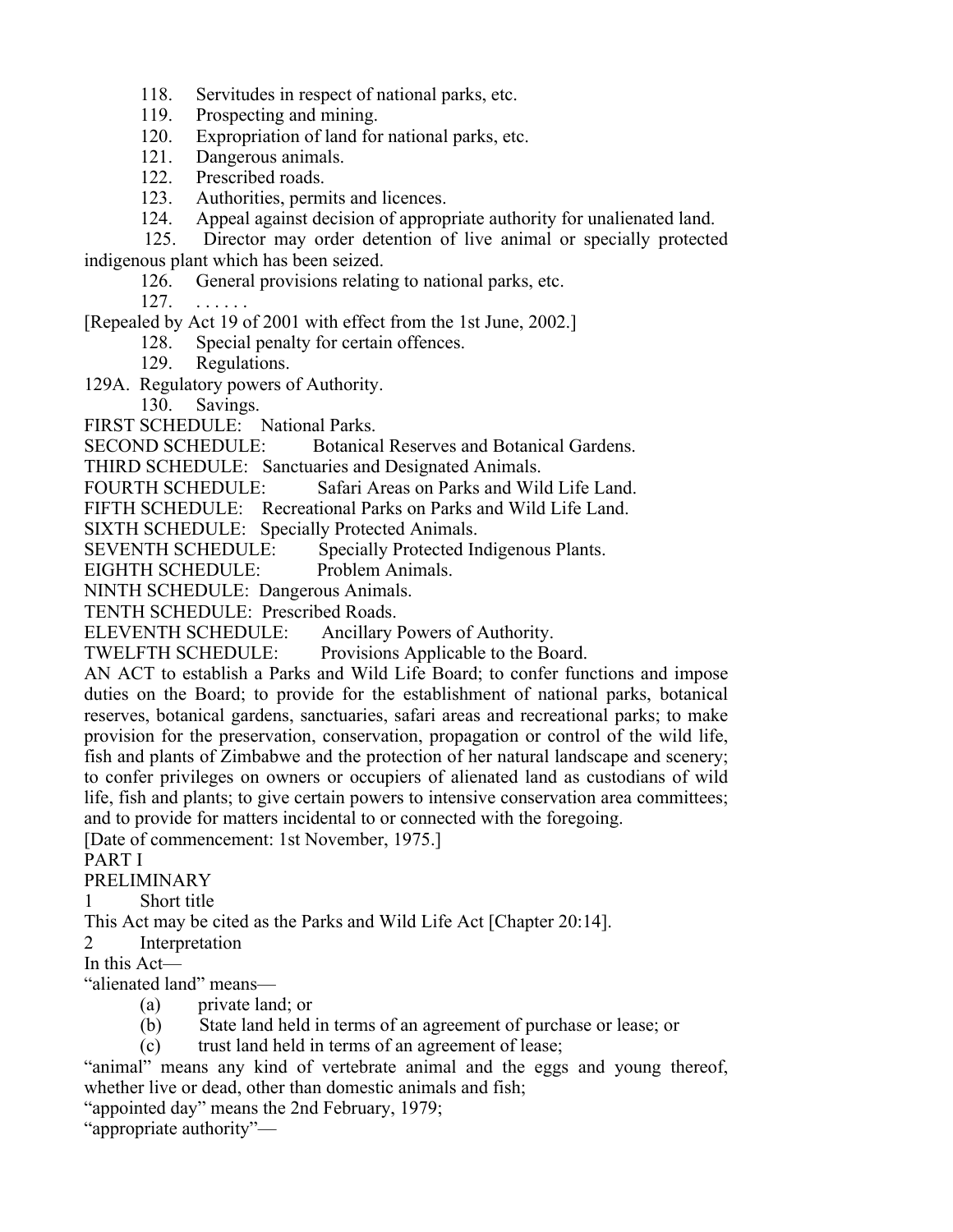(a) in relation to any land, means—

(i) in the case of alienated land—

A. the owner thereof; or

 B. where the land is held under an agreement of purchase or lease, the purchaser or lessee unless the agreement otherwise provides;

 and includes any person appointed to be an appropriate authority for the land by such owner, purchaser or lessee, as the case may be;

(ii) the case of unalienated land which is—

A. forest land, the Forestry Commission;

 B. parks and wild life land or State land other than forest land, the Authority;

[Amended by Act 19 of 2001 with effect from the 1st June, 2002.]

 C. an area of Communal Land for which the Minister has, in terms of section one hundred and eight, appointed a rural district council to be the appropriate authority, that rural district council;

 D. an area of Communal Land not referred to in subparagraph C, the Minister;

(b) in relation to any waters, means—

 (i) the person specified in a notice made in terms of section eighty-three as the appropriate authority for such waters; or

 (ii) if no person has been specified in a notice made in terms of section eighty-three as the appropriate authority for such waters, the appropriate authority for the land riparian to such waters;

"Authority" means the Parks and Wild Life Management Authority established by section three;

[inserted by Act 19 of 2001 with effect from the 1st June, 2002]

"authority in terms of this Act" means an authority, permit or licence in terms of this Act;

"Board" means the Parks and Wild Life Management Authority Board referred to in section five;

[amended by Act 19 of 2001 with effect from the 1st June, 2002]

"botanical garden" means a botanical garden constituted in terms of Part V;

"botanical reserve" means a botanical reserve constituted in terms of Part V;

"by-laws" means by-laws made in terms of section one hundred and twenty-nine;

[inserted by Act 19 of 2001 with effect from the 1st June, 2002]

"Committee" . . . . . .

[Repealed by Act 19 of 2001 with effect from the 1st June, 2002.]

"conservation committee" . . . . . .

[Repealed by Act 13 of 2002 with effect from the 14th March 2003.]

"dangerous animal" means an animal declared to be a dangerous animal in terms of section one hundred and twenty-one;

"dealer in specially protected indigenous plants" means any person who sells specially protected indigenous plants in the ordinary course of his business in a shop, stall or other fixed place of business;

"Department" . . . . . .

[Repealed by Act 19 of 2001 with effect from the 1st June, 2002.]

"designated animal" means an animal declared in terms of section thirty-one to be a designated animal in a sanctuary;

"Director General" and "Director" means the Director-General or any Director of the Authority appointed in terms of section ten;

[amended by Act 19 of 2001 with effect from the 1st June, 2002.]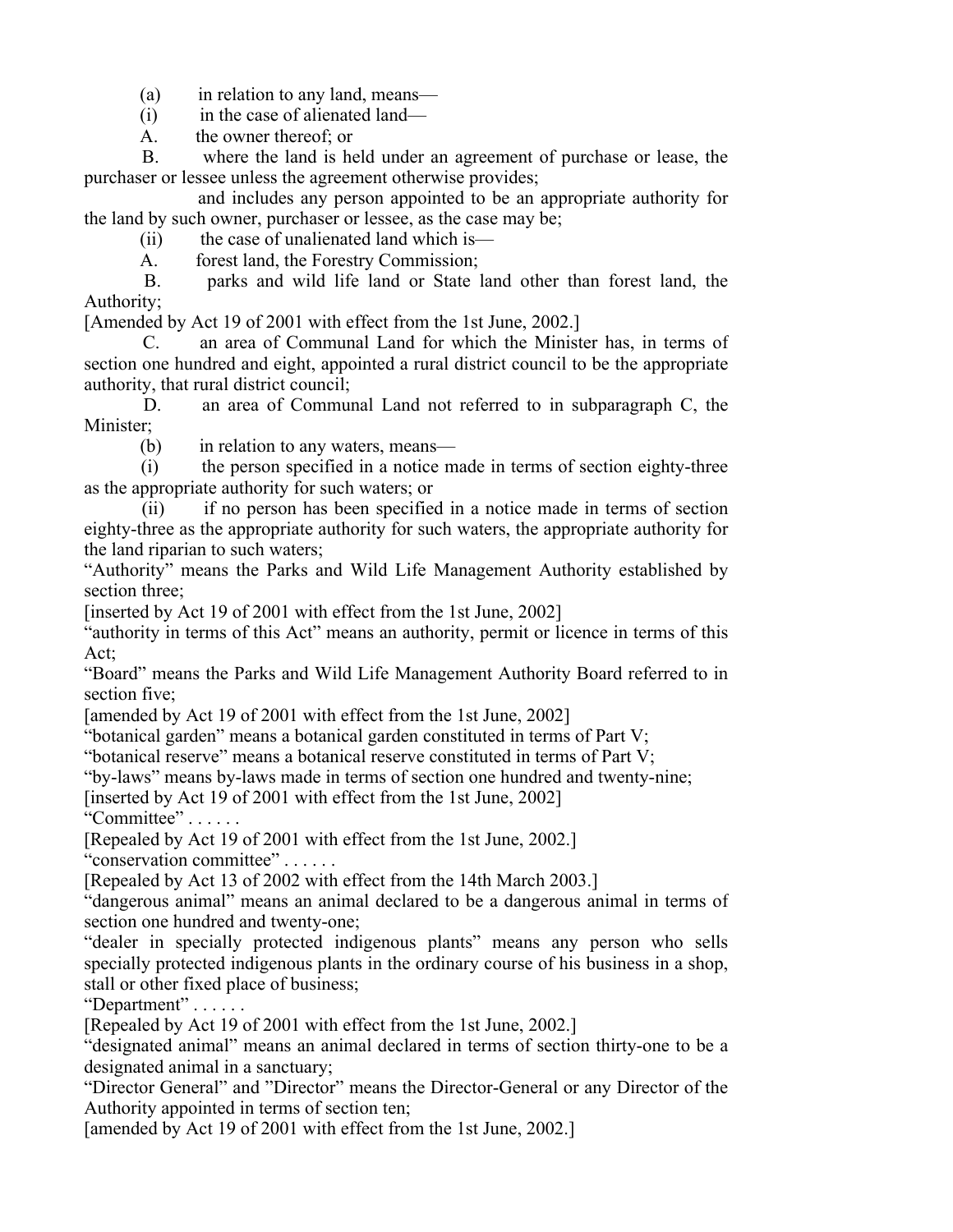"employee" means an employee of the Authority designated as an officer in terms of section eleven;

[amended by Act 19 of 2001 with effect from the 1st June, 2002.]

"environment committee" means an environment committee appointed in terms of section 61 of the Rural District Councils Act [Chapter 29:13];

[Inserted by Act 13 of 2002 with effect from the 14th March 2003.]

"fish" includes vertebrate fish, and aquatic molluscs and crustaceans, both indigenous and non-indigenous, but does not include the bilharzia snail (Biomphalaria pfeifferi and Bulinus Physopsis globusus) and the liver fluke snail (Lymnea natalensis);

"fishing-net" means any gill-net, seine-net, draw-net or ring-net, including the openwork material knotted or otherwise formed into meshes which is used to manufacture such nets or any other nets designed or adapted for catching fish, but does not include a throw-net, landing-net or keep-net normally used by fishermen;

"honorary officer" . . . . . .

[Repealed by Act 19 of 2001 with effect from the 1st June, 2002.]

"horn" includes rhinoceros horn;

"hotel" includes a motel or a boatel;

"hunt" means—

(a) to kill, injure, shoot at or capture; or

 (b) with intent to kill, injure, shoot at or capture, to wilfully disturb or molest by any method; or

 (c) with intent to kill, injure, shoot at or capture, to lie in wait for, follow or search for;

"indigenous plant" means any plant indigenous to Zimbabwe whether or not it is or has been cultivated or whether it is or is no longer growing in the wild state or has from time to time not been growing in the wild state, and includes any part of such plant but does not include any weed;

"inspector" means an employee of the Authority designated as an inspector in terms of section eleven;

[amended by Act 19 of 2001 with effect from the 1st June, 2002]

"Inyanga Estates" . . . . . .

[Repealed by Act 19 of 2001 with effect from the 1st June, 2002.]

"Inyanga Fund" . . . . . .

[Repealed by Act 19 of 2001 with effect from the 1st June, 2002.]

"ivory" means elephant ivory which is a trophy;

"jig" means any contrivance, other than a conventional line, to which more than two hooks are attached and which is used for jigging;

"jigging" means capturing or attempting to capture fish by dragging or jerking in water, in a manner designed to foul-hook the fish, one or more unbaited hooks attached to a line or other fishing device;

"learner professional hunter's licence" means a learner professional hunter's licence issued in terms of section sixty-nine;

"local authority" means a municipal council, town council, local board or rural district council;

"Matopos Estates" . . . . . .

[Repealed by Act 19 of 2001 with effect from the 1st June, 2002.]

"Matopos Fund" . . . . . .

[Repealed by Act 19 of 2001 with effect from the 1st June, 2002.]

"meat" means the flesh, including the fat, of any animal, whether fresh, dried or tinned or otherwise preserved;

"member" means a member of the Board;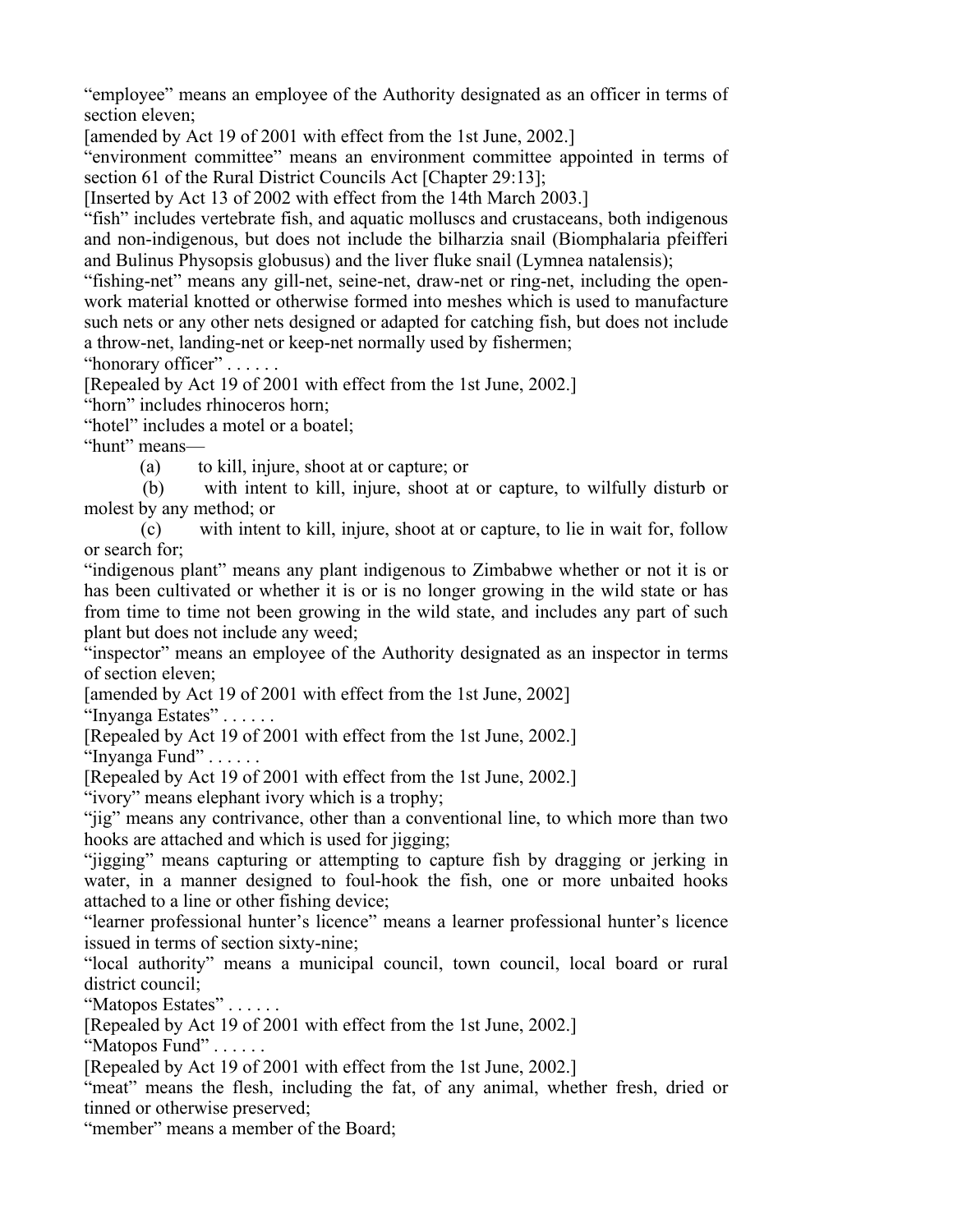"Minister" means the Minister of Environment and Tourism or any other Minister to whom the President may, from time to time, assign the administration of this Act;

"national park" means a national park constituted in terms of Part IV;

"night" means the space of time between half-an-hour after sunset and half-an-hour before sunrise;

"occupier", in relation to land, means the person in lawful occupation of the land who has the right to exercise general control over the land and resides thereon;

"officer" means an employee of the Authority designated as an officer in terms of section eleven;

[amended by Act 19 of 2001 with effect from the 1st June, 2002]

"park area" means any botanical garden, botanical reserve, national park, recreational park, safari area or sanctuary;

"Parks and Wild Life Estate" means the Parks and Wild Life Estate specified in section seventeen;

"parks and wild life land" means parks and wild life land specified in section eighteen "pick" includes cut, take, gather, pluck, uproot, break, remove, damage or destroy;

"plant" means any vegetation;

"prescribed road" means a road declared to be a prescribed road in terms of section one hundred and twenty-two;

"private land" means land the ownership of which is vested in any person other than the President;

"problem animal" means an animal declared to be a problem animal in terms of section eighty;

"professional guide's licence" means a professional guide's licence issued in terms of section sixty-nine;

"professional hunter's licence" means a professional hunter's licence issued in terms of section sixty-nine;

"protected animal" means an animal declared to be a protected animal on land in terms of subparagraph (i) of paragraph (a) of subsection (1) of section seventy-seven;

"protected indigenous plant" means an indigenous plant declared to be a protected indigenous plant on land in terms of subparagraph (i) of paragraph (a) of subsection (1) of section seventy-seven;

"purchase" includes barter or exchange;

"recreational park" means a recreational park constituted in terms of Part VIII;

"registered dealer in or manufacturer of fishing nets" means a person who is registered as a dealer in or manufacturer of fishing nets in terms of section ninetytwo;

"regulations" means regulations made in terms of section one hundred and twentynine;

[inserted by Act 19 of 2001 with effect from the 1st June, 2002]

"remove" includes drive or entice;

"Rhodes Estates" . . . . . .

[Repealed by Act 19 of 2001 with effect from the 1st June, 2002.]

"safari area" means a safari area constituted in terms of Part VII;

"sanctuary" means a sanctuary constituted in terms of Part VI;

"sell" includes—

(a) barter, exchange or hawk; or

(b) offer, keep, possess or expose for sale;

"specially protected animal" means any animal declared in terms of Part IX to be a specially protected animal;

"specially protected indigenous plant" means any indigenous plant declared to be a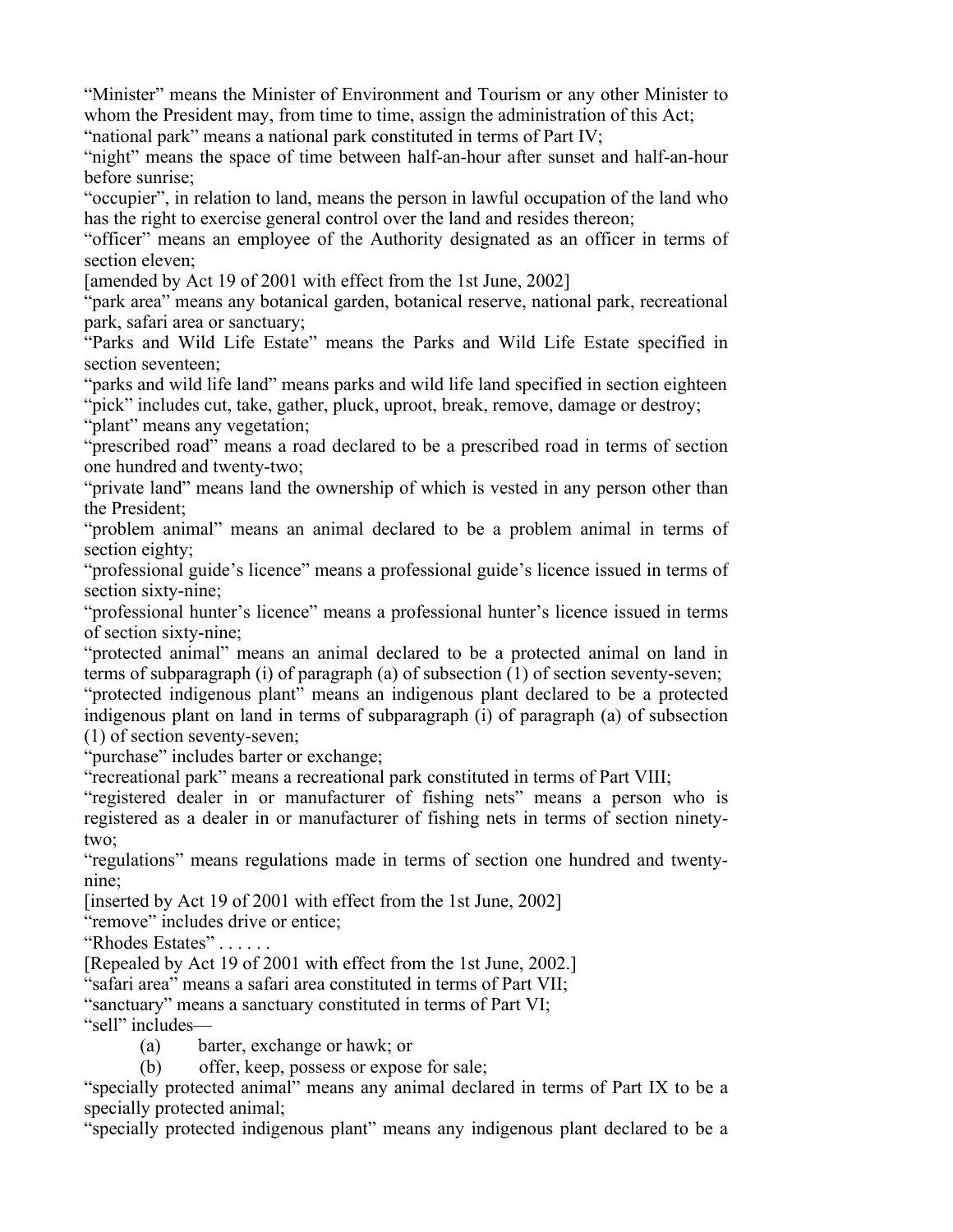specially protected indigenous plant in terms of Part X;

"State land" means land vested in the President other than Communal Land or trust land vested in the President;

"State trophy" means anything which in terms of this Act is deemed or declared to be a State trophy;

"trophy" means—

 (a) any horn, ivory, tooth, tusk, bone, claw, hoof, hide, skin, hair or other durable portion whatsoever of any animal, whether processed or not, which is recognizable as the durable portion of any animal; and

(b) the egg of any animal; and

 (c) any thing of which the durable portion of any animal forms a part, which is declared to be a trophy in terms of section seventy-six;

"trust land" means any land, other than Communal Land held in trust by the President or a statutory body or by a person, whether solely or jointly with others, by virtue of his being the holder of some office in a statutory body;

"unalienated land" means—

(a) forest land; or

 (b) State land which is not forest land and which is not held under an agreement of purchase or lease;

(c) Communal Land;

"water installation" means a canal, channel, reservoir, embankment, weir, dam, borehole, well, pipeline, pumping plant, filterbed, filter, purification plant, machinery, appliance, apparatus, fitting or accessory or anything constructed, erected or used for or in connection with the impounding, storage, passage, drainage, control or abstraction of water, the development of water power, the filtration or purification of water, the use of water or the conservation of rainfall;

"waters" means any river, stream, watercourse, lake, swamp, pond, dam, reservoir, pan, furrow or other collection of water, whether natural or artificial, together with the foreshores or banks thereof, but does not include—

 (a) water in aquaria or ornamental ponds unconnected with any natural water; or

 (b) water the sole and exclusive use of which under any law belongs to any person;

"weed" means any plant defined as a noxious weed in terms of section 2 of the Noxious Weed Act [Chapter 19:07];

"wild life" means all forms of animal life, vertebrate and invertebrate, which are indigenous to Zimbabwe, and the eggs or young thereof other than fish.

#### PART II

PARKS AND WILD LIFE MANAGEMENT AUTHORITY

3 Establishment of Parks and Wild Life Management Authority

There is hereby established a body corporate, to be known as the Parks and Wild Life Management Authority, which shall be a body corporate capable of suing and being sued in its corporate name and, subject to this Act, of performing all acts that bodies corporate may by law perform.

4 Functions of Parks and Wild Life Management Authority

(1) Subject to this Act, the functions of the Authority shall be—

 (a) to control, manage and maintain national parks, botanical reserves and botanical gardens, sanctuaries, safari areas and recreational parks for the purposes set out in subsection (1) of section twenty-one, subsection (1) of section twenty-five, subsection (1) of section thirty, subsection (1) of section thirty-five and subsection (1) of section forty, respectively, and, so far as is reasonable, practicable and compatible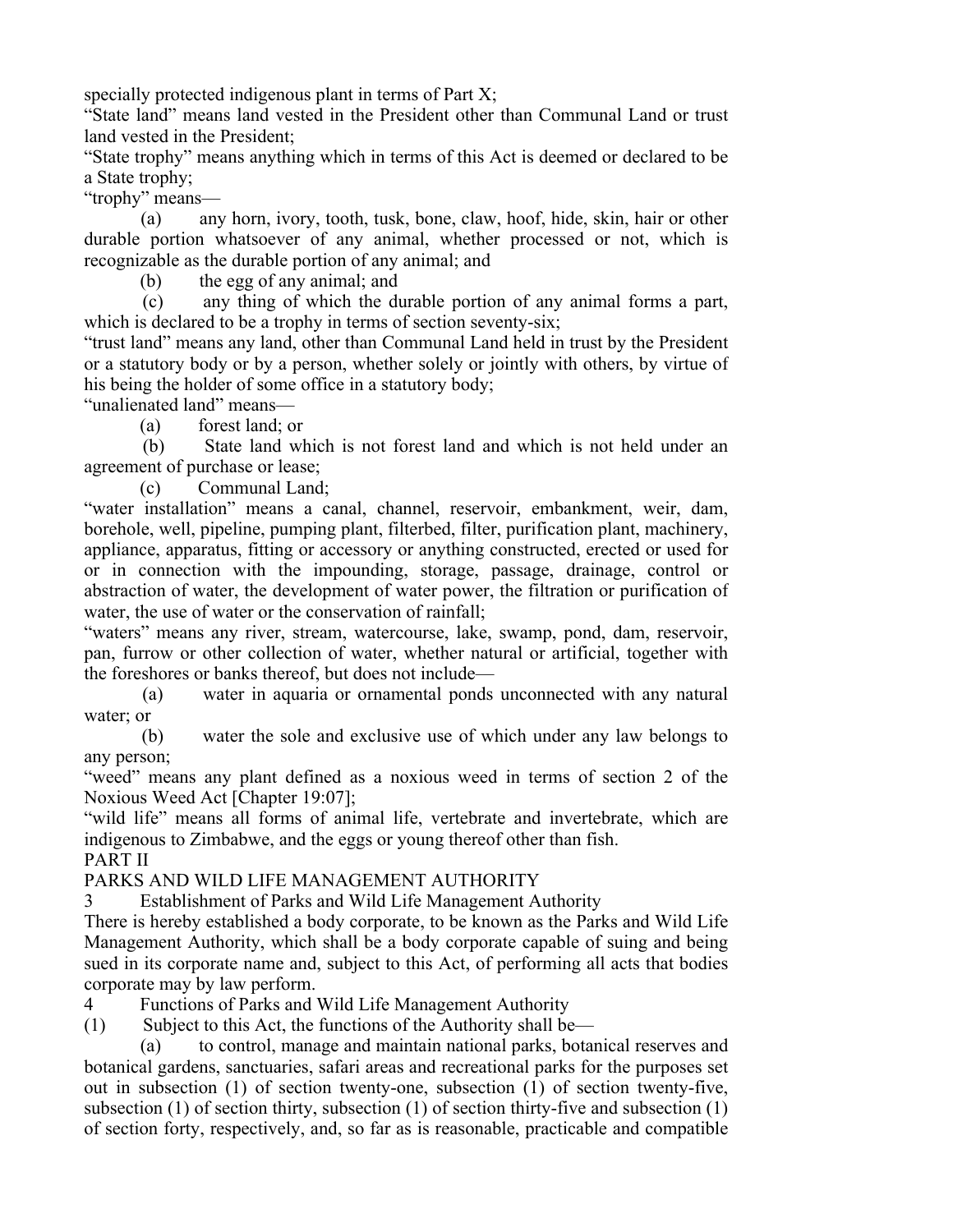with such purposes, to provide facilities for visitors thereto;

(b) to examine and report to the Minister from time to time upon—

 (i) the policy which should be adopted to give effect to the objects and purposes of this Act; and

 (ii) the conservation and utilisation of the wild life resource of Zimbabwe; and

(iii) the conservation and utilisation of the fish resource of Zimbabwe; and

 (iv) the preservation and protection of natural landscapes, wild life and plants and the natural ecological stability of wild life and plant communities in national parks; and

 (v) the preservation and protection of rare or endangered plant communities growing naturally in the wild in botanical reserves; and

 (vi) the propagation and cultivation of exotic and indigenous plants in botanical gardens; and

 (vii) the protection of animals or particular species of animals in sanctuaries; and

 (viii) the preservation and protection of the natural habitat and wild life in safari areas and the facilities and opportunities given to the public for camping, hunting, fishing, photography, viewing of animals, bird watching and such other pursuits that may be permitted therein in terms of this Act; and

 (ix) the preservation and protection of the natural features of recreational parks; and

 (x) plans for the development of national parks, botanical reserves, botanical gardens, sanctuaries, safari areas and recreational parks;

 taking into account in particular the geography and geology of each area reported upon, research and management therein, the enjoyment, education, inspiration, benefit and recreation afforded to the public thereby, progress in implementation of land use in surrounding areas;

 (c) to determine whether the President should exercise any of his powers in terms of subsection (2) of section twenty-two, subsection (2) of section twenty-six, subsection (2) of section thirty-one, subsection (2) of section thirty-six or subsection (2) of section forty-one;

 (d) to investigate any matter relating to the use or occupation of the Parks and Wild Life Estate and to make a recommendation thereon to the President where it considers such use or occupation is inconsistent with this Act; and

 (e) to do such other things, not inconsistent with this Act, as may be required by the Minister;

 (f) to exercise any other function assigned to the Authority by or under this Act or any other enactment.

(2) In the exercise of its functions referred to in subsection (1) the Authority shall, when examining and reporting upon any particular national park, botanical reserve, botanical garden, sanctuary, safari area or recreational park, have regard to the policy determined by the Minister in respect thereof.

(3) The Authority shall not recommend to the President that he exercise his powers to constitute any land a park area or a part thereof where the recommendation relates to land which is—

 (a) forest land, unless the Minister responsible for the administration of the Forest Act [Chapter 19:05] has been consulted;

 (b) Communal Land, unless the Minister responsible for the administration of the Communal Land Act [Chapter 20:04] has been consulted;

(c) within the area under the jurisdiction of a local authority, unless the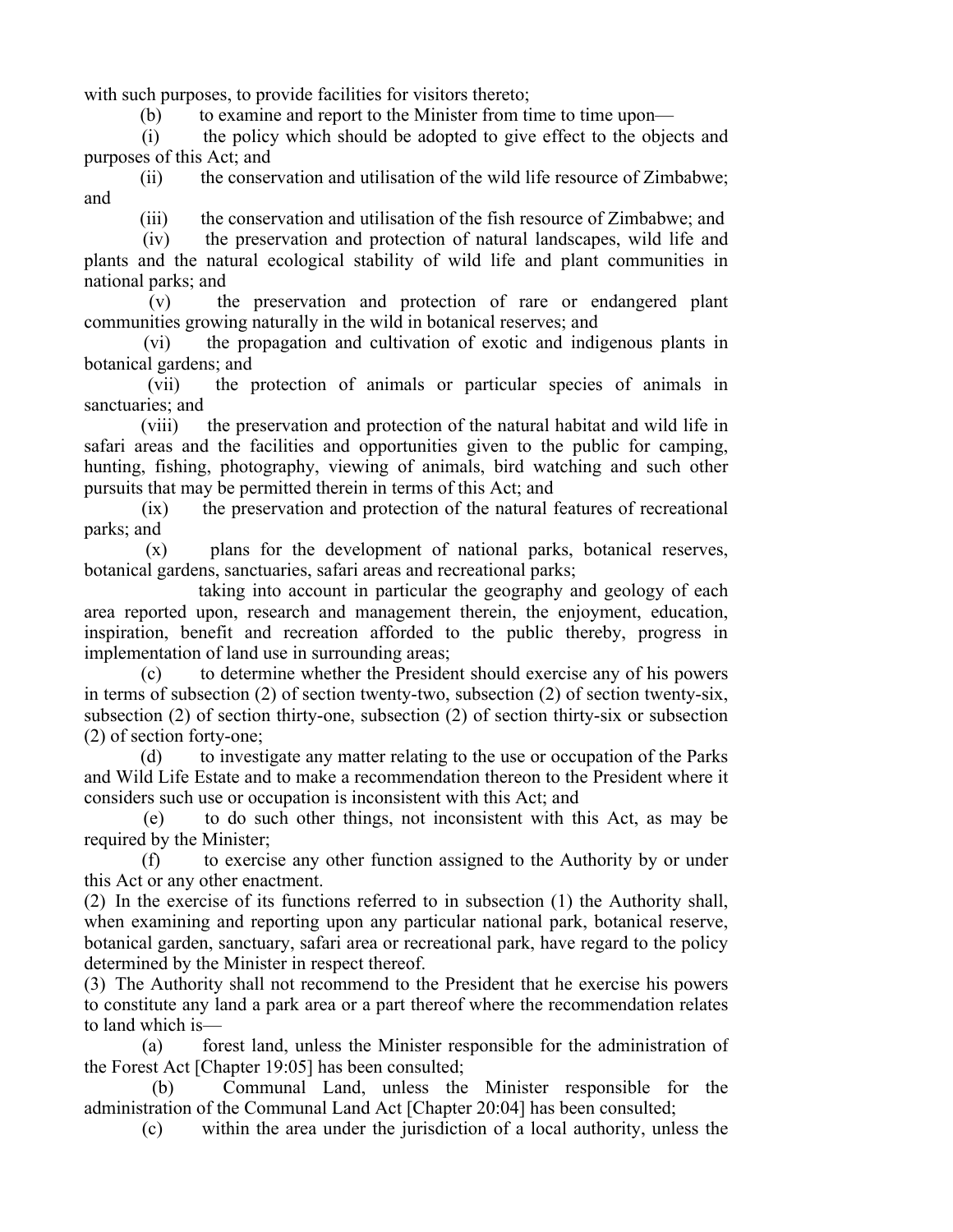local authority has been consulted.

(4) Where any recommendation has been made to him in terms of paragraph (d) of subsection (1) the President may—

 (a) direct any Minister to take such action as may be necessary to comply with the recommendation of the Authority; or

 (b) reject the recommendation and, in such event, the reasons therefor shall be communicated in writing to that Authority.

(5) Subject to this Act, for the better exercise of its functions the Authority shall have power to do or cause to be done, either by itself or through its agents, all or any of the things specified in the Eleventh Schedule, either absolutely or conditionally and either solely or jointly with others.

5 Establishment and composition of Parks and Wild Life Management Authority Board

(1) The operations of the Authority shall, subject to this Act, be controlled and managed by a board to be known as the Parks and Wild Life Management Authority Board.

(2) The Board shall consist of not fewer than six members and not more than twelve members appointed by the Minister, after consultation with the President and subject to such directions as the President may give, for their ability and experience in matters relating to wild life conservation or for their suitability otherwise for appointment.

(3) Of the members appointed in terms of subsection (2)—

 (a) five shall be chosen for their experience or professional qualifications in the following fields or areas of competence —

- (i) wild life conservation; and
- (ii) environmental conservation; and
- (iii) tourism; and
- (iv) financial and business management; and
- (v) human resources management; and

 (b) one shall be a legal practitioner registered in terms of the Legal Practitioners Act [Chapter 27:07].

(4) The Twelfth Schedule shall apply to the qualifications of members of the Board, their terms and conditions of office, vacation of office, suspension and dismissal, and to the procedure to be followed by the Board at its meetings.

6 Minister may give Board policy directions

(1) Subject to subsections (2) and (3), the Minister may give the Board such directions of a general character relating to the policy which the Authority is to observe in the exercise of its functions, as the Minister considers to be requisite in the national interest.

(2) Before giving the Board a direction in terms of subsection (1), the Minister shall inform the Board, in writing, of the proposed direction and the Board shall, within thirty days or such further period as the Minister may allow, submit to the Minister, in writing, its views on the proposal and the possible effects which the proposal may have on the finances and other resources of the Authority.

(3) Where the Board maintains, in its views submitted to the Minister in terms of subsection (2), that the proposed direction will have a material effect on the finances of the Authority, the Minister shall not proceed to give the direction until he has consulted the Minister responsible for finance.

(4) The Board shall, with due expedition, comply with any direction given to it in terms of subsection (1).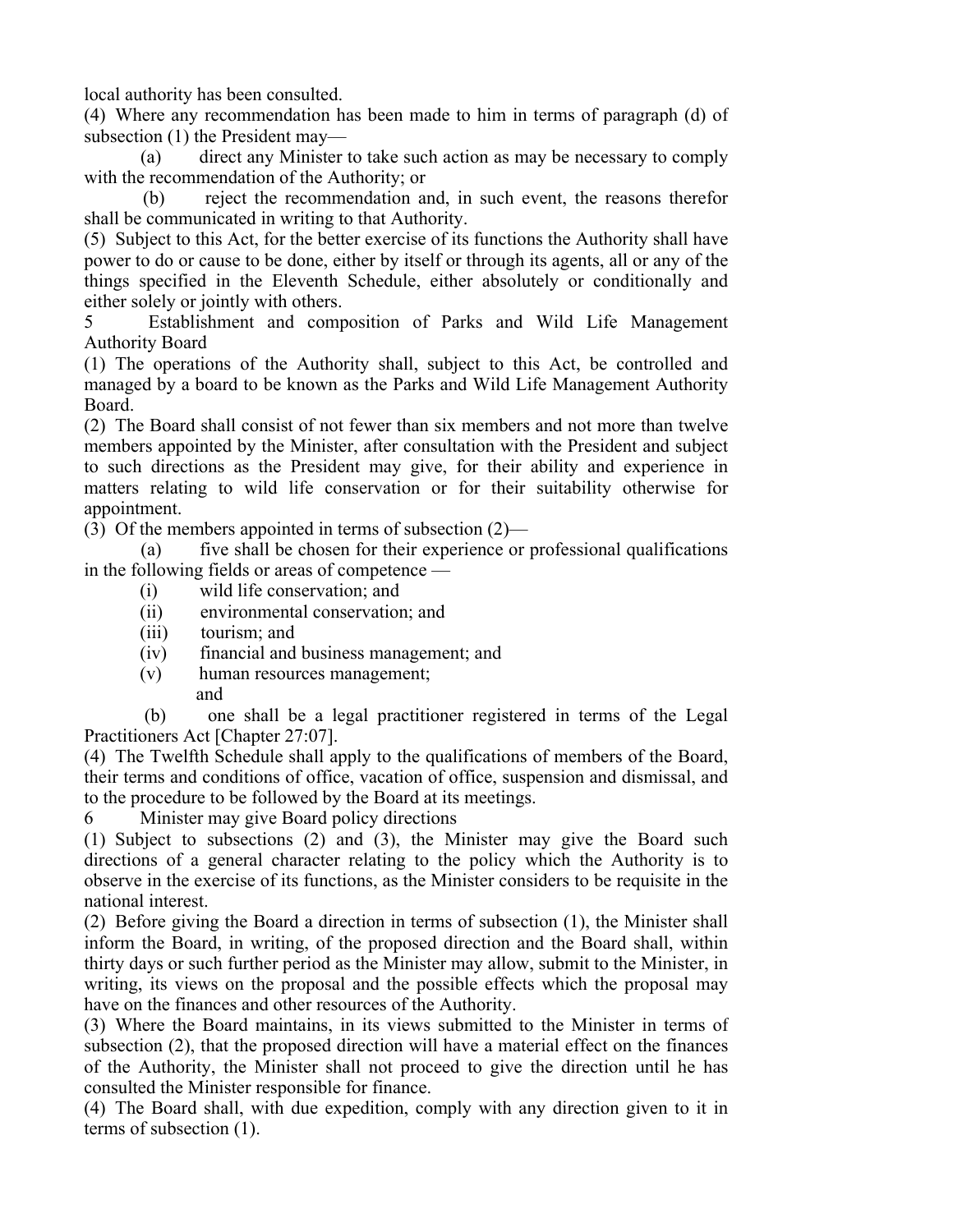(5) When any direction has been given to the Board in terms of subsection (1), the Board shall ensure that any direction and any views it has expressed thereon in terms of subsection (2), are set out in the Authority's annual report.

7 Minister may direct Board to reverse, suspend or rescind its decisions or actions

(1) Subject to subsection (2), where the Minister, after consultation with the President, is of the view on reasonable grounds that any decision or action of the Board is not in the national or public interest, the Minister may direct the Board in writing to reverse, suspend or rescind such decision or to reverse, suspend or rescind such action.

(2) Before making any direction in terms of subsection (1), the Minister shall inform the Board in writing of his intention to do so, setting out the purport of the proposed direction and his grounds for making it, and the Board may, within fourteen days of being so informed, make written representations to the Minister on the matter.

(3) The Board shall, with due expedition, comply with any direction given to it in terms of subsection (1).

8 Execution of contracts and instruments by Authority

Any agreement, contract or instrument approved by the Board may be entered into or executed on behalf of the Authority by any persons generally or specially authorised by the Board for that purpose.

9 Reports of Authority

(1) In addition to the annual report which the Authority is required to submit to the Minister in terms of paragraph 18 of the Twelfth Schedule of the Audit and Exchequer Act [Chapter 22:03], the Authority $\frac{3}{4}$ 

 (a) shall submit to the Minister such other reports as the Minister may require; and

 (b) may submit to the Minister such other reports as the Authority considers advisable;

in regard to the operations and property of the Authority.

(2) The Minister shall, within six months of the end of the Authority's financial year, lay before Parliament the annual report of the Authority and any report submitted to him in terms of subsection (1), together with the statement of accounts and auditor's report for the preceding financial year of the Authority referred to in sections sixteen and sixteen A.

10 Appointment and functions of Director-General and Directors of Authority

(1) For the better exercise of the functions of the Authority, the Board shall appoint for a fixed term of office, and on such other terms and conditions as the Board may fix, a person to be the Director-General of the Authority and such number of persons to be Directors of the Authority as may be necessary to assist the Director-General in the performance of his functions.

(2) Without the authority of the Minister, no person shall be appointed as Director-General or as Director and no person shall be qualified to hold office if<sup>3</sup>/4

(a) he is not a citizen of Zimbabwe; or

 (b) he has been adjudged or otherwise declared insolvent or bankrupt in terms of a law in force in any country, and has not been rehabilitated or discharged; or

 (c) he has made an assignment to or arrangement or composition with his creditors in terms of a law in force in any country, and the assignment, the arrangement or composition has not been rescinded or set aside; or

 (d) within the period of five years immediately preceding his proposed appointment, he has been sentenced<sup>3</sup>/4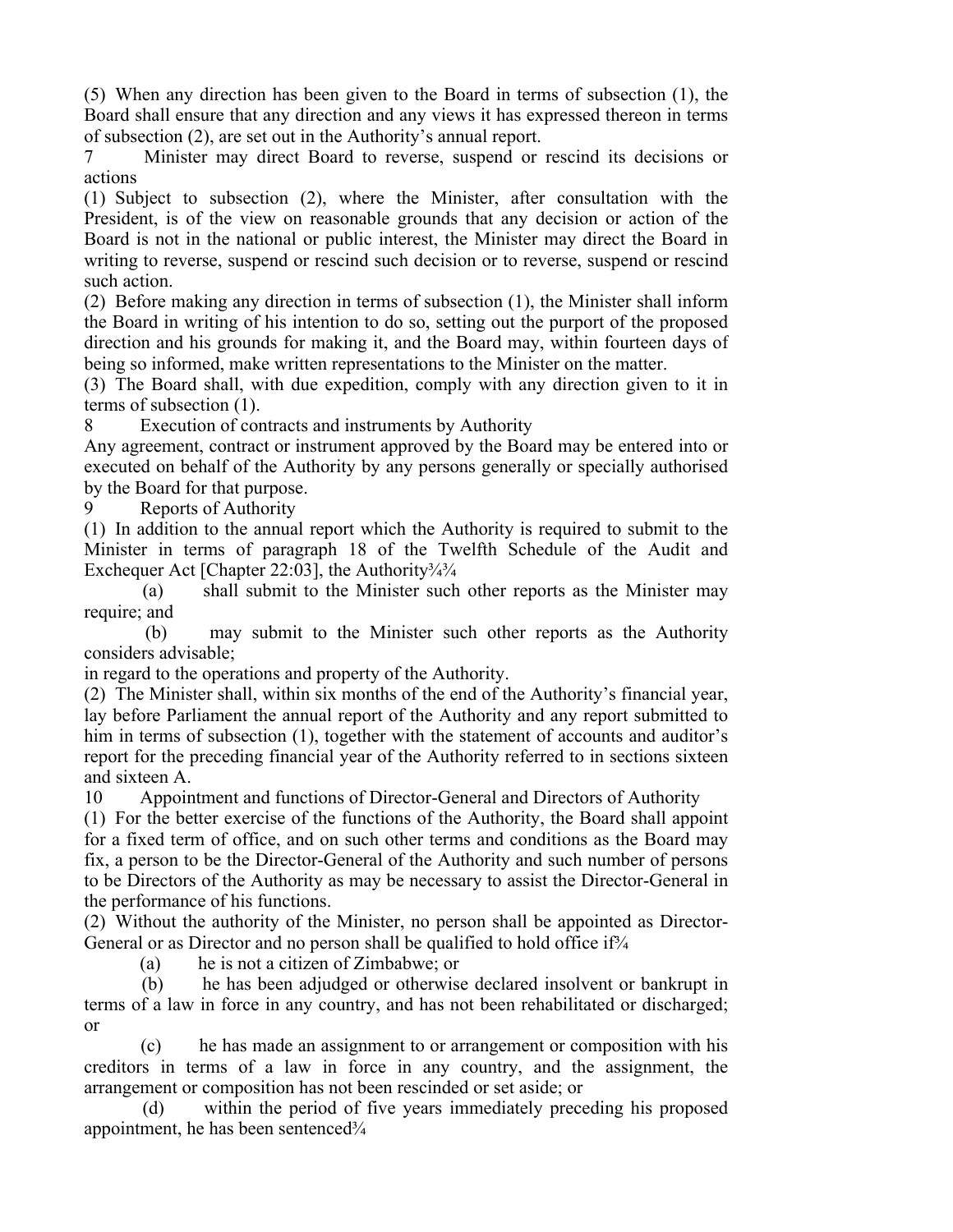(i) in Zimbabwe, in respect of an offence involving dishonesty; or

 (ii) outside Zimbabwe, in respect of conduct which, if committed in Zimbabwe, would have constituted an offence involving dishonesty.

(3) A Director-General or Director shall vacate his office and his office shall become vacant $\frac{3}{4}$ 

 (a) one month after the date he gives notice in writing to the Board of his intention to resign his office or after the expiry of such other period of notice as he and the Minister may agree; or

 (b) on the date he begins to serve a sentence of imprisonment in Zimbabwe or in any other country.

(4) The Board may require a Director-General or Director to vacate his office if he $\frac{3}{4}$ 

 (a) has been guilty of conduct which renders him unsuitable to continue to hold office;

(b) has failed to comply with any condition of is office;

 (c) has ceased to possess any qualification by reason of which he was appointed;

 (d) is mentally or physically incapable of efficiently performing his duties;

 (e) or his spouse engages in any occupation, service or employment, or holds any asset, which in the Board's opinion is inconsistent with his duties.

(5) The Director-General shall, subject to the direction of the Board, be responsible for—

(a) supervising, managing and controlling the operations of the Authority;

(b) carrying out any directions given to him by the Board; and

 (c) performing such other functions as the Board may assign to him or as may be conferred or imposed upon him by or under this Act or any other enactment. (6) An assignment of functions in terms of paragraph (c) of subsection  $(5)$ —

 (a) may be made generally or specially and subject to such conditions, restrictions, reservations and exceptions as the Board may determine;

(b) may be revoked by the Board at any time;

(c) shall not preclude the Board itself from exercising the functions.

(7) The Director-General may, with the consent of the Board, delegate to Directors such of the powers and duties conferred upon or delegated to him in terms of this Act as he thinks fit.

(8) All powers and duties delegated to Director by the Director-General shall be exercised subject to the directions of the Director-General.

(9) The Board may engage persons otherwise than as employees, to perform services of a specialised, technical or professional nature for the Authority.

(10) The Director-General shall be an ex officio member of the Board and shall act as its secretary but he shall not have a vote on any question before the Board.

(11) Any remuneration, allowances, pensions and other benefits to which the Director-General and any Director is entitled shall be chargeable to the funds of the Authority.

11 Appointment of other staff of Authority

(1) The Director-General may, on behalf of and with the concurrence of the Authority, employ, on such terms and conditions as he may determine, such officers, inspectors or other employees as may be necessary for the purpose of exercising the powers and performing the duties conferred and imposed upon officers, inspectors and employees in terms of this Act, and generally for the conduct of the affairs of the Authority, and may suspend, discipline or discharge any such persons.

(2) An officer, inspector or employee shall be furnished with a certificate signed by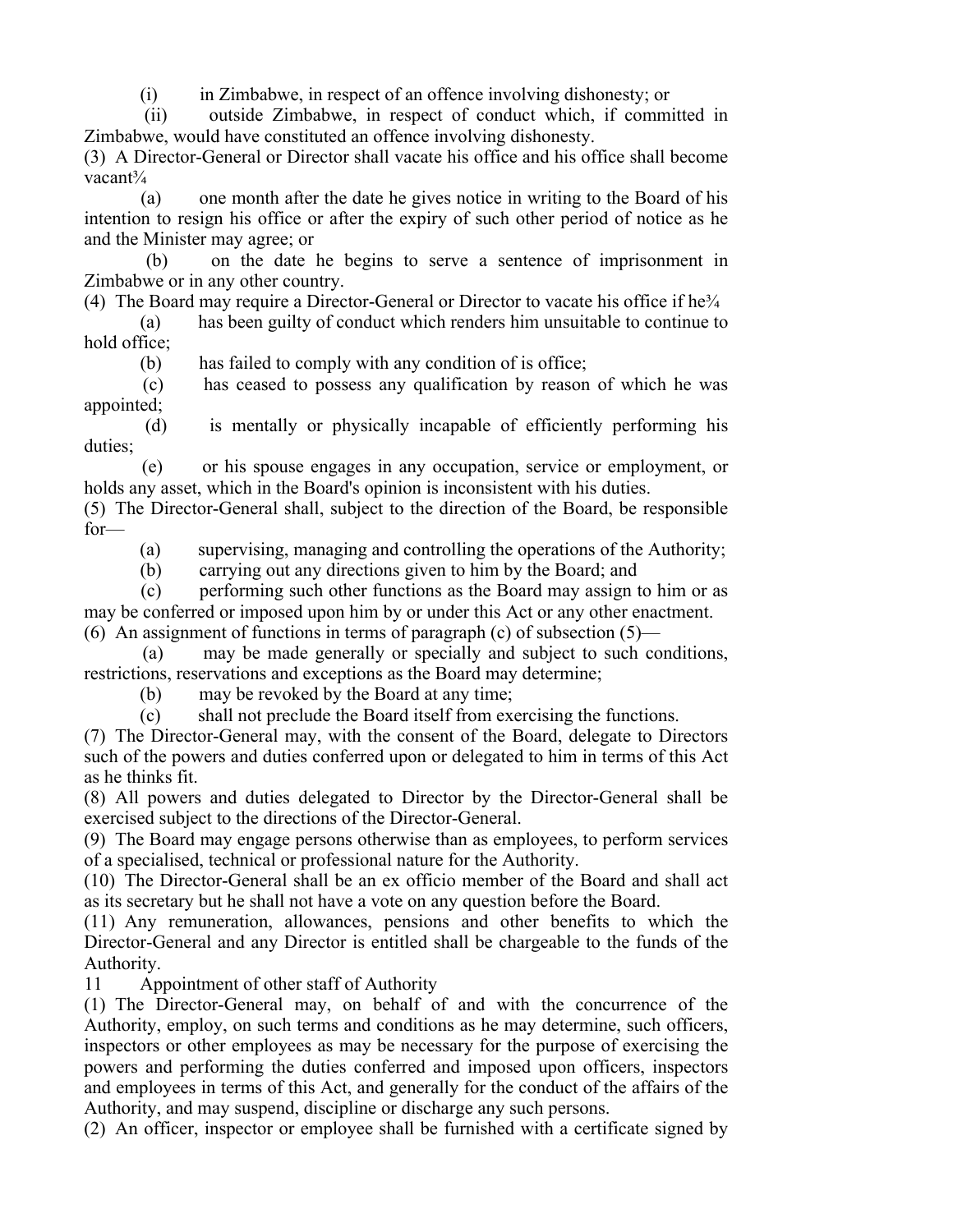or on behalf of the chairman of the Board which shall state that the holder has been designated as an officer, inspector or employee for the purposes of this Act.

(3) An officer, inspector or employee exercising any power or performing any duty conferred or imposed upon him in terms of this Act or about to do so shall, on demand by any person concerned, produce the certificate issued to him in terms of subsection (2).

(4) The Director-General may delegate to officers, inspectors and employees such of the powers conferred upon him in terms of this Act as it thinks fit.

(5) Any remuneration, allowances, pensions and other benefits to which officers, inspectors or other employees of the Authority are entitled shall be chargeable to the funds of the Authority.

[substituted by Act 19 of 2001 with effect from the 1st June, 2002.]

#### PART IIA

#### FINANCIAL PROVISIONS

12 Funds of Authority

The funds of the Authority shall consist of  $\frac{3}{4}$ 

 (a) all fees payable in terms of this Act and the proceeds from the sale of any State trophies; and

 (b) fines and amounts payable in terms of sections one hundred and three and one hundred and four; and

 (c) such moneys as may be payable to the Authority from moneys appropriated for the purpose by Act of Parliament; and

 (d) such other moneys as may vest in or accrue to the Authority, whether in the course of its operations or otherwise.

13 Financial year of Authority

The financial year of the Authority shall be the period of twelve months ending on the 31st December in each year.

14 Annual programmes and budgets of Authority

(1) On or before such date before the beginning of every financial year as the Minister may direct, the Board shall prepare and submit to the Minister for his approval—

 (a) a programme of the projects and activities which the Board intends the Authority to undertake during that financial year; and

 (b) a budget showing the expenditure which the Board proposes that the Authority will incur in respect of that financial year.

(2) During any financial year the Board may submit to the Minister for his approval a supplementary budget relating to expenditure which  $\frac{3}{4}$ 

(a) was not, for good reason, provided for in the annual budget; or

 (b) was inadequately provided for in the annual budget due to unforeseen circumstances.

(3) A supplementary budget approved by the Minister shall be deemed to form part of the annual budget of the Authority for the financial year to which it relates.

(4) The Board shall furnish the Minister with such additional information in regard to any budget submitted under subsection (1) or (2) as the Minister may require.

(5) In approving any budget under this section the Minister may impose such terms and conditions as he considers to be necessary or desirable.

(6) With the approval of the Minister, the Board may vary a budget approved under this section:

Provided that no variation may be made which has the effect of increasing the total amount of expenditure provided for in the budget.

(7) The Minister may withdraw, vary or modify his approval of any budget under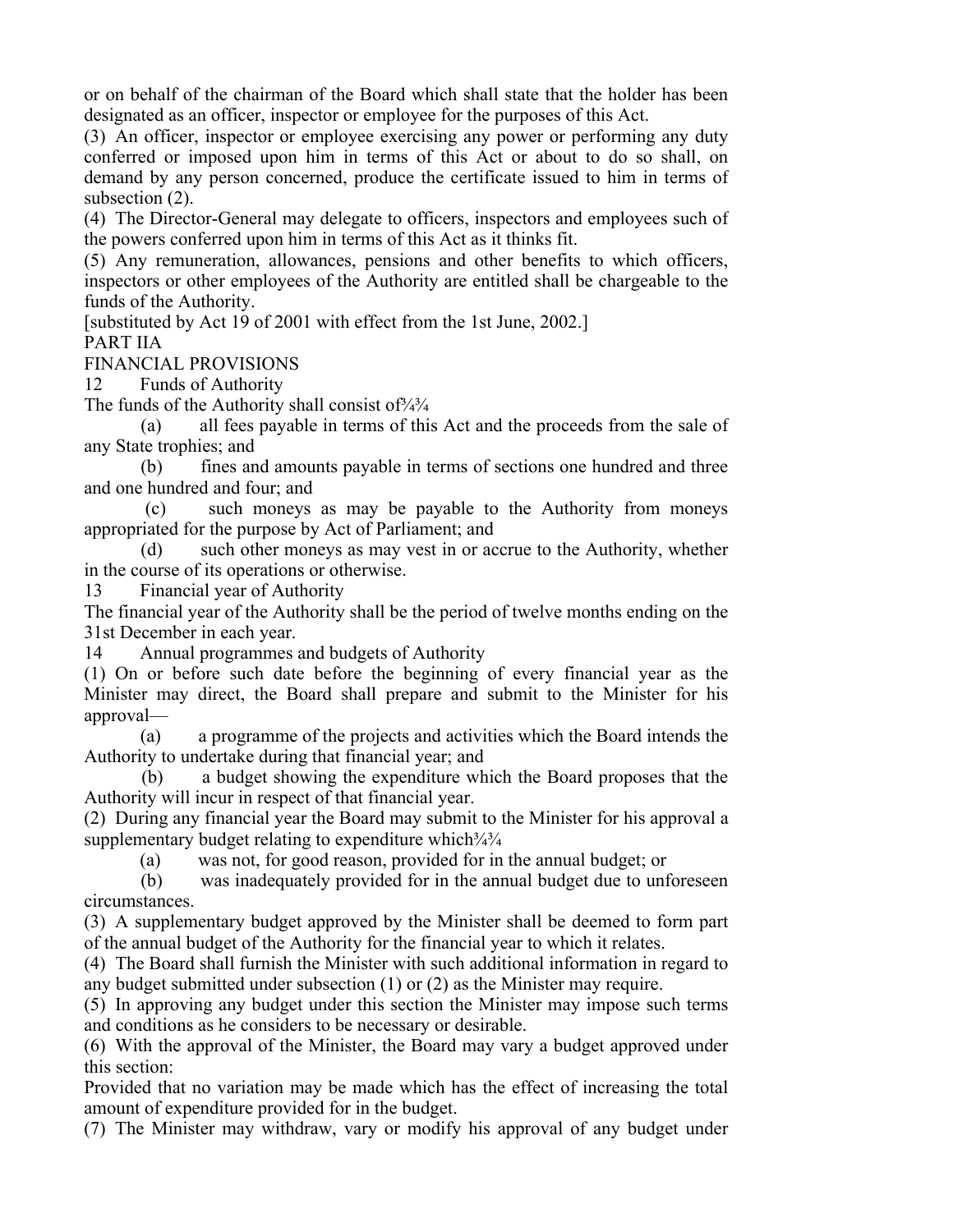this section or any of the terms and conditions of such approval.

15 Investment of moneys not immediately required by Authority

Moneys not immediately required by the Authority may be invested in such manner as the Board, in consultation with the Minister, may approve.

16 Accounts of Authority

(1) The Board shall ensure that proper accounts and other records relating to such accounts are kept in respect of all the Authority's activities, funds and property, including such particular accounts and records as the Minister may direct.

(2) Not later than three months after the end of each financial year of the Authority, the Authority shall prepare and submit to the Minister a statement of accounts in respect of that financial year or such other period as the Minister may direct.

16A Audit of Authority's accounts

(1) Subject to the Audit and Exchequer Act [Chapter 22:03], the Authority shall appoint as auditors one or more persons approved by the Minister who are registered as public auditors in terms of the Public Accountants and Auditors Act [Chapter 27:12].

(2) The accounts kept by the Authority in terms of subsection (1) of section sixteen shall be examined by the auditors appointed in terms of subsection (1).

(3) The auditors appointed in terms of subsection (1) shall make a report to the Board and the Minister on the statement of accounts prepared in terms of subsection (2) of section sixteen and such report shall state whether or not in their opinion the statement of accounts gives a true and fair view of the Authority's affairs.

(4) In addition to the report referred to in subsection (3), the Minister may require the Board to obtain from its auditors appointed in terms of subsection (1) such other reports, statements or explanations in connection with the Authority's operations, funds and property as the Minister may consider expedient, and the Board shall forthwith comply with any such requirement.

16B Powers of auditors

(1) An auditor referred to in section sixteen A shall be entitled at all reasonable times to require to be produced to him all accounts and other records relating to such accounts which are kept by the Authority or its agents and to require from any member of the Board or employee or agent of the Authority such information and explanations as in the auditor's opinion are necessary for the purposes of his audit.

(2) Any member of the Board or employee or agent of the Authority who fails without just cause to comply with a requirement of an auditor in terms of subsection (1) shall be guilty of an offence and liable to a fine not exceeding five thousand dollars or to imprisonment for a period not exceeding three months or to both such fine and such imprisonment.

16C Internal auditor

Section 19 of the Audit and Exchequer Act [Chapter 22:03] shall apply, mutatis mutandis, to the appointment of an internal auditor to the Authority in all respects as if the Authority were a department of the Ministry for which the Minister is responsible.

[substituted by Act 19 of 2001 with effect from the 1st June, 2002.] PART III

PARKS AND WILD LIFE ESTATE AND PARKS AND WILD LIFE LAND

17 Parks and Wild Life Estate

(1) The Parks and Wild Life Estate shall consist of all land which is a park area.

(2) The Parks and Wild Life Estate shall be used for the purposes described in this Act.

18 Parks and wild life land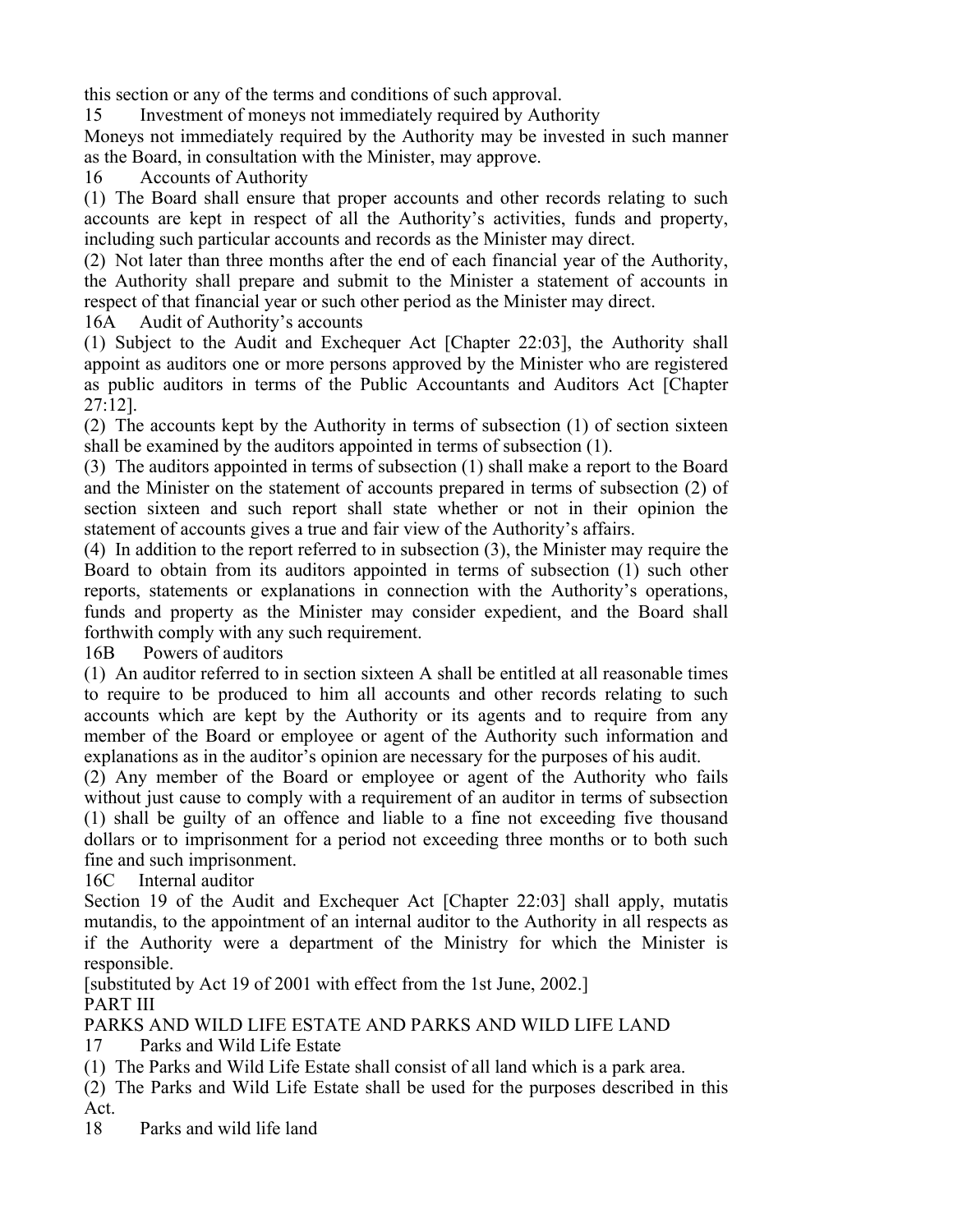(1) Parks and wild life land shall consist of State land which is a park area and private land within an area which has been designated in terms of section forty-two.

(2) The total extent of parks and wild life land shall not be reduced by more than one per centum of the total extent of parks and wild life land on the appointed day.

19 Amendment of First, Second, Third, Fourth and Fifth Schedules

(1) The Minister may, on the recommendation of, or after consultation with, the Authority by notice in a statutory instrument, amend the First, Second, Third, Fourth or Fifth Schedules in order to—

[insertion by Act 19 of 2001 with effect from the 1st June, 2002.]

- (a) more clearly describe such land; or
- (b) correct any error in the description of or statement of extent of such land.

(2) No notice made in terms of subsection (1) shall have the effect of transferring any land to or from the Parks and Wild Life Estate.

20 Minister may fix full supply level of lakes

(1) Where the land inundated by any lake or part of a lake has been declared to be part of the Parks and Wild Life Estate, the Minister may, on the recommendation of, or after consultation with, the Authority by notice in a statutory instrument, fix the height above mean sea level of the full supp1y level of such lake and may, in like manner, amend such height.

[insertion by Act 19 of 2001 with effect from the 1st June, 2002.]

(2) Any land surface which is exposed at any time between a height fixed in terms of subsection (1) and the edge of the water of the lake concerned shall, for so long as it is exposed, be deemed to be part of the land abutting on to the lake and shall be subject to any enactment relating to such land.

PART IV

NATIONAL PARKS

21 Purposes of national parks and duties of Minister in relation thereto

(1) The purposes for which national parks are or may be constituted under this Act shall be—

(a) to preserve and protect the natural landscape and scenery therein; and

 (b) to preserve and protect wild life and plants and the natural ecological stability of wild life and plant communities therein;

for the enjoyment, education and inspiration of the public.

 $(2)$  . . . . . .

[Repealed by Act 19 of 2001 with effect from the 1st of June, 2002.]

22 National parks

(1) Each of the areas described in the First Schedule is hereby constituted a national park which shall be known by the name specified in the First Schedule.

(2) Subject to this Act the President may, on the recommendation of the Authority, by notice in a statutory instrument, amend the First Schedule for the purpose of—

[insertion by Act 19 of 2001 with effect from the 1st June, 2002.]

- (a) constituting a new national park and specifying the name thereof;
- (b) changing the name of any national park;
- (c) adding any area to a national park;
- (d) subtracting any area from a national park;
- (e) abolishing any national park.

(3) No land shall be constituted as a national park or part of a national park in terms of subsection (2) unless it is—

- (a) State land; or
- (b) trust land and the trustees thereof have consented thereto.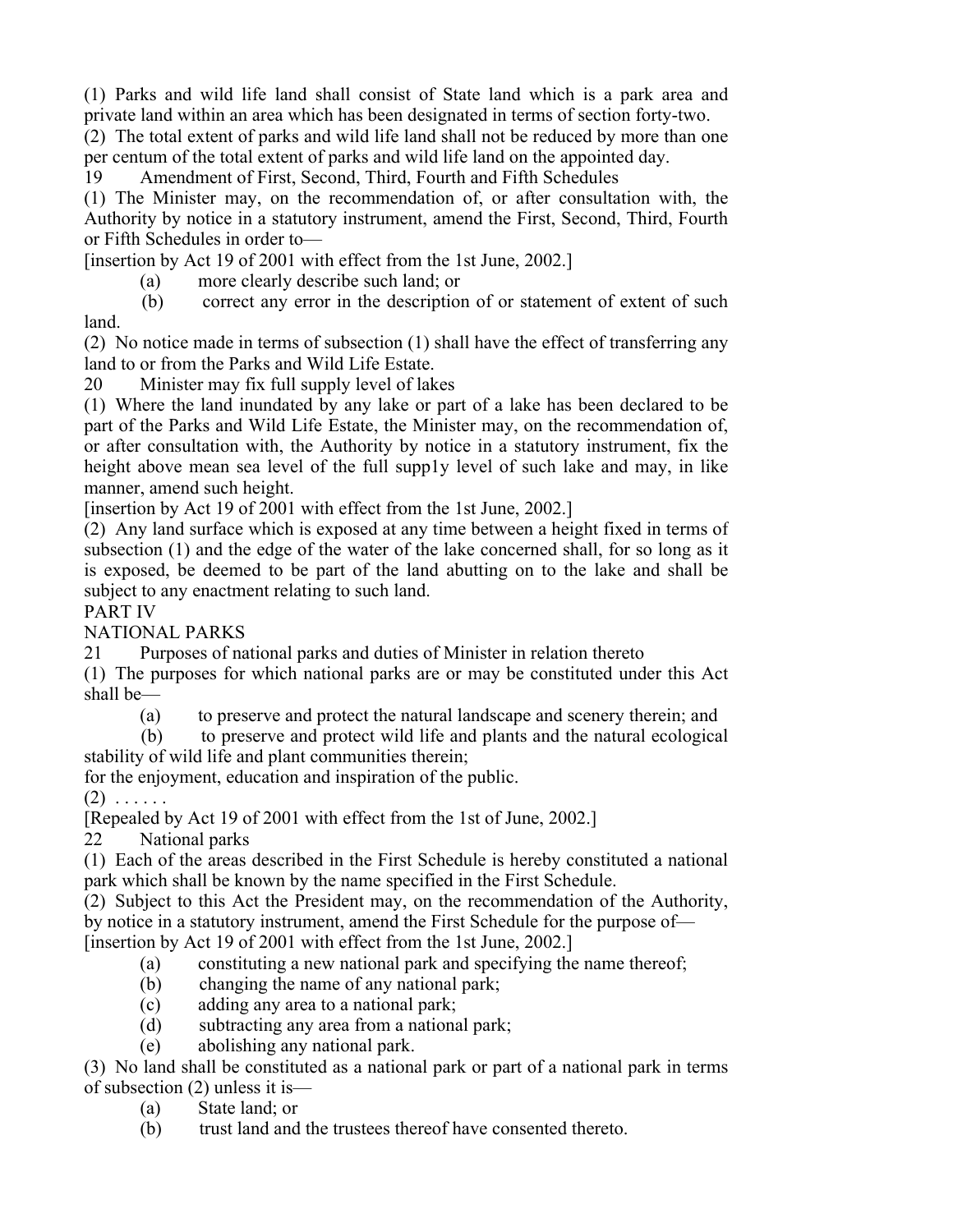(4) Any notice made in terms of paragraph (a), (b) or (c) of subsection (2) shall be laid before Parliament as soon as may be after it has been published in a statutory instrument and, if a resolution is passed within the next twenty-eight days on which Parliament has sat next after the notice is laid before it requesting the President to rescind or vary the notice, it shall forthwith be rescinded or varied, as the case may be, by further notice in a statutory instrument but without prejudice to the validity of anything previously done thereunder.

(5) No notice may be made in terms of paragraph (d) or (e) of subsection (2) unless the proposal to make such notice has been approved by Parliament.

23 Powers of Minister in relation to national parks

(1) For the purpose of giving effect to the provisions section twenty-one the Authority shall, with the concurrence of the Minister and subject to this Act, have power—

(a) to undertake scientific investigations within a national park; and

 (b) to take or collect and remove for export or otherwise any specimen of wild life, fish or plant from a national park; and

(c) to authorize any person—

(i) to undertake any scientific investigations within a national park; and

 (ii) for the purposes of scientific investigations, to take or collect and remove any specimen of wild life, fish or plant from a national park; and

(d) to set aside any area of a national park for special purposes; and

 (e) to sell, donate or otherwise dispose of, any specimen of wild life, fish or plant taken from a national park; and

 $(f)$  to introduce into a national park any specimen of wild life, fish or plant:

 Provided that the Authority shall not introduce into a national park any wild life or plant which is not indigenous to the area in which the park is situated except into a development area set aside in terms of paragraph (k); and

 (g) to do all such things and to take all such steps as it may consider necessary or desirable, including management of the soil and plants, the construction of fireguards and the controlled reduction of wild life and fish populations, to ensure the security of the wild life, fish and plants within a national park and the maintenance of the wild life, fish and plants therein in a natural state; and

 (h) to authorize the removal of any wild life, fish or plants which may be captured, killed or picked, as the case may be, as the result of any steps taken in terms of paragraph (g); and

 (i) if satisfied that it will not endanger the security of the wild life, fish or plants in a national park or the maintenance of the wild life, fish or plants therein in their natural state, and that it is in the interests of management of facilities for visitors within the park—

 (i) to construct air strips, roads, bridges, soil conservation works and water installations, buildings, viewing platforms, harbours and fences and to carry out such other works as it may consider necessary or desirable;

- (ii) to pick plants for use within the park;
	- and
- $(j)$  to authorize—

(i) such measures as it may consider necessary or desirable for—

 A. the prevention and control of human and animal, including domestic animal diseases; or

B. the control and limitation of quelea birds and locusts; or

C. the eradication of weeds;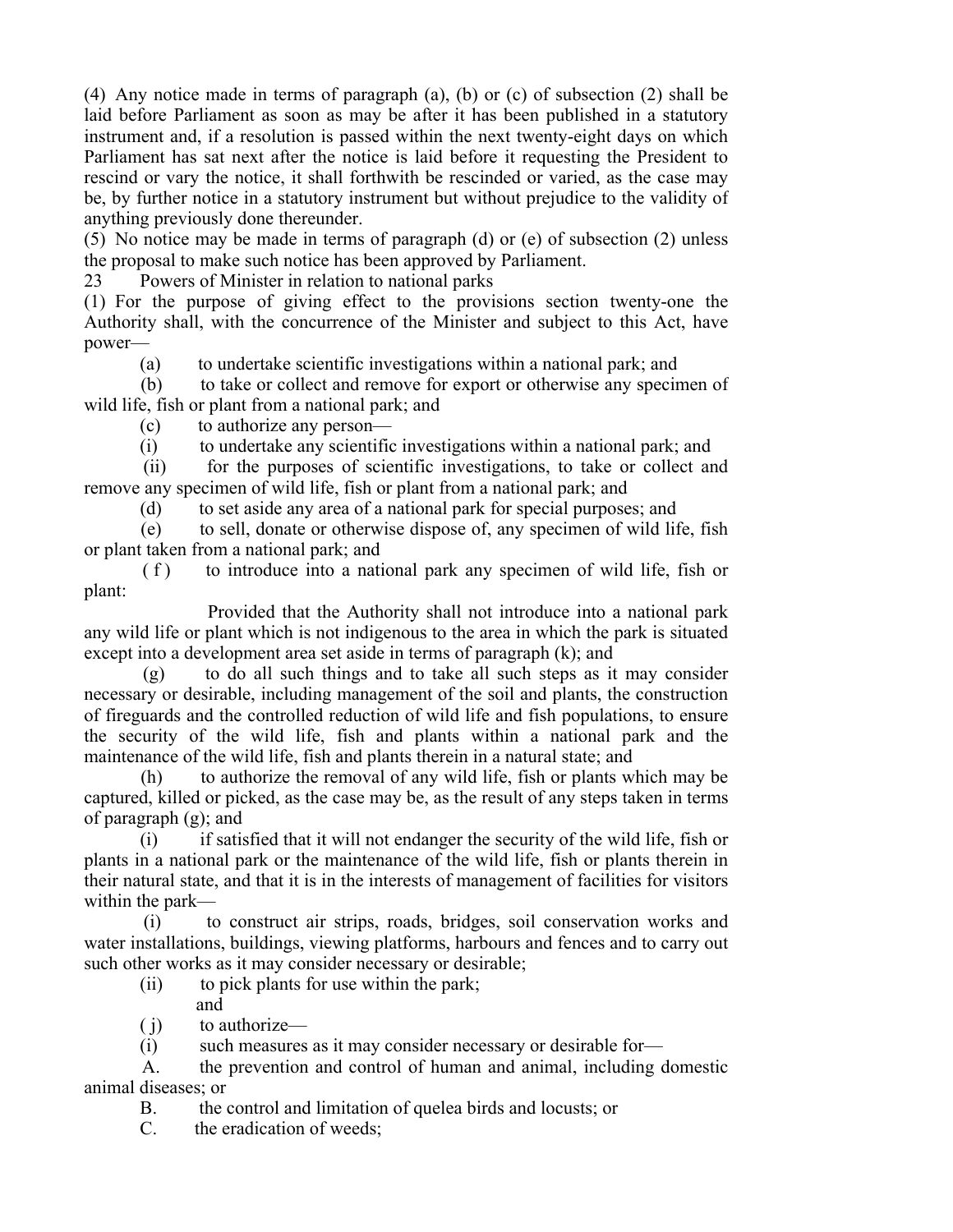within a national park;

- (ii) the killing or capture of any animal within a national park which is—
- A. injured or sick; or
- B. causing damage to property; or

C. considered to be a danger to humans;

and the disposal of such animal in such manner as it [" he"was gazetted –Editor.] may in any particular case approve;

and

 $(k)$  to set aside areas within a national park as development areas for—

 (i) the housing of officers, employees and other persons lawfully residing in the park;

(ii) gardening, recreation and other like requirements and facilities;

 (iii) the construction of offices, workshops, stables, pens, schools, clinics, churches and other buildings or installations that may be required in connection with the administration or maintenance of the park;

 (iv) the construction of hotels, restaurants, rest camps, caravan parks, camping grounds, shops, service stations and other buildings and facilities for the accommodation, benefit or enjoyment of visitors;

 and to restrict such housing, structures, buildings, installations or facilities in the park to such development area; and

 (l) to authorize officers, employees or other persons lawfully residing in a national park—

 (i) to keep domestic or domesticated animals of such classes as it may authorize in a development area referred to in paragraph (k); and

 (ii) to use domestic animals of such classes as he may authorize for the purpose of travel or transport within the park or for such other purposes as it may specify;

## and

 (m) to regulate or restrict the construction and design of any building that may be constructed within a national park; and

 (n) to restrict the use of vehicles and the speed at which vehicles may travel within a national park.

(2) For the purpose of providing facilities in a park for visitors the Authority may—

 (a) within a development area set aside in terms of paragraph (k) of subsection (1)—

 (i) construct, maintain and operate hotels, restaurants, rest camps, caravan parks, camping grounds, shops, service stations and other buildings and facilities and let accommodation therein; and

 (ii) let hotels, restaurants, shops, service stations and other buildings and facilities and control the charges which may be made by the lessee thereof;

and

(b) provide interpretative services; and

 (c) do all such other things and take all such other steps as it may consider necessary or desirable to provide facilities for visitors thereto.

(3) Where the Authority considers it necessary or desirable in order to preserve the security of the plants or wild life in a national park or the maintenance in the natural state of the plants or wild life therein or to ensure the enjoyment, education and inspiration of visitors to the park or any part thereof, it may, with the concurrence of the Minister—

(a) direct that no further facilities shall be provided;

(b) restrict or limit the number of persons or vehicles or types of vehicles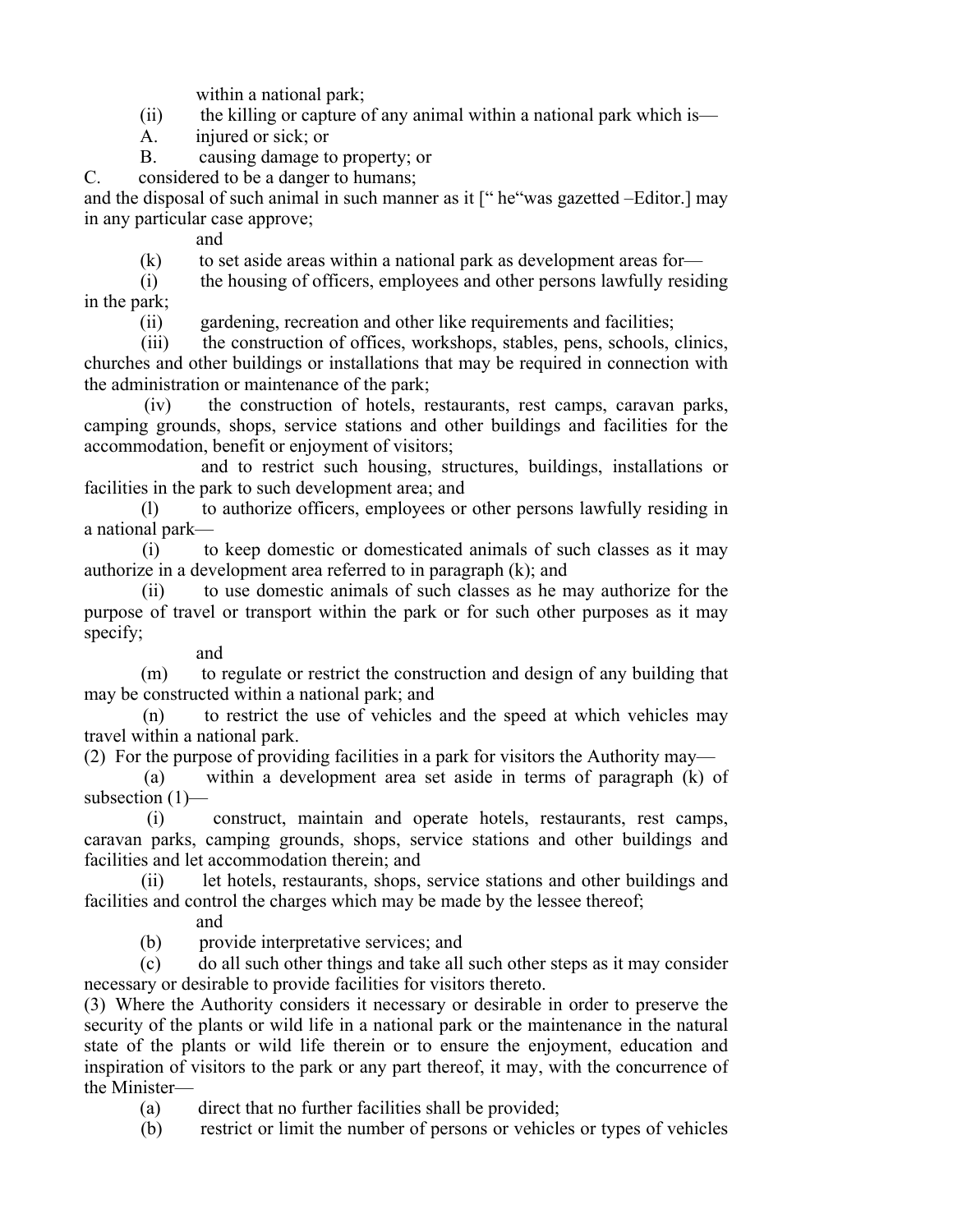which may be permitted entry at any one time and may, in by-laws, impose such restrictions or fix such limits.

[Section substituted by Act 19 of 2001 with effect from the 1st June, 2002.]

24 Prohibition and regulation of certain acts in national parks

(1) Unless authorized thereto in terms of section twenty-three, no person shall—

(a) pick any plant in a national park; or

(b) hunt any wild life or take or destroy the nest thereof in a national park;

or

(c) sell—

 (i) any animal or any part of an animal which has been hunted in or has died in or has been removed from a national park; or

(ii) any fish caught in a national park; or

(iii) any plant picked in a national park; or

(d) except in terms of such regulations as may be prescribed—

 (i) introduce into or convey in a national park any weapon or explosive or any prescribed article; or

 (ii) introduce into or convey or allow in a national park any animal, including a domestic or domesticated animal; or

(iii) remove from a national park any animal or any part of an animal; or

 (iv) fish in any waters in a national park or remove from the park any fish caught in the waters of the park.

(2) Any person who contravenes subsection (1) shall be guilty of an offence and liable to a fine not exceeding level seven or to imprisonment for a period not exceeding two years or to both such fine and such imprisonment

[amended by Act 22 of 2001, with effect from the 10th September, 2002.] PART V

BOTANICAL RESERVES AND BOTANICAL GARDENS

25 Purposes of botanical reserves and botanical gardens and powers and duties of Minister in relation thereto

(1) The purposes for which botanical reserves are or may be constituted in terms of this Act shall be to preserve and protect rare or endangered indigenous plants or representative plant communities growing naturally in the wild for the enjoyment, education and benefit of the public.

(2) The purposes for which botanical gardens are or may be constituted in terms of this Act shall be to propagate and cultivate exotic and indigenous plants for the enjoyment, education and benefit of the public.

 $(3)$  . . . . . .

[Repealed by Act 19 of 2001 with effect from the 1st June, 2002.]

(4) The Authority shall, with the concurrence of the Minister and subject to this Act, have power in respect of botanical reserves and botanical gardens to take such measures and to do such things which he considers necessary or desirable to give effect to subsections  $(1)$ ,  $(2)$  and  $(3)$ .

[insertion by Act 19 of 2001 with effect from the 1st June, 2002.]

(5) Where he considers it necessary or desirable in the circumstances of a particular botanical reserve or botanical garden the Minister may, on the recommendation of, or after consultation with, the Authority, and after consultation with any other Minister, by notice in a statutory instrument, cede the Authority's powers, functions and duties in relation to that botanical reserve or botanical garden to any other Minister who shall thereafter have in relation to the botanical reserve or botanical garden concerned all the powers, functions and duties which are conferred or imposed upon the Authority in terms of this Act.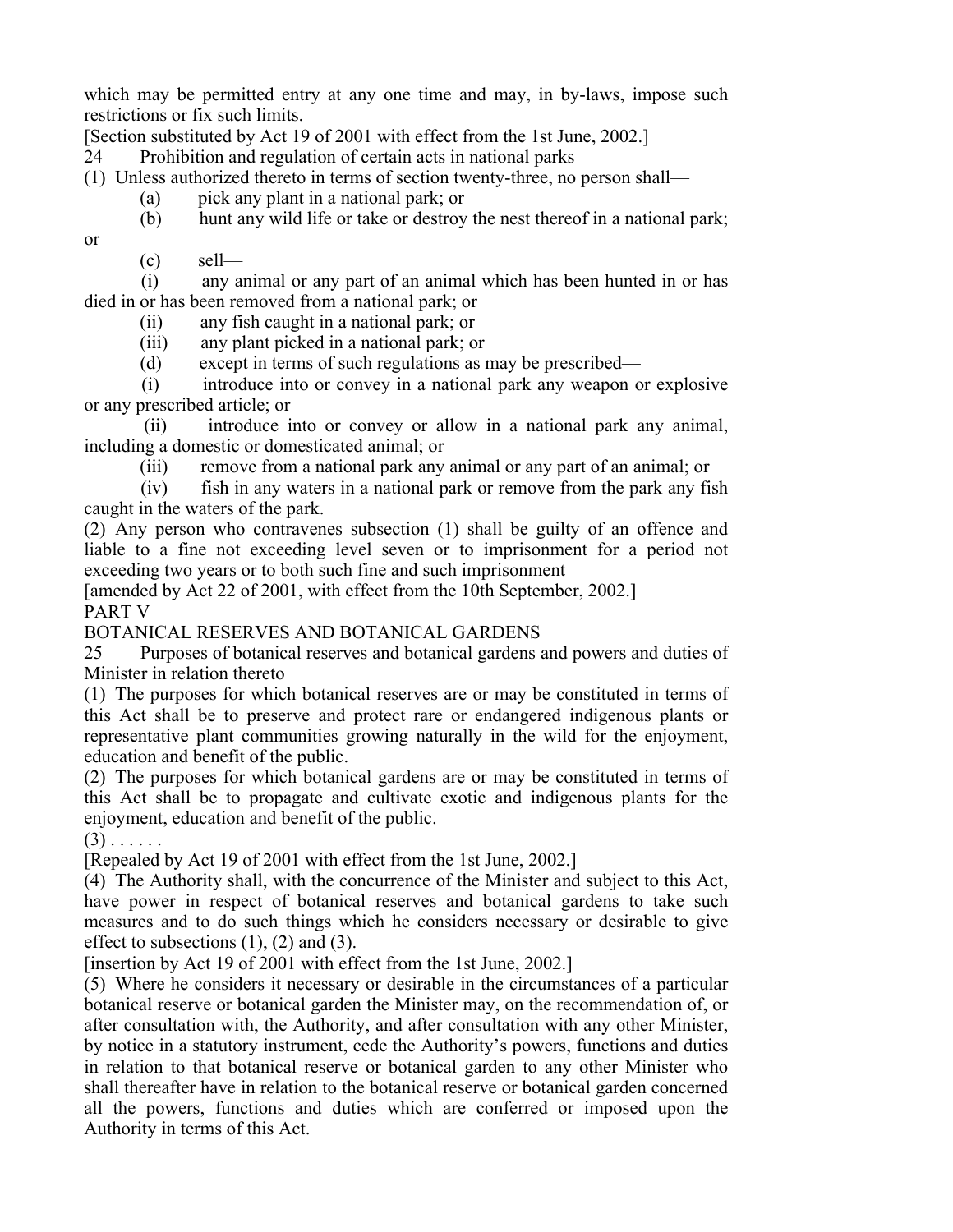[substituted by Act 19 of 2001 with effect from the1st June, 2002.]

(6) The Minister may, with the consent of the Minister to whom a cession in terms of subsection (5) has been made, at any time, by notice in a statutory instrument, revoke the cession.

(7) Where any cession has been revoked in terms of subsection (6)—

 (a) the powers, functions and duties which were ceded shall revert to the Authority; and

[insertion by Act 19 of 2001 with effect from the 1st June, 2002.]

 (b) the revocation shall not affect any thing done in terms of the cession and any such thing shall be deemed to have been done by the Authority.

[insertion by Act 19 of 2001 with effect from the 1st June, 2002.]

26 Botanical reserves and botanical gardens

(1) Each of the areas described in—

 (a) Part I of the Second Schedule is hereby constituted a botanical reserve;

 (b) Part I of the Second Schedule is hereby constituted a botanical garden; which shall be known by the name specified in the Second Schedule.

(2) Subject to this Act the President may, on the recommendation of the Authority, by notice in a statutory instrument, amend the Second Schedule for the purpose of— [insertion by Act 19 of 2001 with effect from the 1st June, 2002.]

 (a) constituting a new botanical reserve or a new botanical garden and specifying the name thereof;

(b) changing the name of any botanical reserve or botanical garden;

(c) adding any area to a botanical reserve or botanical garden;

(d) subtracting any area from a botanical reserve or botanical garden;

(e) abolishing any botanical reserve or botanical garden.

(3) No land shall be constituted as a botanical reserve or botanical garden or as part of a botanical reserve or botanical garden in terms of subsection (2) unless it is—

(a) State land; or

(b) trust land and the trustees thereof have consented thereto.

(4) Any notice made in terms of subsection (2) shall be laid before Parliament as soon as may be after it has been published in a statutory instrument and, if a resolution is passed within the next twenty-eight days on which Parliament has sat next after the notice is laid before it requesting the President to rescind or vary the notice, it shall forthwith be rescinded or varied, as the case may be, by further notice in a statutory instrument, but without prejudice to the validity of anything previously done thereunder.

27 Buildings may be let in botanical reserves or botanical gardens

The trustees of any trust land with the consent of the Authority may let any buildings in a botanical reserve or botanical garden.

[insertion by Act 19 of 2001 with effect from the 1st June, 2002.]

28 Control of, introduction into or removal of plants from a botanical reserve or botanical garden

(1) No person shall—

(a) introduce any plant into a botanical reserve or a botanical garden; or

(b) pick any plant in a botanical reserve or a botanical garden;

except in terms of a permit issued in terms of section twenty-nine:

Provided that any person working on a road in a botanical reserve or a botanical garden may pick any plant on such road if it is necessary in the lawful performance of his duties.

(2) Any person who contravenes subsection (1) shall be guilty of an offence and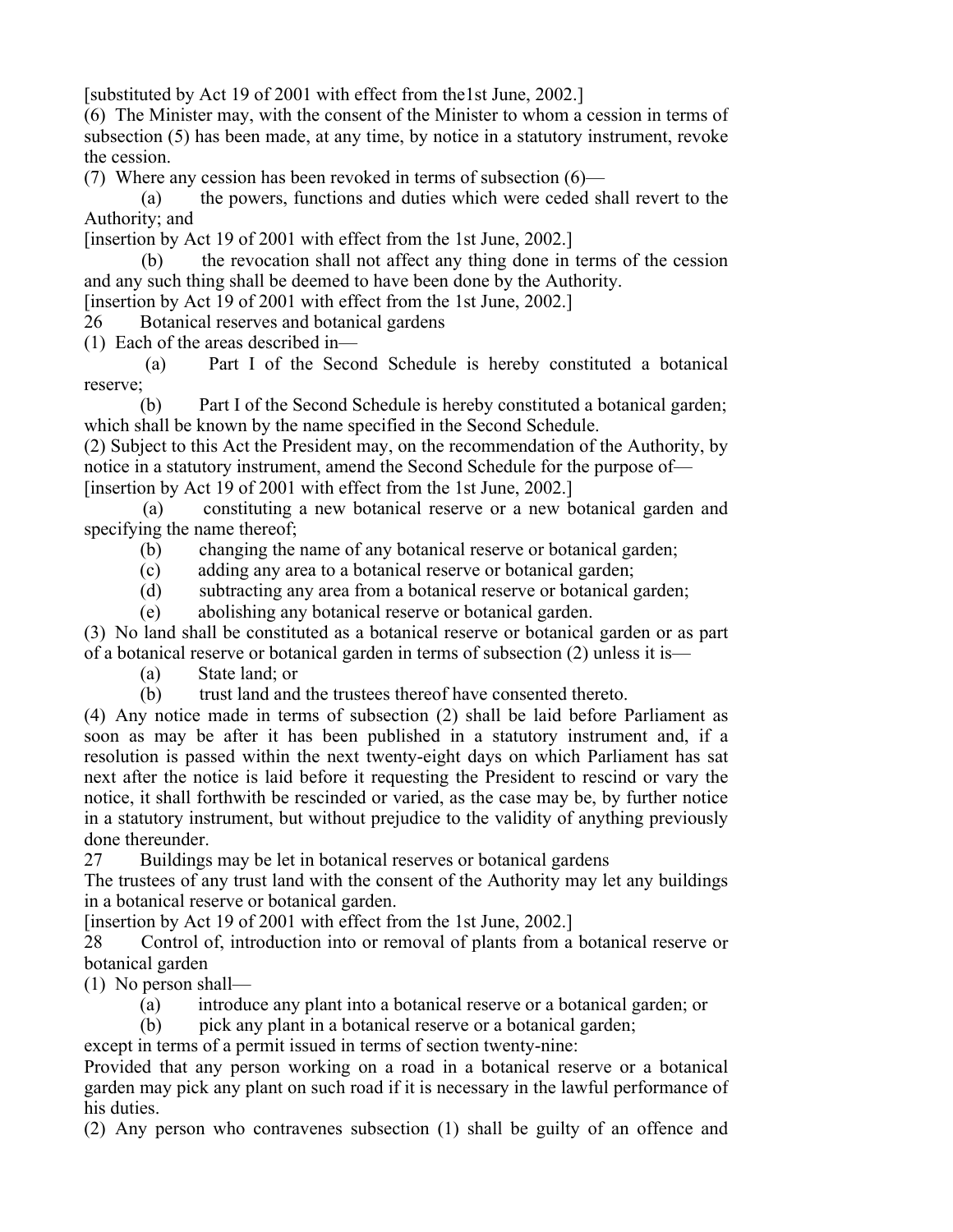liable to a fine not exceeding level six or to imprisonment for a period not exceeding one year or to both such fine and such imprisonment

[inserted by Act 22 of 2001, with effect from the 10th September, 2002.]

29 Permit to introduce plants into or pick plants in a botanical reserve or botanical garden

The Authority, with the concurrence of the Minister, may issue a permit authorizing the holder thereof—

[substituted by Act 19 of 2001 with effect from the 1st June, 2002.]

 (a) to introduce any plant into or pick any plant in a botanical reserve: Provided that no such permit shall authorize—

(a) the introduction of any plant of a species not native to such reserve;

 (b) the picking of a plant unless such picking is necessary, whether for export or otherwise, for—

(i) scientific purposes; or

 (ii) providing specimens for a museum, herbarium or similar institution; or

 (iii) introduction into another botanical reserve, botanical garden or similar such place or into horticulture; or

(iv) purposes connected with the management and control of such reserve;

 (b) to introduce any plant into or pick any plant in a botanical garden for any purpose specified in the permit.

PART VI

**SANCTUARIES** 

30 Purposes of sanctuaries and duties of Minister in relation thereto

(1) The purposes for which sanctuaries are or may be constituted under this Act shall be to afford special protection to all animals or particular species of animals in the sanctuary concerned for the enjoyment and benefit of the public.

 $(2)$  . . . . . .

[Repealed by Act 19 of 2001 with effect from the 1st June, 2002.]

31 Sanctuaries and designated animals

(1) Each of the areas described in the Third Schedule is hereby constituted a sanctuary which shall be known by the name specified in the Third Schedule and in which the animals specified in the second column opposite the sanctuary shall be designated animals.

(2) Subject to this Act the President may, on the recommendation of the Authority, by notice in a statutory instrument, amend the Third Schedule for the purpose of—

[amended by Act 19 of 2001 with effect from the 1st June, 2002.]

(a) constituting a new sanctuary and specifying the name thereof;

(b) changing the name of any sanctuary;

(c) adding any area to a sanctuary;

- (d) subtracting any area from a sanctuary;
- (e) abolishing any sanctuary;

 ( f ) specifying any animals as being designated animals in relation to a particular sanctuary or removing any animal from the list of animals specially protected in a particular sanctuary.

(3) No land shall be constituted as a sanctuary or as part of a sanctuary in terms of subsection (2) unless it is—

(a) State land; or

(b) trust land and the trustees thereof have consented thereto.

32 Powers of Minister in relation to sanctuaries

(1) The Authority shall, with the concurrence of the Minister and subject to this Act,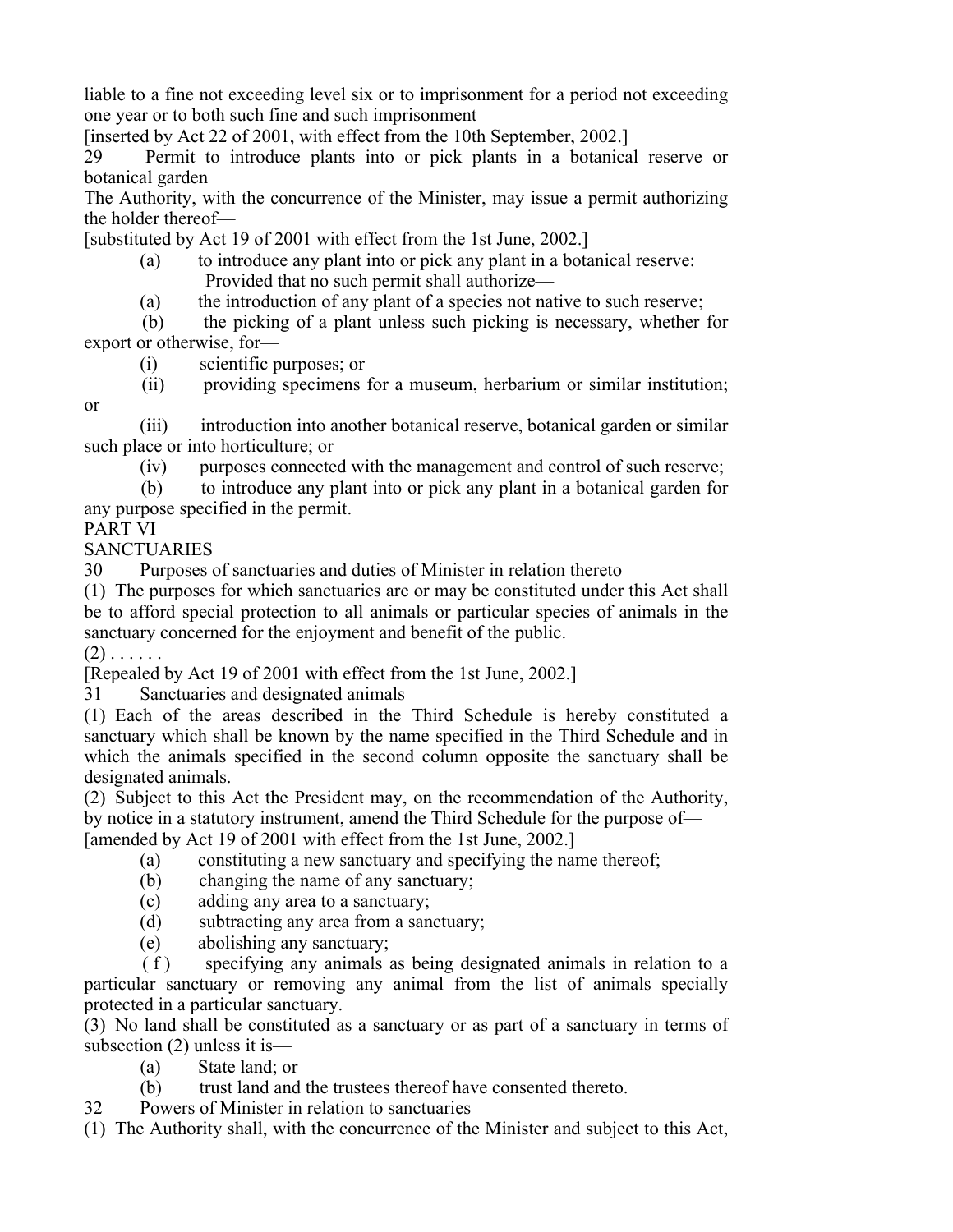have power in respect of sanctuaries to take such measures and to do such things which he considers necessary or desirable to give effect to section thirty.

[amended by Act 19 of 2001 with effect from the 1st June, 2002.]

(2) For the purposes of providing facilities for visitors the Authority, with the concurrence of the Minister, may, within an area set aside for the purpose in a sanctuary—

[substituted by Act 19 of 2001 with effect from the 1st June, 2002.]

 (a) construct, maintain and administer hotels, restaurants, rest camps, caravan parks, camping grounds, shops, service stations and other buildings and facilities and let accommodation therein; and

 (b) let hotels, restaurants, shops, service stations and other buildings and facilities and control the charges which may be made by the lessees thereof.

(3) Where the Authority considers it necessary or desirable, it may—

[amended by Act 19 of 2001 with effect from the 1st June, 2002.]

(a) direct that no further facilities shall be provided in a sanctuary;

 (b) restrict or limit the number of persons which may be permitted entry into a sanctuary at any one time and may, in by-laws, impose such restriction or such limits.

33 Control of hunting in and removal of animals or animal products from a sanctuary and sale of animals or animal products

(1) No person shall—

(a) hunt any animal in a sanctuary; or

(b) remove any animal or any part of an animal from a sanctuary; or

 (c) sell any animal or any part of an animal which has been hunted in or has died in or has been removed from a sanctuary;

except in terms of a permit issued in terms of section thirty-four.

(2) Any person who contravenes subsection (1) shall be guilty of an offence and liable to a fine not exceeding level seven or to imprisonment for a period not exceeding two years or to both such fine and such imprisonment

[inserted by Act 22 of 2001, with effect from the 10th September, 2002.]

34 Permit to hunt in or remove animals or animal products from a sanctuary and to sell animals or animal products

Subject to this Act, the Authority, with the concurrence of the Minister, may issue a permit to any person to—

[substituted by Act 19 of 2001 with effect from the 1st June, 2002.]

(a) hunt any animal in a sanctuary; or

(b) remove any animal or any part of an animal from a sanctuary; or

 (c) sell any animal or any part of an animal which has been hunted in or has died in or has been removed from a sanctuary:

Provided that the Authority shall not issue any such permit—

[amended by Act 19 of 2001 with effect from the 1st June, 2002.]

 (a) to hunt or remove any designated animal or any part of such animal unless it is satisfied that the hunting or removal is necessary for—

[substituted by Act 19 of 2001 with effect from the 1st June, 2002.]

- (i) scientific purposes; or
- (ii) the protection of human life or property;

 (b) to hunt or remove any animal or any part of an animal other than a designated animal unless it is satisfied that the hunting or removal is necessary for— [substituted by Act 19 of 2001 with effect from the 1st June, 2002.]

(i) scientific purposes; or

(ii) educational purposes; or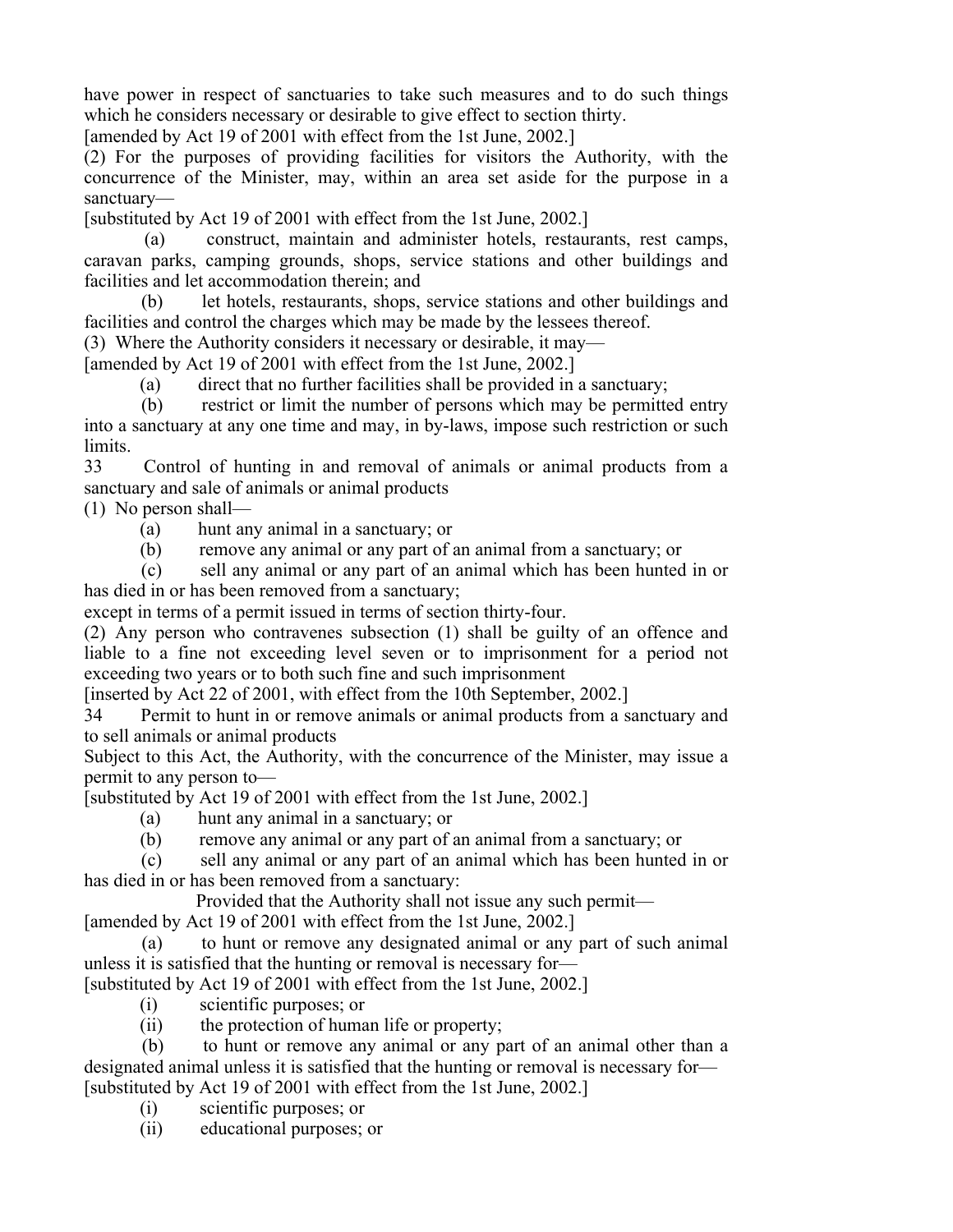(iii) providing specimens for a museum, zoological garden or similar institution; or

- (iv) the taking of animals live for the purpose of export or restocking; or
- (v) the management and control of animal populations; or

(vi) the protection of human life or property; or

 (vii) any other purpose which, in the opinion of the Authority, is in the interests of the conservation of animals.

[amended by Act 19 of 2001 with effect from the 1st June, 2002.]

# PART VII

# SAFARI AREAS

35 Purposes of safari areas and powers and duties of Minister in relation thereto

(1) The purposes for which safari areas are or may be constituted under this Act shall be to preserve and protect the natural habitat and the wild life therein in order that facilities and opportunities may be afforded to the public for camping, hunting, fishing, photography, viewing of animals, bird-watching or such other pursuits that may be permitted therein in terms of this Act.

 $(2)$  . . . . . .

[Repealed by Act 19 of 2001 with effect from the 1st June, 2002.]

(3) The Authority shall, with the concurrence of the Minister and subject to this Act, have power in respect of safari areas to take such measures and to do such things which he considers necessary or desirable to give effect to subsections (1) and (2).

[insertion by Act 19 of 2001 with effect from the 1st June, 2002.]

36 Safari areas

(1) Each of the areas described in the Fourth Schedule is hereby constituted a safari area which shall be known by the name specified in the Fourth Schedule.

(2) Subject to this Act the President may, on the recommendation of the Authority, by notice in a statutory instrument, amend the Fourth Schedule for the purpose of—

[insertion by Act 19 of 2001 with effect from the 1st June, 2002.]

(a) constituting a new safari area and specifying the name thereof;

- (b) changing the name of any safari area;
- (c) adding any area to a safari area;
- (d) subtracting any area from a safari area;
- (e) abolishing any safari area.

(3) No land shall be constituted as a safari area or as part of a safari area in terms of subsection (2) unless it is—

(a) State land; or

(b) trust land and the trustees thereof have consented thereto.

37 Lease of sites and grant of hunting rights in safari areas

The Authority, with the concurrence of the Minister, may—

[substituted by Act 19 of 2001 with effect from the 1st June, 2002.]

 (a) lease sites in a safari area to such persons and for such purposes as it deems fit;

[substituted by Act 19 of 2001 with effect from the 1st June, 2002.]

 (b) grant hunting or other rights over or in a safari area to such persons as he deems fit;

subject to such terms and conditions as he may impose:

Provided that—

 (a) the period of a lease in terms of paragraph (a) shall not exceed twentyfive years;

 (b) the period of hunting or other rights in terms of paragraph (b) shall not exceed ten years;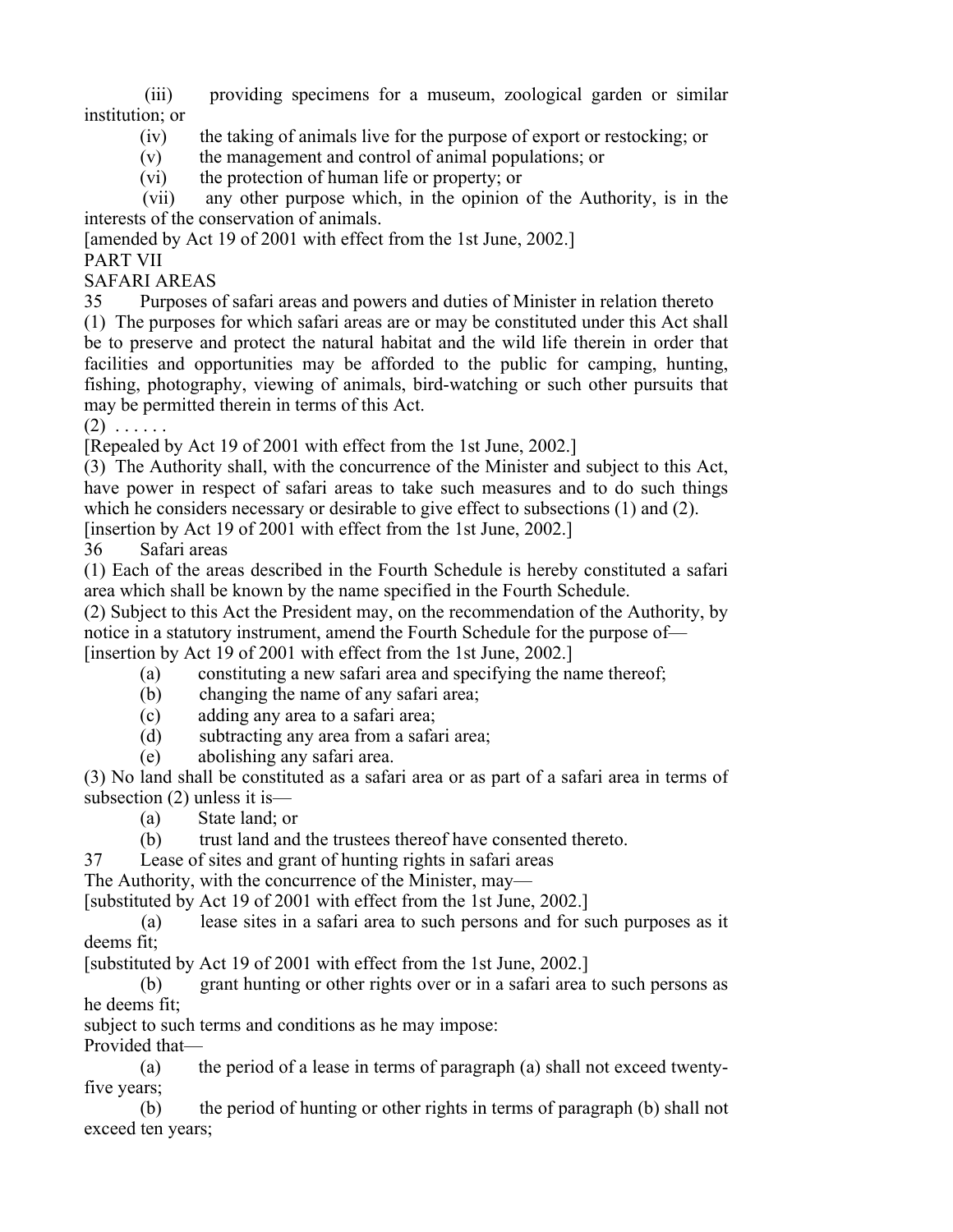(c) a grant of hunting or other rights in terms of paragraph (b) shall not prohibit persons from entering into the safari area concerned for purposes other than those for which the rights have been granted.

38 Control of hunting in and removal of animals or animal products from a safari area and sale of animals or animal products

(1) No person shall—

(a) hunt any animal in a safari area; or

(b) remove any animal or any part of an animal from a safari area; or

 (c) sell any animal or any part of an animal which has been hunted in or which has died in or which has been removed from a safari area; except in terms of—

(i) such regulations as may be prescribed for such safari area; or

(ii) a permit issued in terms of section thirty-nine.

(2) Any person who contravenes subsection (1) shall be guilty of an offence and liable to a fine not exceeding level seven or to imprisonment for a period not exceeding two years or to both such fine and such imprisonment

[inserted by Act 22 of 2001, with effect from the 10th September, 2002.]

39 Permit to hunt in or remove animals or animal products from a safari area and to sell animals or animal products

(1) Subject to this Act, the Authority, with the concurrence of the Minister, may issue a permit—

[substituted by Act 19 of 2001 with effect from the 1st June, 2002.]

(a) to any person to—

(i) hunt any animal in a safari area; or

(ii) remove any animal or any part of an animal from a safari area; or

 (iii) sell any animal or any part of an animal which has been hunted in or which has died in or which has been removed from a safari area:

 Provided that the Authority shall not issue any such permit to hunt or remove any animal or any part of an animal unless it is satisfied that the hunting or removal is necessary for—

[amended by Act 19 of 2001 with effect from the 1st June, 2002.]

(a) scientific purposes; or

(b) educational purposes; or

 (c) providing specimens for a museum, zoological garden or similar institution; or

(d) the taking of animals live for the purpose of export or restocking; or

(e) the management and control of animal populations; or

 $(f)$  the protection of human life or property; or

 (g) any other purpose which, in the opinion of the Authority, is in the interests of the conservation of animals.

(b) to any person as the guest of the State to—

(i) hunt any animal in a safari area; or

(ii) remove any animal or any part of an animal from a safari area; or

 (iii) sell any animal or any part of an animal which has been hunted in or which has died in or which has been removed from a safari area.

(2) A permit issued in terms of subsection (1) may authorize the holder thereof to allow any person nominated by him to do in his stead, but subject to his direction or the direction of his deputy, anything which the holder may do in terms of the permit. PART VIII

# RECREATIONAL PARKS

40 Purposes of recreational parks and powers and duties of Minister in relation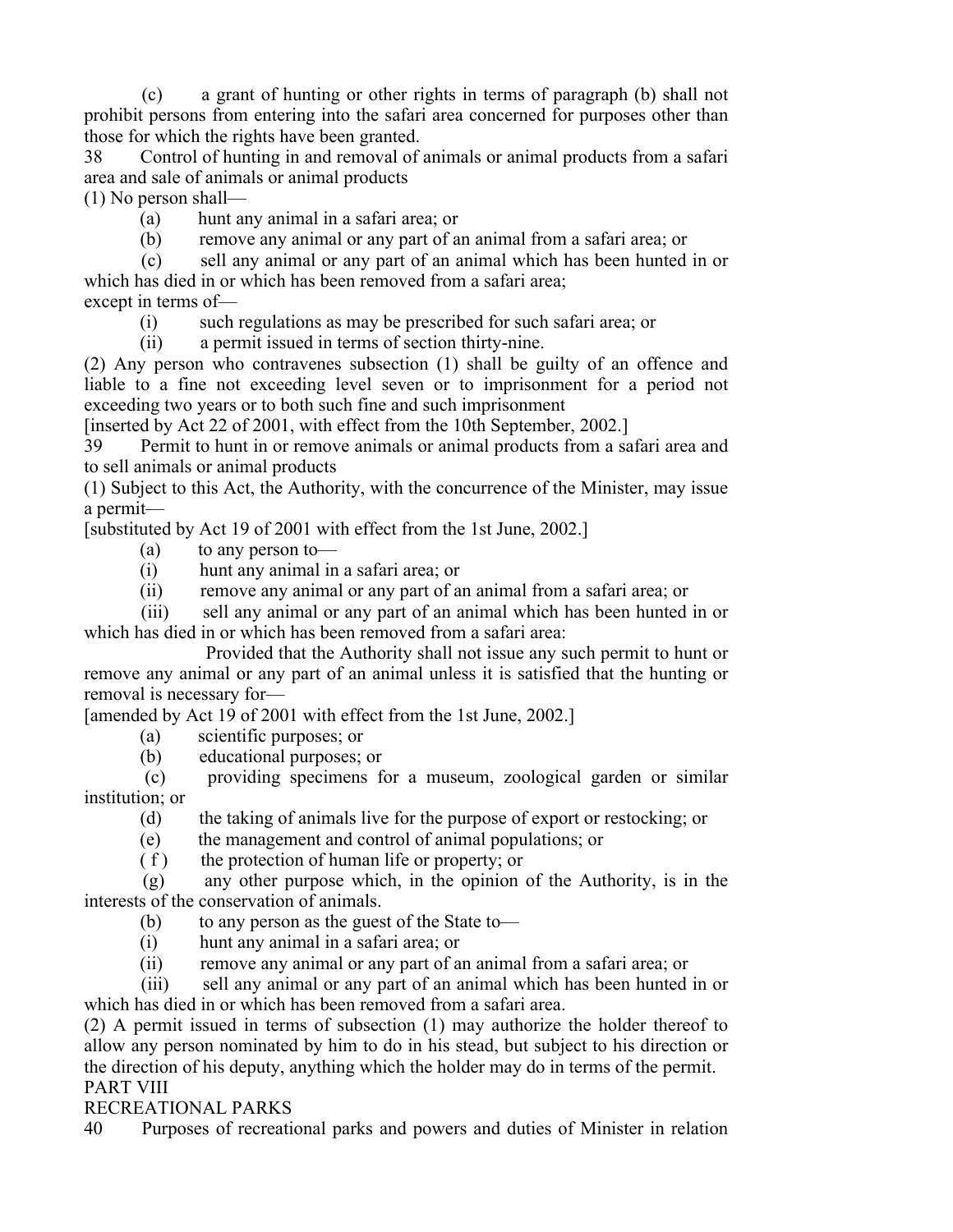thereto

(1) The purposes for which recreational parks are or may be constituted under this Act shall be to preserve and protect the natural features therein for the enjoyment, benefit and recreation of the public.

 $(2)$  . . . . . . .

[Repealed by Act 19 of 2001 with effect from the 1st June, 2002.]

(3) The Authority shall, with the concurrence of the Minister and subject to this Act, have power in respect of recreational parks to take such measures and to do such things which he considers necessary or desirable to give effect to subsections (1) and (2).

[insertion by Act 19 of 2001 with effect from the 1st June, 2002.]

41 Recreational parks

(1) Each of the areas described in the Fifth Schedule is hereby constituted a recreational park which shall be known by the name specified in the Fifth Schedule.

(2) Subject to this Act the President may, on the recommendation of the Authority, by notice in a statutory instrument, amend the Fifth Schedule for the purpose of—

[insertion by Act 19 of 2001 with effect from the 1st June, 2002.]

 (a) constituting any new recreational park and specifying the name thereof;

(b) changing the name of any recreational park;

(c) adding any area to a recreational park;

(d) subtracting any area from a recreational park;

(e) abolishing any recreational park.

(3) No land shall be constituted as a recreational park or as part of a recreational park in terms of subsection (2) unless it is—

(a) State land; or

(b) trust land and the trustees thereof have consented thereto.

(4) Any notice made in terms of subsection (2) shall be laid before Parliament as soon as may be after it has been published in a statutory instrument and, if a resolution is passed within the next twenty-eight days on which Parliament has sat next after the notice is laid before it requesting the Minister to rescind or vary the notice, it shall forthwith be rescinded or varied, as the case may be, by further notice in a statutory instrument, but without prejudice to the validity of anything previously done thereunder.

42 Designation of land within recreational park which may be alienated or leased (1) Subject to subsections (2) and (3), the Minister, on the recommendation of the Authority may, by notice in a statutory instrument, designate within a recreational park any area or areas of land which may be alienated or leased for the erection of hotels, restaurants, rest camps, caravan parks, camping grounds, shops, service stations and other buildings and facilities for the accommodation, recreation, enjoyment or convenience of visitors or for such other purpose as he deems fit and may in like manner revoke such designation.

[insertion by Act 19 of 2001 with effect from the 1st June, 2002.]

(2) The layout of any development within a designated area referred to in subsection (1) shall be approved in terms of the Regional, Town and Country Planning Act [Chapter 29:12].

(3) No notice revoking any designated area referred to in subsection (1) shall affect the right of any person who, before the date of such revocation, acquired title to or a lease over any land therein.

(4) Notwithstanding the alienation or lease of any land within a designated area referred to in subsection (1) such land shall continue to form part of the recreational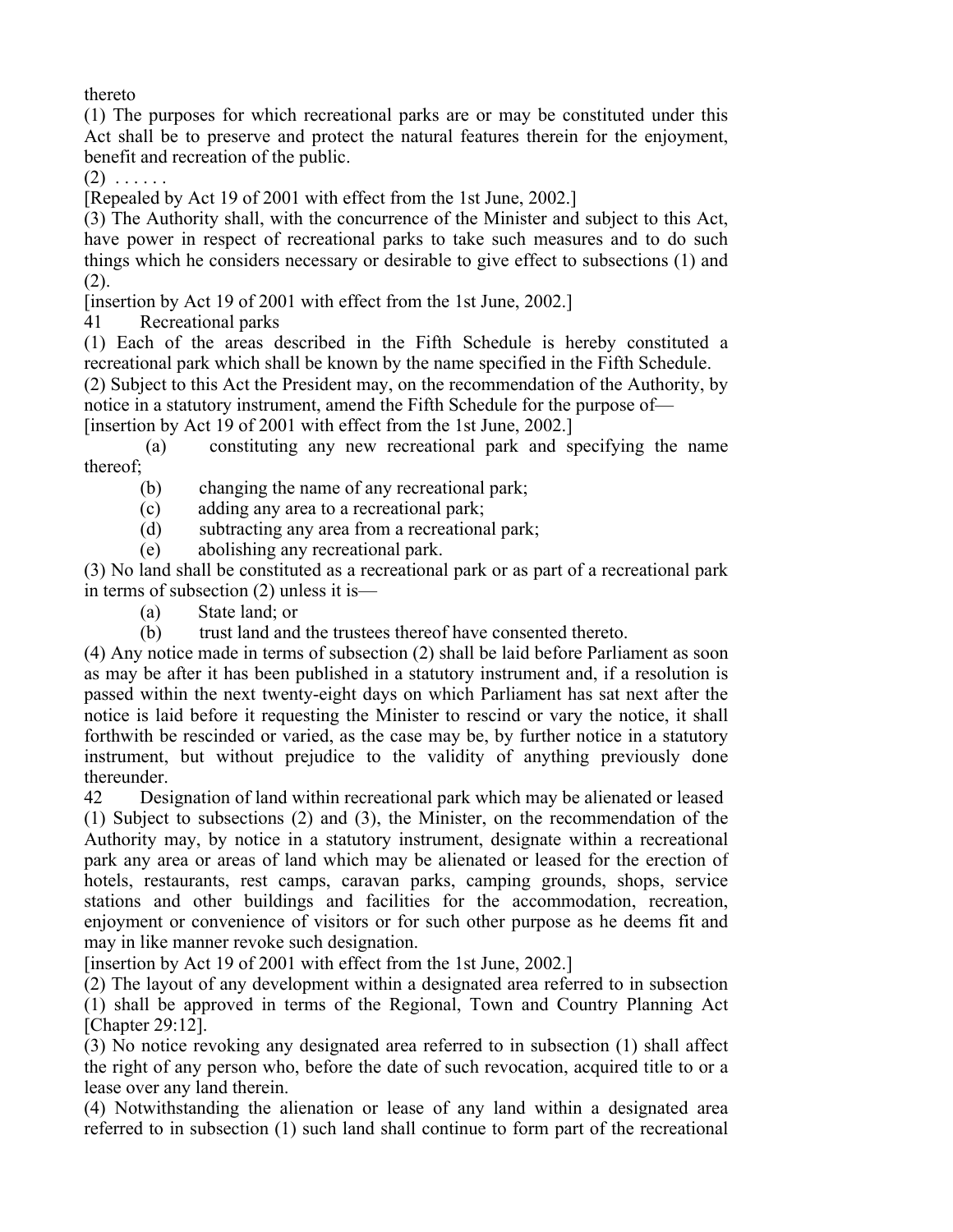park concerned.

PART IX

#### SPECIALLY PROTECTED ANIMALS

43 Specially protected animals

The animals specified in the Sixth Schedule are hereby declared to be specially protected animals.

44 Minister may amend Sixth Schedule by notice in statutory instrument

The Minister may, on the recommendation of, or after consultation with, the Authority, by notice in a statutory instrument, amend the Sixth Schedule by adding thereto or removing therefrom the name of any animal.

[insertion by Act 19 of 2001 with effect from the 1st June, 2002.]

45 Control of hunting of specially protected animals and possession or sale of specially protected animals and products thereof

(1) No person shall—

(a) hunt any specially protected animal; or

 (b) keep, have in his possession or sell or otherwise dispose of any live specially protected animal or the meat or trophy of any such animal;

except in terms of a permit issued in terms of section forty-six.

(2) Any person who contravenes subsection (1) shall be guilty of an offence and liable to a fine not exceeding level eight or to imprisonment for a period not exceeding three years or to both such fine and such imprisonment

[inserted by Act 22 of 2001, with effect from the 10th September,2002.]

46 Permit to hunt and to sell live specially protected animals and products thereof Subject to this Act, the Authority, with the concurrence of the Minister, may issue a permit to any person—

[substituted by Act 19 of 2001 with effect from the 1st June, 2002.]

 (a) to hunt any specially protected animal on any land other than in a national park; or

 (b) to keep, have in his possession or sell any live specially protected animal or the meat or trophy of any such animal:

Provided that the Authority shall not issue a permit in terms of paragraph (a) unless it is satisfied that the hunting is necessary for—

[amended by Act 19 of 2001 with effect from the 1st June, 2002.]

(a) scientific purposes; or

(b) educational purposes; or

 (c) providing specimens for a museum, zoological garden or similar institution; or

 (d) the taking of animals live for the purpose of falconry, captive breeding, export or restocking; or

(e) the management and control of animal populations; or

 $(f)$  the protection of human life or property; or

 (g) any other purpose which, in the opinion of the Authority, is in the interests of the conservation of animals.

[amended by Act 19 of 2001 with effect from the 1st June, 2002.]

47 Trophies of specially protected animals which are State trophies

(1) Subject to subsection (2), the trophy of any specially protected animal killed or found dead shall be deemed to be a State trophy.

(2) Subsection (1) shall not apply in respect of the trophy of any specially protected animal which—

 (a) has been killed in terms of a permit issued in terms of section fortysix; or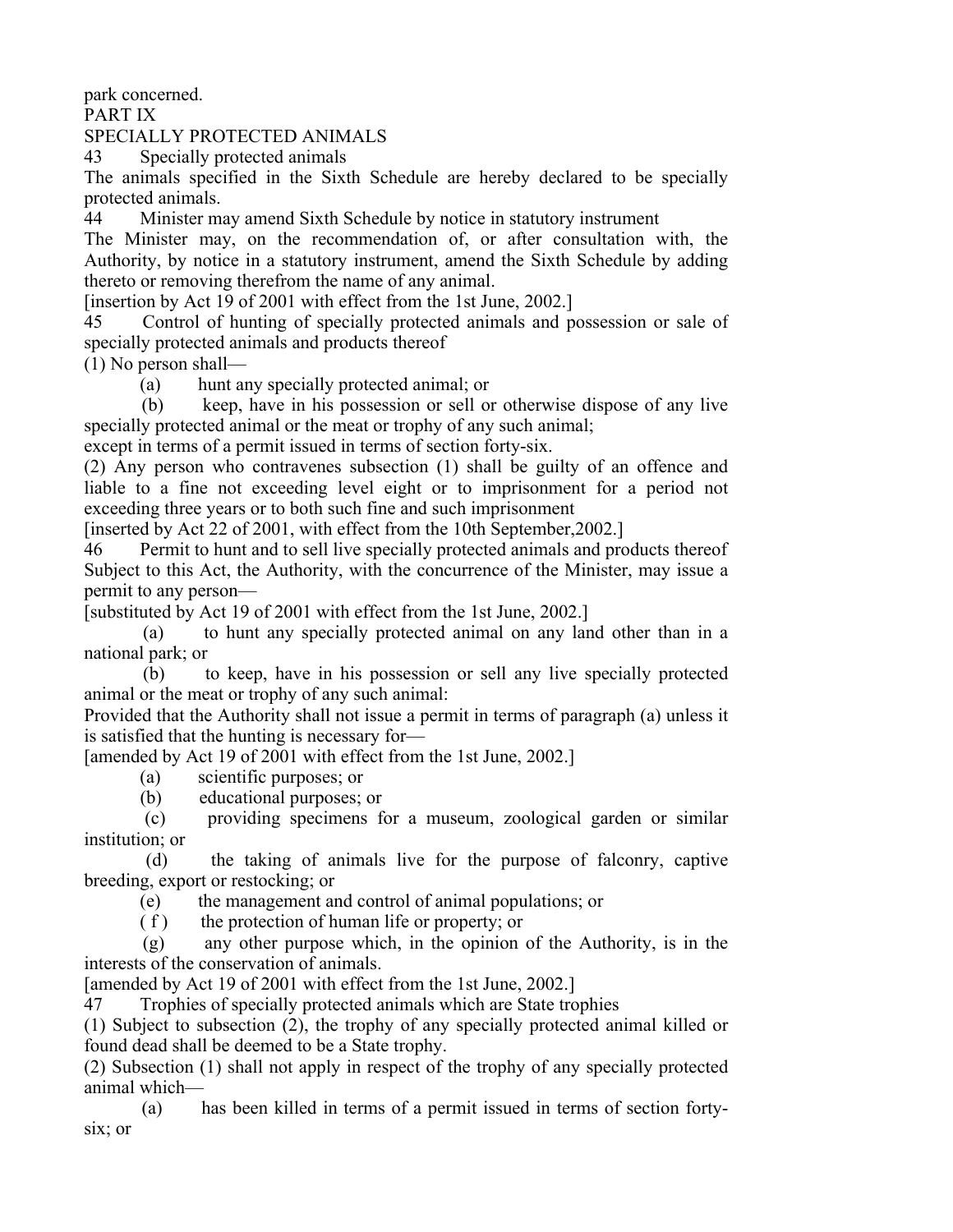(b) was in lawful captivity immediately before its death.

(3) Subject to the proviso to subsection (1) of section sixty-three, any person who takes possession of any trophy which is a State trophy in terms of subsection (1) shall, as soon as possible and in any event within seven days, surrender such trophy to the appropriate authority for the land on which it was found or to the nearest convenient office of the Authority or police station or to the local authority for the area concerned.

[substituted by Act 19 of 2001 with effect from the 1st June, 2002.]

(4) Any person who contravenes subsection (3) shall be guilty of an offence and liable to a fine not exceeding level five or to imprisonment for a period not exceeding six months or to both such fine and such imprisonment

[inserted by Act 22 of 2001, with effect from the 10th September,2002.]

(5) The burden of proof of any matter referred to in subsection (2) which would make lawful the failure to surrender any trophy in terms of subsection (3) shall, in any prosecution relating to such failure, lie upon the person charged.

PART X

SPECIALLY PROTECTED INDIGENOUS PLANTS

48 Specially protected indigenous plants

The plants specified in the first column of the Seventh Schedule are hereby declared to be specially protected indigenous indigenous plants.

49 Minister may amend Seventh Schedule by notice a statutory instrument

The Minister may, on the recommendation of, or after consultation with, the Authority, by notice in a statutory instrument, amend the Seventh Schedule—

[insertion by Act 19 of 2001 with effect from the 1st June, 2002.]

 (a) in the first column, by adding thereto or by removing therefrom the name of any indigenous plant;

 (b) in the second column, by adding thereto, opposite the name of any indigenous plant specified in the first column, any area, or by removing therefrom any area.

50 Control of picking of specially protected indigenous plants

(1) Subject to subsections (2), (3) and (4), no person shall pick any specially protected indigenous plant except in terms of a permit issued in terms of section fiftyone.

(2) Subsection (1) shall not apply to the picking of any specially protected indigenous plant in any area which may be specified opposite the name of such plant in the second column of the Seventh Schedule.

(3) An owner or occupier of land or a person acting under his authority may cut or gather the flower of a specially protected indigenous plant on the land for use in the home of such owner or occupier.

(4) An owner or occupier of land or a person acting under his authority may pick a specially protected indigenous plant on the land which is—

 (a) needed for cultivation, forestry operations, the erection of a building or structure, the construction of a fireguard, road or airport or other development, or the extraction of sand, stone, gravel or other materials; or

(b) used for the cultivation of such specially protected indigenous plants.

(5) Any person , who contravenes subsection (1) shall be guilty of an offence and liable to a fine not exceeding level six or to imprisonment for a period not exceeding one year or to both such fine and such imprisonment

[inserted by Act 22 of 2001, with effect from the 10th September, 2002.]

51 Permit to pick specially protected indigenous plants

Subject to this Act, the Authority with the concurrence of the Minister, may issue a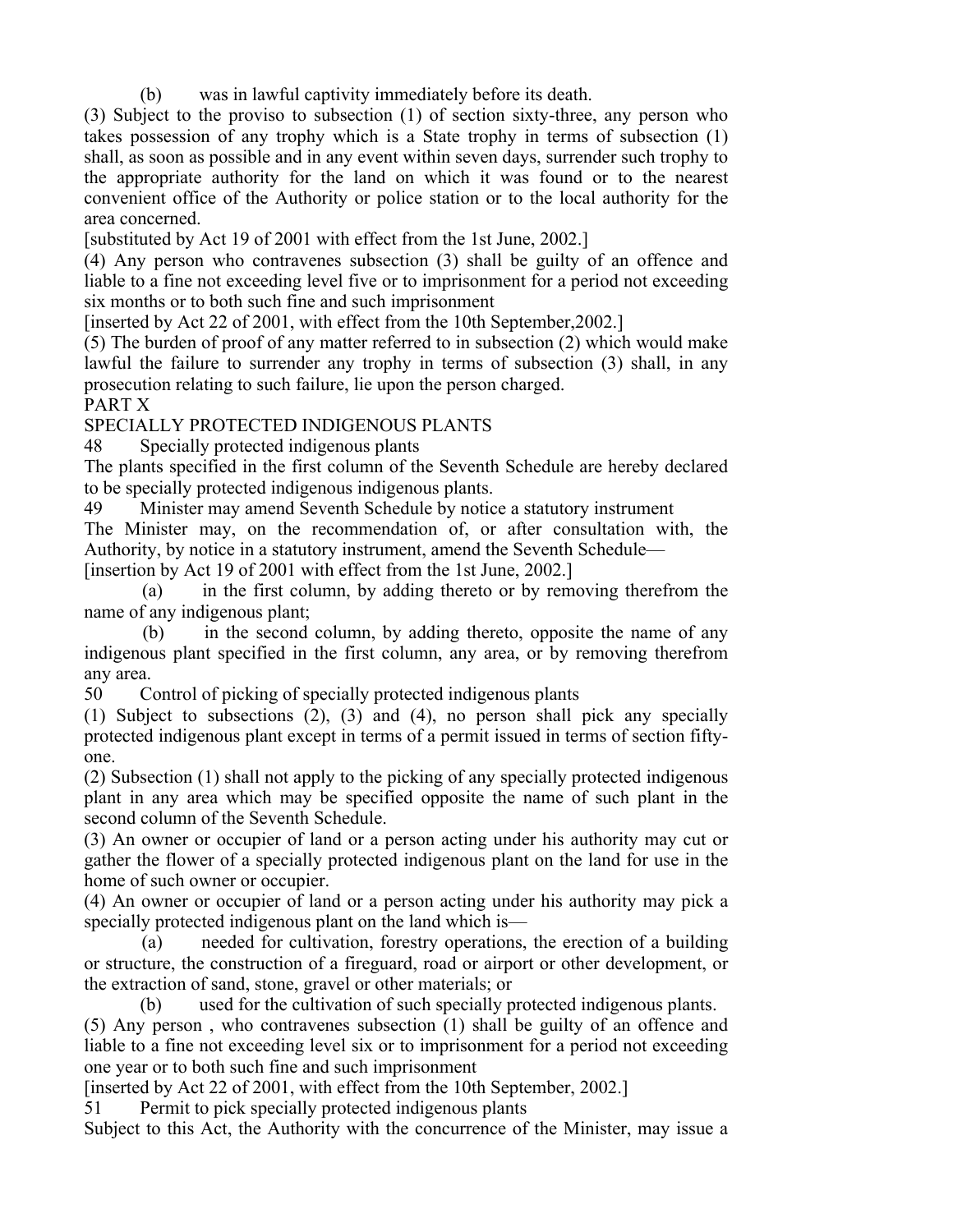permit authorizing the holder thereof to pick a specially protected indigenous plant for—

[substituted by Act 19 of 2001 with effect from the 1st June, 2002.]

(a) export;

(b) cultivation and propagation;

(c) scientific purposes;

 (d) providing specimens for a museum, herbarium, botanical garden or similar institution;

(e) such other purpose as the Authority deems fit.

[amended by Act 19 of 2001 with effect from the 1st June, 2002.] 52 Sale of specially protected indigenous plants controlled

(1) No person shall sell any specially protected indigenous plant—

 (a) except in terms of a permit issued to him in terms of section fiftythree; or

(b) unless he is a dealer in specially protected indigenous plants; or

 (c) unless he is a member of a recognized horticultural society and the sale is to a member of the same or any other recognized horticultural society.

(2) No person shall purchase a specially protected indigenous plant—

 (a) except from a person who is the holder of a permit issued in terms of section fifty-three; or

(b) except from a dealer in specially protected indigenous plants; or

 (c) except from a stall at any fete, bazaar or other like function open to the public; or

 (d) unless he is a member of a recognized horticultural society and the purchase is from a member of the same or any other recognized horticultural society.

(3) Any person who contravenes subsection (1) or (2) shall be guilty of an offence and liable to a fine not exceeding level six or to imprisonment for a period not exceeding one year or to both such fine and such imprisonment

[inserted by Act 22 of 2001, with effect from the 10th September, 2002.] (4) In this section—

"recognized horticultural society" means a society, club, association or body of persons which is formed for the purpose of propagation of plants and which is recognized for the purposes of this section by the Authority.

[amended by Act 19 of 2001 with effect from the 1st June, 2002.]

53 Permit to sell specially protected indigenous plants

The Authority, with the concurrence of the Ministger, may issue—

[substituted by Act 19 of 2001 with effect from the 1st June, 2002.]

 (a) a permit to a cultivator of specially protected indigenous plants to sell specially protected indigenous plants;

(b) a temporary permit, free of charge—

 (i) to an owner or occupier of any land or a person nominated by such owner or occupier to sell to a person who is the holder of a permit issued in terms of paragraph (a) a specially protected indigenous plant which has been picked on the land in terms of paragraph (a) of subsection (4) of section fifty; or

 (ii) to any other person to sell specially protected indigenous plants in such other cases and for such other purposes as may be specified in the permit. PART XI

INDIGENOUS PLANTS

54 Application of this Part

This Part shall not apply to national parks or botanical reserves or botanical gardens,

55 Control of picking of indigenous plants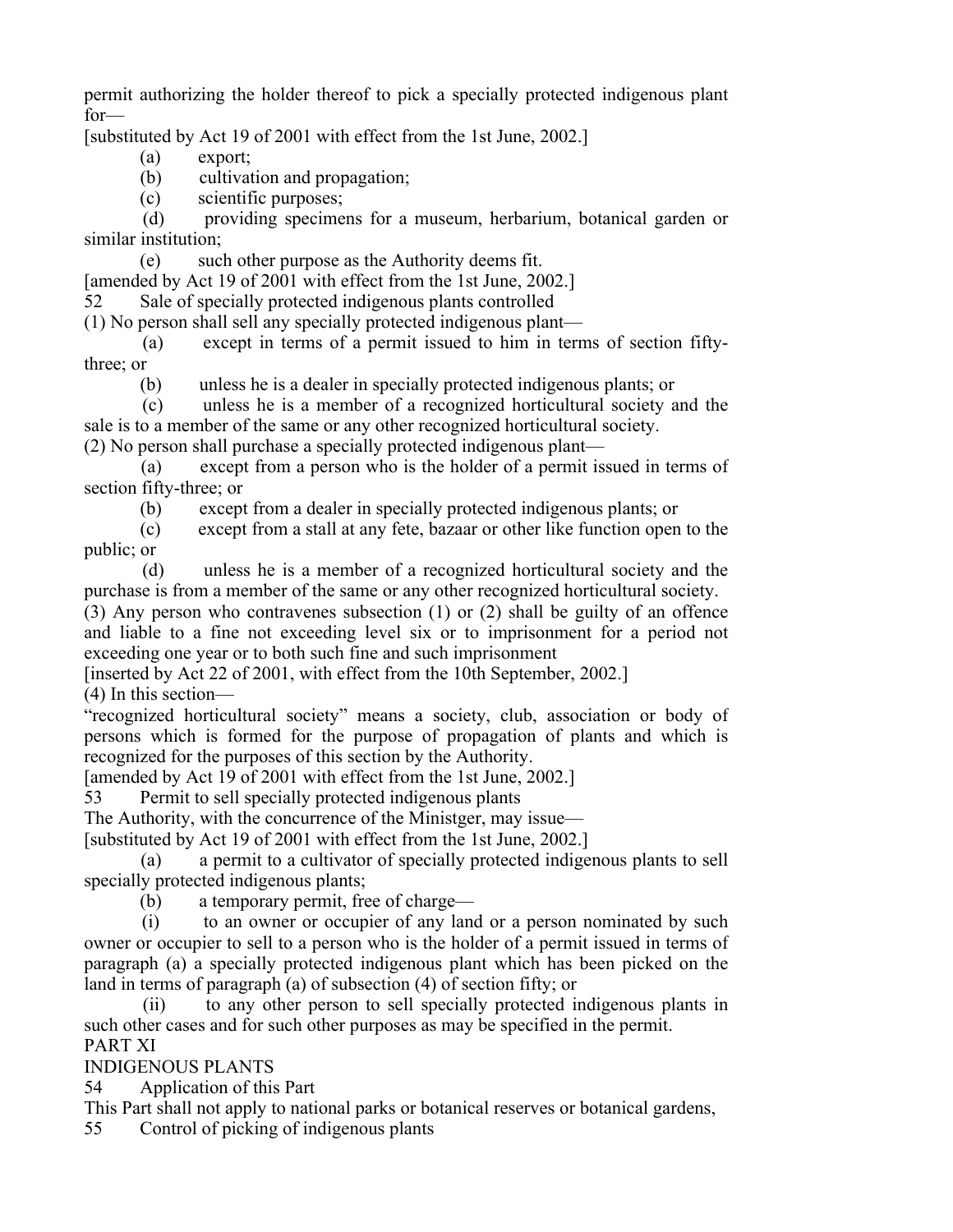(1) Subject to section fifty-six, no person shall—

 (a) without reasonable excuse, the proof whereof lies on him, pick any indigenous plant on any land; or

(b) sell any indigenous plant picked on any land;

except in terms of a permit issued in terms of paragraph (c) of section fifty-six.

(2) Any person who contravenes subsection (1) shall be guilty of an offence and liable to a fine not exceeding level five or to imprisonment for a period not exceeding six months or to both such fine and such imprisonment

[inserted by Act 22 of 2001, with effect from the 10th September, 2002.]

56 Permission to pick indigenous plants

Subject to this Act and Part VI of the Forest Act [Chapter 19:05] the appropriate authority for any land may—

- (a) pick any indigenous plant on the land; or
- (b) sell any indigenous plant picked on the land; or
- (c) issue a permit to any person—
- (i) to pick any indigenous plant on the land; and
- (ii) to sell any indigenous plant picked in terms of the permit.

57 Minister may prohibit persons from picking indigenous plants

(1) If the Authority considers it necessary or desirable to do so in the interests of the preservation, conservation, propagation or control of any indigenous plants within Zimbabwe or any area of Zimbabwe, it may, by notice in writing served on any person, specifying such indigenous plants, prohibit that person, either absolutely or subject to specified conditions, and either indefinitely or for a specified period, from doing any or all of the following—

[amended by Act 19 of 2001 with effect from the 1st June, 2002.]

- (a) picking such indigenous plants;
- (b) selling such indigenous plants;
- (c) authorizing any person to do anything referred to in paragraph (a) or

whether on alienated or unalienated land, within the area specified in the notice.

(2) The Authority may at any time, by further notice in writing served on the person concerned, amend or revoke any notice issued in terms of subsection (1).

[amended by Act 19 of 2001 with effect from the 1st June, 2002.]

(3) The Authority shall not be obliged to give any reason for issuing a notice in terms of subsection (1) or (2).

[amended by Act 19 of 2001 with effect from the 1st June, 2002.]

(4) Any person who contravenes a notice issued in terms of subsection (1) or (2) shall be guilty of an offence and liable to a fine not exceeding level six or to imprisonment for a period not exceeding one year or to both such fine and such imprisonment

[inserted by Act 22 of 2001, with effect from the 10th September, 2002.]

58 Appointment of commissioner

(b);

(1) If a person upon whom a notice has been served in terms of subsection (1) or (2) of section fifty-seven requests an inquiry within thirty days after such notice, the Authority shall, within twenty-one days of such request, refer the matter for inquiry to a commissioner appointed by the Authority for the purpose.

[amended by Act 19 of 2001 with effect from the 1st June, 2002.]

(2) For the purposes of an inquiry held in terms of subsection (1), the Authority may appoint as a commissioner any person who—

[amended by Act 19 of 2001 with effect from the 1st June, 2002.]

- (a) is or is qualified to be a registered legal practitioner; or
- (b) in the opinion of the Authority has knowledge and experience in the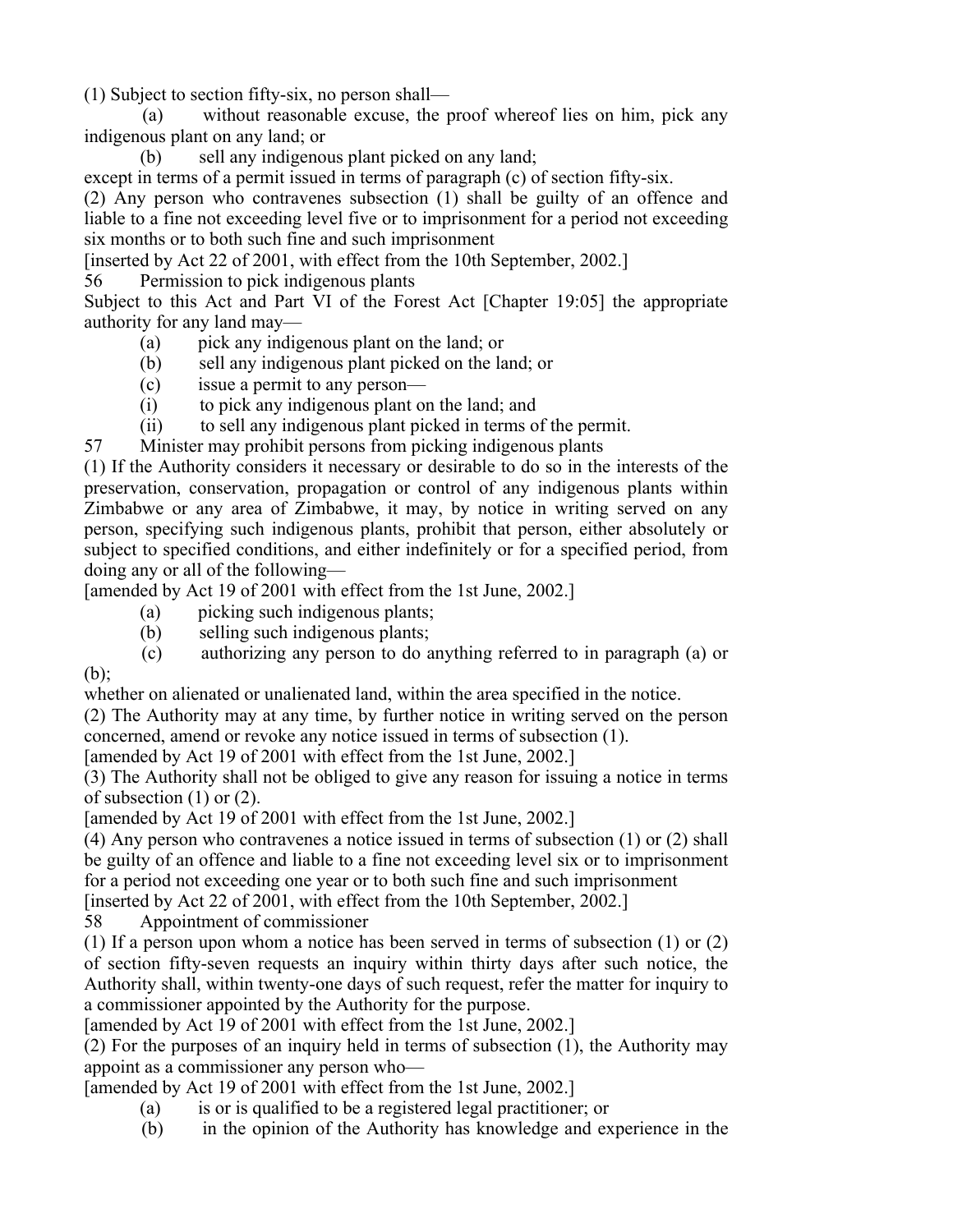preservation, conservation, propagation or control of indigenous plants.

[amended by Act 19 of 2001 with effect from the 1st June, 2002.]

(3) A commissioner appointed in terms of subsection (1) shall—

 (a) subject to any regulations made in terms of section one hundred and twenty-nine, conduct due inquiry into the matter; and

 (b) report to the Authority on the existence of grounds that might justify the retention, revocation or amendment of the notice that is the subject of the inquiry. [amended by Act 19 of 2001 with effect from the 1st June, 2002.]

(4) The powers, rights and privileges of a commissioner appointed in terms of subsection (1) shall be the same as those conferred upon a commissioner by the Commissions of Inquiry Act [Chapter 10:07], other than the power to order a person to be detained in custody, and sections 9 to 13 and 15 to 18 of that Act shall apply, mutatis mutandis, in relation to an inquiry in terms of this section and to a person summoned to give evidence at the inquiry.

(5) The identity of any police officer or any officer, inspector, employee or honorary officer by whom a report is made concerning a person upon whom a notice has been served in terms of subsection (1) or (2) of section fifty-seven shall not be disclosed at an inquiry held in terms of this section to any person other than the commissioner, if the Authority certifies that its disclosure would not be in the public interest.

[amended by Act 19 of 2001 with effect from the 1st June, 2002.]

(6) Upon receiving the report of a commissioner appointed in terms of subsection (1), the Authority may, after giving due consideration to the recommendations contained therein—

- (a) confirm the notice that was the subject of the inquiry; or
- (b) amend or revoke the notice; or

 (c) give such other direction in the matter as it thinks appropriate; and the decision of the Authority shall be final.

[amended by Act 19 of 2001 with effect from the 1st June, 2002.]

(7) Where a person who is—

- (a) the appropriate authority for any land; or
- (b) the holder of an authority in terms of this Act;

is served with a notice in terms of subsection (1) or (2) of section fifty-seven, his rights as such appropriate authority or holder shall be suspended, to the extent that they are inconsistent with the notice, while the notice remains in force.

## PART XII

HUNTING, REMOVAL, VIEWING AND SALE OF ANIMALS AND ANIMAL **PRODUCTS** 

59 Control of hunting, removal and sale of live animals and animal products

(1) This section shall not apply to national parks, sanctuaries or safari areas.

- (2) Subject to subsection (4), no person shall—
	- (a) hunt any animal on any land; or

 (b) remove any animal or any part of an animal from any land or from one place to another on any land;

except in terms of a permit issued in terms of paragraph (c) of subsection (4).

(3) Subject to this Act, no person shall sell any live animal or the trophy of any animal except in terms of a permit issued in terms of section seventy-five.

(4) Subject to this Act, the appropriate authority for any land may—

(a) hunt any animal on the land; or

 (b) remove any animal or any part of an animal from the land or from one place to another on the land; or

(c) issue a permit to any person allowing him or any other person or any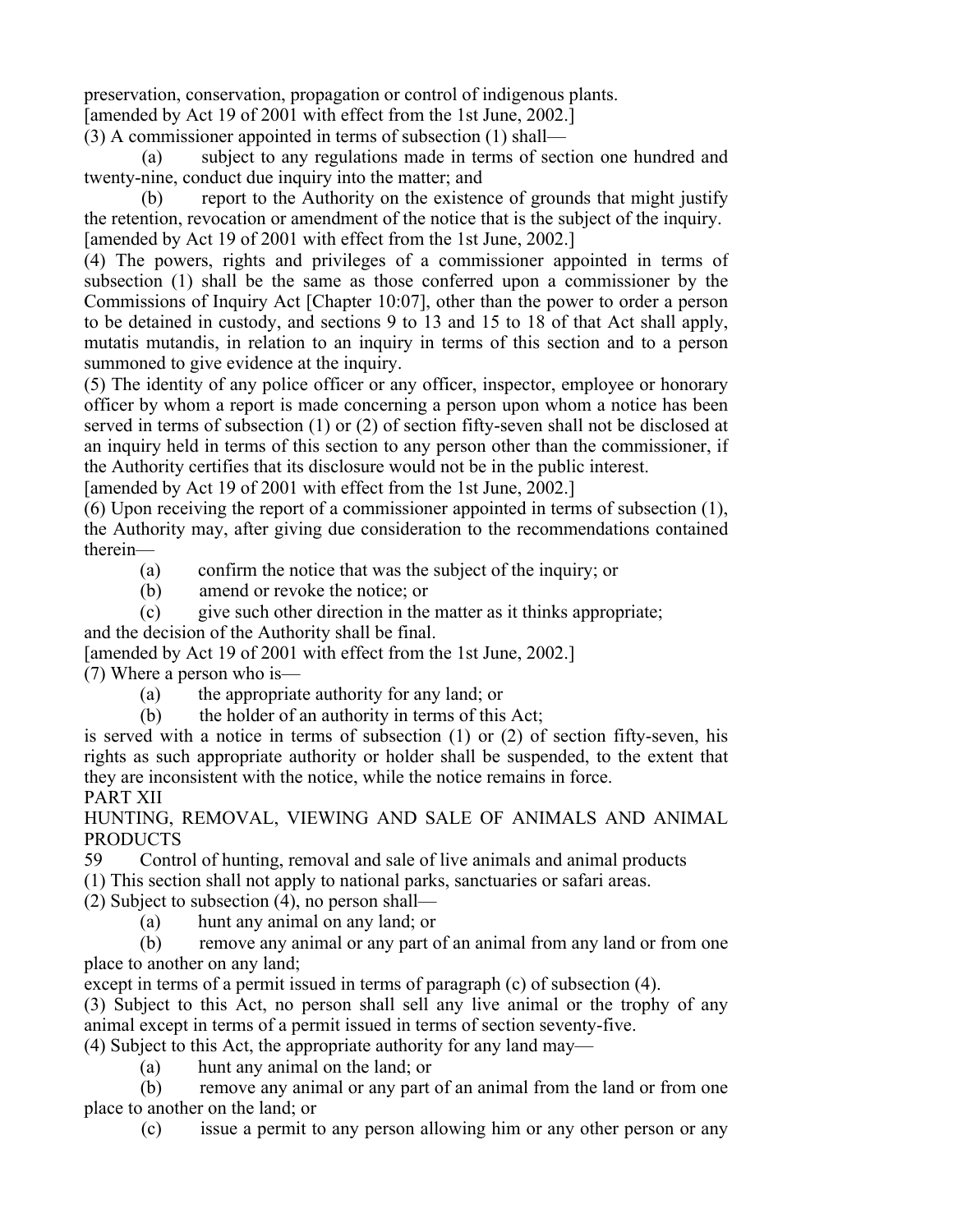class of persons to hunt any animal on the land or to remove any animal or any part of an animal from the land or from one place to another on the land.

(5) Any person who contravenes subsection (2) or (3) shall be guilty of an offence and liable to a fine not exceeding level six or to imprisonment for a period not exceeding one year or to both such fine and such imprisonment

[inserted by Act 22 of 2001, with effect from the 10th September, 2002.]

60 Minister may prohibit or restrict hunting and removal of animals in defined areas

(1) The Minister may, on the recommendation of, or after consultation with, the Authority, by notice in a statutory instrument, prohibit or restrict either indefinitely or for such period as may be specified in the notice the hunting or removal of any animal or any specimen or sex of any animal or any part thereof in or from any area or areas which are defined in the notice where it deems it necessary to do so for all or any of the following purposes—

[insertion by Act 19 of 2001 with effect from the 1st June, 2002.]

- (a) the control of the spread of disease;
- (b) the protection of human life and property;
- (c) conservation or management of animal populations;
- (d) administrative purposes.

(2) Where the area or any part thereof to which a notice referred to in subsection (1) relates is alienated land, the Minister shall, in addition to the publication of such notice in a statutory instrument, publish such notice in three consecutive issues of a newspaper circulating in the area in which such land is situated.

(3) The Minister may, on the recommendation of, or after consultation with, the Authority, by notice in a statutory instrument, amend or revoke any notice referred to in subsection (1) and if such notice relates in whole or in part to any area of alienated land, subsection (2) shall apply, mutatis mutandis.

[insertion by Act 19 of 2001 with effect from the 1st June, 2002.]

(4) If the Authority considers it necessary or desirable to do so in the interests of the preservation, conservation, propagation or control of any wild life within Zimbabwe or any area of Zimbabwe, it may, by notice in writing served on any person, specifying such wild life, prohibit that person, either absolutely or subject to specified conditions, and either indefinitely or for a specified period, from doing any or all of the following—

[amended by Act 19 of 2001 with effect from the 1st June, 2002.]

(a) hunting such wild life;

 (b) conducting or taking part in any hunting, photographic or viewing safari;

 (c) being in possession of or using any weapon ordinarily used for hunting, save for the defence of himself or any other person or for the protection of any livestock, crop or property on land owned, leased or occupied by him;

 (d) authorizing any other person to do anything referred to in paragraph  $(a)$ ,  $(b)$  or  $(c)$ ;

whether on alienated or unalienated land, within the area specified in the notice.

(5) The Authority may at any time, by further notice in writing served on the person concerned, amend or revoke any notice issued in terms of subsection (4).

[amended by Act 19 of 2001 with effect from the 1st June, 2002.]

(6) The Authority shall not be obliged to give any reason for issuing a notice in terms of subsection (4) or (5).

[amended by Act 19 of 2001 with effect from the 1st June, 2002.]

(7) Section fifty-eight shall apply, mutatis mutandis, in relation to a notice issued in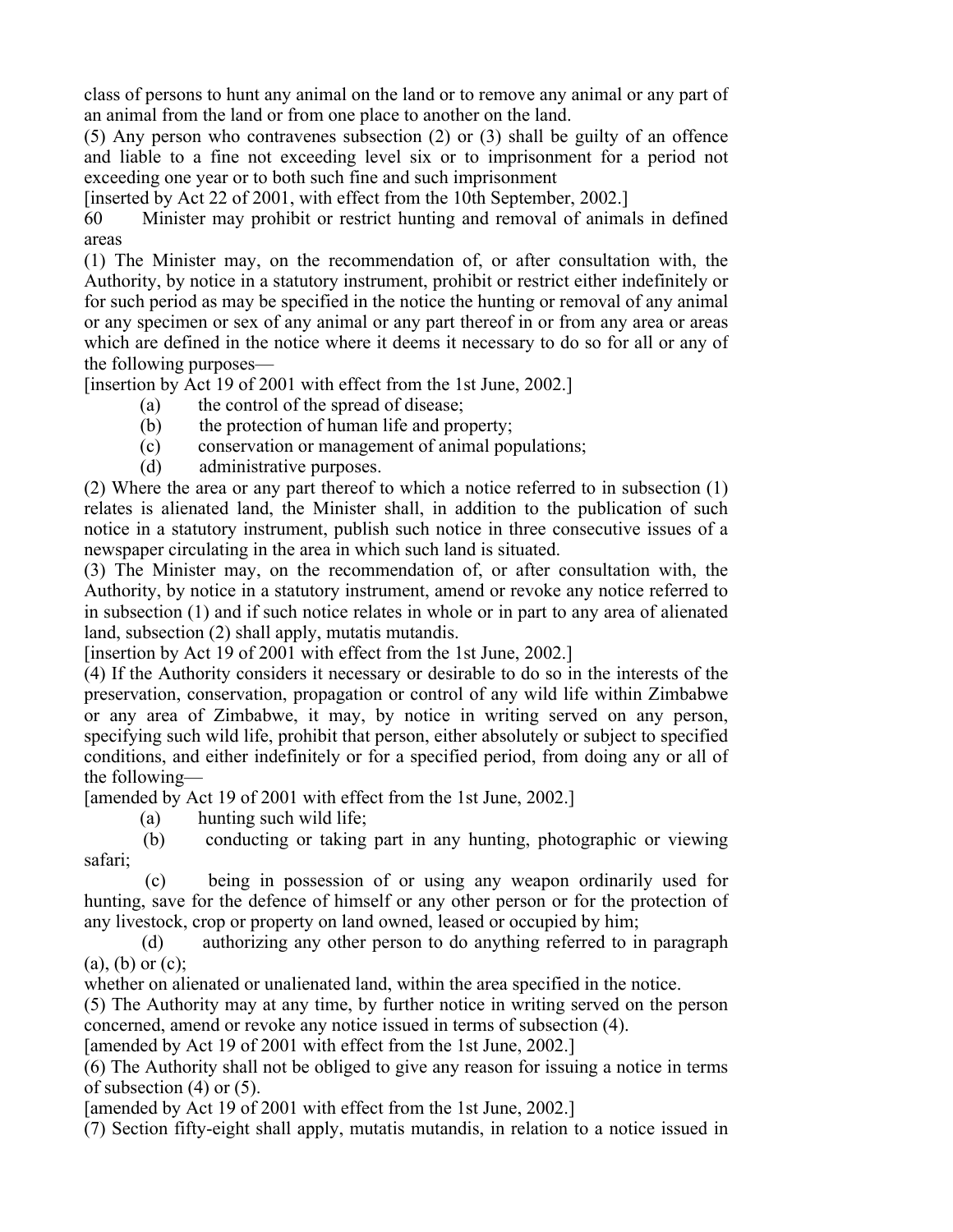terms of subsection (4) or (5) and the person affected thereby.

(8) Any person who contravenes a notice issued in terms of subsection (1), (3), (4) or (5) shall be guilty of an offence and liable to a fine not exceeding level six or to imprisonment for a period not exceeding one year or to both such fine and such imprisonment

[inserted by Act 22 of 2001, with effect from the 10th September, 2002.]

61 Killing or injury of animals in self-defence

(1) Notwithstanding this Act, it shall be lawful for any person to kill or injure any animal on any land in defence of himself or any other person if immediately and absolutely necessary.

(2) The burden of proving that any animal has been killed or injured in accordance with subsection (1) shall lie on the person who killed or injured such animal.

62 Destruction of dogs

(1) Subject to subsection (3), it shall be lawful for the appropriate authority for alienated land on which there are any animals to kill any dog found on such land if such dog is not in the keeping of or accompanied by a person who is lawfully upon such land.

(2) Subject to subsection (3), it shall be lawful for an officer to kill any dog found hunting any animal on unalienated land if such dog is not in the keeping of or accompanied by a person who is lawfully upon such land.

(3) Subsections (1) and (2) shall not apply in respect of land within—

 (a) the area of a municipality or town or local government area in terms of the Urban Councils Act [Chapter 29:15]; or

 (b) the town ward of a rural district council or an area that has been declared in terms of the Rural District Councils Act [Chapter 29:13] to be a specified area;

 (c) the area of any township, village or business centre established in terms of any enactment.

(4) Nothing in this section contained shall be construed as in any way affecting or derogating from the right of any person to kill a dog in terms of any other law.

63 Report of killing of animals or injury of animals other than dangerous animals (1) Where—

 (a) any animal, other than specially protected animals, is killed or any animal, other than a dangerous animal or specially protected animals, is injured by any person—

(i) in the circumstances specified in section sixty-one; or

 (ii) by accident or in error whilst he is hunting and he has no authority in terms of this Act to hunt such animal; or

 (b) any specially protected animal is killed or injured by any person and he has no authority in terms of this Act to hunt or kill such animal;

that person shall as soon as possible and in any event within seven days make a report in person—

 (i) to the appropriate authority for the land on which the animal was last sighted; or

 (ii) at the nearest convenient office of the Authority or police station or at the office of the local authority for the area concerned;

[substituted by Act 19 of 2001 with effect from the 1st June, 2002.]

that an animal has been killed or injured, as the case may be, on the land and where it was last sighted and shall, if so requested by the appropriate authority to which any such report is made, personally deliver to the appropriate authority so much of the meat or trophy of the animal concerned as is in his possession and as the appropriate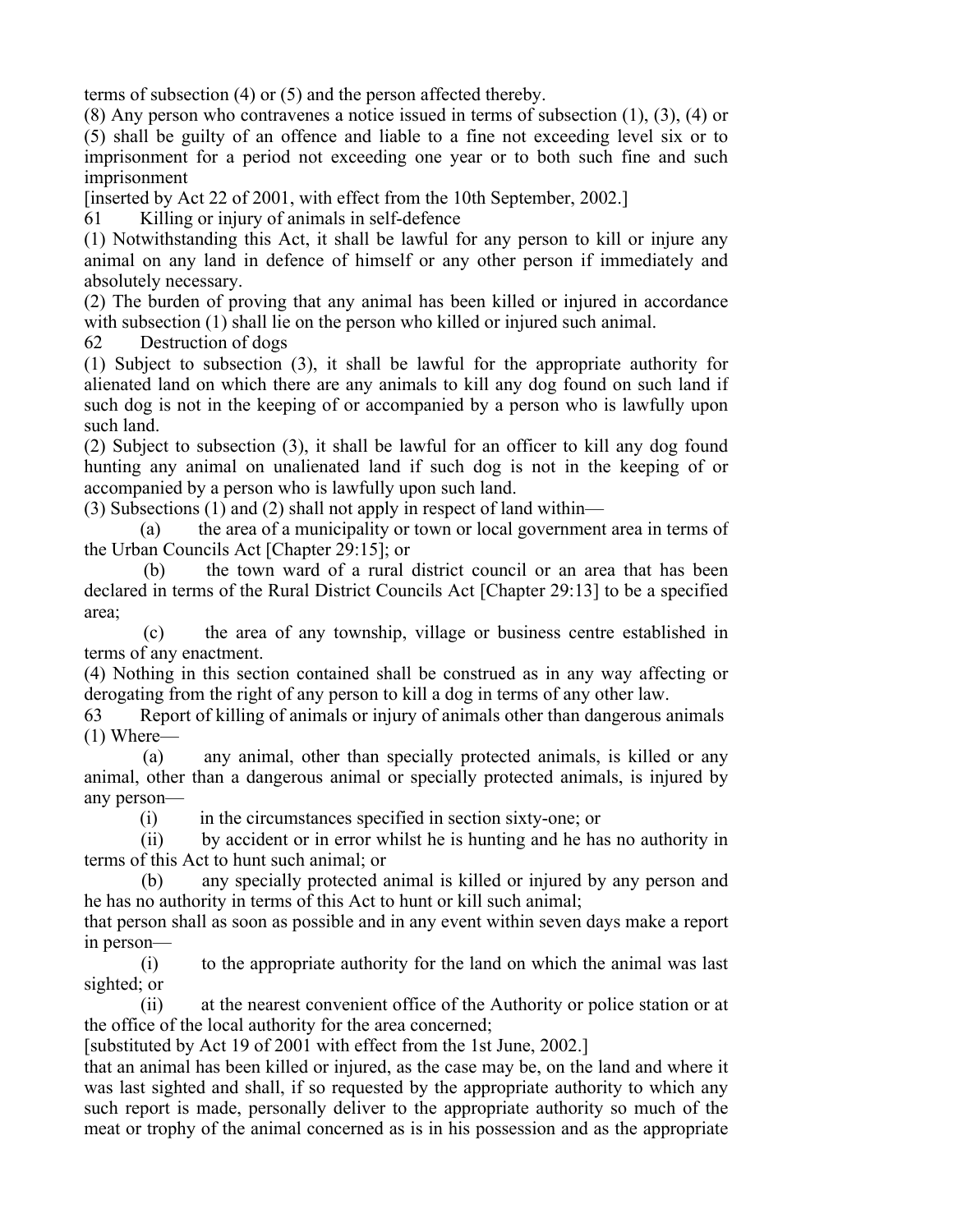authority may require:

Provided that, in the case of a specially protected animal, any meat or trophy thereof which is in such person's possession shall be delivered to the appropriate authority or the person in charge of the office or police station to which or at which, as the case may be, the report is made.

(2) Where a report relating to a specially protected animal has been made in terms of subsection (1) to an appropriate authority other than the Director, the appropriate authority shall report the occurrence at the nearest office of the Department, police station or museum or at the office of the local authority for the area concerned and, if so requested by the person in charge of the office or place at which the report is made—

 (a) accompany him or his representative to, and indicate there, the place of the occurrence and render such assistance in recovering the meat or trophy of the animal killed as may be required by that person or his representative;

 (b) deliver to him so much of the meat or trophy of the animal as is in his possession and as may be required by the latter.

(3) Where any animal is killed by accident or in error by any person while he is hunting and that person has been authorized in terms of this Act to hunt such animal, the animal shall be counted as an animal killed in accordance with such authority.

(4) Where any animal is killed by accident or in error by any person while he is driving a vehicle on any road, that person shall, if he retrieves the animal or any part thereof, in person report the killing at the nearest office of the Authority, police station or museum or at the office of the local authority for the area concerned and shall, if so requested by the person in charge of the office or place at which the report is made, surrender to him the animal or such part thereof retrieved by him.

[substituted by Act 19 of 2001 with effect from the 1st June, 2002.]

(5) The meat or trophy of any animal which has been delivered to any office, station or museum in terms of subsection (1), (2) or (4) or which has been recovered by the person in charge of any such office, station or museum or by his representative following upon a report made in terms of this section shall be a State trophy and shall be disposed of in the prescribed manner.

(6) Any person who contravenes subsection (1), (2) or (4) shall be guilty of an offence and liable to a fine not exceeding level four or to imprisonment for a period not exceeding three months or to both such fine and such imprisonment

[inserted by Act 22 of 2001, with effect from the 10th September, 2002.]

64 Report of injury of dangerous animals

(1) Where a dangerous animal has been injured on any land by any person, that person shall, as soon as possible and in any case within twenty-four hours, make a report in person—

 (a) to the appropriate authority for the land on which it was last sighted; or

 (b) at the nearest convenient office of the Authority, or police station or at the office of the local authority for the area concerned;

[substituted by Act 19 of 2001 with effect from the 1st June, 2002.]

that there is an injured dangerous animal on the land and where the animal was last sighted.

(2) Where a report has been made in terms of subsection (1) to an appropriate authority, the appropriate authority shall, as soon as possible and in any case within twenty-four hours, report the occurrence at the nearest office of theAuthority, or police station or at the office of the local authority for the area concerned.

[substituted by Act 19 of 2001 with effect from the 1st June, 2002.]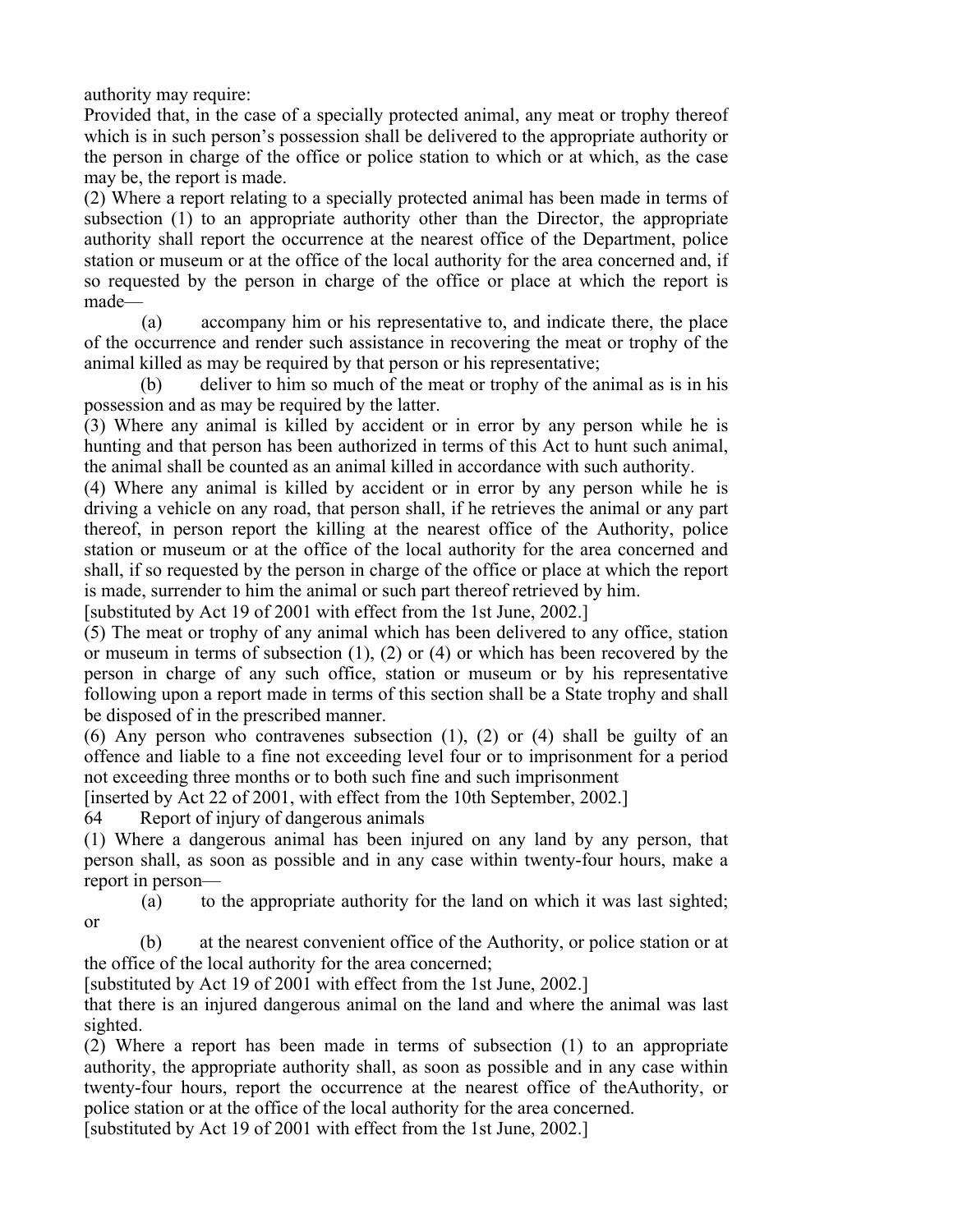(3) Any person who contravenes subsection (1) shall be guilty of an offence and liable to a fine not exceeding level five or to imprisonment for a period not exceeding six months or to both such fine and such imprisonment

[inserted by Act 22 of 2001, with effect from the 10th September, 2002.] 65 Control of safaris

(1) Subject to subsection (2), no person shall—

(a) conduct for reward—

(i) any hunting safari on any land; or

 (ii) any photographic or viewing safari, either on foot or on horse-back, within any national park, sanctuary or safari area or on forest land or within any Communal Land for which the Authority is the appropriate authority;

[amended by Act 19 of 2001 with effect from the 1st June, 2002.]

 unless he is the holder of a professional hunter's licence, learner professional hunter's licence or professional guide's licence authorizing such conduct; or

 (b) offer to conduct for reward any safari referred to in paragraph (a) unless he is the holder of an appropriate licence authorizing such conduct; or

 (c) publish or cause to be published in any ,way whatsoever any false or misleading statement relating to any hunting, photographic or viewing safari conducted or to be conducted in Zimbabwe.

(2) Paragraphs (a) and (b) of subsection (1) shall not apply in respect of such area or areas as the Minister may, on the recommendation of, or after consultation with, the Authority, by notice in a statutory instrument, specify for the purposes of this subsection.

[insertion by Act 19 of 2001 with effect from the 1st June, 2002.]

(3) It shall be sufficient defence to a charge of contravening paragraph (c) of subsection (1) for the person charged to prove that he published or caused to be published the statement concerned in good faith and without having any reason to believe it was false or misleading.

(4) Paragraph (b) and (c) of subsection (1) shall extend to—

(a) acts, omissions, matters or things outside Zimbabwe;

(b) all persons irrespective of their nationality or citizenship.

(5) Notwithstanding anything to the contrary contained in any law relating to magistrates courts, any magistrates court shall have jurisdiction in respect of any contravention of paragraph (b) or (c) of subsection (1) or any act, omission, matter or thing forming part of or connected with such contravention wherever committed, whether in or outside Zimbabwe.

(6) Any person who contravenes subsection (1) shall be guilty of an offence and liable to a fine not exceeding level seven or to imprisonment for a period not exceeding one year or to both such fine and such imprisonment

[inserted by Act 22 of 2001, with effect from the 10th September, 2002.]

66 Professional hunter's licence

(1) A professional hunter's licence shall authorize the holder thereof, subject to this Act—

(a) to conduct for reward—

 (i) in such national park, sanctuary or safari area or on such forest land or in such area of Communal Land for which the Authority is the appropriate authority if any, as may be specified in the licence, a photographic or viewing safari on foot or on horseback;

[amended by Act 19 of 2001 with effect from the 1st June, 2002.]

(ii) on such land as may be specified in the licence, a hunting safari;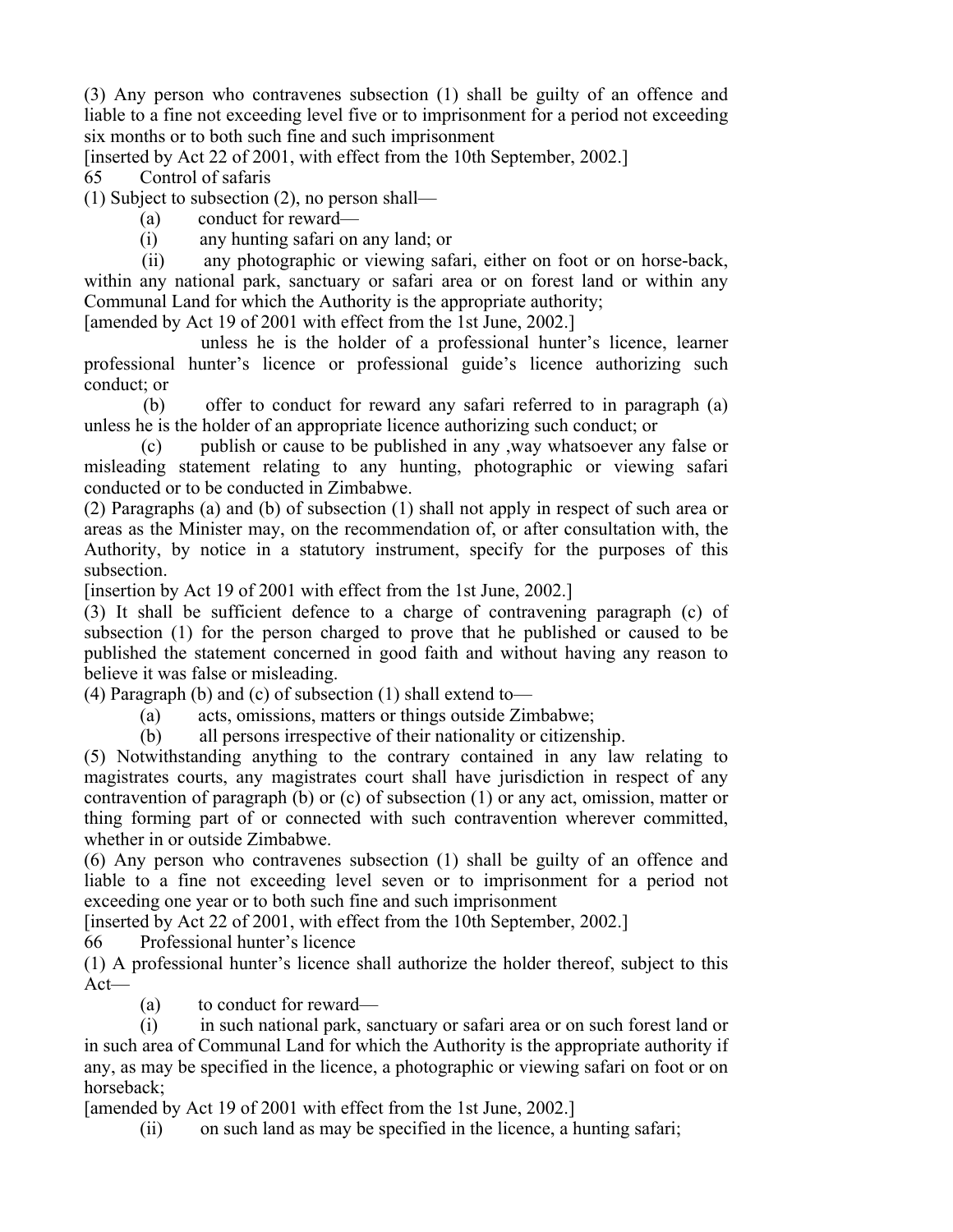(b) to offer to conduct for reward any safari referred to in paragraph (a). (2) The holder of a professional hunter's licence shall—

 (a) supervise and control the hunting by every person who hunts during safaris conducted by him in terms of his licence; and

(b) take all reasonable steps—

 (i) to ensure that every person who hunts during hunting safaris conducted by him clearly understands the terms and conditions of any permit or right which entitles him to hunt; and

 (ii) to prevent any unlawful hunting by any person who hunts during safaris conducted by him.

(3) Any person who contravenes subsection (2) shall be guilty of an offence and liable to a fine not exceeding level seven or to imprisonment for a period not exceeding one year or to both such fine and such imprisonment

[inserted by Act 22 of 2001, with effect from the 10th September, 2002.]

(4) Where in any prosecution for an offence in terms of this section it is proved that a person hunted any animal in contravention of this Act during a safari conducted by the holder of a professional hunter's licence, the holder of the professional hunter's licence shall be presumed to have failed to take all reasonable steps to prevent the unlawful hunting of the animal unless the contrary is proved.

67 Learner professional hunter's licence

A learner professional hunter's licence shall authorize the holder thereof, subject to this Act—

 (a) to conduct for reward under the instructions of the holder of a professional hunter's licence—

 (i) in such national park, sanctuary or safari area or on such forest land or in such area of Communal Land for which the Authority is the appropriate authority, if any, as may be specified in the licence, a photographic or viewing safari on foot or on horseback;

[amended by Act 19 of 2001 with effect from the 1st June, 2002.]

(ii) on such land as may be specified in the licence, a hunting safari;

(b) to offer to conduct for reward any safari referred to in paragraph (a).

68 Professional guide's licence

A professional guide's licence shall authorize the holder thereof, subject to this Act—

 (a) to conduct for reward, in such national park, sanctuary or safari area or in such area of Communal Land for which the Authority is the appropriate authority if any, as may be specified in the licence, a photographic or viewing safari on foot or on horseback;

[amended by Act 19 of 2001 with effect from the 1st June, 2002.]

(b) to offer to conduct for reward any safari referred to in paragraph (a).

69 Minister may issue professional hunter's, learner professional hunter's and professional guide's licence

Subject to this Act, the Authority, with the concurrence of the Minister, may issue a professional hunter's licence, learner professional hunter's licence or professional guide's licence to any person whom it deems fit.

[substituted by Act 19 of 2001 with effect from the 1st June, 2002.]

70 Lawful hunter may ask other hunter to produce authority

(1) Any person ,who is lawfully hunting on any land may require any other person found by him apparently hunting on such land either to produce evidence of his authority in terms of this Act to hunt on such land or to furnish him with his full name and address.

(2) Any person who—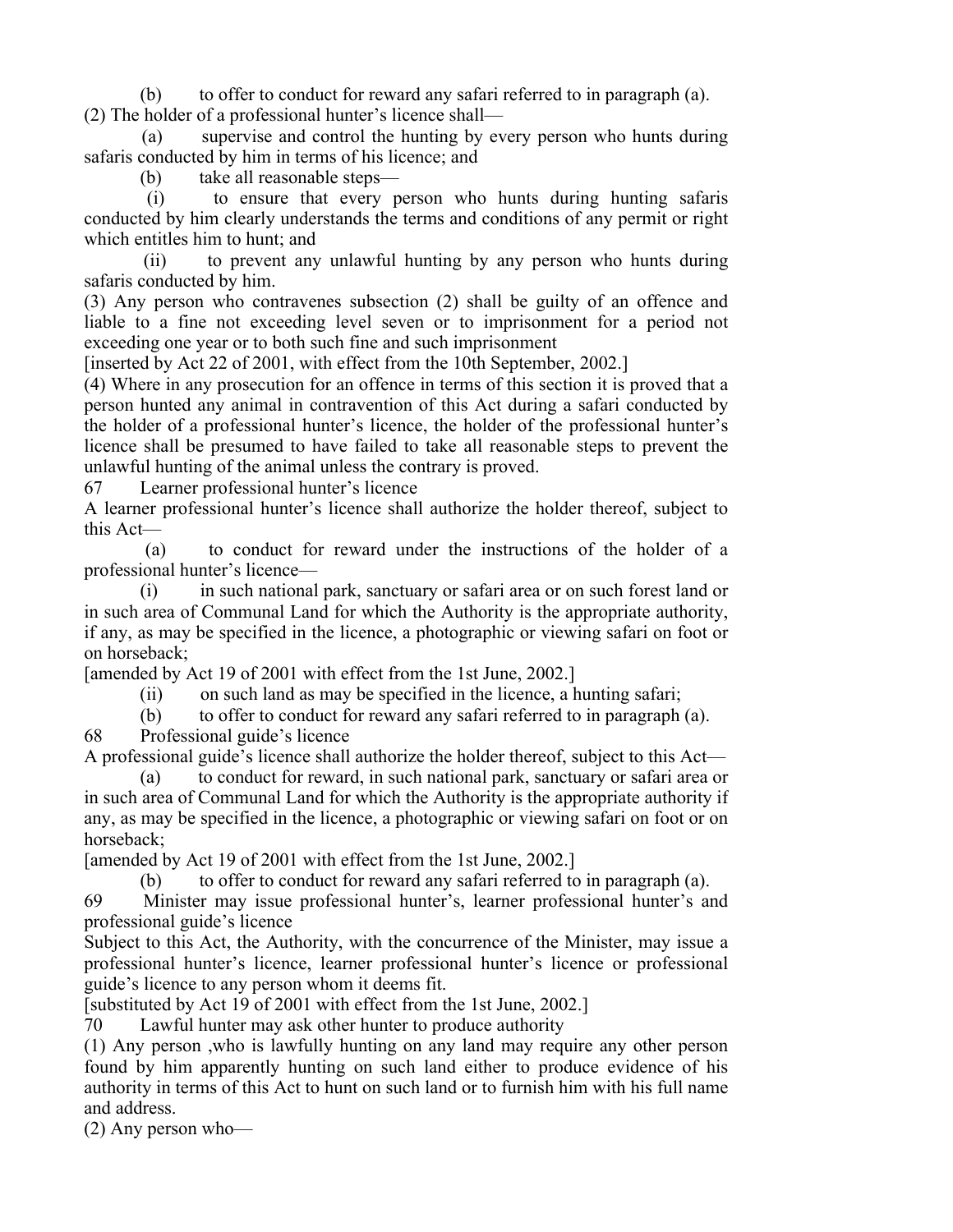(a) fails to comply with a request made in terms of subsection (1); or

 (b) in response to a request made in terms of subsection (1) furnishes a false or incomplete name or address;

shall be guilty of an offence and liable to a fine not exceeding level four or to imprisonment for a period not exceeding three months or to both such fine and such imprisonment

[inserted by Act 22 of 2001, with effect from the 10th September, 2002.]

71 Prohibition of sale of meat of animal unlawfully hunted

(1) Subject to this Act, no person shall sell the meat of any animal which—

(a) he has hunted; or

(b) he knows or has reason to believe has been hunted;

in contravention of this Act.

(2) Any person who contravenes subsection (1) shall be guilty of an offence and liable to a fine not exceeding level six or to imprisonment for a period not exceeding one year or to both such fine and such imprisonment

[inserted by Act 22 of 2001, with effect from the 10th September, 2002.]

72 Sale of animal born or hatched and held in captivity

(1) Subject to this Act, any person may—

(a) kill any animal;

(b) sell any live animal, or the meat or trophy of any animal;

which was born or hatched and has remained in captivity.

(2) The burden of proof of the matters referred to in subsection (1) which would make lawful a killing or sale referred to in that subsection shall, in any prosecution relating to such killing or sale, lie upon the person charged.

73 Sale and manufacture of articles from trophies

(1) No person shall—

(a) manufacture any article from a trophy or process any trophy; or

 (b) sell, donate or otherwise dispose of any trophy or any article manufactured from a trophy;

which has been obtained from an animal which has been hunted in contravention of this Act:

Provided that this subsection shall not apply in respect of trophies lawfully acquired from the State.

(2) Any person who contravenes subsection (1) shall be guilty of an offence and liable to a fine not exceeding level six or to imprisonment for a period not exceeding one year or to both such fine and such imprisonment

[inserted by Act 22 of 2001, with effect from the 10th September, 2002.]

74 Purchase of live animals and trophies

(1) Subject to subsection (2), no person shall purchase any live animal or trophy unless he is satisfied that—

 (a) the seller has authority in terms of this Act authorizing him to make the sale; or

 (b) in the case of a live animal, the animal was born or hatched and has remained in captivity; or

 (c) in the case of a trophy, the trophy has been obtained from an animal which was born or hatched and has remained in captivity.

(2) Subsection (1) shall not apply to the purchase of a trophy—

 (a) from a stall at a fete, bazaar or other like function open to the public; or

 (b) in the ordinary course of business from a person who carries on business in a shop, store or other fixed place of business other than domestic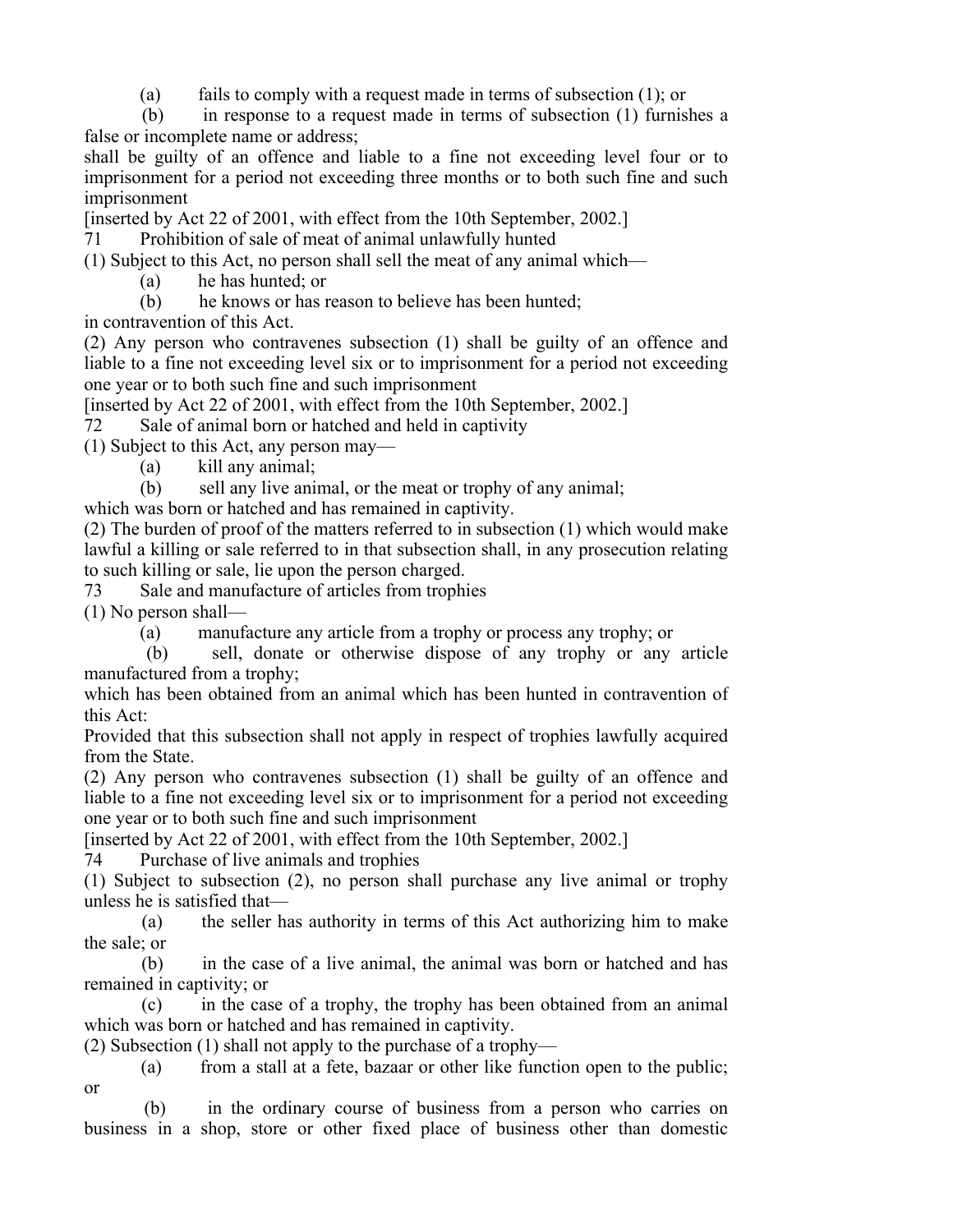premises.

(3) Any person who contravenes subsection (1) shall be guilty of an offence and liable to a fine not exceeding level six or to imprisonment for a period not exceeding one year or to both such fine and such imprisonment

[inserted by Act 22 of 2001, with effect from the 10th September, 2002.]

75 General permit to sell live animal or trophy

Subject to this Act, the Authority, with the concurrence of the Minister, may issue a permit to any person to sell any live animal or the trophy of any animal.

[substituted by Act 19 of 2001 with effect from the 1st June, 2002.]

76 Declaration of trophy

The Minister may, on the recommendation of, or after consultation with, the Authority, by notice in a statutory instrument, declare any thing of which the durable portion of any animal forms a part to be a trophy.

[insertion by Act 19 of 2001 with effect from the 1st June, 2002.] PART XIII

PROTECTION OF ANIMALS AND INDIGENOUS PLANTS ON ALIENATED LAND

77 Minister may declare protected animals or plants or cessation of hunting of animals and picking of plants, authorize reduction of animals and specify hunting periods

[amended by section 142 of Act 13 of 2002 with effect from the 14th March 2003.]

(1) Subject to subsection (2), the Minister may, after consultation with the Natural Resources Board and the conservation committee concerned, by notice in a statutory instrument—

(a) declare—

 (i) any animal, other than a specially protected animal which, in his opinion by reason of its scarcity or value deserves to be further protected, to be a protected animal;

or

 (ii) any indigenous plant which, in his opinion by reason of its scarcity, over-utilization, utility or value deserves to be further protected, to be a protected indigenous plant;

within the area of an environment committee;

 (b) order that the hunting of animals or the picking of indigenous plants which, in his opinion, are being hunted or picked, as the case may be, on any alienated land within the area of an environment committee on a scale which, in his opinion, is likely to be injurious to animal or indigenous plant populations in the area of the environment committee, shall be restricted to the extent specified in such notice on the whole or part of the land concerned;

 (c) authorize an environment committee, notwithstanding subsection (2) of section fifty-nine, to reduce on any alienated land within its area to such extent as may be specified in the notice any problem animal where, in his opinion, the number of such animals on the land is such as to cause excessive damage or nuisance;

 (d) specify periods during which any animal specified in such notice may not be hunted in the area of an environment committee.

 (2) No notice referred to in paragraph (b) or (c) of subsection (1) shall be made in terms of that subsection unless prior to the making of the notice the appropriate authority for the land concerned has been notified of the proposal to make the notice and afforded a reasonable opportunity of making representation in relation thereto.

(3) The Minister may, by notice in a statutory instrument, amend or revoke any notice made in terms of subsection (1).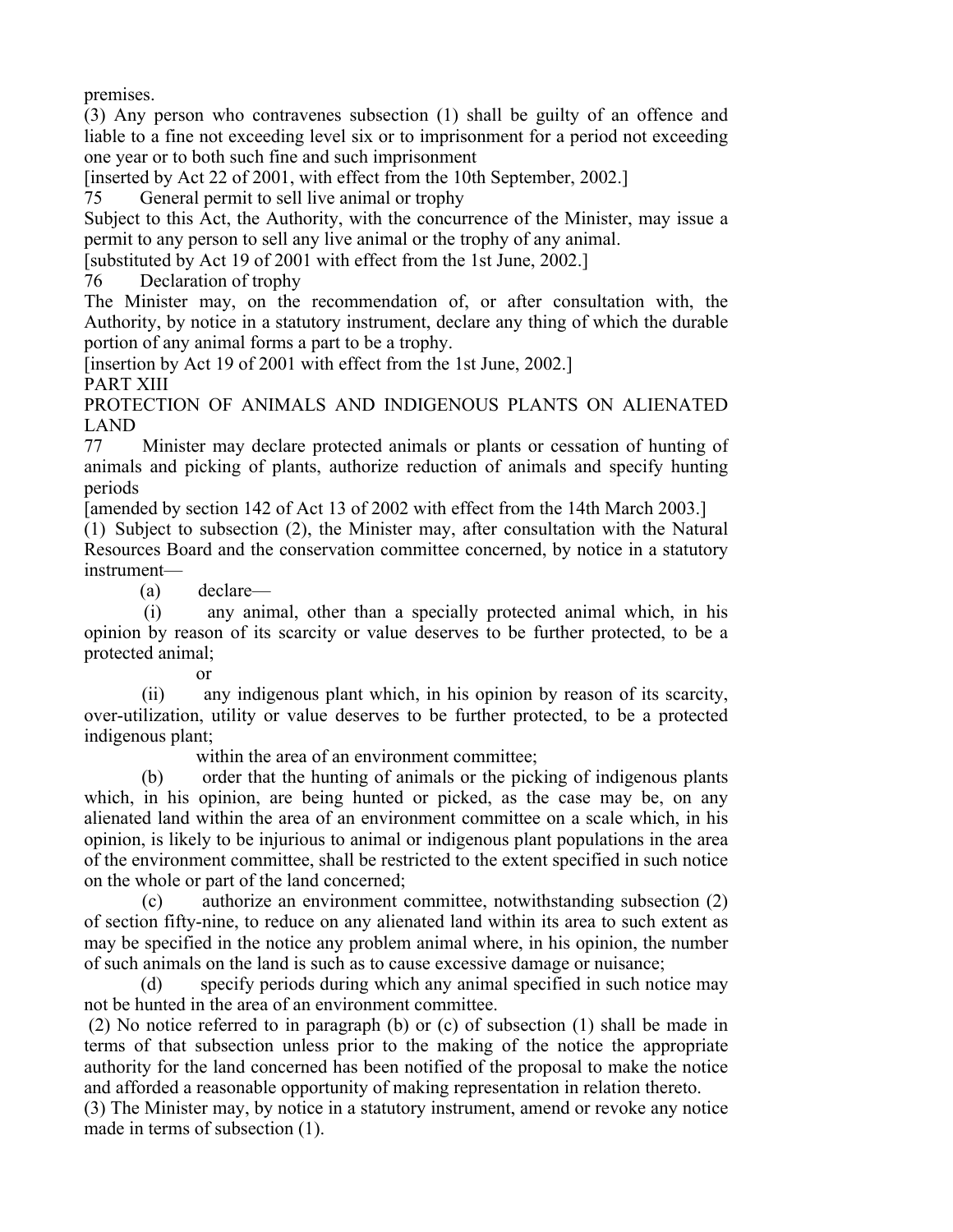(4) The Minister shall cause a copy of any notice which is made—

(a) in terms of subsection  $(1)$  or  $(3)$  to be published in three consecutive issues of a newspaper circulating in the area where any land to which the notice applies is situated;

(b) in terms of paragraph (b) or (c) of subsection  $(1)$  to be served on the appropriate authority for any land affected by the notice;

and any amendment or revocation of such a notice shall be published or served accordingly.

(5) Subject to subsections (6) and (7), no person shall—

 (a) hunt a protected animal or pick a protected indigenous plant or permit any other person to do so on any land on which it has been declared a protected animal or protected indigenous plant, as the case may be, except in terms of a licence issued in terms of subsection (9); or

 (b) hunt any animal or pick any plant or permit any other person to do so in contravention of a notice made in terms of paragraph (b) or (d) of subsection (1).

(6) An owner or occupier of land or a person acting under his authority may cut or gather the flower of a protected indigenous plant on the land for use in the home of such owner or occupier.

(7) An owner or occupier of land or a person acting under his authority may pick a protected indigenous plant on the land which is—

 (a) needed for cultivation, forestry operations, the erection of a building or structure, the construction of a fireguard, road or airport or other development, or the extraction of sand, stone, gravel or other materials; or

(b) used for the cultivation of such protected indigenous plants.

(8) An owner or occupier of land who wishes to obtain a licence to hunt a protected animal or pick a protected indigenous plant on his land may apply therefor in writing to the conservation committee for the area within which his land is situated specifying the land on which he wishes to hunt such animal or pick such plant, his reasons therefor and by whom the hunting or picking will be done.

(9) A conservation committee to which an application in terms of subsection (8) has been made may issue the applicant with an appropriate licence.

(10) Any person who is aggrieved by the refusal of a conservation committee to issue a licence in terms of subsection (9) or by the imposition of any terms or conditions upon such licence may appeal to the Natural Resources Board which may—

(a) confirm the decision of the environment committee; or

 (b) direct the environment committee to issue a licence on such terms and conditions as the Environment Board may specify;

and the decision of the Environment Board shall be final.

(11) A conservation committee shall forthwith comply with any direction given to it in terms of paragraph (b) of subsection (10).

(12) A conservation committee shall appoint a person as its agent for the purpose of exercising any powers conferred on the committee in terms of paragraph (c) of subsection (1) and such person may for that purpose enter upon the land concerned with such assistants, vehicles, materials and apparatus as he may require.

(13) A conservation committee shall provide an agent appointed in terms of subsection (12) with a certificate of appointment.

(14) Any person who contravenes subsection (5) shall be guilty of an offence and liable to a fine not exceeding level six or to imprisonment for a period not exceeding one year or to both such fine and such imprisonment

[inserted by Act 22 of 2001, with effect from the 10th September, 2002.]

78 Powers of environment committees and Environment Board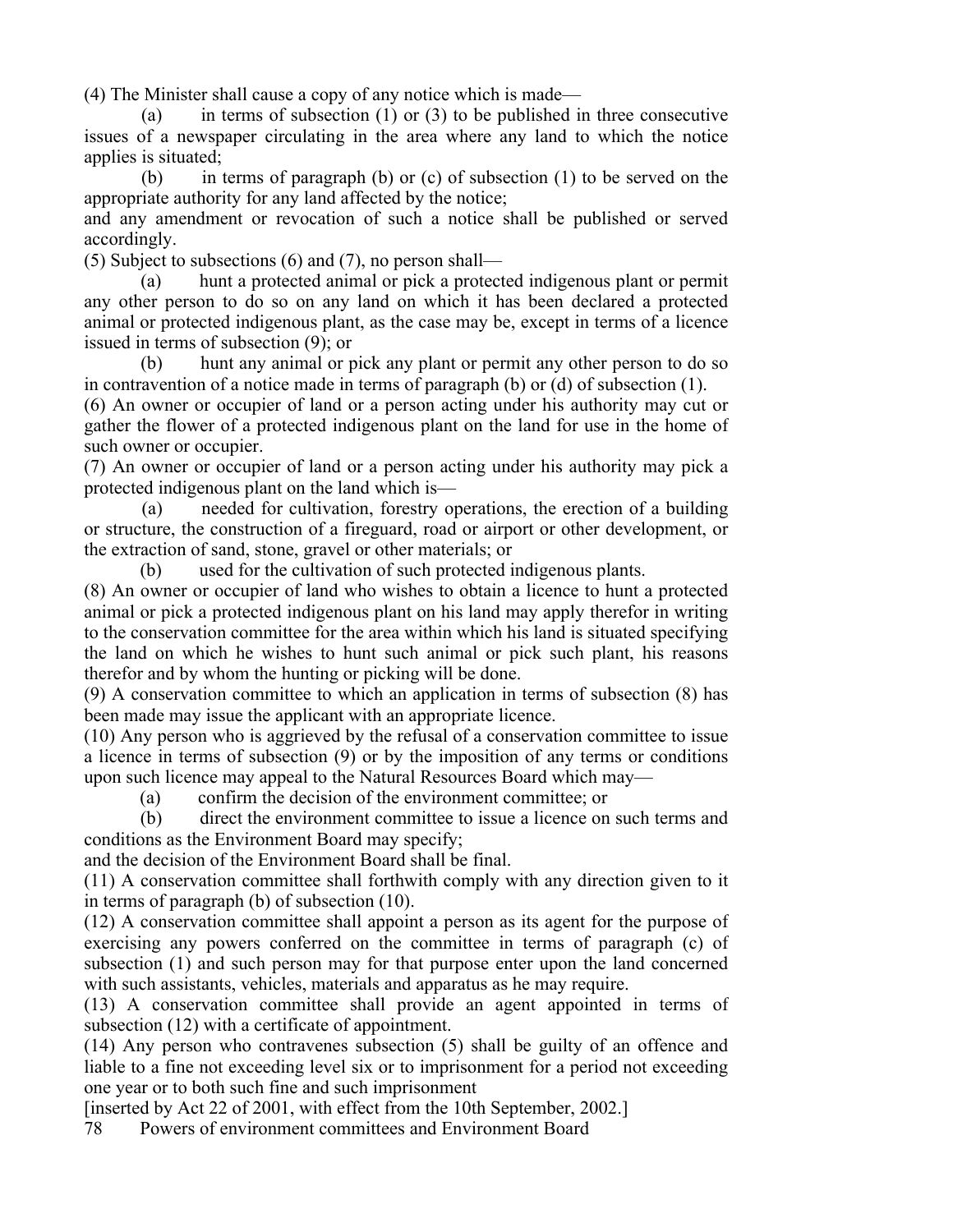[amended by section 142 of Act 13 of 2002 with effect from the 14th March 2003.] (1) Any member of a conservation committee or any other person appointed by such committee for the purpose may—

 (a) on giving notice to the occupier of alienated land within the area of the environment committee, or if there is no such occupier, to the owner thereof, enter upon such land for the purpose of investigating and reporting upon animals and indigenous plants on that land:

 Provided that this paragraph shall not authorize the entry of any dwelling-house without the consent of the occupier thereof;

 (b) require the occupier of alienated land within the area of the environment committee or, if there is no such occupier, the owner thereof, to answer any question relating to animals or indigenous plants on his land:

 Provided that no person shall be required to answer any question put to him in terms of this paragraph if he would be entitled to decline to answer that question were he a witness giving evidence in a court of law

(2) Any member of the Natural Resources Board or any other person appointed by the Natural Resources Board for the purpose may exercise the powers conferred upon a conservation committee in terms of subsection (1) in respect of any alienated land.

79 Environment committee may order cessation of hunting

[amended by section 142 of Act 13 of 2002 with effect from the 14th March 2003.]

(1) Where a conservation committee is of the opinion that on any alienated land within its area the hunting of animals is taking place on a scale which is, in its opinion, likely to be injurious to animal populations in the area, it may serve notice in writing on the appropriate authority for the land that—

 (a) it proposes to recommend to the Environment Board established in terms of section 19 of the Environmental Management Act [Chapter 20:26] that measures be taken in terms of paragraph (b) of subsection (1) of section seventyseven to restrict hunting on such land of animals generally or of the animals specified in the notice; and

 (b) it prohibits, for a period not exceeding fourteen days from the date when the notice is served, the hunting of animals generally or of the animals specified in the notice, as the case may be, on the land concerned.

(2) If so directed by the Natural Resources Board, a conservation committee shall, by notice in writing served on the appropriate authority for the land concerned, extend the period of any prohibition on the hunting of animals on the land concerned in terms of paragraph (b) of subsection (1) for a further period not exceeding fourteen days.

(3) Any person who hunts any animal on any land in contravention of any notice served on him in terms of subsection (1) or (2) shall be guilty of an offence and liable to a fine not exceeding level six or to imprisonment for a period not exceeding one year or to both such fine and such imprisonment

[inserted by Act 22 of 2001, with effect from the 10th September, 2002.]

80 Problem animals

(1) The animals specified in the Eighth Schedule are hereby declared to be problem animals.

(2) The Minister may, on the recommendation of, or after consultation with, the Authority, by notice in a statutory instrument, amend the Eighth Schedule by—

[insertion by Act 19 of 2001 with effect from the 1st June, 2002.]

- (a) removing the name of any animal therefrom; or
- (b) adding the name of any animal thereto.
- 81 Obstruction, etc., of environment committee and Environment Board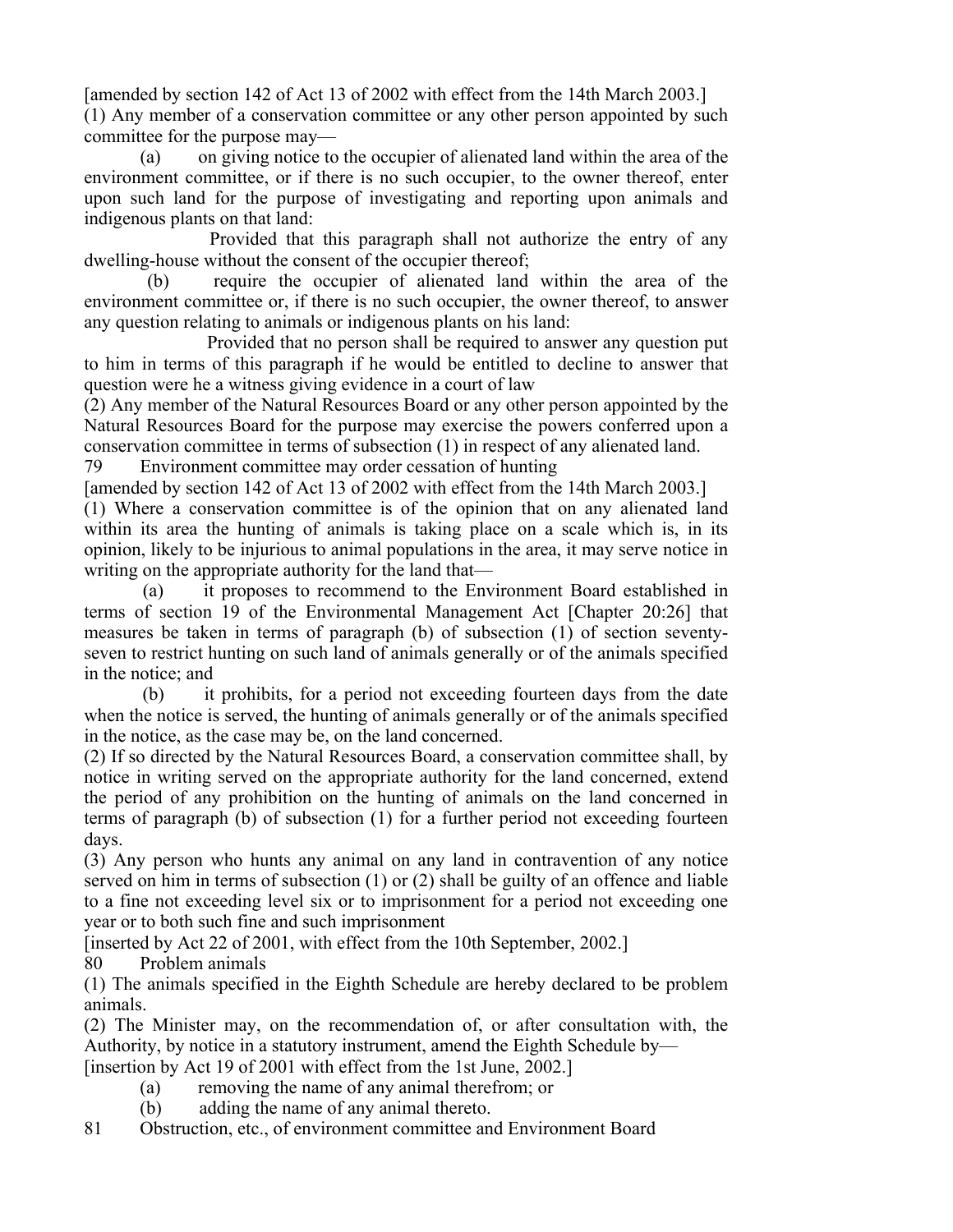[amended by section 142 of Act 13 of 2002 with effect from the 14th March 2003.] Any person who—

(a) hinders or obstructs—

(i) a member of an environment committee; or

 (ii) the Environment Board established by section 19 of the Environmental Management Act [Chapter 20:26], or any member of that Board; or

 (iii) the Secretary as defined in section 2 of the Environmental Management Act [Chapter 20:26]; or

 (iv) any person appointed by a person or body referred to in subparagraph  $(i), (ii)$  or  $(iii)$ ;

 in the exercise of the powers conferred upon him or it, as the case may be, by this Part; or

 (b) fails to answer or gives any answer which he knows to be false or which he does not reasonably believe to be true to any question which he may be required to answer in terms of section seventy-eight;

shall be guilty of an offence and liable to a fine not exceeding level five or to imprisonment for a period not exceeding six months or to both such fine and such imprisonment

[inserted by Act 22 of 2001, with effect from the 10th September, 2002.]

PART XIV

FISH CONSERVATION

82 Interpretation in Part XIV

In this Part—

"controlled fishing waters" means waters which have been declared in terms of section eighty-four to be controlled fishing waters.

83 Appropriate authority for waters

(1) The Minister may, on the recommendation of, or after consultation with, the Authority, by notice in a statutory instrument, declare any person to be the appropriate authority for any waters and may in like manner amend or revoke any such notice:

[insertion by Act 19 of 2001 with effect from the 1st June, 2002.]

Provided that before making any notice in terms of this section the Minister shall—

 (a) cause notice of his intention to do so to be published in a statutory instrument and shall in such notice invite any person who wishes to make representations in regard to the matter to do so to him, in writing, on or before a date to be specified in the notice; and

(b) consider every representation made in terms of paragraph (a).

(2) Where, by virtue of a notice made in terms of subsection (1), the appropriate authority for any waters is changed, any permit issued by the previous appropriate authority which was of force and effect immediately before the date of commencement of the notice shall remain in force and effect and be subject to amendment or cancellation as if it had been issued by the new appropriate authority for the waters.

84 Controlled fishing waters and powers of Minister in relation thereto

(1) If the Minister is of the opinion that such action is necessary or desirable in the interests of fish conservation he may, on the recommendation of, or after consultation with, the Authority, by notice in a statutory instrument, declare any waters to be controlled fishing waters and may in like manner amend or revoke any such notice:

[insertion by Act 19 of 2001 with effect from the 1st June, 2002.]

Provided that before making any notice in terms of this subsection, the Minister shall—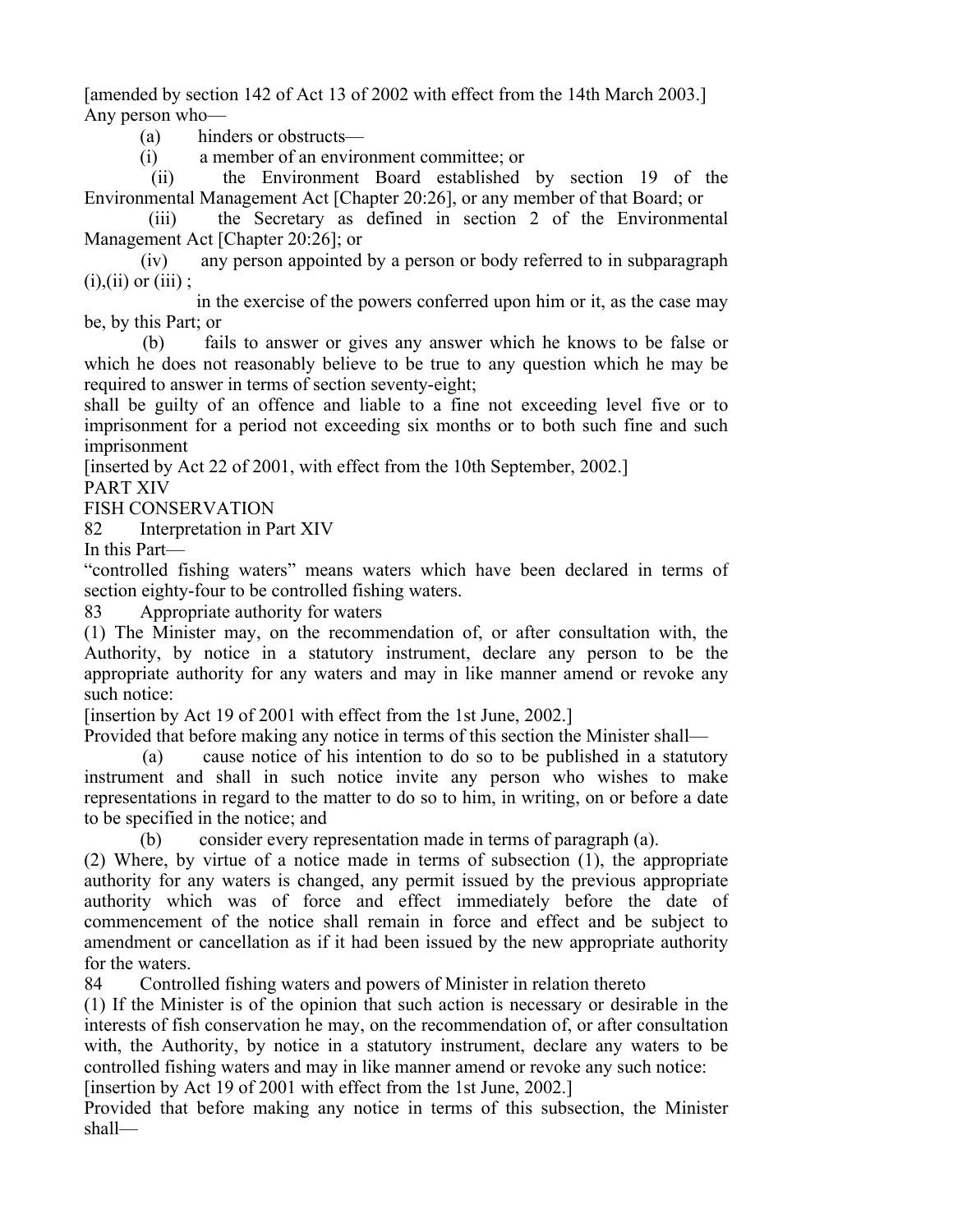(a) cause notice of his intention to do so to be published in a statutory instrument and shall in such notice invite any person who wishes to make representations in regard to the matter to do so to him, in writing, on or before a date to be specified in the notice; and

(b) consider every representation made in terms of paragraph (a).

(2) For the purposes of fish conservation within any controlled fishing waters the Minister may—

 (a) make regulations in terms of section one hundred and twenty-nine regulating, controlling, restricting or prohibiting fishing in such waters;

(b) take such measures as he may deem necessary or desirable to—

(i) reduce or increase fish populations in such waters;

 (ii) eradicate or encourage plant growth within such waters or on the banks thereof.

85 Control of fishing

(1) Subject to section eighty-six, no person shall fish in any waters, other than those specified in a notice made in terms of subsection (2), except in terms of a permit issued in terms of section eighty-six by the appropriate authority for the waters.

(2) The Minister may, on the recommendation of, or after consultation with, the Authority, by notice in a statutory instrument, specify any waters for which a permit to fish, issued in terms of section eighty-six, shall not be required and may in like manner amend or revoke any such notice.

[insertion by Act 19 of 2001 with effect from the 1st June, 2002.]

(3) Any person who contravenes subsection (1) shall be guilty of an offence and liable to a fine not exceeding level five or to imprisonment for a period not exceeding six months or to both such fine and such imprisonment

[inserted by Act 22 of 2001, with effect from the 10th September, 2002.] 86 Permission to fish

Subject to this Act, the appropriate authority for any waters may—

(a) fish at any time in the waters; or

 (b) issue a permit to any person allowing him or any other person or any class of persons to fish in the waters.

87 Use of explosives, etc., for fishing prohibited

(1) Subject to subsection (2), no person shall in any waters—

 (a) without reasonable excuse, the proof whereof lies on him, kill any fish by means of an explosive charge, the discharge of a firearm or the introduction into the waters of any chemical, poison or intoxicating substance; or

(b) fish by jigging or by means of any jig or an electrical device; or

 (c) wilfully injure or disturb the spawn of any fish or any spawning bed, bank or shallow whereon or wherein such spawn is deposited;

except in terms of a permit issued in terms of section ninety-four..

(2) Subject to this Act, the appropriate authority for any waters may introduce any chemical into such waters for the purpose of—

(a) rendering the water fit for human or animal consumption; or

(b) preventing and controlling human and animal diseases; or

(c) destroying aquatic growth.

(3) Any person who contravenes subsection (1) shall be guilty of an offence and liable to a fine not exceeding level six or to imprisonment for a period not exceeding one year or to both such fine and such imprisonment

[inserted by Act 22 of 2001, with effect from the 10th September, 2002.]

88 Control of introduction to waters of fish and aquatic growth and importation of live fish and fish ova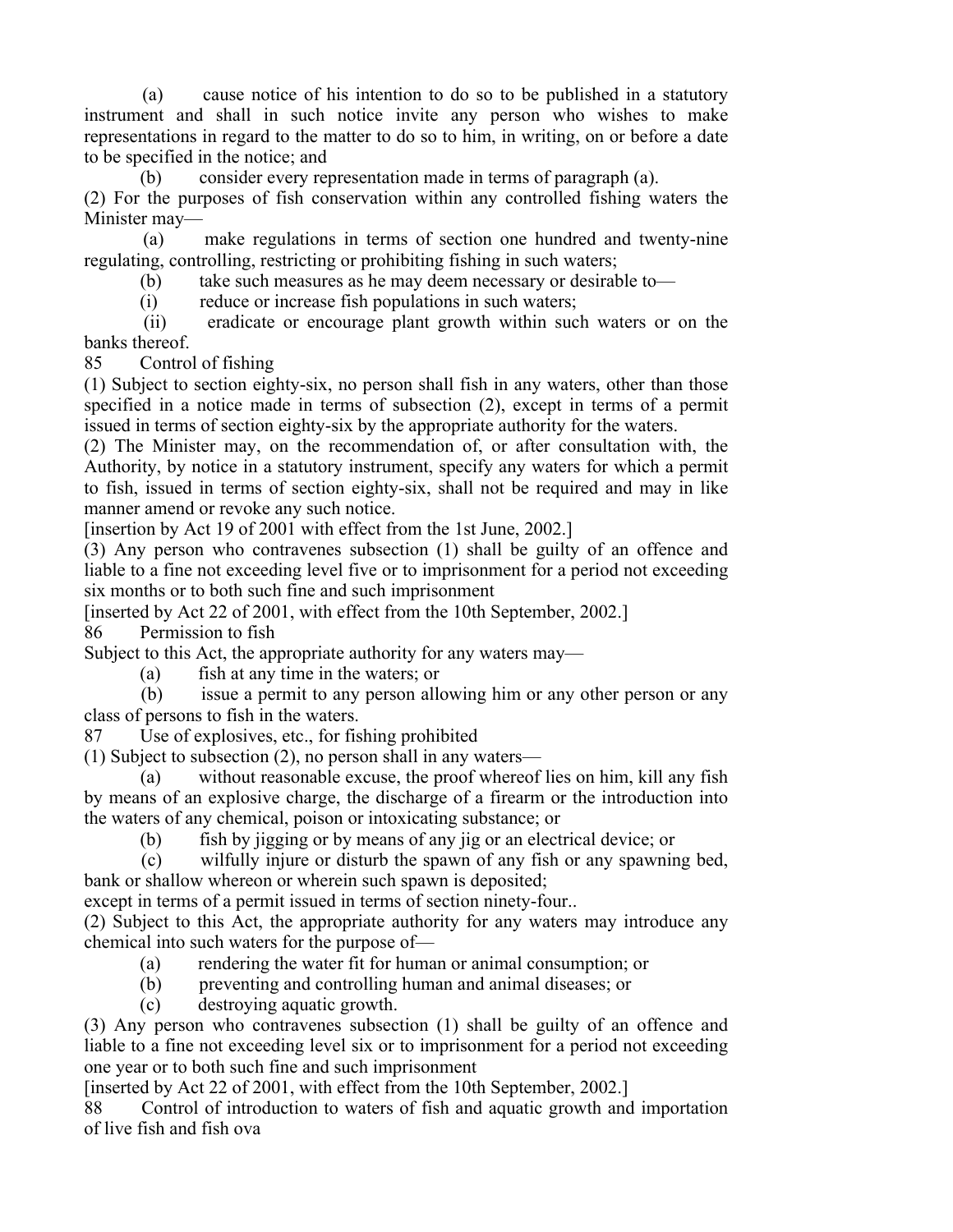(1) No person shall—

 (a) without reasonable excuse, the proof whereof lies on him, introduce into any waters any species of fish or any aquatic plant which is not native to such waters;

or

 (b) import any live fish or the ova of any fish; except in terms of a permit issued in terms of section ninety-four.

(2) Paragraph (a) of subsection (1) shall not apply to the return to any waters of any fish immediately after it has been caught.

(3) Any person who contravenes subsection (1) shall be guilty of an offence and liable to a fine not exceeding level six or to imprisonment for a period not exceeding one year or to both such fine and such imprisonment

[inserted by Act 22 of 2001, with effect from the 10th September, 2002.]

89 Control of fish and aquatic growth

(1) Whenever the Authority is of the opinion that any fish or aquatic plant in any waters is injurious to fish populations in such waters, it may—

[amended by Act 19 of 2001 with effect from the 1st June, 2002.]

 (a) by order in writing require the appropriate authority for such waters to take such steps as it may specify to kill such fish or such aquatic plant; or

[substituted by Act 19 of 2001 with effect from the 1st June, 2002.]

 (b) render to the appropriate authority for such waters such assistance as it may deem necessary to kill such fish or such aquatic plant; or

[substituted by Act 19 of 2001 with effect from the 1st June, 2002.]

 (c) take such steps as it may deem necessary to kill such fish or such aquatic plant.

[substituted by Act 19 of 2001 with effect from the 1st June, 2002.]

(2) Where the appropriate authority for any waters fails to comply with any order issued in terms of paragraph (a) of subsection (1), the Minister, after serving seven days' notice on such appropriate authority of its intention to do so, may at any time thereafter authorize an officer or inspector to enter upon such waters and the land riparian thereto with such assistants, vehicles and apparatus as he may require and carry out the steps specified in the order on behalf of and at the expense of such appropriate authority.

[insertion by Act 19 of 2001 with effect from the 1st June, 2002.]

(3) The Authority may, for the purposes of paragraph (c) of subsection (1) authorize an officer or inspector to enter upon any waters and the land riparian thereto with such assistants, vehicles and apparatus as he may require.

[amended by Act 19 of 2001 with effect from the 1st June, 2002.]

(4) Any person who contravenes any order made in terms of paragraph (a) of subsection (1) shall be guilty of an offence and liable to a fine not exceeding level five or to imprisonment for a period not exceeding six months or to both such fine and such imprisonment

[inserted by Act 22 of 2001, with effect from the 10th September, 2002.]

90 Control of business of catching and selling fish

(1) No person shall carry on the business of catching fish in any waters and selling such fish except in terms of a permit issued in terms of section ninety-four:

Provided that the appropriate authority for any waters that are wholly surrounded by the land of that authority shall not be required to hold a permit in respect of the business of catching fish in such waters and selling such fish.

(2) Any person who contravenes subsection (1) shall be guilty of an offence and liable to a fine not exceeding level seven or to imprisonment for a period not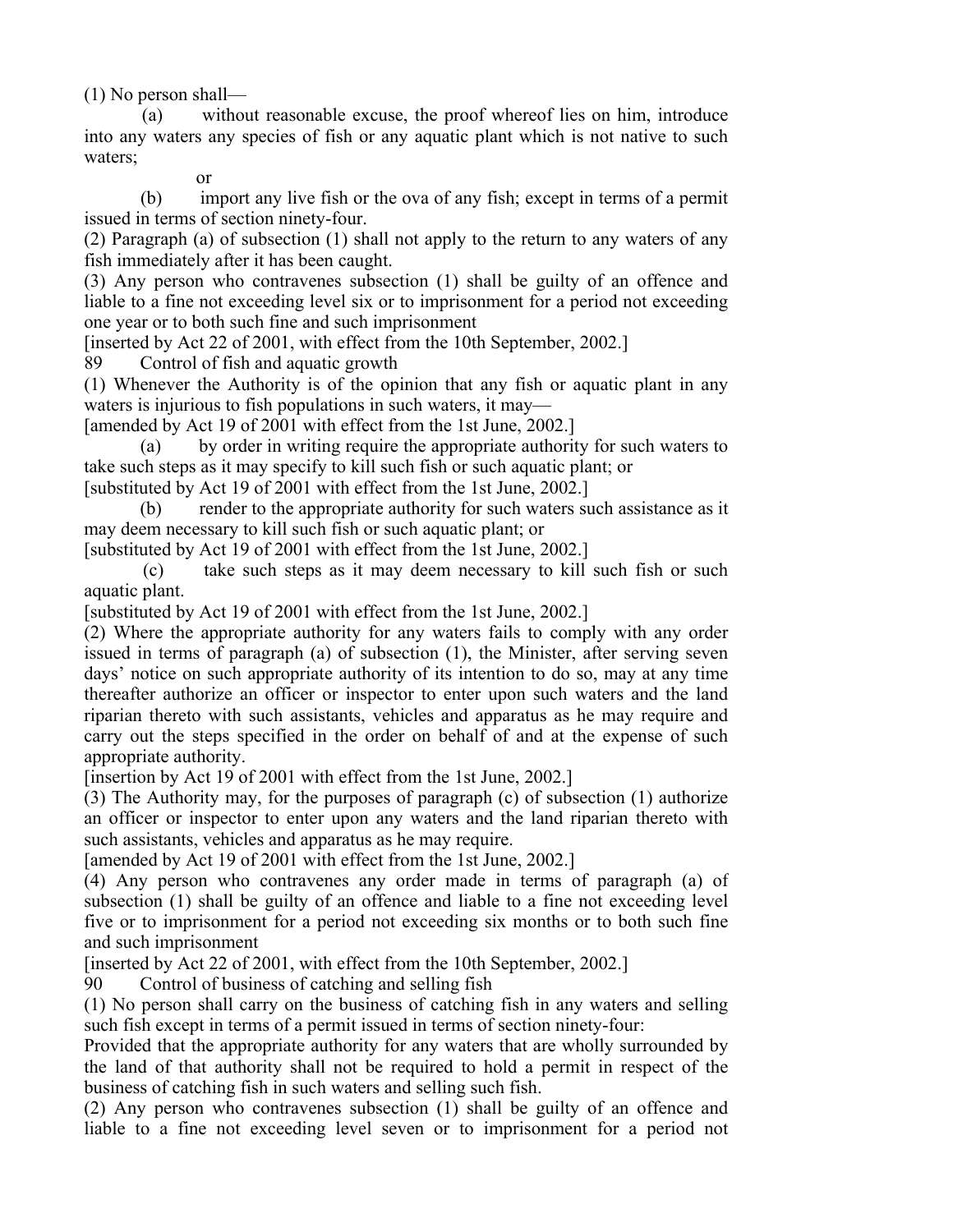exceeding two years or to both such fine and such imprisonment [inserted by Act 22 of 2001, with effect from the 10th September, 2002.]

91 Control of fishing nets

(1) No person shall possess a fishing net—

(a) unless he is a registered dealer in or manufacturer of fishing nets; or

 (b) except in terms of a permit issued in terms of paragraph (a) or (e) of section ninety-four; or

(c) unless such person is an appropriate authority for any waters.

(2) Any person who contravenes subsection (1) shall be guilty of an offence and liable to a fine not exceeding level five or to imprisonment for a period not exceeding six months or to both such fine and such imprisonment

[inserted by Act 22 of 2001, with effect from the 10th September, 2002.]

92 Registration as dealer in or manufacturer of fishing nets

(1) The Authority, with the concurrence of the Minister, may register as a dealer in or a manufacturer of fishing nets any person whom he deems fit.

[substituted by Act 19 of 2001 with effect from the 1st June, 2002.]

(2) The Authority may refuse to register or cancel the registration of any person as a dealer in or manufacturer of fishing nets.

[amended by Act 19 of 2001 with effect from the 1st June, 2002.]

93 Authorized fishing gear

(1) No person shall, in any waters, use any fishing gear other than—

(a) a rod and line or hand line to which—

(i) not more than three single hooks are attached; or

 (ii) not more than one conventional lure, having not more than three single, double or treble hooks, is attached;

or

(b) a spear; or

(c) a spear gun; or

(d) a basket trap;

except in terms of a permit issued in terms of section ninety-four:

Provided that an appropriate authority for any waters may use a fishing net in the waters for which it is the appropriate authority.

(2) The appropriate authority for any waters may, when issuing a permit to any person to fish, restrict the gear by which such fishing may be undertaken to one or more of the gear specified in subsection (1).

(3) Nothing in this section contained shall be deemed to prohibit the use of—

 (a) any gaff or landing net to remove from the water any fish lawfully taken; or

(b) any form of keep-net to retain any fish lawfully taken;

or

(c) any throw-net or trap designed to catch bait.

(4) Any person who contravenes subsection (1) shall be guilty of an offence and liable to a fine not exceeding level five or to imprisonment for a period not exceeding six months or to both such fine and such imprisonment

[inserted by Act 22 of 2001, with effect from the 10th September, 2002.]

94 Permits to carry on business of catching and selling fish, etc.

Subject to this Act, the Authority, with the concurrence of the Minister, may issue a permit to any person to—

[substituted by Act 19 of 2001 with effect from the 1st June, 2002.]

carry on the business of catching fish by means of a fishing-net or by other means in any waters and selling such fish;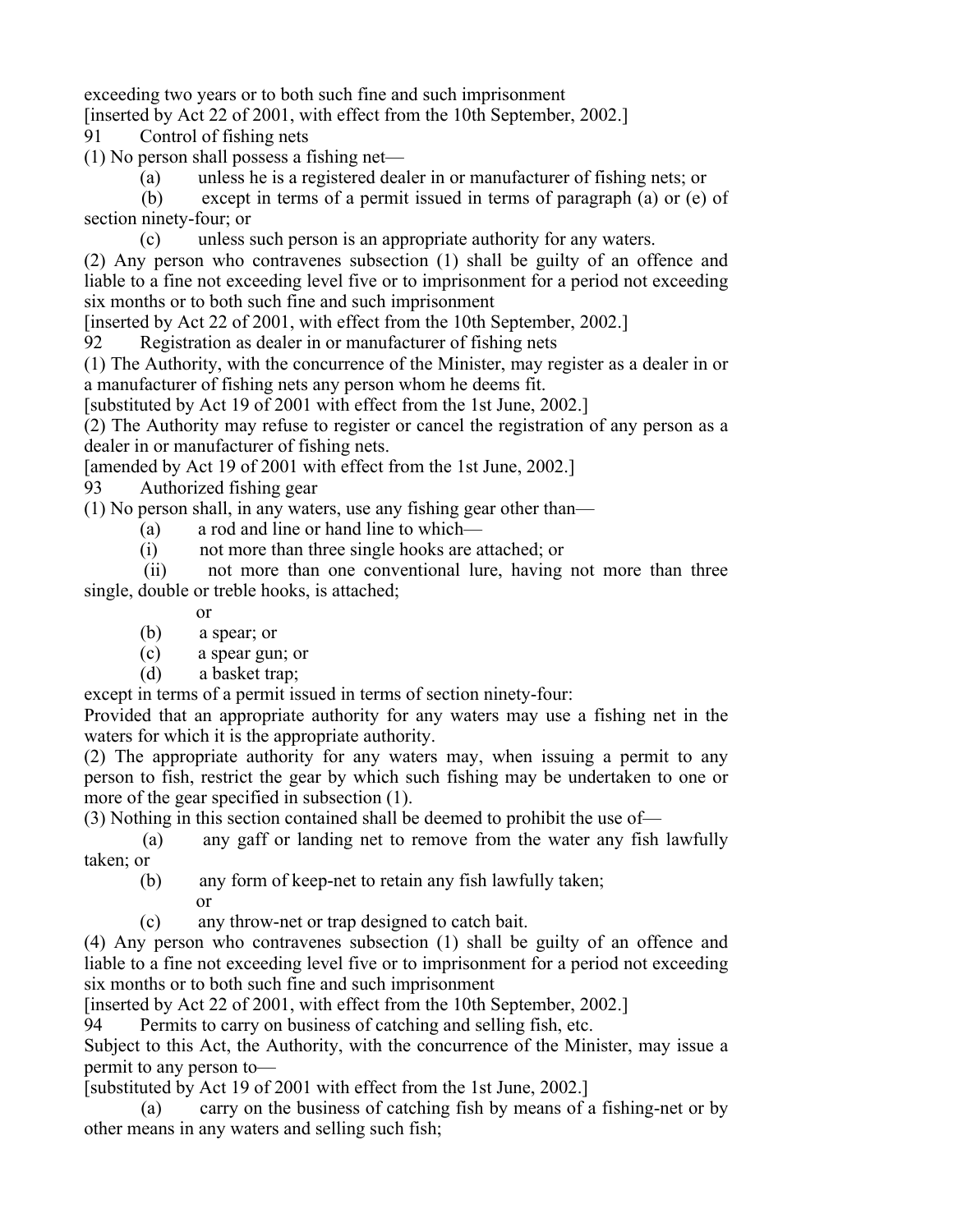(b) use an explosive charge, firearm, chemical, poison, intoxicating substance, jig or electrical device for the killing of fish:

 Provided that such permit shall not be issued unless the Authority is satisfied that—

[amended by Act 19 of 2001 with effect from the 1st June, 2002.]

 (a) the killing of the fish cannot effectively be achieved by any means other than by the means for which the permit is required; or

 (b) is necessary for research purposes or scientific management of fish populations;

 (c) introduce into any waters any fish or aquatic plant of a species which is not native to such waters or to water naturally connected thereto:

 Provided that no such permit shall be issued in respect of any aquatic plant which is a weed;

(d) import live fish or the ova of any fish;

 (e) catch fish in any waters by means of a fishing-net or by other means for scientific or other purposes.

95 Possession of fish caught in contravention of this Act

Any person who—

 (a) is found in possession of fish in circumstances which give rise, either at the time of possession or at any time thereafter, to a reasonable suspicion that such fish—

(i) were caught in contravention of this Act; and

(ii) are intended to be sold;

## and

(b) is unable at any time to establish that—

(i) such fish were not caught in contravention of this Act; or

 (ii) he had reasonable grounds for believing that such fish were not caught in contravention of this Act;

shall be guilty of an offence and liable to a fine not exceeding level five or to imprisonment for a period not exceeding six months or to both such fine and such imprisonment

[inserted by Act 22 of 2001, with effect from the 10th September, 2002.]

96 Minister may prohibit persons from fishing

(1) If the Authority considers it necessary or desirable to do so in the interests of the preservation, conservation, propagation or control of any fish within Zimbabwe or any area of Zimbabwe, it may, by notice in writing served on any person, specifying such fish, prohibit that person, either absolutely or subject to specified conditions, and either indefinitely or for a specified period, from doing any or all of the following— [amended by Act 19 of 2001 with effect from the 1st June, 2002.]

(a) fishing in any waters for such fish;

 (b) being in possession of any equipment ordinarily used for fishing such fish on, in or near any waters;

 (c) authorizing any person to do anything referred to in paragraph (a) or (b);

within the area specified in the notice.

(2) The Authority may at any time, by further notice in writing served on the person concerned, amend or revoke any notice issued in terms of subsection (1).

[amended by Act 19 of 2001 with effect from the 1st June, 2002.]

(3) The Authority shall not be obliged to give any reason for issuing a notice in terms of subsection (1) or (2).

[amended by Act 19 of 2001 with effect from the 1st June, 2002.]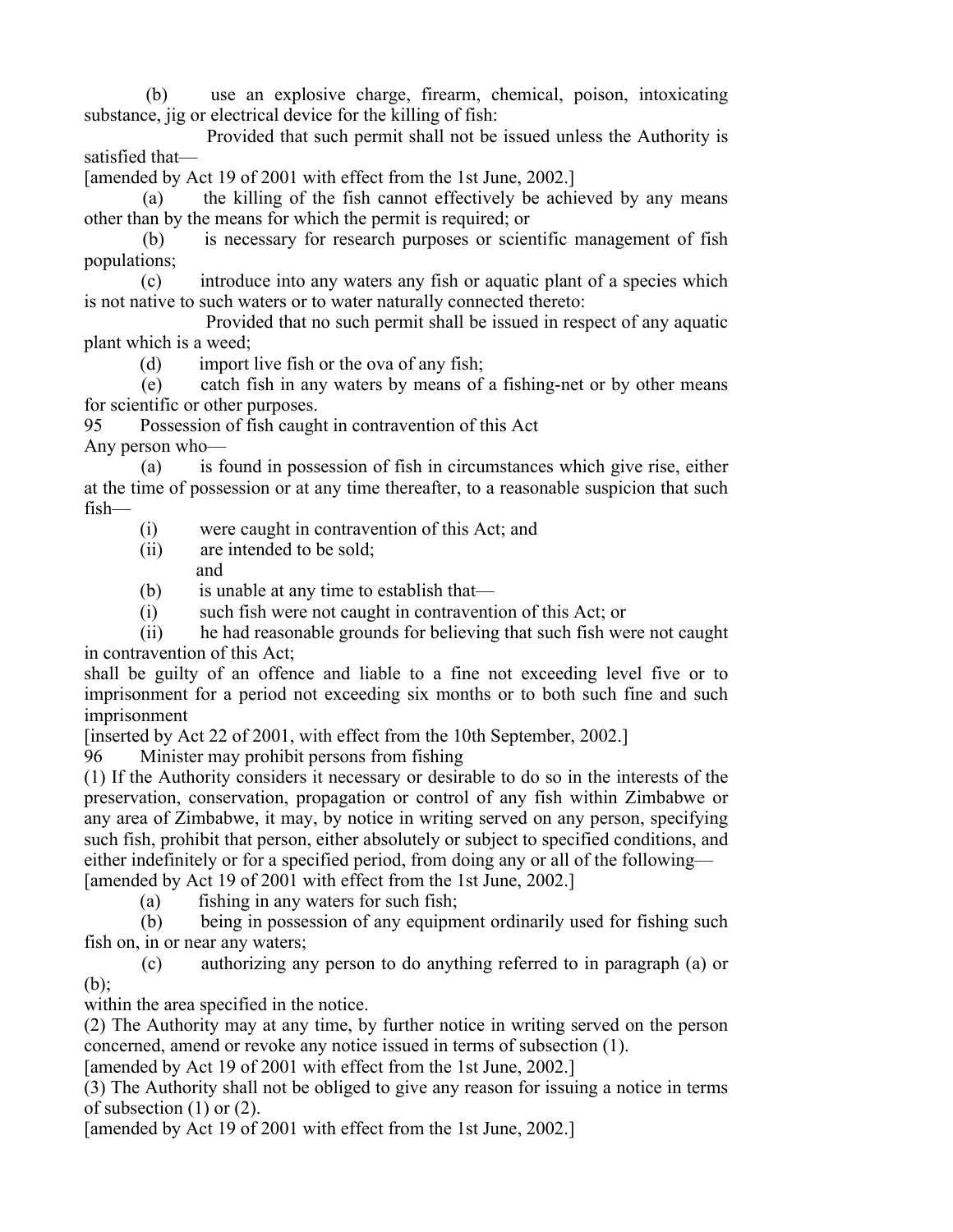(4) The provisions of section fifty-eight shall apply, mutatis mutantis, in relation to a notice issued in terms of subsection (1) or (2) and the person affected thereby.

(5) Any person who contravenes a notice issued in terms of subsection (1) or (2) shall be guilty of an offence and liable to a fine not exceeding level five or to imprisonment for a period not exceeding six months or to both such fine and such imprisonment [inserted by Act 22 of 2001, with effect from the 10th September, 2002.] PART XV

## EVIDENCE, PREVENTION AND DETECTION OF OFFENCES AND ADDITIONAL PENALTIES AND FORFEITURES

# 97 Evidence and presumptions

(1) The possession of any animal or fish or the meat or trophy of a freshly killed animal shall be prima facie evidence against a person accused of contravening any provision of this Act that he has hunted such animal or caught such fish.

(2) The possession by any person of any ivory or rhinoceros horn shall, unless the contrary is proved, be evidence against such person that such ivory or rhinoceros horn was not registered under any regulations made in terms of paragraph (t) of subsection (2) of section one hundred and twenty-nine.

(3) If any person who has authority to hunt or fish in terms of this Act is found in possession of animals or fish in excess of the numbers so authorized or of any species or sex not so authorized, he shall be presumed, unless the contrary is proved, to have hunted such animals or caught such fish in contravention of this Act.

(4) If, within a botanical reserve or botanical garden, a person is found in possession of any plant or part of a plant it shall be presumed, unless the contrary is proved, that he picked such plant or part thereof in such reserve or garden.

(5) If, outside a botanical reserve or botanical garden, a person is found in possession of any freshly picked specially protected indigenous plant or is proved to have been in possession thereof, he shall, unless the contrary is proved, be deemed to have acquired such plant in contravention of this Act.

(6) Where any animal, fish or plant is found upon or in any vehicle, boat or aircraft or at any camping place, every person who is upon or in any way associated with such vehicle, boat or aircraft or who is at or in any way associated with such camping place, shall be presumed, unless the contrary is proved, to be in possession of such animal, fish or plant.

(7) Any person charged with doing any act which is an offence if done without authority in terms of this Act shall be presumed to have done such act without such authority unless it is proved that he had such authority when he performed the act in question.

(8) The burden of proving any fact which would be a defence to a charge of committing an offence in terms of this Act shall lie upon the person charged.

(9) Whenever in any prosecution in respect of an offence in terms of this Act—

 (a) the question whether any flesh, whether fresh, dried, unprocessed or partly processed, is or was the flesh of any particular species of animal or fish, is relevant to the issue, such flesh shall be presumed to be or to have been the flesh of the species of animal or fish stated in the indictment or charge, unless the contrary is proved;

 (b) the question whether any unprocessed or partly processed hide or skin which has been rendered unidentifiable is or was the hide or skin of any particular species of animal, is relevant to the issue, such hide or skin shall be presumed to be or to have been the hide or skin of the species of animal stated in the indictment or charge, unless the contrary is proved.

(10) Any live animal, fish or trophy found in any shop, store or other fixed place of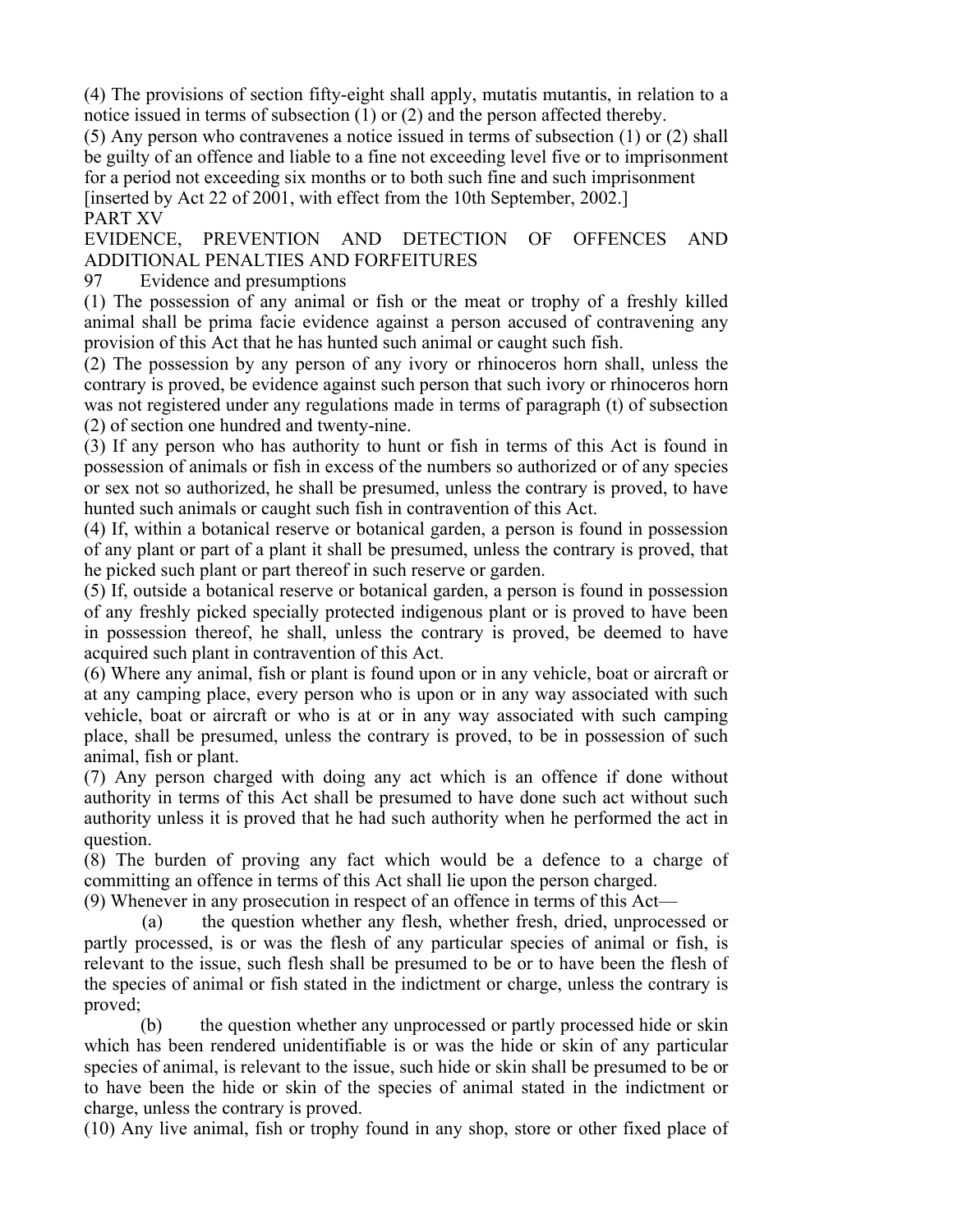business shall be deemed to have been acquired for the purpose of sale and the person in whose possession such animal, fish or trophy is found shall be presumed unlawfully to have dealt therein unless the contrary is proved.

(11) Whenever in any proceedings against any person upon a charge alleging that he committed upon any particular piece of land or within any particular area any offence in terms of this Act, it is proved that any act constituting or forming an element of such offence was committed in or near the locality wherein such piece of land or area, as the case may be, is situated, such act shall be presumed, unless the contrary is proved, to have been committed upon such piece of land or area.

(12) Whenever the hunting of one or other sex or of any particular class of any species of animal is unlawful and the hunting of the other sex or of any other class of such animal is lawful, any carcass of such animal from which the distinguishing features of sex or of such particular class have been removed shall be presumed, unless the contrary is proved, to be the carcass of an animal of the sex or of a class which it is unlawful to hunt.

(13) Whenever in any prosecution in respect of an offence in terms of this Act it is alleged in any indictment or charge that the offence was committed in connection with or in respect of any species of animal, fish or plant stated in such indictment or charge, it shall be presumed that the offence was committed in connection with or in respect of such species of animal, fish or plant unless the contrary is proved.

(14) Whenever in any prosecution in respect of an offence in terms of this Act it is alleged in any indictment or charge that the offence was committed in, at or upon any place or area stated in the indictment or charge, it shall be presumed that the offence was committed in, at or upon such place or area unless the contrary is proved.

(15) Whenever in any prosecution in respect of an offence in terms of this Act it is alleged in any indictment or charge that the person charged has failed to report any matter or to deliver any article or thing at the nearest office of the Authority, police station, or museum or at the office of the local authority for the area concerned or to an appropriate authority for any land, it shall be presumed, unless the contrary is proved, that such person has so failed to report such matter or to deliver such article or thing, as the case may be.

[substituted by Act 19 of 2001 with effect from the 1st June, 2002.]

(16) If any person is seen or found—

 (a) on any land, on which there are animals, in possession of any weapon capable of killing any animal by the discharge of any missile or with a free ranging dog; or

 (b) within one hundred metres of any waters in possession of any gear, device or appliance capable of being used for fishing;

he shall be deemed to have entered upon such land for the purpose of hunting or fishing, as the case may be, without authority in terms of this Act unless it is proved that he—

 (i) had such authority to enter upon such land for the purpose of hunting or fishing; or

(ii) was not upon such land for that purpose.

(17) In any prosecution in respect of an offence in terms of this Act, any prescribed record, book or document kept by any person authorized by this Act in the course of his duty shall be prima facie evidence of the facts recorded therein upon its production by the person in whose custody it is.

(18) If the driver of any vehicle fails to stop when required to do so by any person authorized by this Act, it shall be presumed, unless the contrary is proved, that the person in whose name such vehicle is registered was the driver thereof at the time.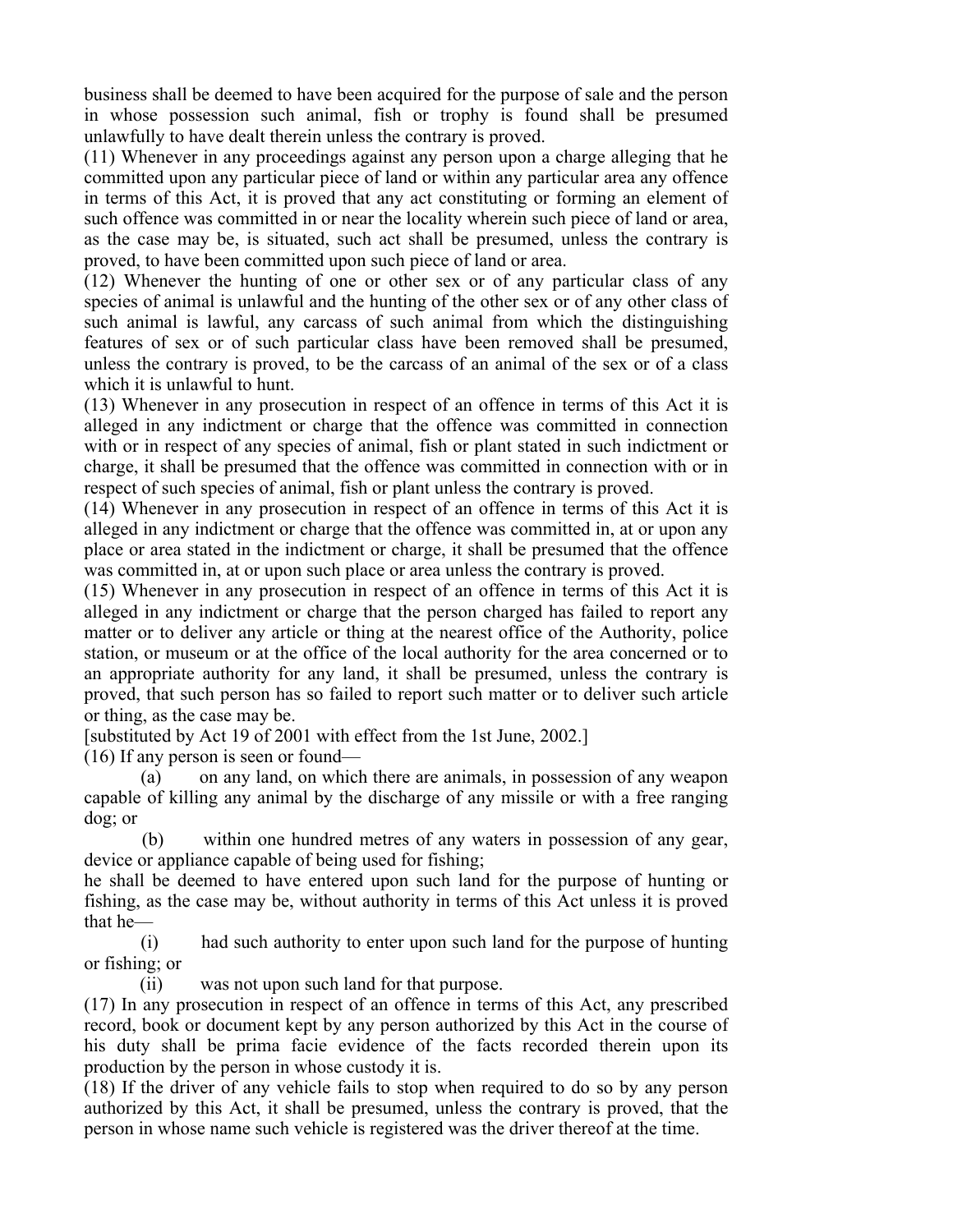98 Powers of police officers, officers, inspectors and employees

(1) A police officer, officer or inspector or an employee authorized thereto by the Authority may—

[amended by Act 19 of 2001 with effect from the 1st June, 2002.]

 (a) at all reasonable times enter upon and search any land, premises or place on or in which there is or is on reasonable grounds suspected to be any animal, fish, plant, meat, trophy, weapon, fishing net, article or thing which may afford evidence of the commission of an offence in terms of this Act;

 (b) require any person found to be in possession of or using any animal, fish, plant, meat, trophy, weapon or fishing net to produce to him any authority required in terms of this Act in respect of the possession or use of such animal, fish, plant, meat, trophy, weapon or fishing net;

 (c) subject to subsection (2), seize any animal, fish, plant, meat, trophy, weapon, fishing net or other thing of any nature whatsoever which appears on reasonable grounds to afford evidence of the commission of an offence in terms of this Act:

 Provided that the police officer, officer, inspector or authorized employee shall issue a receipt for any thing seized in terms of this paragraph to the person from whom such thing was seized;

 (d) undertake any other inspection which he may deem necessary to determine whether this Act are being complied with;

 (e) subject to subsection (2), arrest and detain any person who is suspected on reasonable grounds of having committed any offence in terms of this Act unless he is satisfied that such person will appear and answer any charge which may be preferred against him.

(2) Every person who is detained and every thing which is seized in terms of subsection (1) shall, subject to section one hundred and twenty-five, be taken as soon as possible before a court of competent jurisdiction to be dealt with according to law.

(3) Every police officer, officer, inspector or authorized employee shall exercise his powers in terms of this section in such manner as is likely to cause as little interference with the rights of the public and to cause as little inconvenience to the public as is reasonably possible in the circumstances.

(4) Any search undertaken in terms of this section shall be conducted with strict regard to decency and order.

99 Powers of search of appropriate authority for alienated land

(1) The appropriate authority for alienated land or any person authorized thereto by it may, without warrant, search any premises, hut, tent, camping place, vehicle, boat, aircraft or receptacle whatsoever on such land if such appropriate authority or authorized person has reasonable grounds to suspect that there is contained therein any animal, fish, plant, meat, trophy or article or thing which may afford evidence of the commission of an offence in terms of this Act and may seize any such animal, fish, plant, meat, trophy, article or thing found by him.

(2) Any person who hinders, obstructs or resists any person in the exercise of his powers in terms of subsection (1) shall be guilty of an offence and liable to a fine not exceeding level five or to imprisonment for a period not exceeding six months or to both such fine and such imprisonment

[inserted by Act 22 of 2001, with effect from the 10th September, 2002.]

(3) For the purposes of this section—

"land" includes any road, other than a prescribed road, crossing the land of the appropriate authority.

100 Special jurisdiction of magistrates courts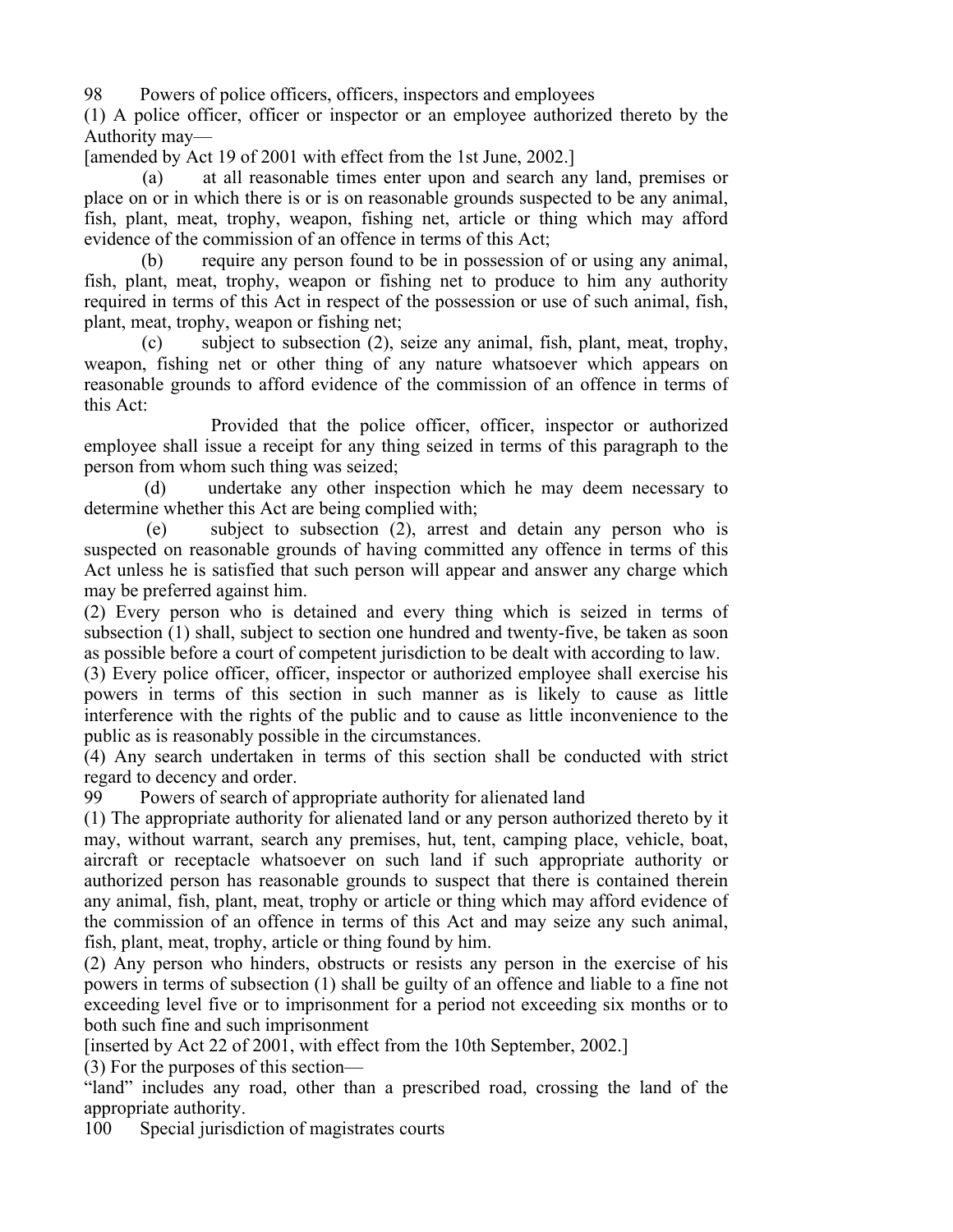Notwithstanding anything to the contrary in the Magistrates Court Act [Chapter 7:10], for an offence in terms of this  $Act^{3}/_{4}$ 

 (a) a regional magistrate shall have jurisdiction to impose any penalty that may be imposed for that offence in terms of this Act or any other law;

 (b) a provincial magistrate or a senior magistrate shall have jurisdiction to impose a fine of level twelve or imprisonment for a period of ten years or both such fine and such imprisonment;

 (c) a magistrate other than a regional, provincial or senior magistrate shall have jurisdiction to impose a fine of level eight or imprisonment for a period of three years or both such fine and such imprisonment:

Provided that nothing in paragraph (b) or (c) shall be construed as authorising a court to impose a punishment for an offence which is greater than the maximum punishment that may be imposed for that offence in terms of this Act or any other law.

[substituted by Act 22 of 2001, with effect from the 10th September, 2002.]

101 Powers to stop persons and vehicles

(1) An officer, inspector or employee may—

 (a) stop any person whom he sees doing or believes on reasonable grounds to have done any act for which authority in terms of this Act is required and require such person to produce evidence of such authority;

 (b) stop any boat or, except on a prescribed road, any vehicle for the purpose of searching such boat or vehicle;

 (c) require any person in a boat or vehicle stopped in terms of paragraph (b) to furnish his full name and address.

(2) An appropriate authority may, in respect of its land or waters, as the case may be, exercise the powers conferred upon an officer in terms of subsection (1).

(3) An officer or inspector may direct any person found entering, travelling through or present in a national park, botanical reserve, botanical garden, sanctuary, safari area or recreational park, or using any facility therein, in contravention of this Act not to enter, to depart from or to cease using the facility in such national park, botanical reserve, botanical garden, sanctuary, safari area or recreational park, as the case may be, and may eject any such person therefrom if he fails to comply with such direction.

(4) Any person who fails to comply with any request or direction made or given in terms of subsection (1), (2) or (3) or who obstructs any officer, inspector, employee or appropriate authority in the exercise of the powers conferred upon him or it in terms of subsection  $(1)$ ,  $(2)$  or  $(3)$  or knowingly gives false information to an officer, inspector, employee or appropriate authority who is exercising those powers shall be guilty of an offence and liable to a fine not exceeding level five or to imprisonment for a period not exceeding six months or to both such fine and such imprisonment [inserted by Act 22 of 2001, with effect from the 10th September, 2002.]

102 Erection of barriers on roads

(1) For the effective carrying out of this Act and notwithstanding any other law, an officer or inspector may, subject to subsection (2), erect a temporary barrier across any road other than a prescribed road.

(2) Where a barrier is erected in terms of subsection (1), the officer or inspector concerned shall erect or cause to be erected signs or notices in the prescribed form and manner and shall take all such other steps as may be reasonably necessary to protect the users of the road from injury to themselves or their property.

(3) For the purposes of this section, an officer, inspector or employee may—

- (a) signal any person or vehicle to stop;
- (b) give any other direction that he considers necessary to any person or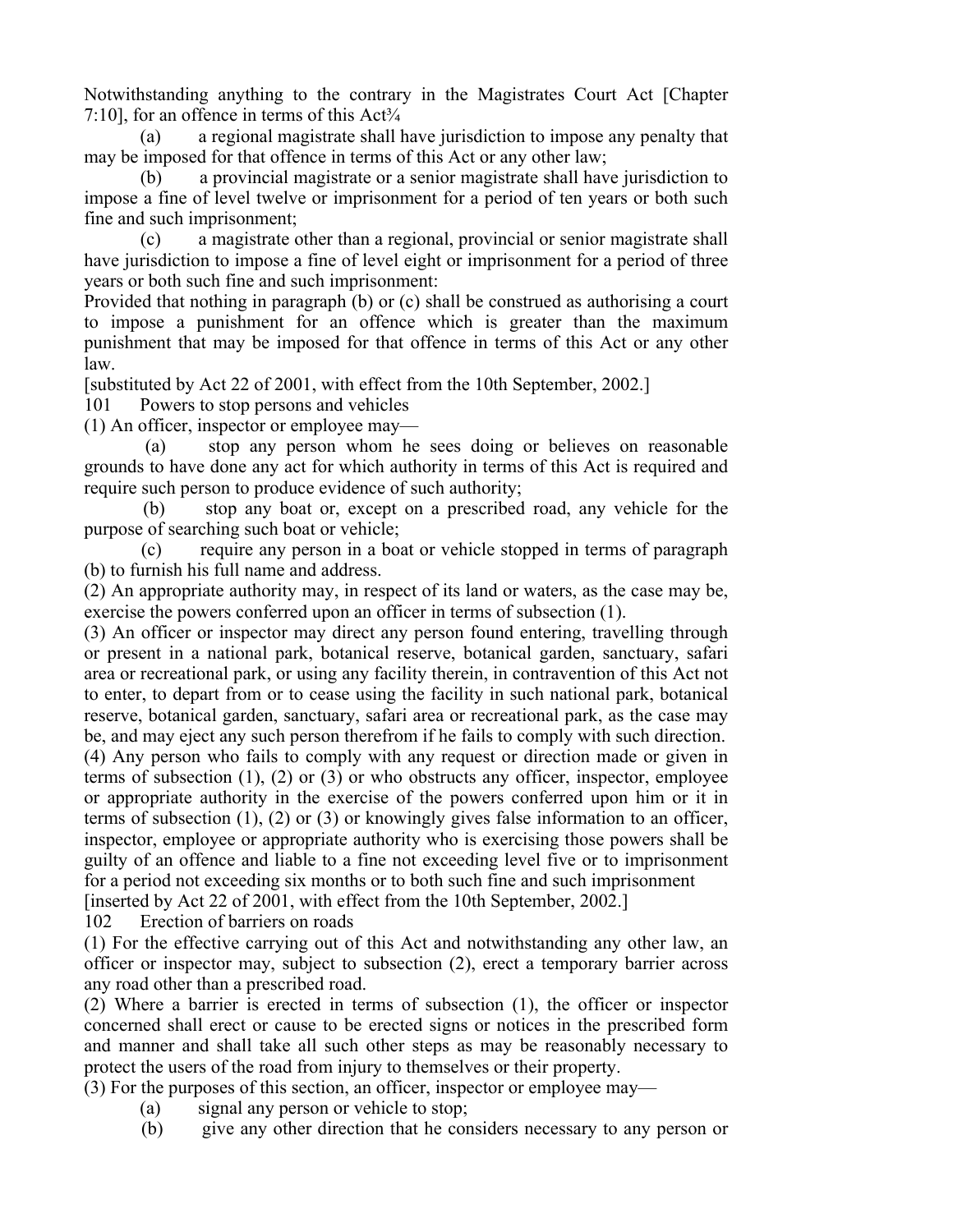vehicle.

(4) Any person who fails to comply with any signal or direction given by an officer, inspector or employee in terms of subsection (3) shall be guilty of an offence and liable to a fine not exceeding level five or to imprisonment for a period not exceeding six months or to both such fine and such imprisonment

[inserted by Act 22 of 2001, with effect from the 10th September, 2002.]

103 Payment of fine without appearing in court

(1) Where, in respect of an offence in terms of this Act—

(a) any person has been—

(i) warned by an officer or inspector to appear in a magistrates court; or

(ii) arrested by an officer or inspector; or

 (iii) informed by an officer or inspector that it is intended to institute criminal proceedings against him for such offence;

and

 (b) an officer or inspector has reasonable grounds for believing that the magistrates court which will try the person referred to in paragraph (a) for such offence will, on convicting that person of such offence, not impose a sentence of imprisonment or a fine exceeding level three;

[amended by Act 22 of 2001, with effect from the 10th September, 2002.]

the person referred to in paragraph (a) may sign and deliver to the officer or inspector referred to in paragraph (b) a document admitting that he is guilty of the said offence and deposit with such officer or inspector such sum of money as the latter may fix, not exceeding level three, and such person shall thereupon, subject to subsection (5), not be required to appear in court to answer the charge of having committed the said offence.

[amended by Act 22 of 2001, with effect from the 10th September, 2002.]

(2) The document referred to in subsection (1), when signed and delivered in terms of subsection (1), shall forthwith be transmitted to the clerk of the magistrates court before which such person would otherwise have appeared and shall be entered by him in the records of the court.

(3) As soon as the document referred to in subsection (1) has been recorded in terms of subsection (2) it shall be laid before the magistrates court and the court shall thereupon—

 (a) proceed to convict the person concerned of the offence charged and forthwith sentence him to a fine not exceeding level three in accordance with law; or [amended by Act 22 of 2001, with effect from the 10th September, 2002.]

 (b) by endorsement on the document, signify its refusal to convict such person.

(4) If the sum deposited in terms of subsection  $(1)$ —

 (a) is not sufficient to pay the fine imposed by the court, the balance remaining due shall be recovered from the offender in the manner provided by section 348 of the Criminal Procedure and Evidence Act [Chapter 9:07]; or

 (b) is greater than the fine imposed by the court, the difference shall be refunded to the offender.

(5) Where the court has refused to convict the person concerned, as in paragraph (b) of subsection (3) provided, the person concerned may be prosecuted in the ordinary course and, in that case, if he has already been summoned or warned, he shall be summoned afresh to answer such charge as the public prosecutor may prefer against him.

(6) Any magistrate of the court which will try a person for an offence referred to in this section may advise such officer or inspector as the Authority may designate for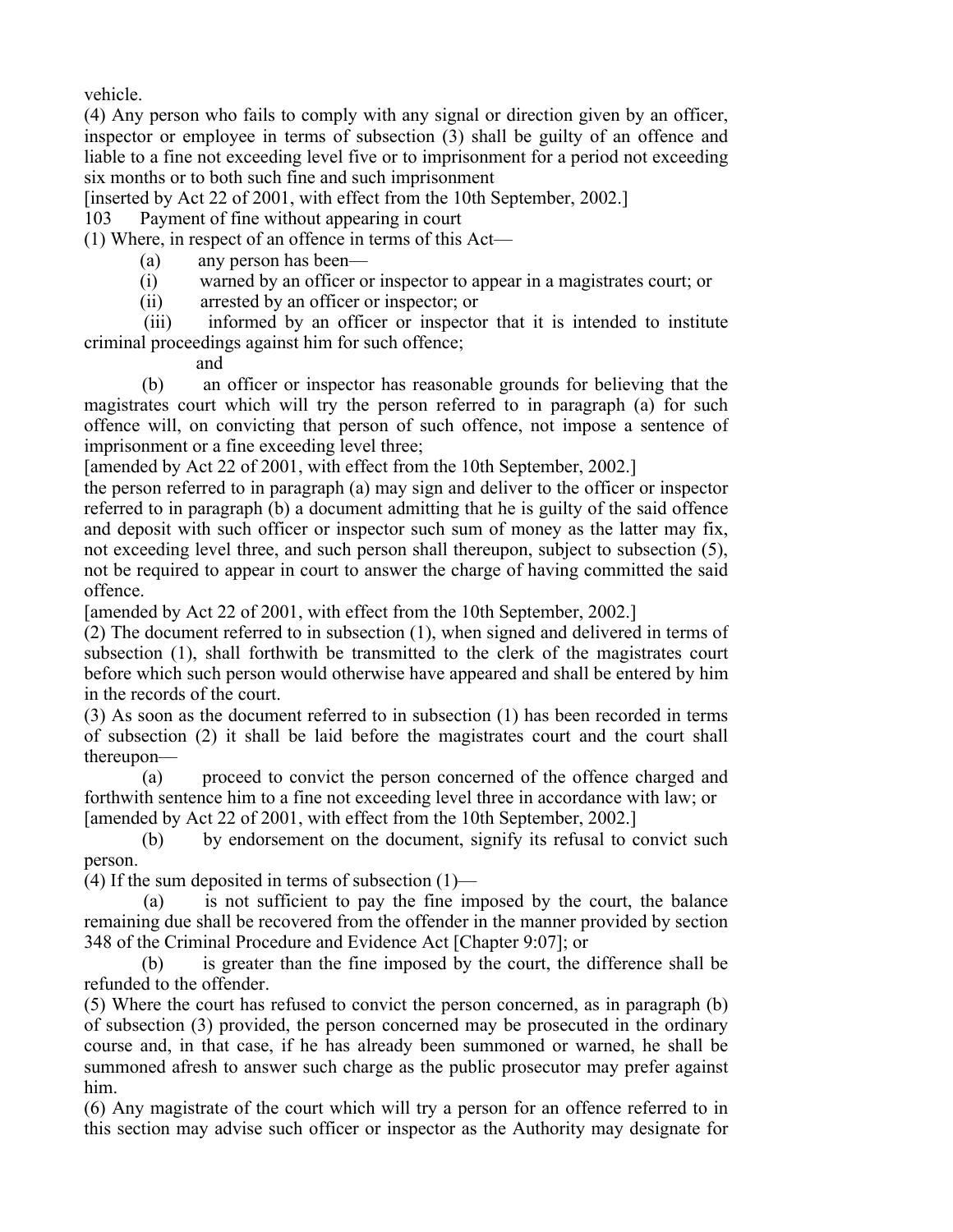the purpose as to the sum of money which the court is likely to consider an appropriate fine in any case and in fixing the sum of money to be deposited in terms of subsection (1), an officer or inspector shall have regard to such advice.

[amended by Act 19 of 2001 with effect from the 1st June, 2002.]

(7) For the purpose of deciding whether to convict the person concerned in accordance with subsection (3) or determining the amount of the fine to be imposed, the court may have regard to any statements relevant to the offence and charge which have been given to a police officer, officer or inspector by any person having knowledge thereof.

(8) A court which has convicted a person in terms of paragraph (a) of subsection (3) may, notwithstanding anything contained in any law, set aside such conviction and order the refund to the person concerned of the fine paid by him in respect thereof in any case in which the court is satisfied that such person should not have been convicted.

(9) Any sum deposited in terms of subsection (1) shall form part of the funds of the Authority:

Provided that any balance in excess of a sum so deposited which is recovered in terms of paragraph (a) of subsection (4) shall not form part of the funds of the Authority.

[Inserted by Act 19 of 2001 with effect from the 1st June, 2002.]

104 Court may order payment for hunting of animal

(1) Where a person is convicted of an offence in terms of this Act involving the hunting of any animal, the picking of any plant or the catching of any fish and—

 (a) the person convicted has appropriated or disposed of any animal, plant or fish which forms the subject of the charge and which has not been restored to the land on which it was hunted or picked or the water in which it was caught, as the case may be; or

 (b) the commission of the offence has caused the death of an animal or fish or the destruction of a plant or has made it necessary or expedient for an animal or fish to be killed or a plant to be destroyed;

the court shall, in addition to any penalty which it may impose on the person convicted, order him to pay—

 (i) in the case of an animal, plant or fish which was hunted, picked or caught in a national park, botanical reserve, botanical garden. sanctuary, safari area or recreational park, or of any specially protected animal, to the Authority;

[Amended by Act 19 of 2001 with effect from the 1st June, 2002.]

 (ii) in any other case, to the appropriate authority for the land on which the animal was hunted or the plant was picked, or for the water in which the fish was caught;

such amount as may be specified in respect of the animal, plant or fish concerned in terms of subsection (2).

(2) The Minister may on the recommendation of, or after consultation with, the Authority, by notice in a statutory instrument, specify, in respect of different species of animals or plants and in respect of fish, the amount to be imposed in terms of an order made in terms of subsection (1) and may in like manner amend or revoke any such notice.

[Amended by Act 19 of 2001 with effect from the 1st June, 2002.]

(3) The provisions of sections 348 and 349 of the Criminal Procedure and Evidence Act [Chapter 9:07] shall apply, mutatis mutandis, in relation to the amount specified in an order made in terms of subsection (1) as if such amount were a fine referred to in those sections and any amount so recovered shall, in accordance with the order, be paid to the Authority or to the appropriate authority for the land on which the animal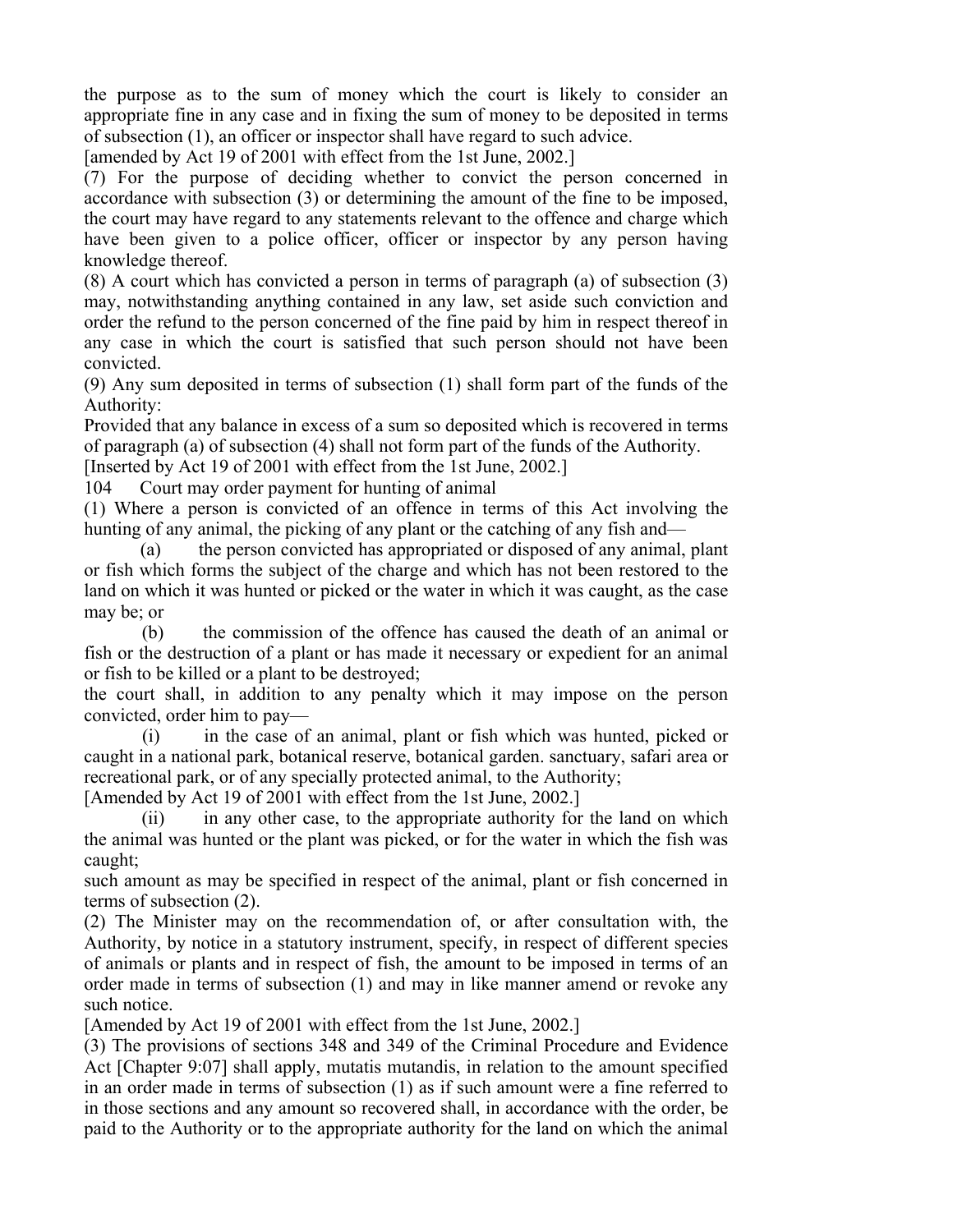was hunted or the plant was picked or for the water in which the fist was caught, as the case may be:

[Amended by Act 19 of 2001 with effect from the 1st June, 2002.]

Provided that, except in the case of the Authority, the appropriate authority shall give security de restituendo in case the judgment of the court which made the order is reversed on appeal or review.

[Amended by Act 19 of 2001 with effect from the 1st June, 2002.]

(4) Where an order is made in terms of subsection (1) on two or more persons, the liability thereunder shall be joint and several unless the court, in its order, apportions the amount which each such person shall be required to pay.

(5) Any amount specified in an order made in terms of subsection (1) which is received by the Authority, shall form part of the funds of the Authority.

[Substituted by Act 19 of 2001 with effect from the 1st June, 2002.]

105 Court may order payment of compensation for killing, etc., of domestic animal

(1) Where a person is convicted of an offence in terms of this Act involving hunting and the commission of the offence has caused the death of a domestic animal or has made it necessary or expedient for a domestic animal to be killed or has caused injury to or deterioration in the condition of a domestic animal, the court shall, in addition to any penalty which it may impose on the person convicted, order him to pay as compensation to the owner of the animal concerned such amount as may, subject to subsection  $(2)$ , be specified by the court if—

 (a) the court is satisfied that the animal concerned is the property of some other person; and

 (b) the owner of the animal concerned has suffered loss as a result of such death or deterioration in condition of or injury to the animal concerned; and

 (c) application has not been made in terms of the Criminal Procedure and Evidence Act [Chapter 9:07] for compensation in respect of any loss suffered.

(2) The amount specified in an order made in terms of subsection (1) shall not exceed—

 (a) where the animal has not been restored to or recovered by its owner, an amount equal to the market value of the animal at the time of the offence;

 (b) where the animal has been injured or has suffered a deterioration in condition, an amount equal to the difference between the market value of the animal at the time of the offence and the value of such injured or deteriorated animal;

less in either case the amount of any compensation which may have been paid to the owner by or on behalf of the person convicted.

(3) Sections 348 and 349 of the Criminal Procedure and Evidence Act [Chapter 9:07] shall apply, mutatis mutandis, in relation to the amount specified in an order made in terms of subsection (1) as if such amount were a fine referred to in those sections and any amount so recovered shall be paid to the owner of the animal concerned:

Provided that the owner shall give security de restituendo in case the judgment of the court which made the order is reversed on appeal or review.

(4) Where an order is made in terms of subsection (1) upon two or more persons, the liability therefor shall be joint and several unless the court, in its order, apportions the amount which each such person shall be required to pay.

106 Forfeiture and cancellation of authority in terms of this Act

(1) Where any person is convicted of—

 (a) a contravention of paragraph (b) of subsection (1) of section fifteen, paragraph (a) of subsection (1) of section twenty-four or subsection (1) of section thirty-six; or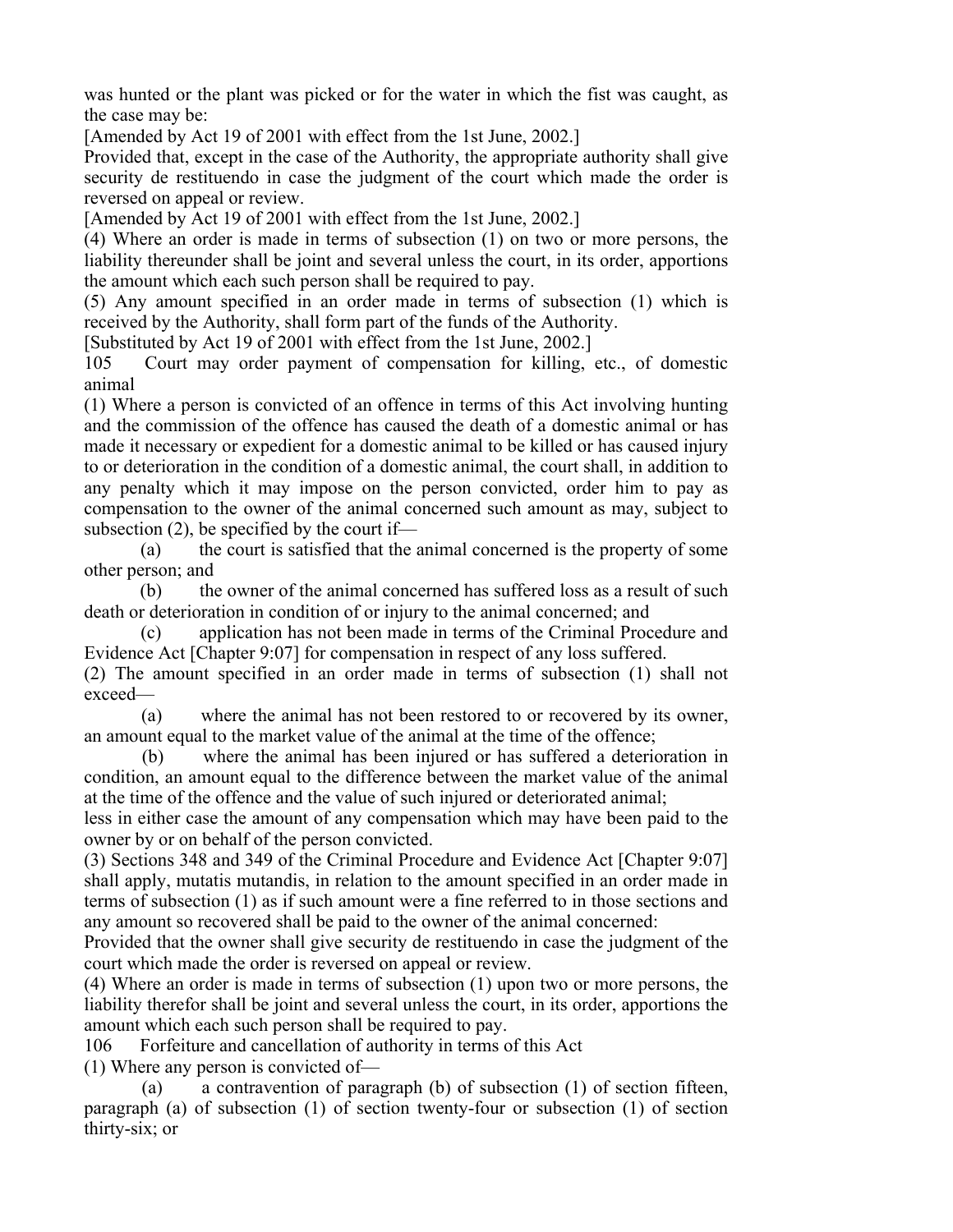(b) an offence in terms of this Act involving hunting or fishing and such hunting or fishing took place at night; the court—

 (i) shall, unless good cause to the contrary is shown, order that any weapon, explosive, fishing net or dazzling light; and

 (ii) may order that any tent, vehicle, aircraft or boat; used for the purpose of or in connection with the commission of the offence shall be forfeited to the State.

(2) Where any person is convicted of an offence in terms of this Act involving hunting or fishing and the offence is not an offence mentioned in paragraph (a) or (b) of subsection (1), the court may order that any weapon, explosive, fishing net, tent, vehicle, aircraft or boat used for the purpose of or in connection with the commission of the offence shall be forfeited to the State.

(3) Where any person is convicted of an offence in terms of this Act, the court may order that any animal, other than a specially protected animal, or the meat or trophy of any such animal or any fish in respect of which the offence was committed shall be forfeited to the appropriate authority for the land on which or the appropriate authority for the waters in which, as the case may be, the offence was committed;

(4) Anything ordered to be forfeited to the State in terms of subsection (1), (2) or (3) shall be deemed to be a State trophy.

(5) The conviction of a person who has any authority in terms of this Act of an offence in terms of this Act shall, if he is sentenced therefor to pay a fine of level four or more or to imprisonment for a period of three months or more and whether or not such imprisonment is suspended or is an alternative to a fine, have the effect of cancelling any such authority with effect from the date of such conviction unless in a particular case the Authority otherwise directs.

[amended by Act 19 of 2001 with effect from the 1st June, 2002, and further amended by Act 22 of 2001, with effect from the 10th September, 2002.]

PART XVI

INSPECTORS, OFFICERS, EMPLOYEES AND ADVISORY COMMITTEES 107 . . . . . .

[Repealed by Act 19 of 2001 with effect from the 1st June, 2002.]

108 Appointment of appropriate authority

(1) The Minister may, on the recommendation of, or after consultation with, the Authority, by notice in a statutory instrument, appoint a rural district council to be the appropriate authority for such area of Communal Land as may be specified in such notice and may in like manner amend or revoke such notice.

[insertion by Act 19 of 2001 with effect from the 1st June, 2002.]

(2) Where, by virtue of a notice made in terms of subsection (1), the appropriate authority for any area of Communal Land is changed, any permit issued by the previous appropriate authority which was of force and effect immediately before the date of commencement of the notice shall remain in force and effect and be subject to amendment or cancellation as if it had been issued by the new appropriate authority. 109

[Repealed by Act 19 of 2001 with effect from the 1st June, 2002.]

110 Powers of officers and employees to hunt animals on alienated land

An officer or employee may hunt on any land an animal which is injured and is a source of danger to human life, notwithstanding that the permission of the appropriate authority for such land has not been obtained, and such officer or employee shall, as soon as possible, inform the appropriate authority for such land that he hunted such animal on such land and whether he was successful in killing such animal or whether it is still at large.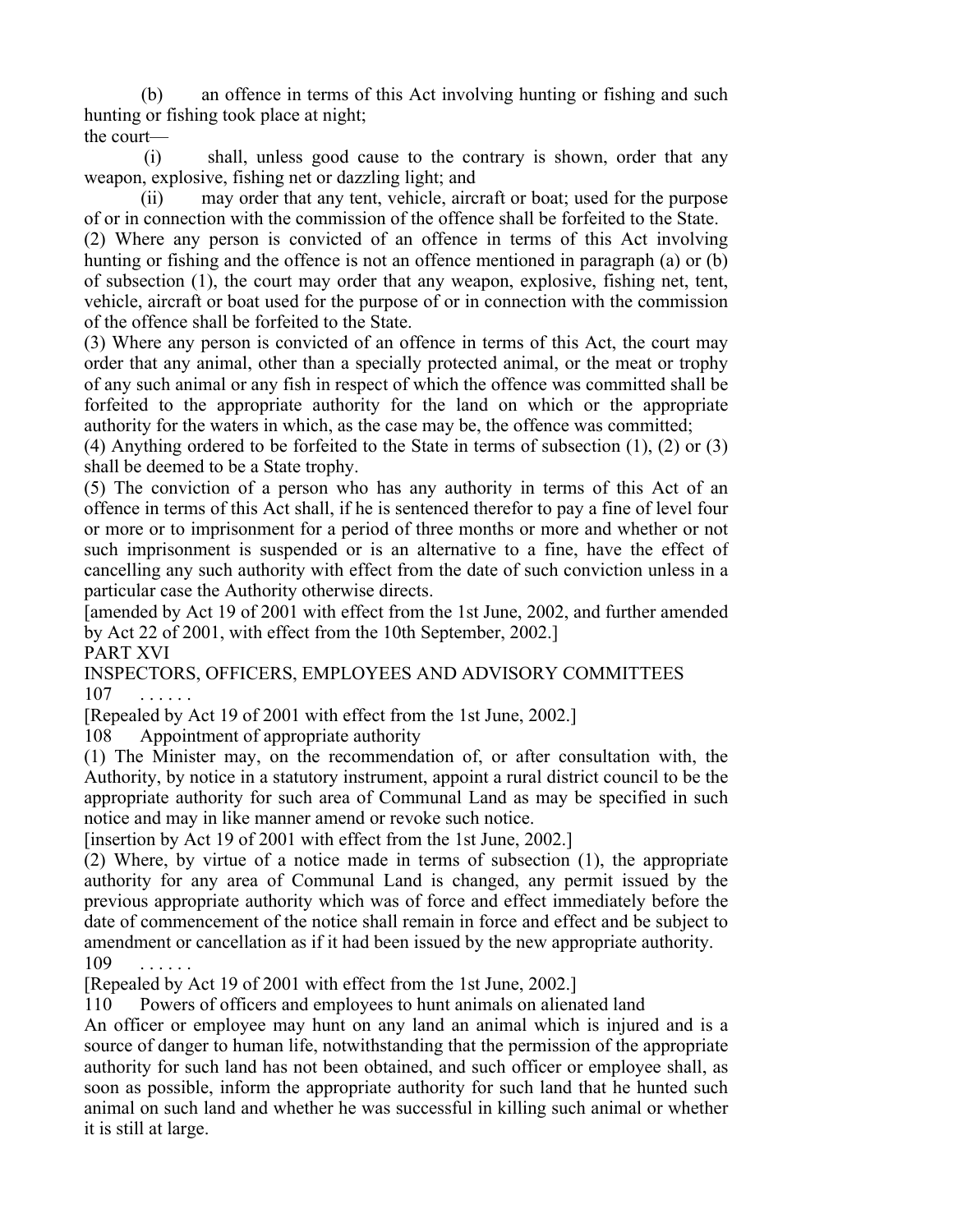$111$ 

[Repealed by Act 19 of 2001 with effect from the 1st June, 2002.]

112 Personation

Any person who—

 (a) falsely represents himself to be the Director-General, Director, or an officer, inspector or employee; or

[substituted by Act 19 of 2001 with effect from the 1st June, 2002.]

 (b) without lawful excuse, the proof whereof lies on him, wears any uniform or carries or displays any badge or certificate or other document of appointment authorized or required in terms of this Act or by the Director-General to be worn or carried by an officer, inspector or employee or by an honorary officer or so nearly resembling such uniform, badge, certificate or document as to be likely to deceive;

[substituted by Act 19 of 2001 with effect from the 1st June, 2002.]

shall be guilty of an offence and liable to a fine not exceeding level four or to imprisonment for a period not exceeding three months or to both such fine and such imprisonment

[inserted by Act 22 of 2001, with effect from the 10th September, 2002.]

113 Obstruction

Any person who—

(a) hinders, obstructs or resists; or

 (b) fails or refuses, without reasonable excuse, the proof whereof lies on him, to answer fully and satisfactorily to the best of his knowledge and belief any question put to him by; or

(c) uses foul, abusive or insulting language at or towards; or

(d) makes any foul, abusive or insulting sign or gesture at or towards;

a Director, or an officer, inspector or employee in the exercise or performance of his powers or duties in terms of this Act shall be guilty of an offence and liable to a fine not exceeding level five or to imprisonment for a period not exceeding six months or to both such fine and such imprisonment

[inserted by Act 22 of 2001, with effect from the 10th September, 2002.]

114 Limitation of liability

Without prejudice to any defence or limitation which might be available in terms of any law, no claim shall lie and no set-off shall operate against—

(a) the State;

(b) any Minister;

 (c) any person upon whom any power or duty has been conferred or imposed by or in terms of this Act;

(c1) the Authority;

[inserted by Act 19 of 2001 with effect from the 1st June, 2002.]

in respect of any loss, injury, arrest, detention or seizure caused by or in, as the case may be—

 (i) the exercise or performance or purported exercise or performance of any power or duty conferred or imposed by or in terms of this Act; or

 (ii) the omission to exercise or perform any power or duty conferred or imposed by or in terms of this Act;

unless the act or omission to act in question was unreasonable or in bad faith or culpably ignorant or negligent.

115 . . . . . .

[Repealed by Act 19 of 2001 with effect from the 1st June, 2002.]

116 . . . . . .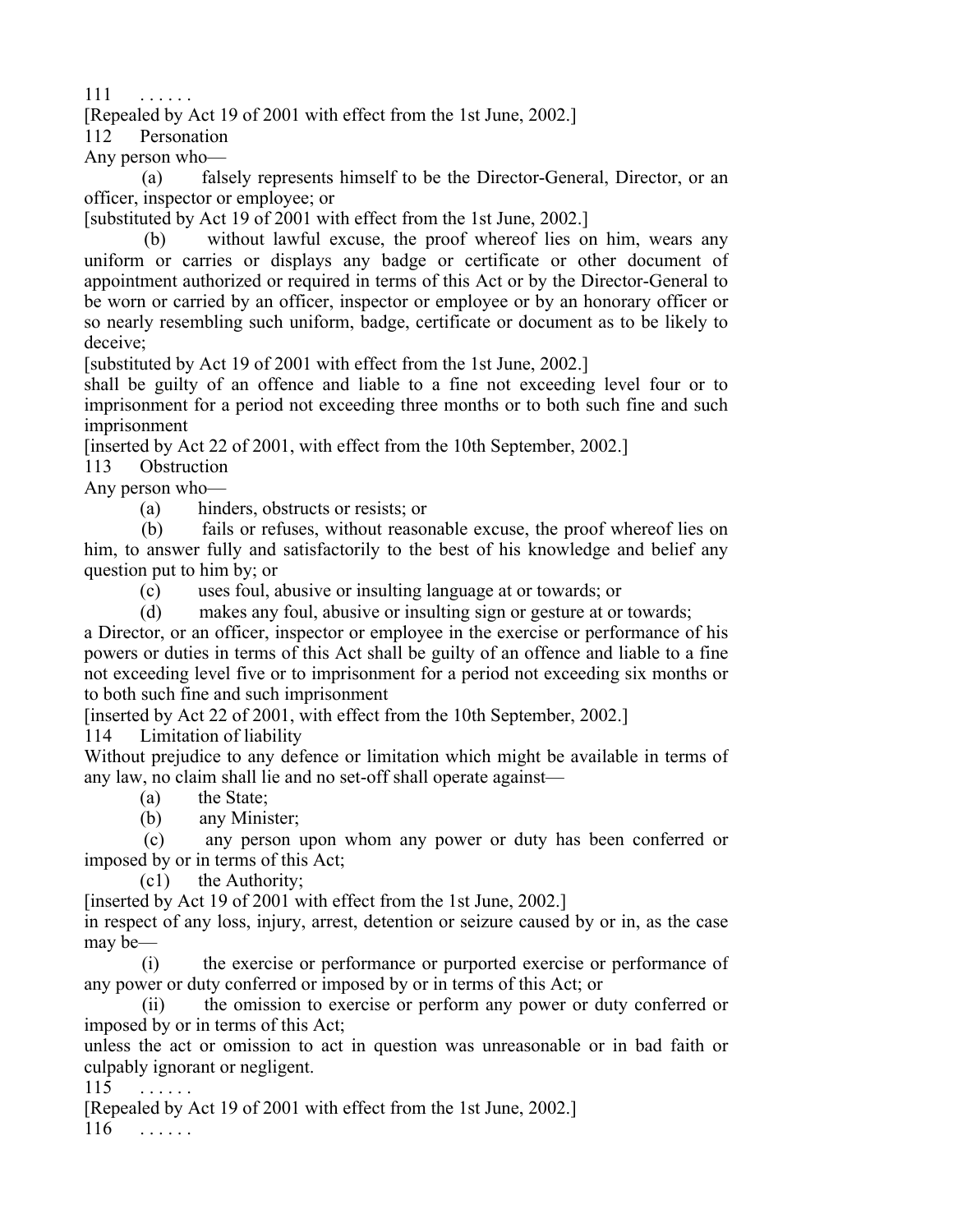[Repealed by Act 19 of 2001 with effect from the 1st June, 2002.] PART XVII

GENERAL

117 Compulsory acquisition of land, etc., in national parks, etc.

(1) Where any person who is authorized in terms of any law to acquire compulsorily any land, interest in land or materials from any land intends to exercise such rights in respect of land within a national park, botanical reserve, botanical garden, sanctuary, safari area or recreational park, he shall give the Minister not less than thirty days' notice of the intention to exercise those rights and shall specify the date on which he proposes to exercise those rights.

(2) If the Minister is of the opinion that the proposed exercise of the rights concerned will unduly interfere with the purposes for which the national park, botanical reserve, botanical garden, sanctuary, safari area or recreational park concerned is constituted, he shall on or before the date on which it is proposed to exercise the rights concerned—

(a) refer the matter to the President for determination; and

 (b) advise the person concerned that he has so referred the matter to the President.

(3) Where the Minister has referred any matter to the President for determination in terms of subsection (2), the person concerned shall not exercise the rights concerned unless the President has assented thereto in terms of subsection (4) and shall comply with any terms and conditions fixed in terms of subsection (4).

(4) Where the President considers that it is in the public interest to do so, he may assent to the proposed exercise of any rights referred to in subsection (1) notwithstanding that the exercise will unduly interfere with the purposes for which the national park, botanical reserve, botanical garden, sanctuary, safari area or recreational park concerned was constituted and may fix such terms and conditions as he considers to be necessary or desirable.

118 Servitudes in respect of national parks, etc.

(1) No servitude in, over, under or through a national park, botanical reserve or botanical garden, sanctuary, safari area or recreational park shall be granted unless—

 (a) the Minister has approved of the grant in terms of paragraph (a) of subsection (2); or

 (b) the President has assented to the grant in terms of paragraph (b) of subsection (2):

and any other enactment that are applicable have been complied with.

(2) If the Minister is of the opinion that the servitude in respect of which his approval is sought—

 (a) will not unduly interfere with the purposes for which the national park, botanical reserve, botanical garden, sanctuary, safari area or recreational park is constituted, he may approve of the grant of a servitude in, over, under or through any such place; or

 (b) will unduly interfere with the purposes for which the national park, botanical reserve, botanical garden, sanctuary, safari area or recreational park is constituted but that the servitude concerned will be in the public interest, he shall refer the matter to the President who may assent to the grant of the servitude.

119 Prospecting and mining

(1) No person shall prospect in terms of the Mines and Minerals Act [Chapter 21:05] within a national park, botanical reserve, botanical garden, sanctuary, safari area or recreational park except—

[inserted by Act 19 of 2001 with effect from the 1st June, 2002.]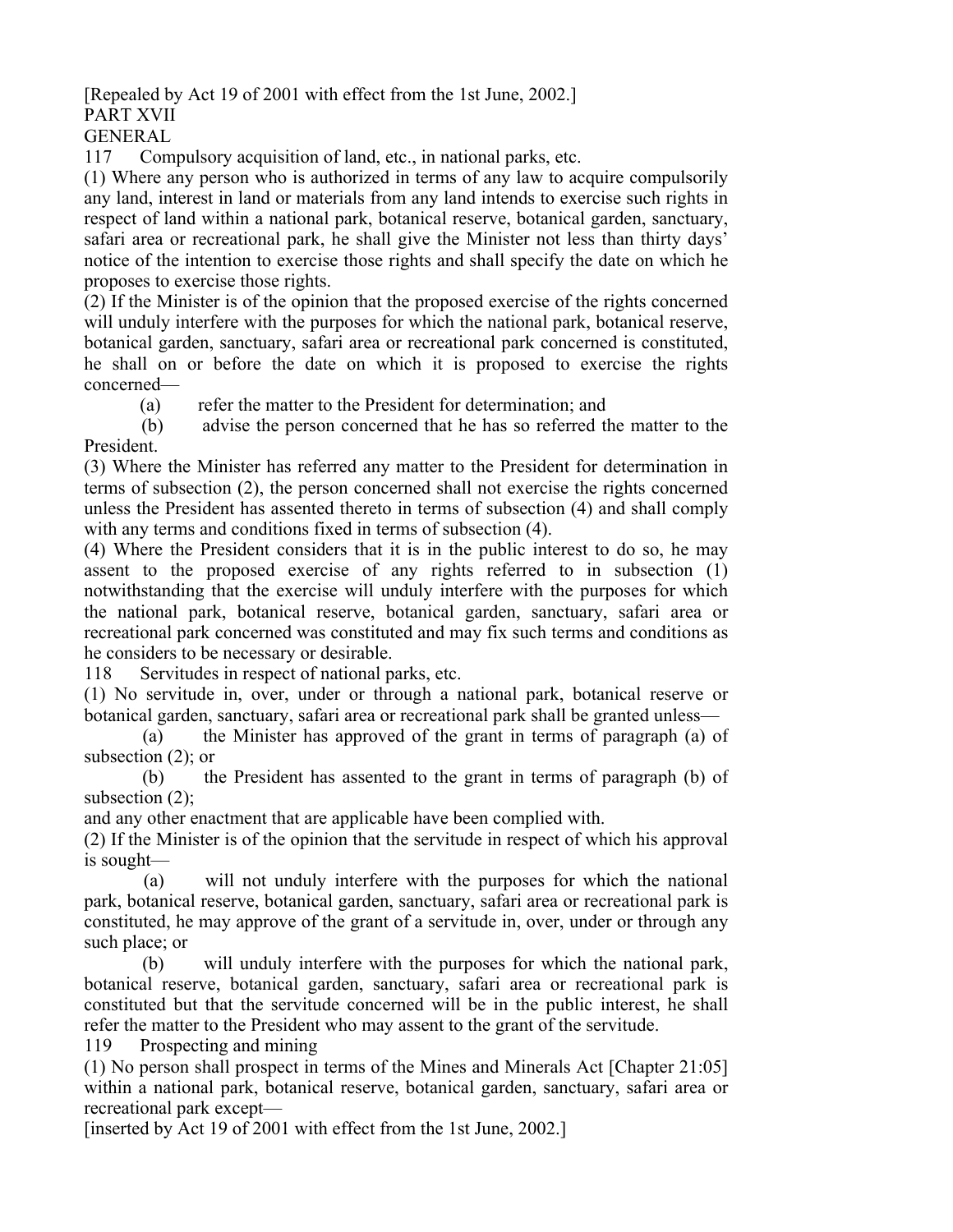(a) in terms of a permit issued by the Minister with the consent of the Minister of Mines; or

 (b) in accordance with any prospecting rights lawfully acquired in respect of the area of the national park, botanical reserve, botanical garden, sanctuary, safari area or recreational park before the date when such area became a national park, botanical reserve, botanical garden, sanctuary or recreational park.

[inserted by Act 19 of 2001 with effect from the 1st June, 2002.]

(2) No person shall acquire or work any mining location in terms of the Mines and Minerals Act [Chapter 21:05] within a national park, botanical reserve, botanical garden, sanctuary, safari area or recreational park except—

[inserted by Act 19 of 2001 with effect from the 1st June, 2002.]

 (a) in terms of a written agreement between the Minister and the person concerned which has been approved by the President; or

 (b) in accordance with any mining rights lawfully acquired in respect of the area of the national park, botanical reserve, botanical garden, sanctuary, safari area or recreational park before the date when such area became a national park, botanical reserve, botanical garden, sanctuary or recreational park.

[inserted by Act 19 of 2001 with effect from the 1st June, 2002.]

(3) Notwithstanding this Act, a person prospecting or working any mining location in terms of subsection (1) or (2) may do any thing necessary for those purposes within the national park, botanical reserve, botanical garden, sanctuary, safari area or recreational park concerned, subject to the terms and conditions of the relevant permit or agreement or in accordance with the mining rights, as the case may be.

[inserted by Act 19 of 2001 with effect from the 1st June, 2002.]

(4) Notwithstanding this Act, a person may pick any specially protected indigenous plant or indigenous plant where the picking is necessary for the working of any mining location and in accordance with the exercise of mining rights lawfully acquired in terms of the Mines and Minerals Act [Chapter 21:05].

(5) Any person who contravenes subsection (1) or (2) shall be guilty of an offence and liable to a fine not exceeding level five or to imprisonment for a period not exceeding six months or to both such fine and such imprisonment

[inserted by Act 22 of 2001, with effect from the 10th September, 2002.]

120 Expropriation of land for national parks, etc.

(1) Whenever it appears to the President that any land or an interest in or right over land is required for the purpose of protecting, establishing or extending a national park, botanical reserve, botanical garden, sanctuary, safari area or recreational park, it shall be lawful for the Minister, on the authority of the President, to acquire such land, interest or right:

Provided that the powers conferred by this subsection shall not include the power to acquire, whether compulsorily or by agreement, any Communal Land or any interest in or right over Communal Land, otherwise than in accordance with the Communal Land Act [Chapter 20:04].

(2) Parts III, V and VIII of the Land Acquisition Act [Chapter 20:10] shall apply, mutatis mutandis, to the exercise by the Minister of his rights in terms of subsection (1).

121 Dangerous animals

(1) The animals specified in the Ninth Schedule are hereby declared to be dangerous animals.

(2) The Minister may, on the recommendation of, or after consultation with, the Authority, by notice in a statutory instrument, amend the Ninth Schedule by—

[insertion by Act 19 of 2001 with effect from the 1st June, 2002.]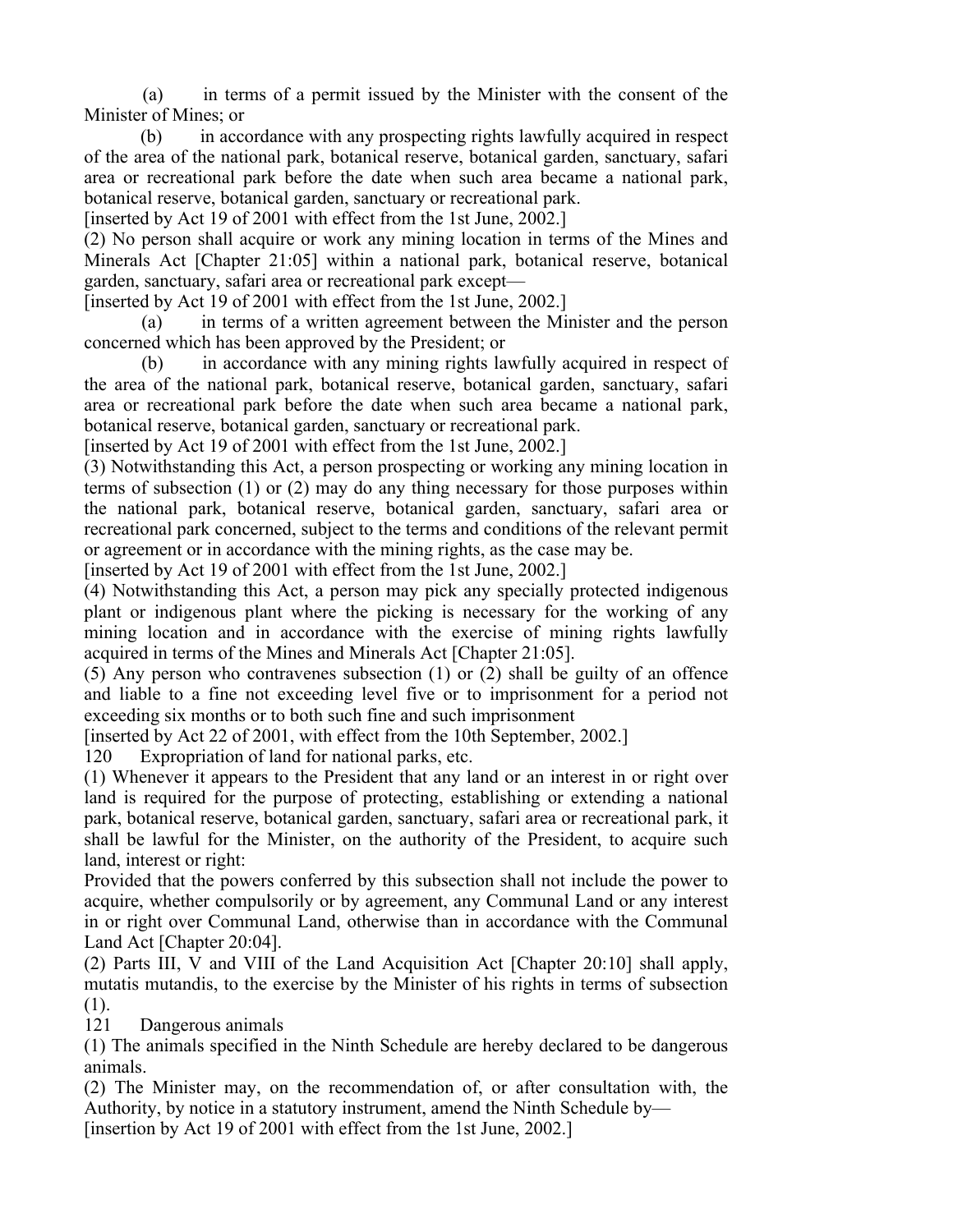- (a) adding the name of any animal thereto;
- (b) removing the name of any animal therefrom.

122 Prescribed roads

(1) The roads specified in the Tenth Schedule are hereby declared to be prescribed roads.

(2) The Minister may, on the recommendation of, or after consultation with, the Authority, by notice in a statutory instrument, amend the Tenth Schedule by—

[insertion by Act 19 of 2001 with effect from the 1st June, 2002.]

(a) adding any road thereto;

(b) removing any road therefrom.

123 Authorities, permits and licences

(1) Any authority, permit or licence granted or issued by the Authority, a conservation committee or an appropriate authority in terms of this Act may be subject to such terms and conditions as the Authority, conservation committee or appropriate authority, as the case may be, may deem fit to impose.

[amended by Act 19 of 2001 with effect from the 1st June, 2002, and by Act 13 of 2002 with effect from the 14th March 2003.]

(2) Every permit or licence issued in terms of this Act, other than—

 (a) a permit to pick or sell any indigenous plant issued in terms of section fifty-six; or

(b) a permit to fish issued in terms of section eighty-six;

shall be in writing.

(3) No authority, permit or licence granted or issued in terms of this Act may be transferred to any other person.

(4) The Authority, a conservation committee or an appropriate authority may at any time without assigning any reason therefor—

[amended by Act 19 of 2001 with effect from the 1st June, 2002, and by Act 13 of 2002 with effect from the 14th March 2003.]

 (a) refuse to grant or issue any authority, permit or licence in terms of this Act; or

 (b) cancel or amend any authority, permit or licence granted or issued by him or it, as the case may be, in terms of this Act.

(5) If the Authority, a conservation committee or an appropriate authority cancels or amends any authority, permit or licence in terms of paragraph (b) of subsection (3), he or it, as the case may be, shall forthwith give notice thereof to the person to whom the authority, permit or licence was granted or issued.

[amended by Act 19 of 2001 with effect from the 1st June, 2002, and by Act 13 of 2002 with effect from the 14th March 2003.]

(6) A person to whom any written authority has been granted or to whom any permit or licence has been issued in terms of this Act shall, upon receipt of any notice in terms of subsection (4), return such authority, permit or licence to the authority by whom it was issued for amendment or cancellation, as the case may be.

(7) Any person who contravenes subsection (5) shall be guilty of an offence and liable to a fine not exceeding level four or to imprisonment for a period not exceeding three months or to both such fine and such imprisonment

[inserted by Act 22 of 2001, with effect from the 10th September, 2002.]

(8) Any person who, without lawful authority, makes a material alteration to any authority, permit or licence granted or issued in terms of this Act shall be guilty of an offence and liable to a fine not exceeding level five or to imprisonment for a period not exceeding six months or to both such fine and such imprisonment

[inserted by Act 22 of 2001, with effect from the 10th September, 2002.]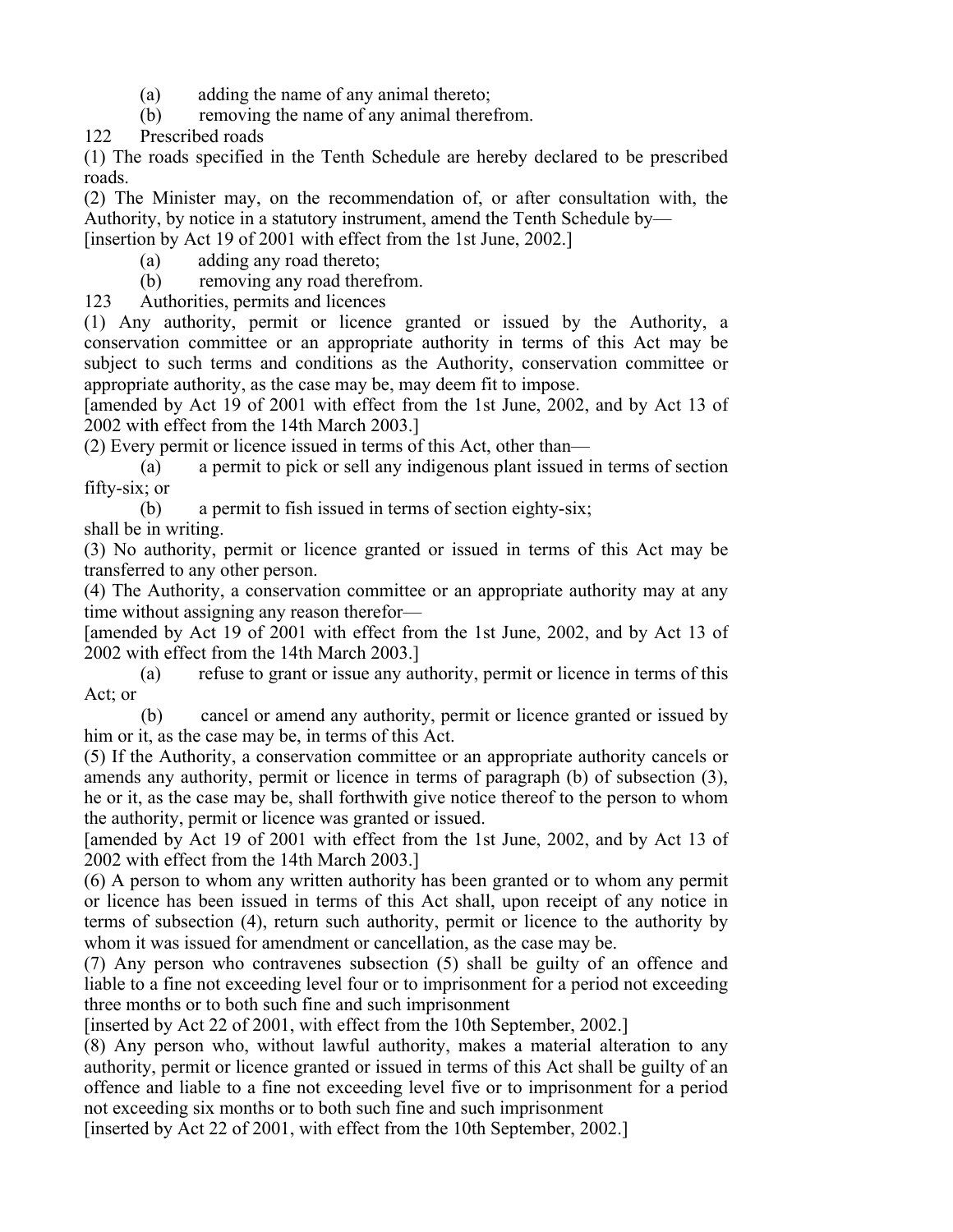(9) Any person who contravenes any term or condition of any authority, permit or licence granted or issued in terms of this Act shall be guilty of an offence and liable to a fine not exceeding level four or to imprisonment for a period not exceeding three months or to both such fine and such imprisonment

[inserted by Act 22 of 2001, with effect from the 10th September, 2002.]

124 Appeal against decision of appropriate authority for unalienated land

(1) Any person who is aggrieved by any decision of an appropriate authority, for unalienated land or for any waters in refusing to issue or cancelling or imposing any condition in respect of a permit referred to in subsection (4) of section fifty-nine or section eighty-six may appeal against the decision to the Minister.

(2) Upon an appeal being made to him in terms of subsection (1) the Minister may uphold the decision of the appropriate authority or may direct the appropriate authority to issue a permit in terms of subsection (4) of section fifty-nine or eighty-six or to delete all or any of the conditions imposed in respect of such permit and the appropriate authority shall comply with such direction.

125 Director may order detention of live animal or specially protected indigenous plant which has been seized

(1) Pending its disposal in accordance with this section, the Director-General may give such orders for the detention of any live animal or specially protected indigenous plant seized in terms of subsection (1) of section ninety-four as he considers necessary or desirable for its preservation and safety.

[substituted by Act 19 of 2001 with effect from the 1st June, 2002.]

(2) Where the Director-General has given an order for the detention of any live animal or specially protected indigenous plant in terms of subsection (1) and no person has within two months of the date of its seizure been charged with an offence in connection with such live animal or specially protected indigenous plant, the person entitled thereto shall be entitled to obtain its release to him.

[substituted by Act 19 of 2001 with effect from the 1st June, 2002.]

(3) If at the conclusion of any proceedings for an offence in respect of a live animal or specially protected indigenous plant which is being detained in accordance with any order given by the Director-General in terms of subsection (1) the court does not order its disposal or forfeiture in terms of any enactment, the person entitled thereto shall be entitled to obtain its release to him if he tenders payment of the expenses incurred in connection with its detention since the conclusion of those proceedings.

[substituted by Act 19 of 2001 with effect from the 1st June, 2002.]

(4) If no person obtains the release to him in terms of subsection (2) or (3) of any live animal or specially protected indigenous plant which is being detained in accordance with any order given by the Director-General in terms of subsection (1) within two months of the first date on which he is entitled to claim it in terms of subsection (2) or (3), the Director-General may publish a notice in the Gazette stating that, unless the live animal or specially protected indigenous plant is claimed within two months of the date of publication of the notice, it will be disposed of in terms of subsection (5).

[substituted by Act 19 of 2001 with effect from the 1st June, 2002.]

(5) If on the expiry of the period of two months following the date of publication of a notice referred to in subsection (4) the live animal or specially protected indigenous plant concerned has not been claimed by a person entitled thereto in terms of subsection (2) or (3) or if payment of the expenses referred to in subsection (3) has not been tendered, it shall be deemed to have been abandoned and may be disposed of in such manner as the Authority may direct.

[amended by Act 19 of 2001 with effect from the 1st June, 2002.]

126 General provisions relating to national parks, etc.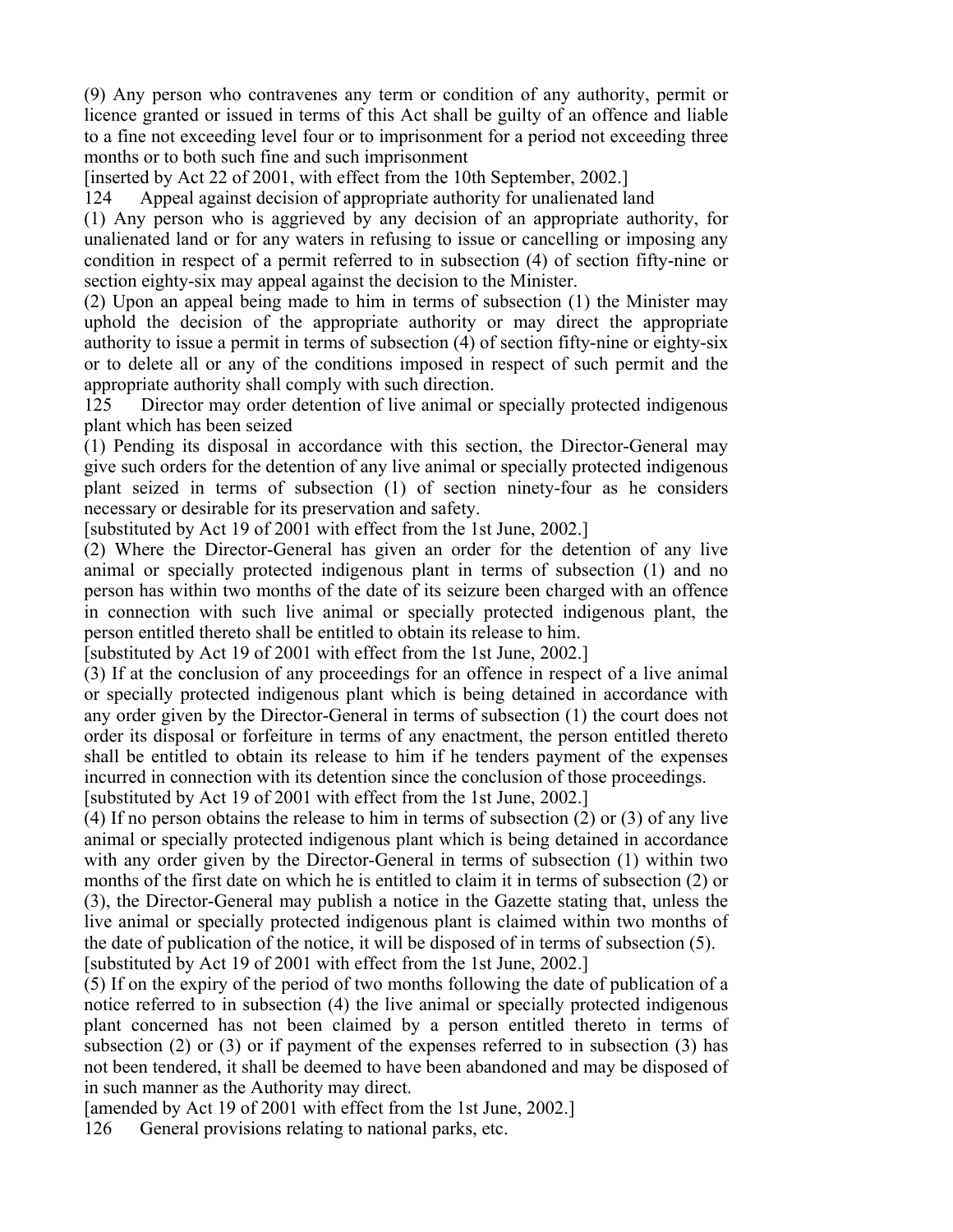In the case of a national park, botanical reserve, botanical garden, sanctuary, safari area or recreational park—

 (a) the Authority shall have power to do all such things as are incidental to, or conducive in order to give effect to, the powers and duties conferred upon it in terms of this Act;

[amended by Act 19 of 2001 with effect from the 1st June, 2002.]

 (b) save as is otherwise specially provided in this Act, land therein shall not be sold, leased, donated or otherwise disposed of to any person;

 (c) the cost of giving effect to any powers or duties conferred or imposed upon the Authority in terms of this Act shall be metfrom the funds of the Authority. [amended by Act 19 of 2001 with effect from the 1st June, 2002.]

127

[repealed by Act 19 of 2001 with effect from the 1st June, 2002.]

128 Special penalty for certain offences

Notwithstanding any other provision of this Act, any person who is guilty of an offence under this Act involving  $\frac{3}{4}$ 

 (a) the unlawful killing or hunting of a rhinoceros, or any other specially protected animal specified by the Minister by statutory instrument; or

 (b) the unlawful possession of, or trading in, ivory or any trophy of a rhinoceros or of any other specially protected animal that may be specified by the Minister by statutory instrument;

shall be liable to a fine not exceeding level fourteen or to imprisonment for a period not exceeding twenty years or to both such fine and such imprisonment.

[substituted by Act 22 of 2001, with effect from the 10th September, 2002.] 129 Regulations

(1) The Minister may on the recommendation of, or after consultation with, the Authority, make regulations providing for all matters which by this Act are required or permitted to be prescribed or which, in his opinion, are necessary or convenient to be prescribed for carrying out or giving effect to this Act.

[inserted by Act 19 of 2001 with effect from the 1st June, 2002.]

(2) Regulations made in terms of subsection (1) may provide for—

 (a) forms of application, permits, licences, returns and other forms that may be required for the purposes of this Act;

 (b) the powers and duties of officers, inspectors, employees and honorary officers;

 (c) in respect of national parks, botanical reserves, botanical gardens, sanctuaries, safari areas and recreational parks—

 (i) the general management and administration of the whole or part thereof;

 (ii) the fees, if any, to be paid by persons entering therein or to be paid in respect of the doing of any specified thing therein or the use of any article or facility provided therein;

 (iii) the fixing of speed limits on vehicles travelling therein other than on a road which is the responsibility of a road authority in terms of the Roads Act [Chapter 13:12];

 $(iv)$  the regulation, control, restriction or prohibition of—

 A. entry into, travel through and presence in such places and the use of facilities provided therein including the use of such facilities otherwise than on the basis, terms or conditions on which they are provided;

B. the introduction of wild life, fish and plants into such places;

C. the collection, removal, destruction and taking of wild life and plants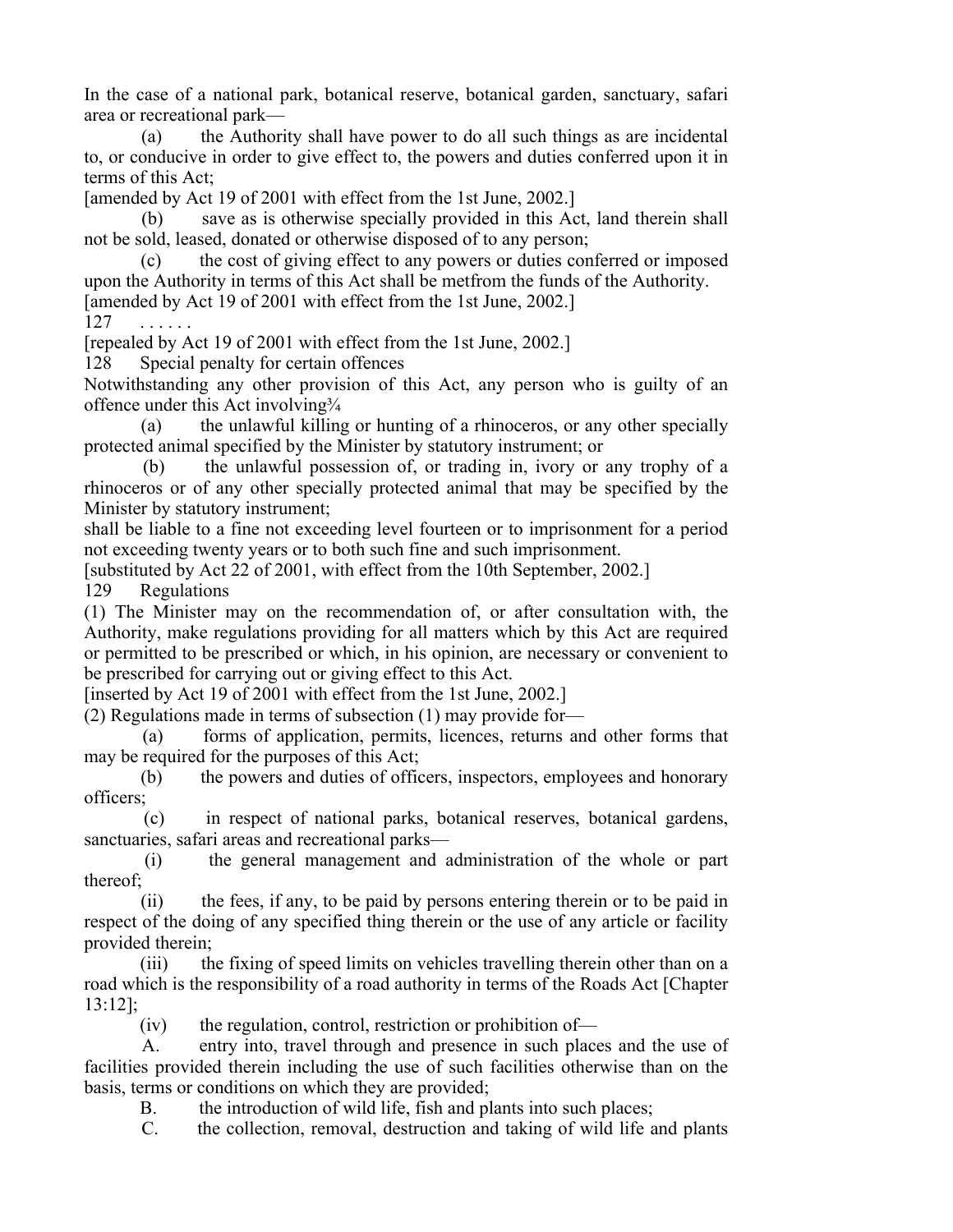from such places;

 D. the introduction into, conveyance through and removal from such places of any domestic or domesticated animals and for the destruction of such animals therein when not under complete control;

 E. the use of vehicles and roads therein, including roads as defined in the Road Traffic Act [Chapter 13:11];

 F. the destruction of or damage to any object of geological, ethnological, historic or other scientific interest in such places;

 G. the conveyance into or possession of weapons, explosives or other articles in such places;

 H. the use and hiring of vehicles, aircraft, boats and domestic animals in such places;

I. fishing in such places;

J. fires in such places;

K. the disposal of litter in such places;

L. the use of airstrips in such places;

M. the design of buildings in such places;

 (v) matters relating to public health and the enjoyment, education, inspiration, comfort or convenience of persons visiting such places;

 (vi) the conferring on an officer or any other person of a discretion to order any person to depart from such places who, in the opinion of the officer or such first-mentioned person, behaves in a manner which disturbs or interferes with or is likely to disturb or interfere with the peace, order or good management or administration of such places or the rights of other persons therein;

 (d) in respect of national parks, the security of the wild life and plants indigenous thereto;

 (e) in respect of botanical reserves and botanical gardens, the sale of plants picked therein, the class or classes of persons to whom such sales may be made, the terms and conditions, if any, to be attached to such sales and the fees to be paid for any plants sold;

(f) in respect of botanical reserves, botanical gardens and recreational parks, the regulation, control, restriction or prohibition of the hunting of any animal;

(g) in respect of sanctuaries and safari areas—

 (i) the removal therefrom of any animals, other than animals lawfully introduced thereto;

 (ii) the burning of vegetation or the felling, cutting and removal of timber therein or therefrom;

(iii) the searching for and removal therefrom of honey;

(h) in respect of safari areas—

 (i) the setting aside of land therein for hunting camps, fishing camps or other purposes and the reservation of land for hunting, fishing or other use;

 (ii) the regulation, control or restriction of hunting and fishing therein and the terms and conditions under which animals may be hunted or fish may be caught therein, including—

 A. the amount to be paid as a deposit against the killing or injuring of specified animals and for the refund of deposits in respect of such animals not killed or injured;

 B. the amount to be paid as a royalty for the killing of elephants with a tusk or tusks over a specified mass;

 (iii) the regulation, control or restriction of camping or the viewing of animals on foot or on horseback therein and the terms and conditions under which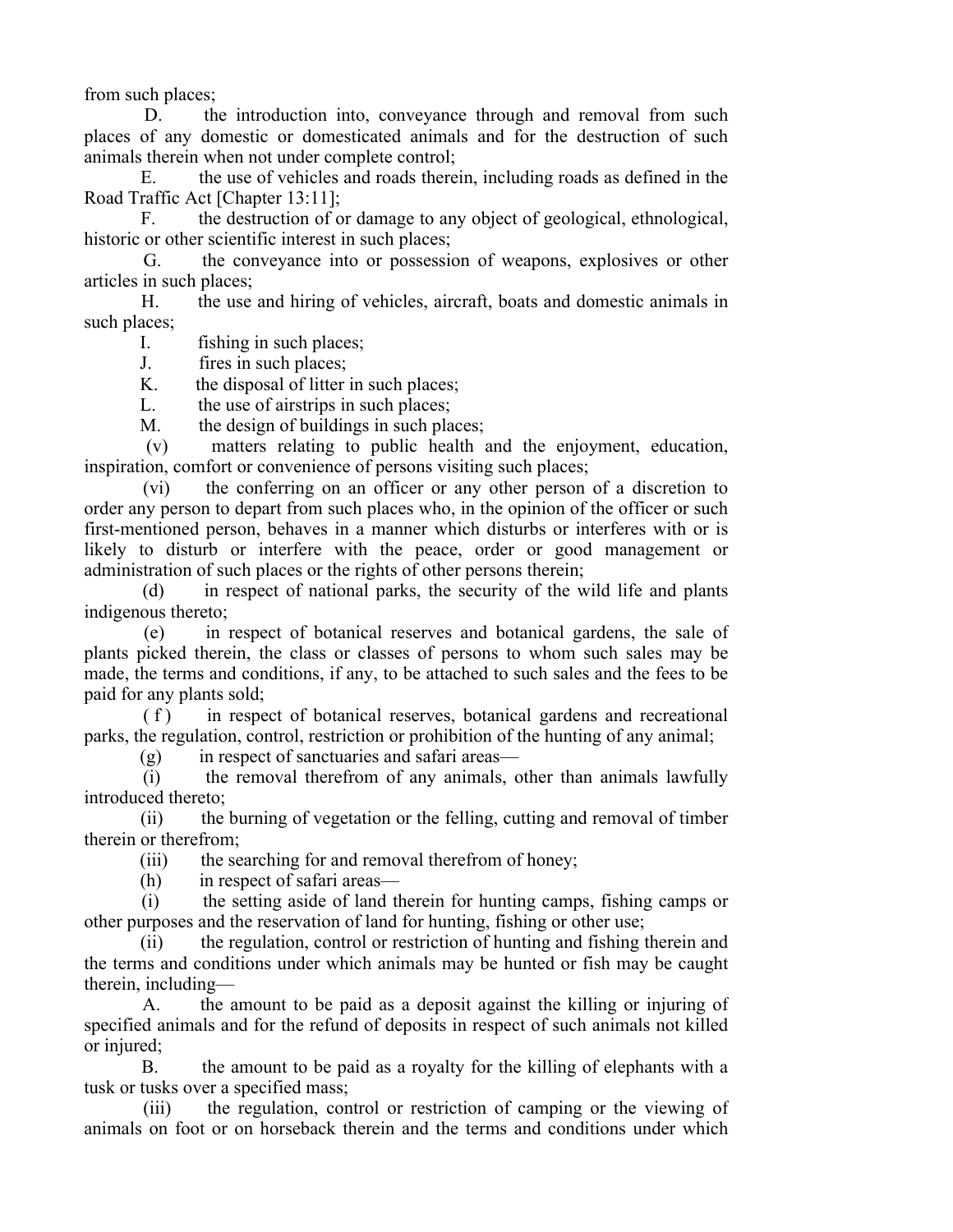persons may camp or view animals on foot or on horseback therein;

(i) in respect of unalienated land which is State land—

(i) the fees to be paid for the right to hunt or fish therein;

(ii) the fees to be paid for the hunting of specified animals therein;

 (iii) the amount to be paid as a deposit against the killing or injuring of other specified animals therein and for the refund of deposits in respect of such animals not killed or injured;

 (iv) the amount to be paid as a royalty for the killing therein of elephants with a tusk or tusks over a specified mass;

 ( j) the regulation, control, restriction or prohibition of the use of certain weapons for hunting;

 (k) the regulation, control, restriction or prohibition of hunting or fishing by night on any unalienated land;

(l) the regulation and control of fish hatcheries and producers of fish;

 (m) the prohibition, regulation and control of the sale and use of fishing nets;

 (n) the regulation and control of the breeding and production of reptiles and amphibia;

 (o) the methods by which it shall be unlawful to hunt any animal on any unalienated land;

 (p) the regulation, control or prohibition of the breeding, propagation, possession, sale, disposal, transfer and distribution of animals, fish and specially protected indigenous plants;

 (q) the regulation, control or prohibition of the possession, advertising, sale, disposal, transfer and distribution of—

(i) trophies; and

(ii) the meat and offal of any animal;

 (r) the regulation, control or prohibition of the import or export of animals, fishes, plants and other organisms and trophies thereof, in order to preserve, conserve, propagate or control the wild life, fish and plants of Zimbabwe or to comply with the obligations of Zimbabwe in terms of any treaty, convention or other international agreement;

 $(s)$  the regulation and control of—

 (i) holders of professional hunters' licences, learner professional hunters' licences and professional guides' licences; and

 (ii) any other persons who for reward conduct hunting, viewing or photographic safaris or offer to do so;

 including the manner in which such persons receive payment for their services; or

 (t) the regulation and control of persons who manufacture or deal in trophies;

 $(u)$ 

[repealed by Act 19 of 2001 with effect from the 1st June, 2002.]

 (v) the surrender of specified trophies which are found and for the payment of rewards to persons finding and surrendering such trophies, the amounts of such rewards and the conditions subject to which such rewards shall be paid;

 (w) the payment of the costs of transport of particular trophies surrendered or delivered to the nearest office of the State and the manner by which the amounts to be paid shall be calculated:

 Provided that no regulation shall be made in terms of this paragraph unless the Minister responsible for finance has consented thereto;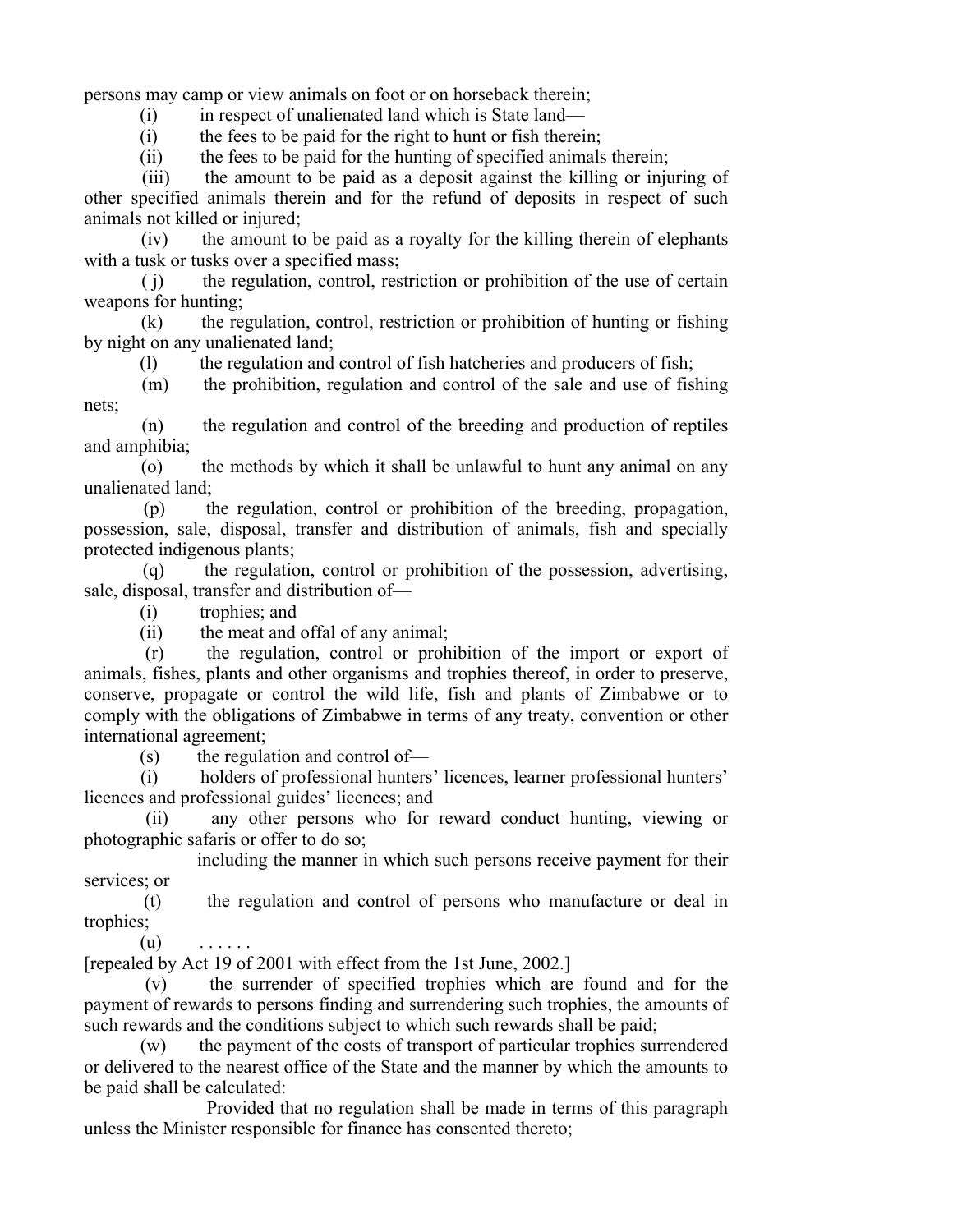(x) the regulation, control or prohibition of the acquisition, possession, advertising, sale, disposal, transfer and distribution of ivory and rhinoceros horn, and in particular—

 (i) the production of ivory or rhinoceros horn to specified officers for the registration of such ivory or rhinoceros horn;

 (ii) the manner in which ivory or rhinoceros horn shall be registered and marked;

 (iii) the issue of certificates of ownership in respect of registered ivory and rhinoceros horn;

 (iv) the retention of ivory or rhinoceros horn pending the making of investigations and the registration of ivory or rhinoceros horn so retained if no criminal proceedings are instituted in connection therewith;

(y) the disposal of State trophies;

(z) in respect of officers and employees and honorary officers—

 (i) the wearing of uniforms or badges by such persons and the type or description of such uniforms or badges;

 (ii) the manner in which such officers and employees shall conduct themselves when in uniform;

 (aa) the design, specification and manner of erection of road signs or notices;

 (bb) the conduct of inquiries by commissioners appointed in terms of section fifty-eight, sixty or ninety-six and the nature of evidence that may be led thereat;

 (cc) the prohibition, regulation and control of the keeping, breeding, confinement, exhibition, consignment or transportation of any problem or dangerous animal in any built-up area.

(3) Regulations made in terms of subsection (1) may provide penalties for breaches thereof, but no such penalty shall exceed $\frac{3}{4}$ 

 (a) a fine of level five or imprisonment for a period of six months or both such fine and such imprisonment; or

 (b) in the case of an offence involving ivory or rhinoceros horn, a fine  $of\frac{3}{4}$ 

(i) level six; or

(ii) three times the value of the ivory or rhinoceros horn concerned;

 whichever is the greater, or imprisonment for a period of one year or both such fine and such imprisonment.

[substituted by Act 22 of 2001, with effect from the 10th September, 2002.]

129A Regulatory powers of Authority

(1) Subject to subsections (4) and (5), the Authority may, on the recommendation of, or after consultation with, the Director-General, make by-laws<sup>3</sup>/4

(a) fixing the appropriate fees to be paid for  $\frac{3}{4}$ 

(i) entering any area or part of the park area;

(ii) doing anything within the park area or part of it;

 (iii) using any article or facility provided within the park area or any part of it;

 (iv) any authority, permit, licence, register or return granted, issued or supplied in terms of this Act or any regulations made thereunder;

 (b) fixing, subject to subsection (5), a tariff of fees payable by persons prospecting, or working any mining location, within the park area under a permit or agreement referred to in section one hundred and nineteen, in respect of %

(i) the clearing of land in connection with such activity, per hectare of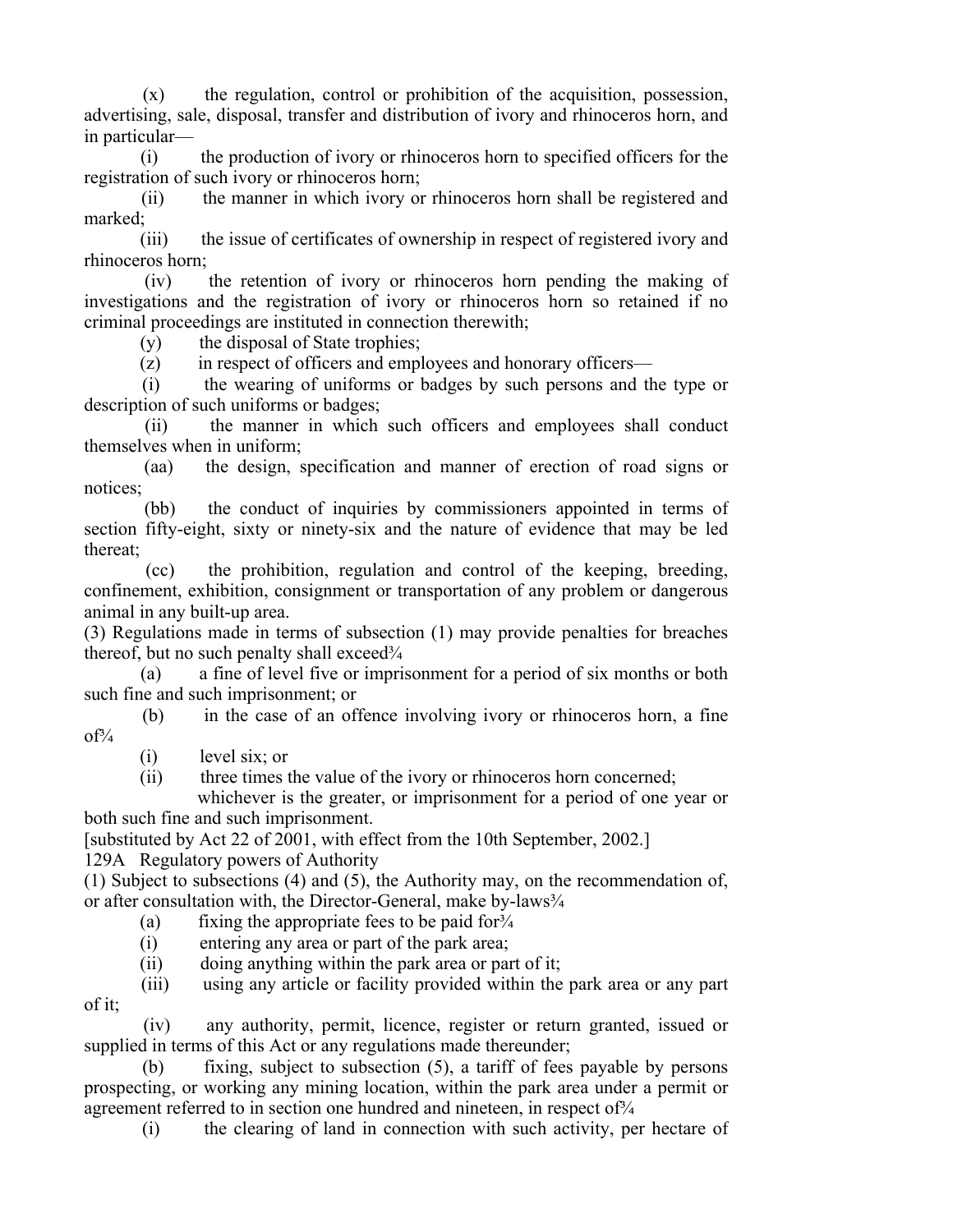land cleared;

 (ii) the backfilling, on abandonment, forfeiture or cancellation of the mining location, of shafts, open surface workings and excavations posing a danger to the safety of persons and wild life;

(iii) the removal of rock from any quarry within the park area;

 (c) providing for all matters that by this Act are required or permitted to be provided for in by-laws.

(2) The Authority may, in terms of paragraph (a) of subsection (1),  $fix_{4}^{3}/4$ 

 (a) different appropriate fees to be paid by persons resident in Zimbabwe and persons not so resident;

(b) different levels of appropriate fees;

 (c) different appropriate fees for breeding different species of wild life or fish.

(3) By-laws made in terms of paragraph (b) of subsection (1) may provide for the payment of the fees there referred to or any portion of them as the Authority may fix by way of a deposit to be refunded by the Authority to the person concerned on abandonment, forfeiture or cancellation of the mining location if the land concerned is reclaimed or, in relation to shafts, open surface workings and excavations on such land, backfilled, to the satisfaction of the Authority.

(4) Subject to subsection (6), by-laws made in terms of subsection (1) shall not have effect until they have been approved by the Minister and published in a statutory instrument.

Provided that such statutory instrument may, in relation to by-laws that fix any fees, provide for an effective date not exceeding thirty days before the date of publication of the statutory instrument.

(5) The Minister shall not approve any by-laws made in terms of paragraph (b) of subsection (1) without reaching an agreement with the Minister responsible for mining.

(6) Where the Authority proposes to the Minister to increase or reduce any fees in terms of this section, and the Minister gives no written indication to the Authority of his intention to implement a specified alternative to the proposed increase or reduction within thirty days after the Authority first notified him in writing of the proposal, such increase or reduction shall be deemed to have been approved and shall take effect not earlier than the date on which the Authority publishes a notice of the increase in the Gazette.

[inserted by Act 19 of 2001 with effect from the 1st June, 2002.]

130 Savings

Where any area is constituted in terms of this Act a national park, botanical reserve, botanical garden, sanctuary, safari area or recreational park, any right relating to the use or occupation of land within such area which, immediately before such area was so constituted, was exerciseable in respect of the land may, on and after that date, continue, subject to this Act, to be exercised in respect of the land concerned.

FIRST SCHEDULE (Section 22) NATIONAL PARKS PART I NATIONAL PARKS ON PARKS AND WILD LIFE LAND Binga district

Item 1: Chizarira Area: 191 000 hectares

The area of land bounded by a line drawn from a point on the Sengwa River at its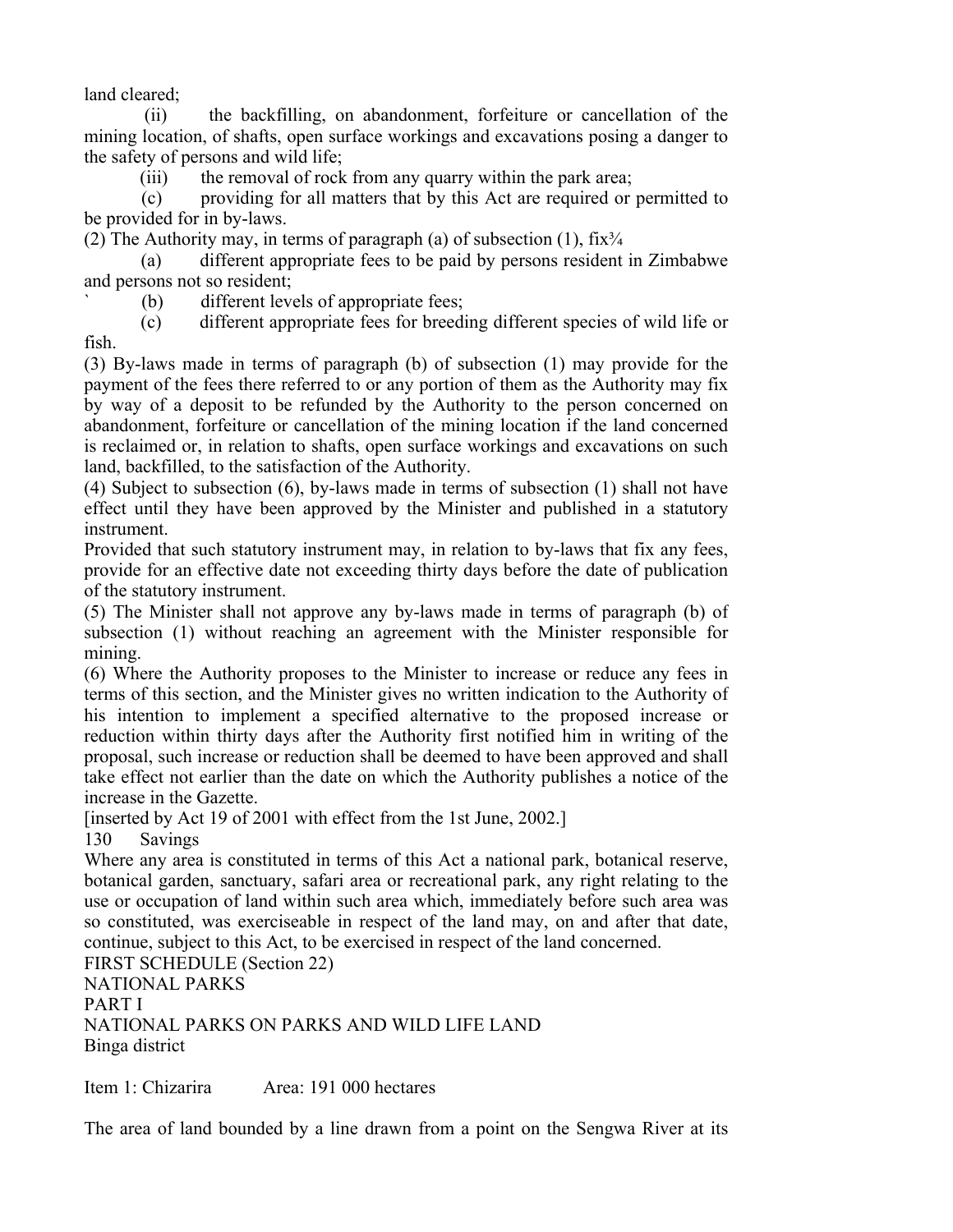confluence with an unnamed tributary at map reference 35KPL283615 on the 1: 50 000 map Tundazi 1728C1, Edition 1, southwards up that river to its confluence with an unnamed tributary at map reference PL291564 on that map: thence proceeding southwards up that tributary to the edge of an escarpment at map reference PL267499 on that map; thence generally south-westwards for 27 kilometres along the edge of that escarpment to its intersection by a cleared track at map reference 35KPL133330 on the 1: 50 000 map Domwe 1728C3, Edition 1; thence generally south-eastwards along that cleared track to its intersection by a cut line at map reference PL155274 on that map; thence south-westwards along a cleared track, which forms the western boundary of Chirisa Safari Area for 18 kilometres to its intersection by another cleared track at map reference 35KPLO72096 on the 1: 50 000 map Tivuli Spring 1828A1, Edition 1; thence generally westwards along that cleared track for 10 kilometres to the Busi River at map reference 35KNL986083 on the 1: 50 000 map Lusulu 1827B2, Edition 1; thence generally north-westwards along a cleared track for 45 kilometres to the northern Sebungwe game-fence at map reference 35KNL669238 on the 1: 50 000 map Kariyangwe 1727D3, Edition 1; thence northwards along that game-fence to a point at map reference NL676294 on that map; thence northwestwards direct to beacon Chizarira (Trigonometrical Station 240/P); thence northeastwards along the crest of the Chizarira Range to beacon Siganda at map reference 35KNL688416 on the 1: 50 000 map Siganda 1727D1, Edition 1; thence northeastwards direct to beacon Tundazi (Trigonometrical Station 231/P); thence northeastwards along the Tundazi Escarpment Range to a point at map reference 35KPL179616 on the 1: 50 000 map Tundazi 1728C1, Edition 1; thence due east to the starting-point.

Map references quoted in this description are given to the nearest hundred metres. Chiredzi district

#### Item 2:Gonarezhou Area: 505 300 hectares

The area of land bounded by a line drawn from a point where the Sabi River is met by the southern boundary of Sangwe Tribal Trust Land, down the Sabi River to the Rhodesia-Moçambique international boundary; thence proceeding south-westwards along that boundary to beacon B2L of Vila Salazar (as shown on plan RN59, filed in the office of the Surveyor-General, Salisbury) and generally northwards, westwards and southwards along the boundaries of Vila Salazar, so as to exclude it, through beacons BD3, BD2, BD1, R5, R4 and TN1 to beacon C1A on that international boundary; thence south-westwards along that boundary to the Bannockburn-Maputo railway line and north-westwards along that railway line to its intersection by the prolongation north-eastwards of a game-fence at map reference 36KUL612657 on the 1: 50 000 map Malvernia 2231B1/B3, Edition 2; thence south-westwards along that prolongation and the game-fence to the eastern boundary of Sengwe Tribal Trust Land between beacons SNG3 and SNG2 (as shown on plan CG2101, filed in the office of the Surveyor-General, Salisbury) and northwards along the eastern boundaries of Sengwe Tribal Trust Land and Malapati Safari Area to the Nuanetsi River; thence up that river to the southern boundary of the former Gonakudzingwa Purchase Land and eastwards and north-eastwards along its southern boundaries and the south-eastern boundaries of Matibi No. 2 Tribal Trust Land, so as to exclude them to the Lundi River; thence up that river to the south-eastern boundary of Lone Star Ranch and north-eastwards along its south-eastern boundary, so as to exclude it, to a point where it is met by a cattle-fence at map reference 36KUM885579 on the 1: 50 000 Makamandima 2131B2, Edition 1; thence north-eastwards along that cattle-fence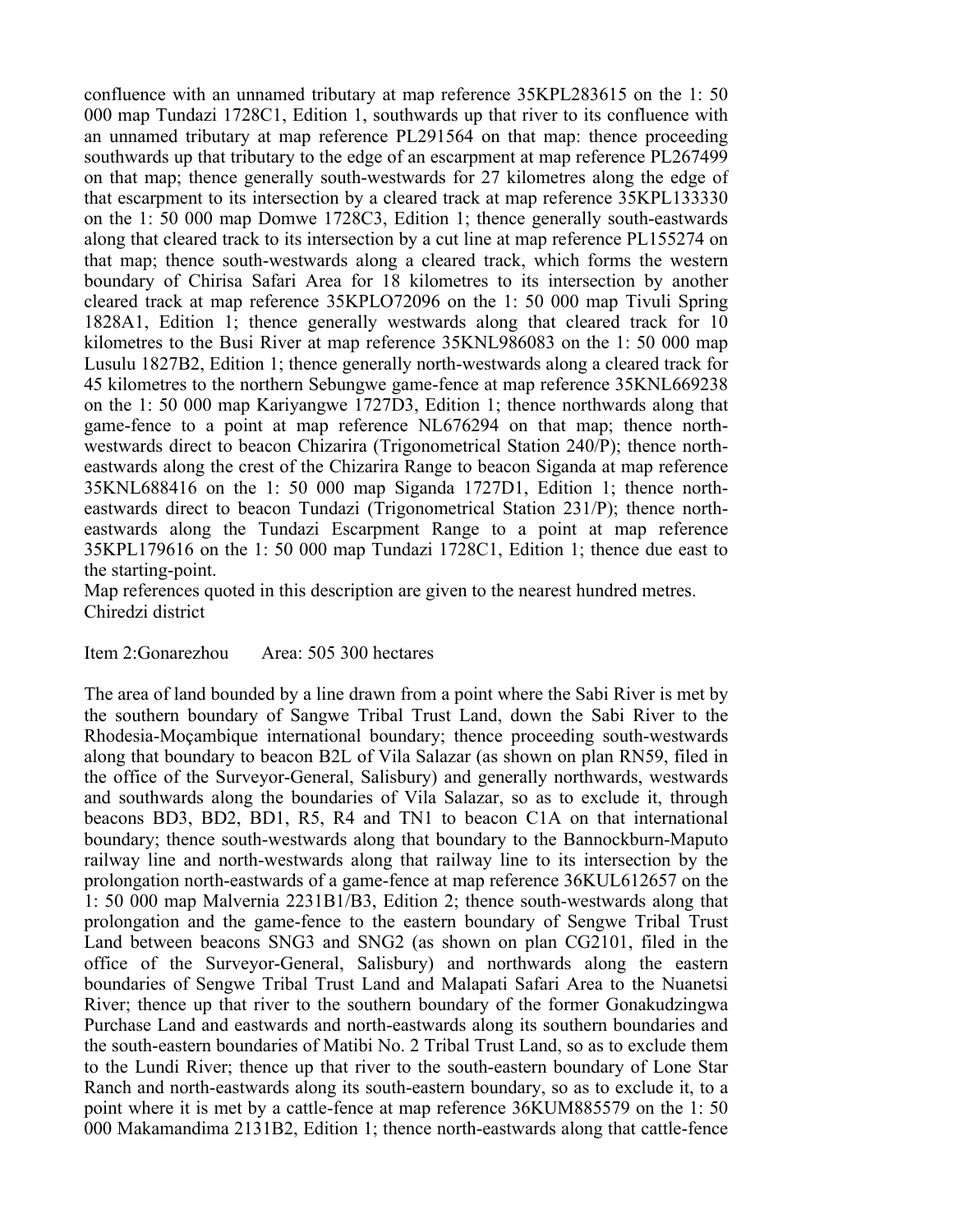to map reference 36KVM002641 on the 1: 50 000 map Mutandahwe 2132A1, Edition 2; thence generally eastwards along that cattle-fence to the south-western boundary of Sangwe Tribal Trust Land, at map reference VM076662 on that map; thence southeastwards along the south-western boundary of Sangwe Tribal Trust Land; thence south-eastwards direct to the confluence of the Murondozi River and an unnamed tributary (as shown on plan RN10, filed in the office of the Surveyor-General, Salisbury) and generally north-eastwards along the southern boundaries of Sangwe Tribal Trust Land to the starting-point.

Map references quoted in this description are given to the nearest hundred metres. Nyaminyami district

Item 3: Matusadona Area: 140 700 hectares

The area of land and inundated land bounded by a line drawn from the westernmost point of the western boundary of Gatshe Gatshe Tribal Trust Land at map reference 35KPM876401 on the 1: 50 000 map Sanyati Gorge 1628D4, Edition 2; generally southwards along the western boundaries of Gatshe Gatshe and Kanyati Tribal Trust Lands to the northern boundary of Omay Tribal Trust Land; thence proceeding southwestwards and north-westwards along the northern boundaries of Omay Tribal Trust Land to the Ume River; thence generally northwards down that river and its former course to a point at map reference 35KPM512389 on the 1: 50 000 map Bumi Hills 1628C4, Edition 2; thence north-eastwards direct to a point on the full-supply level of Lake Kariba at map reference PM516399 on that map; thence generally northeastwards along its full-supply level to a point at map reference 35KPM641486 on the 1: 50 000 map Sanyati West 1628D1, Edition 2; thence direct to a point on its full-supply level at map reference PM644490 on that map; thence generally eastwards along its full-supply level to a point at map reference 35KPM784471 on the 1: 50 000 map Matusadona 1628D3, Edition 1; thence south-eastwards direct to a point on the full-supply level of Lake Kariba at map reference PM800443 on that map; thence south-eastwards direct to a point on its full-supply level at map reference PM841406 on that map; thence generally eastwards along its full-supply level to a point at map reference 35KPM871399 on the 1: 50 000 map Sanyati Gorge 1628D4, Edition 2; thence north-eastwards direct to the starting-point.

Map references quoted in this description are given to the nearest hundred metres. Chimanimani district

Item 4: Chimanimani Area: 17 110 hectares

The area of land bounded by a line drawn generally southwards along the Rhodesia-Moçambique international boundary from boundary-pillar 6034 to the Haroni River; thence proceeding up that river to its intersection by the eastern prolongation of the southern boundary of Hayfield B and westwards along that prolongation to the southeastern beacon of Hayfield B; thence northwards along the eastern boundaries of the following properties, so as to exclude them: Hayfield B, Rumble Rills, Tilbury, Dunstan, Welgelegen and Vooruitzicht to the north-eastern beacon of the last-named property and westwards along the southern boundary of Rocklands to a point on that boundary approximately 2,55 kilometres from its south-western beacon; thence generally northwards along an undefined boundary (as shown on plan RN58, filed in the office of the Surveyor-General, Salisbury) to its intersection by the Rhodesia-Moçambique international boundary and north-eastwards along that boundary to the starting-point.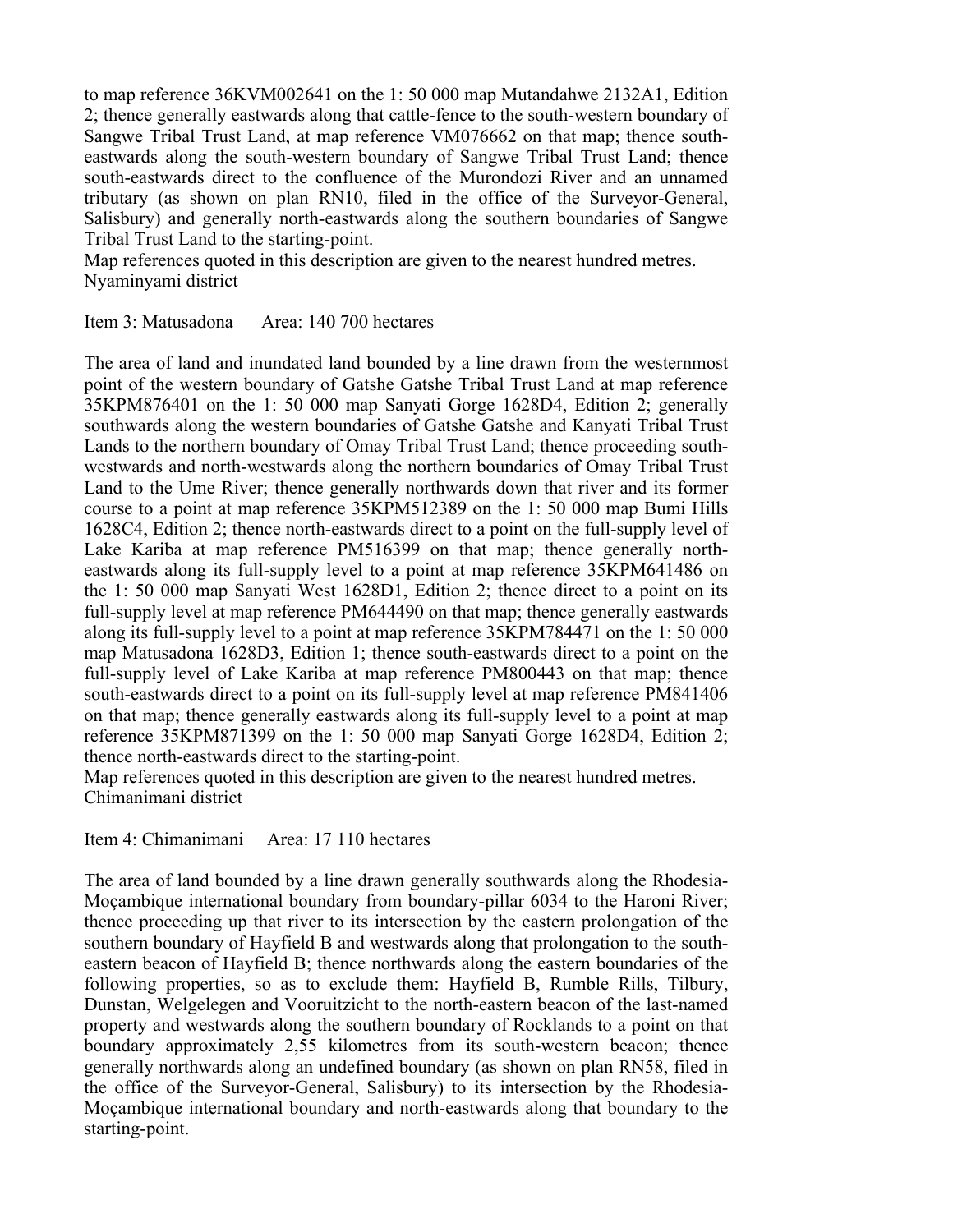### Hurungwe district

Item 5: Mana Pools Area: 219 600 hectares

The area of land bounded by a line drawn from a point on the mouth of the Sapi River at map reference 35LQN763665 on the 1: 50 000 map Mana Pools 1529C2, and Chikwenya Island 1529D1, Edition 1, up the Sapi River to its intersection by a road at map reference 35LQN793524 on the 1: 50 000 map Sapi 1529D3, published 1968, and generally southwards along that road to its intersection by another road at map reference QN723256 on the 1: 50 000 map Manganyai 1629B1, Edition 1; thence generally eastwards along that road to a point on the Chiwore River at map reference 35KQN934223; thence up that river to a point on the north-eastern boundary of Mukwichi Tribal Trust Land at map reference 35KQM907972 on the 1: 50 000 map Manyangau 1629B3, Edition 2; thence north-westwards along the north-eastern boundary of Mukwichi Tribal Trust Land to the highest point on hill Chitanga and westwards direct to the highest point on an unnamed hill 3,2 kilometres due east of the confluence of the Rukomechi and Fundundi rivers; thence westwards direct to the confluence of those rivers and down the Rukomechi River to its confluence with the Nyacharara River; thence up the Nyacharara River to its confluence with an unnamed river at map reference 35KQN561083 on the 1:50000 map Rekometje Research Station 1629A2, Edition 1, and up that unnamed river to a point on that river at map reference QN533079 on that map; thence westwards direct to a point on another unnamed river at map reference QN526080 on that map and down that unnamed rived to its confluence with the Mashayani River at map reference QN480105 on that map; thence northwards direct to a point on a gravel road at map reference QN479146 on that map and north-eastwards direct to a point at map reference QN495189 on that map; thence north-eastwards direct to a point on the Matupa River at map reference QN519219 on that map and north-eastwards direct to a point 365 metres west of the course of the Rukomechi River at map reference QN553247 on that map; thence generally north-westwards along the western edge of the riverine vegetation of the Rukomechi River; but not closer to the river than a line parallel to and 365 metres west of the course of the Rukomechi River to a point at map reference 35KQN301474 on the 1: 50 000 map Nyakasanga 1529C3, published 1959, and north-westwards to a point on the Rhodesia-Zambia international boundary on the Zambezi River, approximately 4,8 kilometres downstream from the intersection of that international boundary by the Deeds Registry district boundary-line of Kariba; thence northeastwards downstream along that international boundary to a point approximately 1,6 kilometres from the mouth of the Sapi River on an approximate bearing of 196°, (measured in a clockwise direction from true north at that point) and southwards direct to the starting-point.

Map references quoted in this description are given to the nearest hundred metres. Hwange district

Item 6: Kazuma Pan Area: 31 300 hectares

The area of land bounded by a line drawn from boundary-pillar 730 on the Rhodesia-Botswana international boundary, north-eastwards direct to a point at map reference 35KLK380861 on the 1: 50 000 map Stoffels Pan 1825A2, Edition 1; thence proceeding south-eastwards and eastwards along the south-western and southern boundaries of Panda-Masuie Forest Land to a point at map reference 35KLK603870 on the 1: 50 000 map Myila 1825Bl, Edition 1; thence south-eastwards along the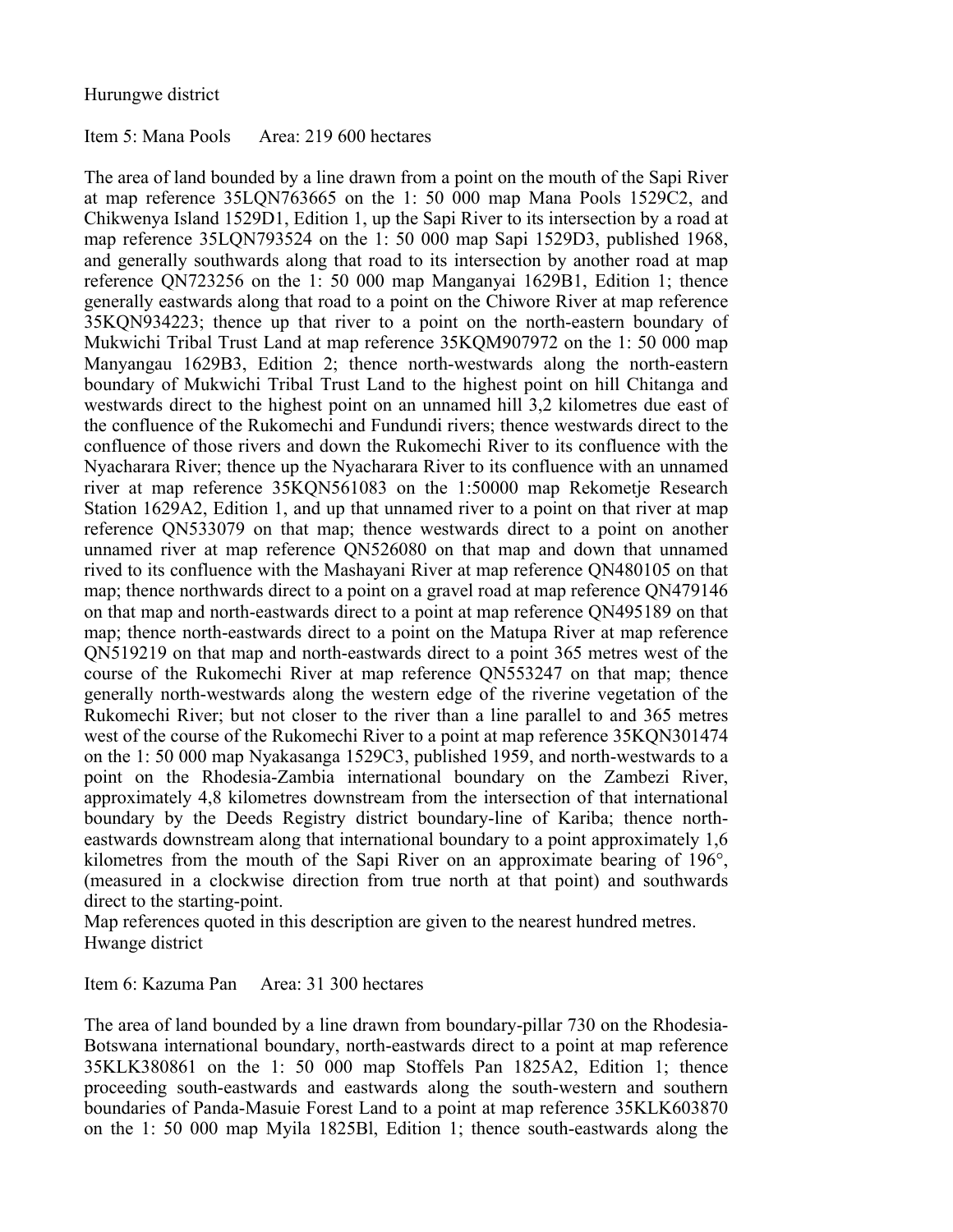western boundary of Riviera to the Kasetsheti River, at map reference 35KLK644788 on the 1: 50 000 map Kazuma Depression 1825B3/ A4, Edition 1; thence down that river to the northern boundary of Kazuma Forest Land; thence generally southwestwards along the northern and north-western boundaries of Kazuma Forest Land to boundary-pillar 708 on the Rhodesia-Botswana international boundary; thence generally north-westwards along that boundary to the starting-point.

Map references quoted in this description are given to the nearest hundred metres.

Item 7: Hwange Area: 1 465 100 hectares

The area of land bounded by a line drawn from a point on the Rhodesia-Botswana international boundary on the westward prolongation of the northern boundary of the former property Deka, eastwards along that prolongation and boundary to its northernmost beacon; thence proceeding generally north-eastwards along the northwestern boundaries of the former properties Prestwich, Nantwich, Nantwich North and Nantwich East to the north-eastern beacon of the last named; thence northeastwards direct to the northernmost beacon of the former property Bumboosie; thence south-eastwards along a straight line towards the westernmost beacon (beacon Y, as shown on plan BT486, filed in the office of the Surveyor-General, Bulawayo) of the southern section of Wankie Coal Concession to its intersection by the northwestern boundary (L-K) of Wankie Coal Concession; thence south-westwards, southeastwards and north-eastwards along the north-western, south-western and southeastern boundaries of Wankie Coal Concession to the aforementioned line; thence south-eastwards along that line to beacon Y; thence south-eastwards along the southwestern boundary of Wankie Coal Concession to its intersection by the prolongation south-westwards of a straight line drawn from the intersection of the south-eastern boundary of Wankie Coal Concession by the southern boundary of Railway Strip 229 Lukosi to Trigonometrical Station 514/S (Karundu); thence north-eastwards along that prolongation and that line to the south-western boundary of that railway strip; thence generally eastwards along the southern boundaries of Railway Strips 229 Lukosi, 228 Pongoro, 227 Tshontanda, 226 Inyantue, 225 Nchokomela and 224 Mambanje, Railway Strip 196 of Railway Farm 43, Railway Strip 223 of Hope of Railway Farm 43 and Railway Strip 222 Dett to the north-western boundary of Dett Annex; thence along the northern, western and south-western boundaries of Stand 17 Dett Township, and the north-western, south-western and south-eastern boundaries of Dett Annex to the southern boundary of Railway Strip 233 Dett; thence southeastwards along the southern boundaries of Railway Strip 233 Dett, Railway Strip 234 Impofu, Railway Reserve at Malindi Station, Railway Strip 235 Malindi and Railway Strip 232 Isilwana to the north-western boundary of Kennedy Annex; thence along the north-western, south-western and south-eastern boundaries of Kennedy Annex to the north-western beacon of Railway Strip 231 Kennedy; thence southeastwards along the southern boundaries of Railway Strip 231 Kennedy, Railway Strip 230 Mukwa, Railway Strip 248 Intundhla North, Intundhla Siding Reserve, Railway Strip 249 Intundhla South and Railway Strip 250 Ingwe to the northern boundary of Tjolotjo Tribal Trust Land; thence generally south-westwards along the northern and western boundaries of Tjolotjo Tribal Trust Land to the Rhodesia-Botswana international boundary; thence generally north-westwards along that boundary to the starting-point.

Item 8: Victoria Falls "A" Area: 1 904 hectares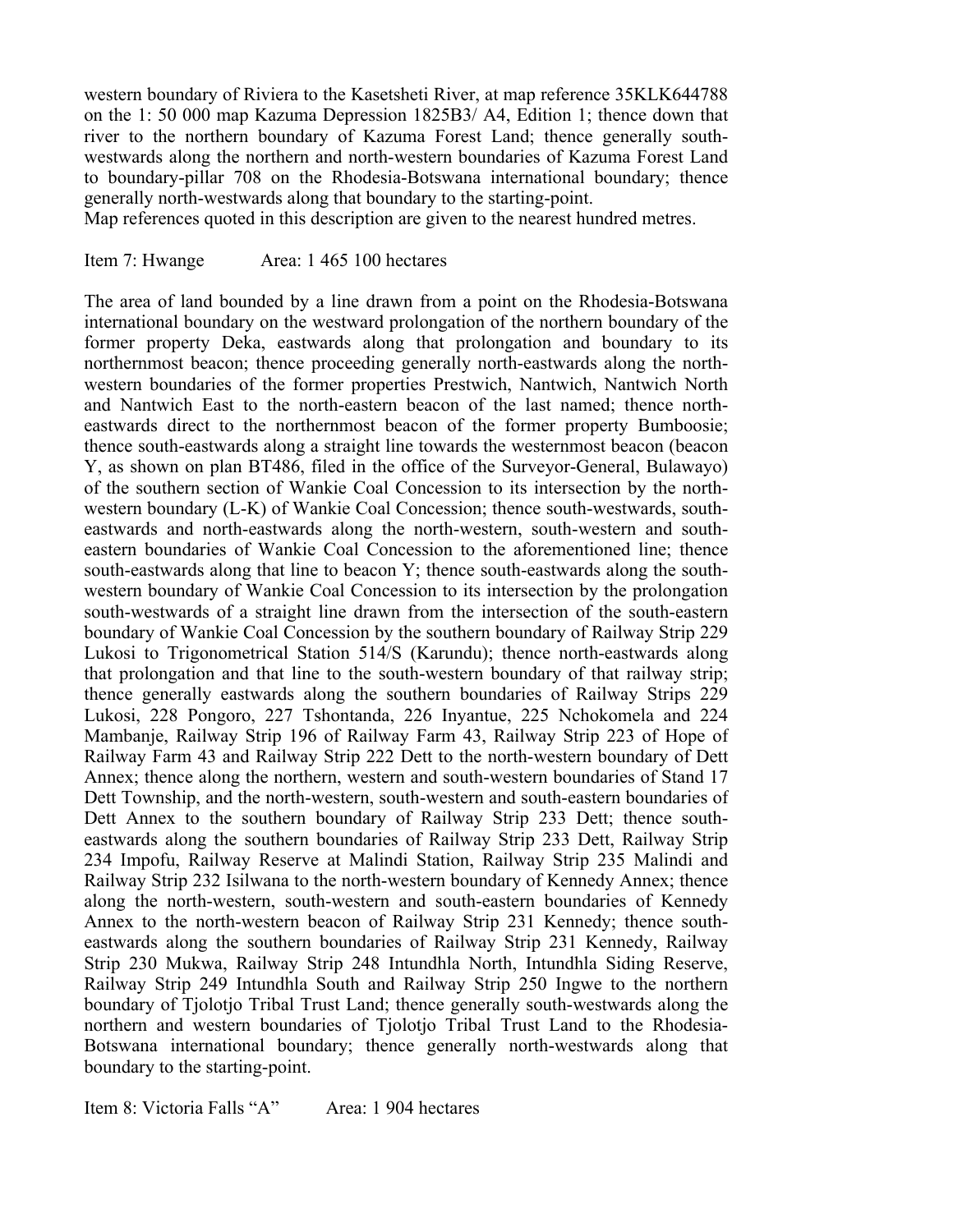The area of land bounded by a line drawn from a point on the Zambezi River at map reference 35KLL842115 on the 1: 50 000 map Victoria Falls 1725D4 and on a straight line drawn between beacons M44 and M43 of Victoria Falls Reserve (as shown on General Plan CG152, filed in the office of the Surveyor-General, Bulawayo) and generally westwards along the boundaries of that Reserve, through beacons M43, M17 and towards M23 to the Bulawayo-Victoria Falls road; thence proceeding generally north-westwards along that road to Deka-Falls Railway Strip 4; thence north-eastwards and northwards along the eastern boundary of that railway strip to the southern boundary of Railway Reserve Victoria Falls A; thence eastwards and generally northwards along its southern, south-eastern and eastern boundaries to a point 29 metres south of beacon NO2; thence north-westwards direct to a point 20 metres north of beacon NO2 on that boundary and northwards along that boundary to beacon NP (as shown on Diagram S.G. No. 3333/58, filed in the office of the Surveyor-General, Bulawayo); thence north-eastwards direct to beacon BR55 on the southern boundary of Deka-Falls Railway Strip 6 (as shown on Diagram S.G. No. 358/35, filed in the office of the Surveyor-General, Bulawayo); thence eastwards along the southern boundaries of that property to the Zimbabwe-Zambia international boundary and down the Zambezi River, following that international boundary, to the starting-point.

#### Victoria Falls "B" Area: 436 hectares

The area of land bounded by a line drawn from the easternmost point of Deka-Falls Railway Strip 6, on the Zimbabwe-Zambia international boundary, generally westwards along the north-eastern and northern boundaries of that property to the north-eastern boundary of Victoria Falls Customs Post Reservation; thence proceeding north-westwards along the north-eastern and northern boundaries of that reservation and the northern boundaries of the Road Reservation, so as to exclude them, to the Zambezi Drive; thence north-eastwards and north-westwards along that drive, so as to exclude it, to a point at map reference 77671824 on the 1: 5 000 map Victoria Falls LL7618; thence north-westwards direct to a point on the eastern boundary of Deka-Falls Railway Strip 5B at map reference 77591840 on that map and generally north-westwards along that boundary to a point at map reference 77271880 on that map; thence north-westwards to a point on the Zambezi Drive at map reference 77111891 on that map; thence generally north-eastwards along that drive, so as to exclude it, to a point at map reference 77271941 on that map; thence north-eastwards direct to beacon R9 (as shown on plan BM49, filed in the office of the Surveyor-General, Bulawayo); thence generally north-westwards along a series of straight lines through beacons R8, R7, R6, R5, R4, R3 and R2 to R1; thence northwestwards towards beacon BL7 to a stream at map reference 75922066 on the 1: 5 000 map Victoria Falls LL7220; thence generally northwards down that stream to the south bank of the Zambezi River; thence generally westwards along that south bank to the prolongation of a straight line drawn from beacon BL1 through beacon BL2 (as shown on plan BM, filed in the office of the Surveyor-General, Bulawayo) to that south bank; thence continuing north-eastwards along that prolongation to its intersection by the Zimbabwe-Zambia international boundary and generally eastwards and south-eastwards along that international boundary to the starting-point.

Map references quoted in these descriptions are given to the nearest hundred metres on the 1: 50 000 map and to the nearest ten metres on the 1: 5 000 maps.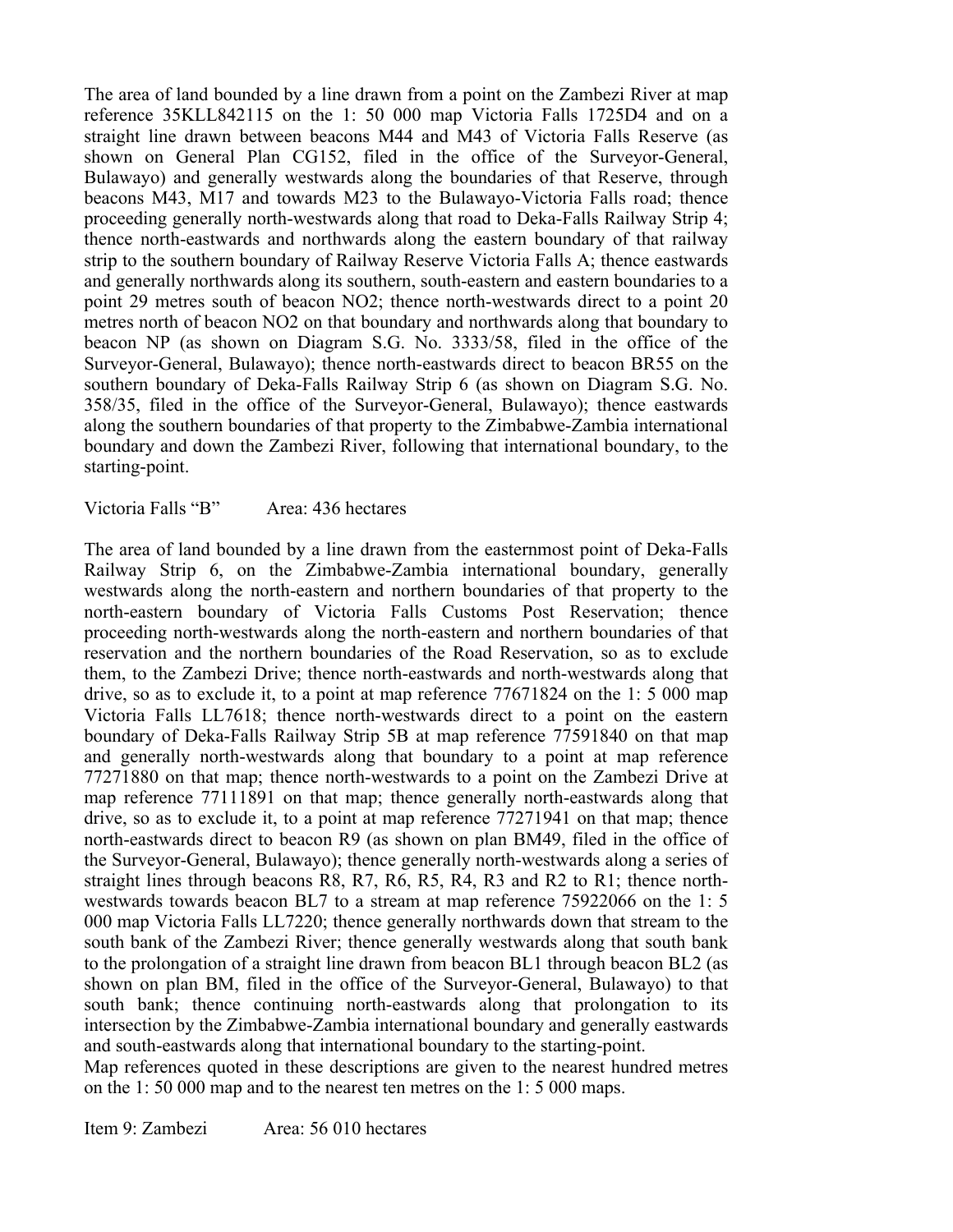The area of land bounded by a line drawn from the point where the prolongation of a straight line drawn from beacon BL1 through beacon BL2 meets the Zimbabwe-Zambia international boundary and southwards along that prolongation to beacon BL2; thence proceeding generally southwards along a series of straight lines through beacons BL1, W1 and W3 (as shown on plan BM49, filed in the office of the Surveyor-General, Bulawayo); thence southwards direct to the intersection of the north-western boundary of Deka-Falls Railway Strip 4 by the Chamabonda River and south-westwards along the north-western boundary of Deka-Falls Railway Strip 4 to its intersection by a game-fence at map reference 35KLL711093 on the 1: 50 000 map Victoria Falls Airport 1825B2; thence south-westwards along that game-fence to a point at map reference LL697086 on that map; thence southwards along that gamefence to its intersection by the north-western boundary of Deka-Falls Railway Strip 3 at map reference LL697078 on that map; thence south-westwards along the northwestern boundary of Deka-Falls Railway Strip 3 to a point on that railway strip at map reference 35KLL676051 on the 1: 50 000 map Myila 1825B1; thence westwards along a cut line to a point at map reference LL544049 on that map; thence northwestwards along that cut line direct to the .eastern beacon of the former property Westwood Ranch; thence north-westwards along its north-eastern boundary and its prolongation north-westwards to its intersection by the Zimbabwe-Zambia international boundary and generally eastwards and south-eastwards along that international boundary to the starting-point.

Map references quoted in this description are given to the nearest hundred metres.

TOTAL EXTENT: 2 628 460 hectares

Nyanga district

PART II

### NATIONAL PARKS ON RHODES ESTATES

Item 1: Rhodes Nyanga Area: 47 150 hectares

The area of land in the administrative district of Nyanga, bounded by a line drawn from the northernmost beacon of Inyanga slopes, generally eastwards along the boundaries of the following properties, so as to include them: the north-eastern boundaries of Inyanga slopes and Inyangombie and the south-western, north-western and north-eastern boundaries of the proposed Lot 5 of Kwaraguza of Inyanga Downs of Inyanga Block (as shown on plan RN255 filed in the Surveyor-General's Department, Harare) to its easternmost beacon; thence eastwards direct to the northwestern beacon of Gleneagles Estate and generally south-westwards along the boundaries of the following properties, so as to exclude them: the north-western and south-western boundaries of Gleneagles Estate, the north-western boundary of Lot 1 of Inyanga Block and the north-eastern, north-western and south-western boundaries of Aberfoyle Plantations of Inyanga Block to its southernmost beacon; thence southwestwards direct to the south-eastern beacon of Inyanga Block A and generally southwestwards along the southern boundary of Inyanga Block A and the eastern boundaries of Holdenby A, so as to include them, to the southernmost beacon of the last-named property; thence generally north-westwards along the boundaries of the following properties, so as to include them: the southern, north-western and western boundaries of Holdenby A, the south-western boundary of Pungwe Falls B, the southeastern and south-western boundaries of Subdivision A of Pungwe Falls and the southern boundary of Pungwe source to the south-western beacon of the last-named property; thence northwards along the eastern boundary of Erin Forest Land, so as to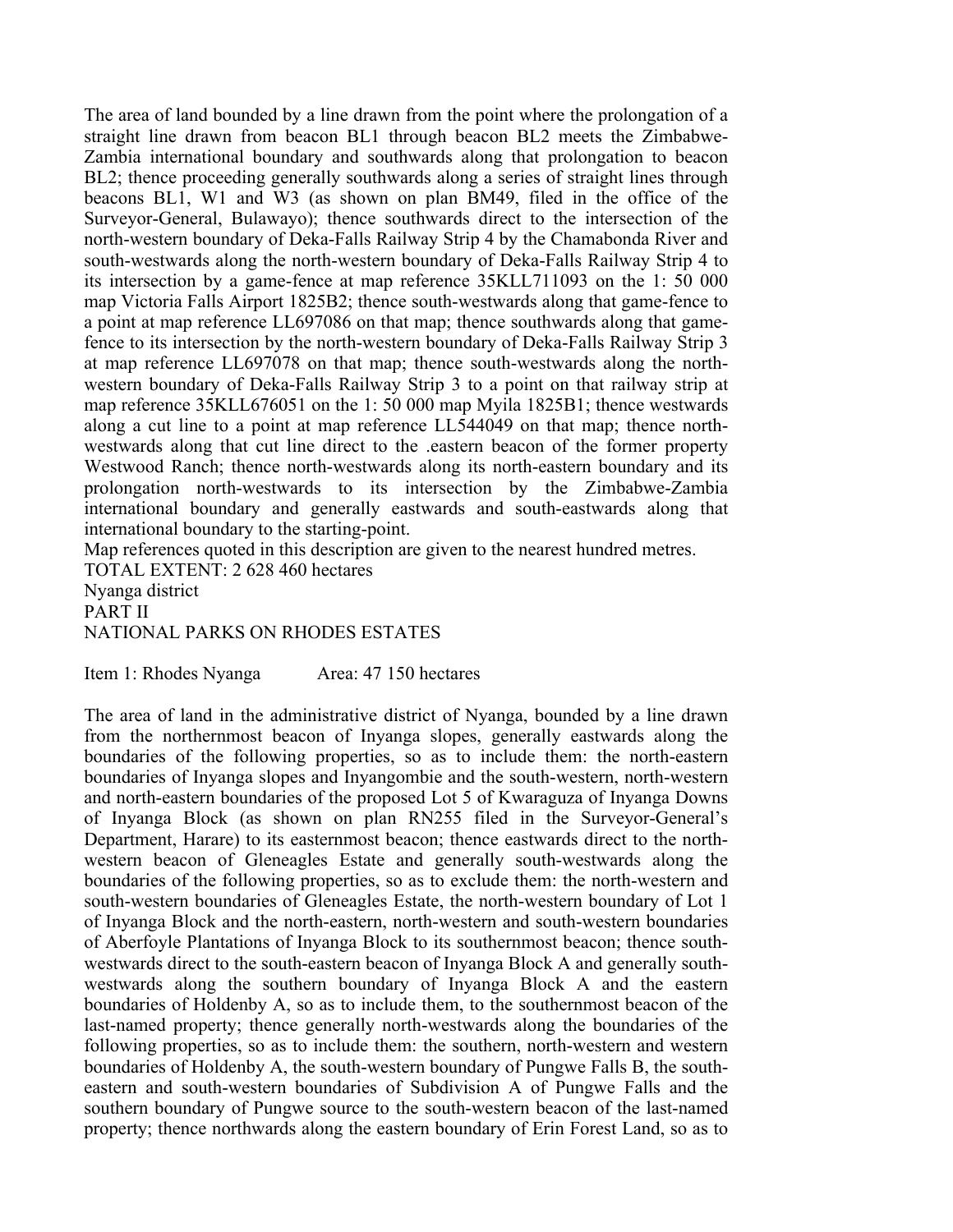exclude it, to its north-eastern beacon and northwards, through a point at map reference 36KVO753715 on the 1: 50 000 map Inyangani 1832B4/1833A3 to the easternmost beacon of Bideford and northwards along its eastern boundary, so as to exclude it, to a point at map reference VQ761757 on that map; thence northwestwards direct to a point on the north-western boundary of that property at map reference VQ742762 on that map and generally north-westwards and north-eastwards along the boundaries of the following properties, so as to include them: the southeastern boundary of Fruitfield, the south-western boundaries of Fruitfield and Wicklow, the south-eastern, south-western, north-western and northern boundaries of Werrendale and the north-western boundary of the Remainder of Inyanga Valley to the north-western beacon of Lot 4 of Inyanga Valley; thence generally southeastwards, eastwards, northwards and westwards along the boundaries of the following properties, so as to exclude them: the western and southern boundaries of Lot 4 of Inyanga Valley, the western boundary of Lot 3 of Inyanga Valley, the southern and eastern boundaries of Lot 1 of Inyanga, the eastern boundary of State Land (formerly Lot 1 of Inyanga Valley, as shown on S.G. Diagram No.770/1955 filed in the Surveyor-General's Department, Harare) and the eastern and northern boundaries of Lot 2 of Inyanga Valley to its north-western beacon; thence northeastwards along the north-western boundary of the Remainder of Inyanga Valley, so as to include it, to the starting point.

This description excludes—

(a) subdivisions C, D, E, F and G and Nyazengu of Inyanga Block; and

 (b) an area of Fruitfield, approximately 180 hectares in extent, which is leased to the State.

Map references quoted in this description are given to the nearest hundred metres. Matobo district

Item 2: Rhodes Matopos Area: 42 400 hectares

The area of land bounded by a line drawn from a point on the Matopos Circular Drive where it is intersected by a road at map reference  $35KPH587406$  on the 1: 50 000 map The World's View 2028B3 generally southwards along that drive to a point where it crosses an unnamed stream at map reference PH589356 on that map; thence proceeding generally south-eastwards direct to a point on an unnamed stream at map reference PH595352 on that map; thence down that stream to its confluence with the Mtsheleli River and up that river to its confluence with an unnamed stream at map reference PH597365 on that map; thence up that stream to its intersection by the northern boundary of Rhodes Matopos National Park Extension at map reference PH614363; thence generally eastwards, southwards, westwards and northwards along the northern, eastern, southern and western boundaries of Rhodes Matopos National Park Extension, so as to include it, to the south-eastern boundary of Ravenswood; thence north-eastwards, south-eastwards, eastwards, south-eastwards and eastwards along the boundaries of the following properties, so as to exclude them: the southeastern boundaries of Ravenswood and Forwords Block, the south-western and southern boundaries of Mineral King and the western and southern boundaries of Manzana to its south-eastern beacon; thence generally northwards along the western boundaries of The World's View and Hazelside, so as to include them, to an unnamed stream at map reference 35KPH551392 on the 1: 50 000 map Figtree 2028A4; thence eastwards up that stream to a point at map reference 35KPH568398 on the 1: 50 000 map The World's View 2028B3; thence eastwards direct to a point on the Matopos Circular Drive where it is intersected by a road at map reference PH572399 on that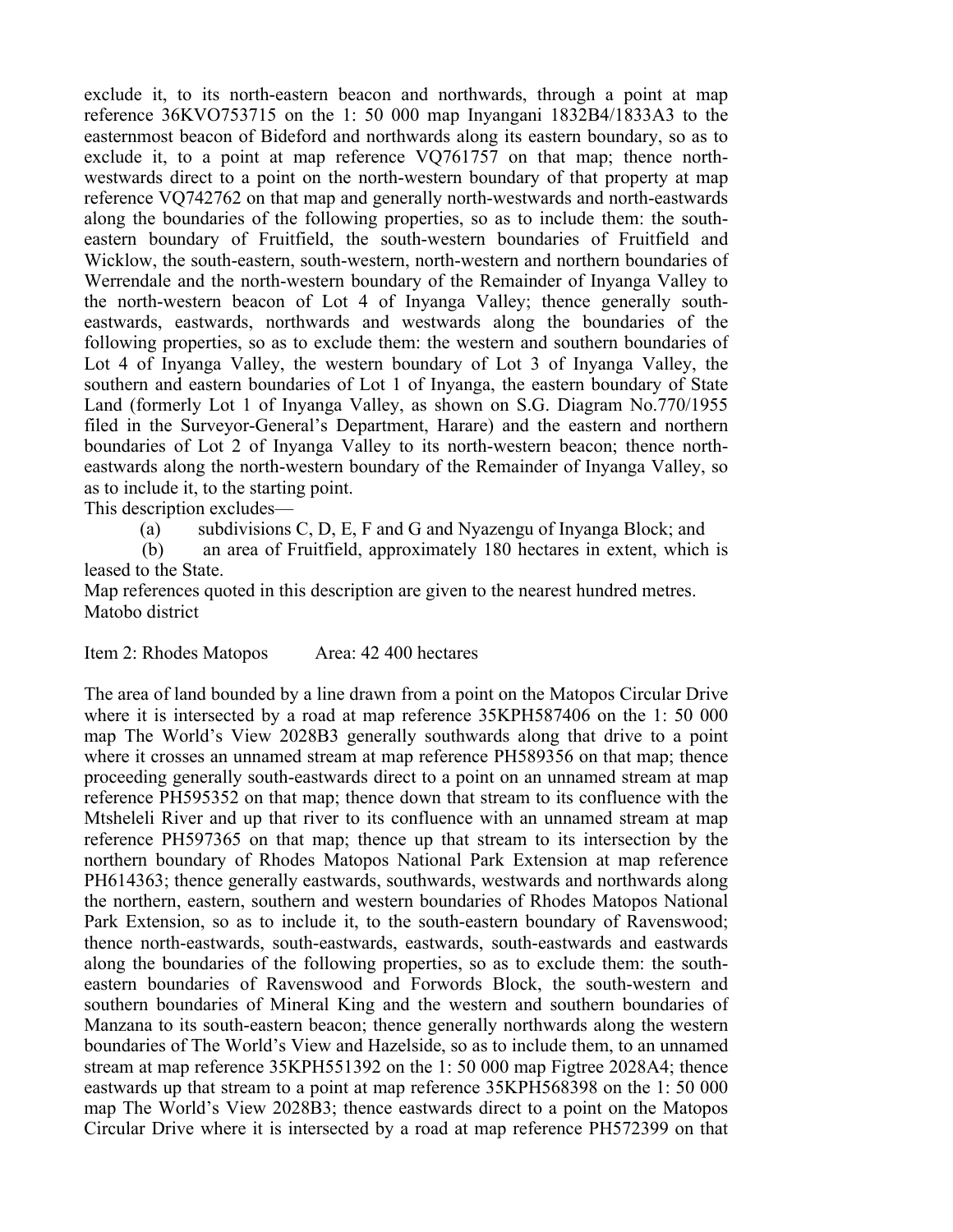map and generally north-eastwards along that road to the starting-point. Map references quoted in this description are given to the nearest hundred metres. TOTAL EXTENT: 89 550 hectares SECOND SCHEDULE (Section 26) BOTANICAL RESERVES AND BOTANICAL GARDENS PART I BOTANICAL RESERVES ON PARKS AND WILD LIFE LAND Beitbridge district

Item 1: Pioneer Area: 38 hectares

The area of land bounded by a line drawn from a beacon on the western bank of the Shashe River at map reference 35KQF264747 on the 1: 50 000 map Tuli 2129C3, published 1959, south-westwards along the western bank of the Shashe River to a beacon at map reference QF259743 on that map; thence proceeding north-westwards direct to a beacon at map reference QF255747 on that map; thence north-eastwards direct to a beacon at map reference QF259752 on that map; thence south-eastwards direct to the starting-point.

Map references quoted in this description are given to the nearest hundred metres.

Item 2: Tolo River Area: 44 hectares

The area of land bounded by a line drawn from a beacon on the western bank of the Shashe River at map reference 35KQF252718 on the 1: 50 000 map Tuli 2129C3, published 1959, south-south-eastwards along the western bank of the Shashe River to a beacon at map reference QF255712 on that map; thence proceeding west-southwestwards direct to a beacon at map reference QF249709 on that map; thence northnorth-westwards direct to a beacon at map reference QF246716 on that map; thence east-north-eastwards direct to the starting-point.

Map references quoted in this description are given to the nearest hundred metres.

Item 3: South Camp Area: 26 hectares

The area of land bounded by a line drawn from a beacon which lies near a stream at map reference 35KQF283688 on the 1: 50 000 map Tuli 2129C3, published 1959, eastwards down that stream to the western bank of the Shashe River; thence proceeding southwards along the western bank of that river to a beacon at map reference QF291684 on that map; thence west-north-westwards direct to a beacon at map reference QF283686 on that map; thence northwards direct to the starting-point. Map references quoted in this description are given to the nearest hundred metres. Chiredzi district

Item 4: Chisekera Hot Springs Area: 95 hectares

The area of land comprising the surveyed property Chisekera Hot Springs, as shown on plan S.G. No. DG890 filed in the office of the Surveyor-General, Salisbury. Mt Darwin district

Item 5: Mawari Raphia Palm Area: 34 hectares

The area of land bounded on the north, east, south and west by the property Mawari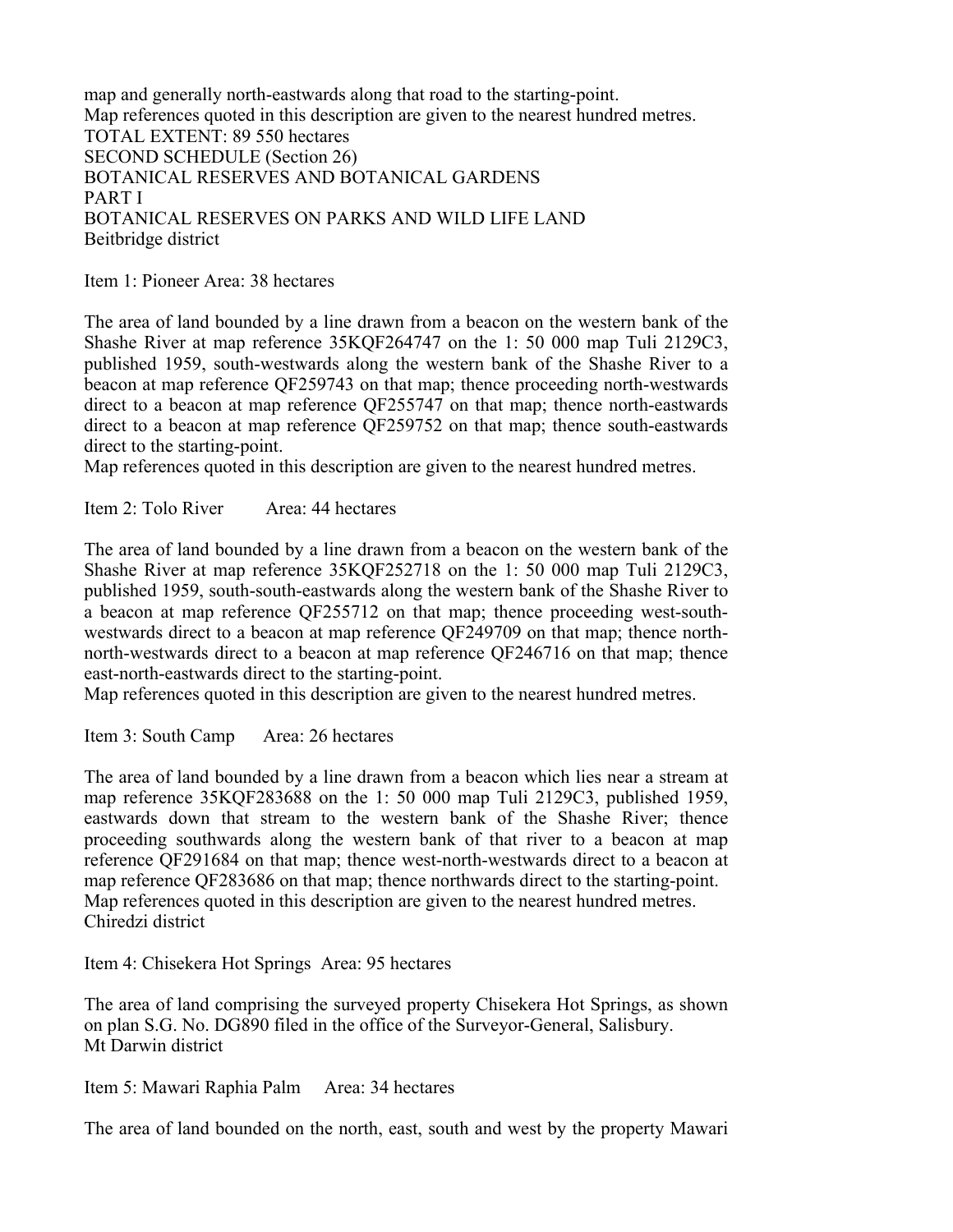as shown on plan S.G. No. DG909 filed in the office of the Surveyor-General, Salisbury.

Item 6: Tingwa Raphia Palm Area: 290 hectares

The area of land bounded by a line drawn from the northernmost beacon of Penrose south-westwards along its north-western boundary to beacon PB403 (as shown on General Plan S.G. No. EG49 filed in the office of the Surveyor-General, Salisbury); thence proceeding north-westwards on a bearing of 342° for a distance of 1,15 kilometres, north-eastwards on a bearing of 47° for 400 metres, eastwards Oil a bearing of 67° for 1,85 kilometres and southwards on a bearing of 164° for 1,4 kilometres to the starting-point.

Bearings quoted in this description are measured to the nearest degree clockwise from the true north and distances are approximate.

Chimanimani District

Item 7: Haroni Forest Area: 20 hectares

The unsurveyed area of land demarcated on the ground by cut lines, and bounded by a line drawn from the confluence of the Haroni and Makurupini rivers, down the Haroni River on the Moçambique-Rhodesia international boundary, for a distance of 300 metres and south-westwards on a bearing of 231° for 300 metres; thence proceeding north-westwards on a bearing of 295° for 350 metres and north-eastwards on a bearing of 22° for 440 metres to the Haroni River; thence down the Haroni River to the starting-point.

Bearings quoted in this description are measured to the nearest degree clockwise from true north and distances are approximate.

Item 8: Rusitu Forest Area: 150 hectares

The unsurveyed area of land bounded by a line commencing at the south-eastern beacon of the property Hayfield B and drawn southwards on a bearing of 192° to the Rusitu River on the Moçambique-Rhodesia international boundary; thence proceeding up that river for a distance of 1,65 kilometres to the westernmost section of a false division of the Rusitu River and due north for 600 metres; thence northeastwards on a bearing of 50° for 2,25 kilometres to the starting-point.

Bearings quoted in this description are measured to the nearest degree clockwise from true north and distances are approximate.

Kwekwe district

Item 9: Sebakwe Acacia Karoo Area: 60 hectares

The area of land bounded by a line drawn from the intersection of the southern bank of the Sebakwe River by the western boundary of Sebakwe Recreational Park, eastwards along the southern bank of the Sebakwe River to a stream at map reference 36KTP072952 on the 1: 50 000 map Sebakwe Dam 1930A1, Edition 2; thence proceeding southwards up that stream to a road at map reference TP073941 on that map; thence westwards along that road to the western boundary of Sebakwe Recreational Park and northwards along that boundary to the starting-point.

Map references quoted in this description are given to the nearest hundred metres.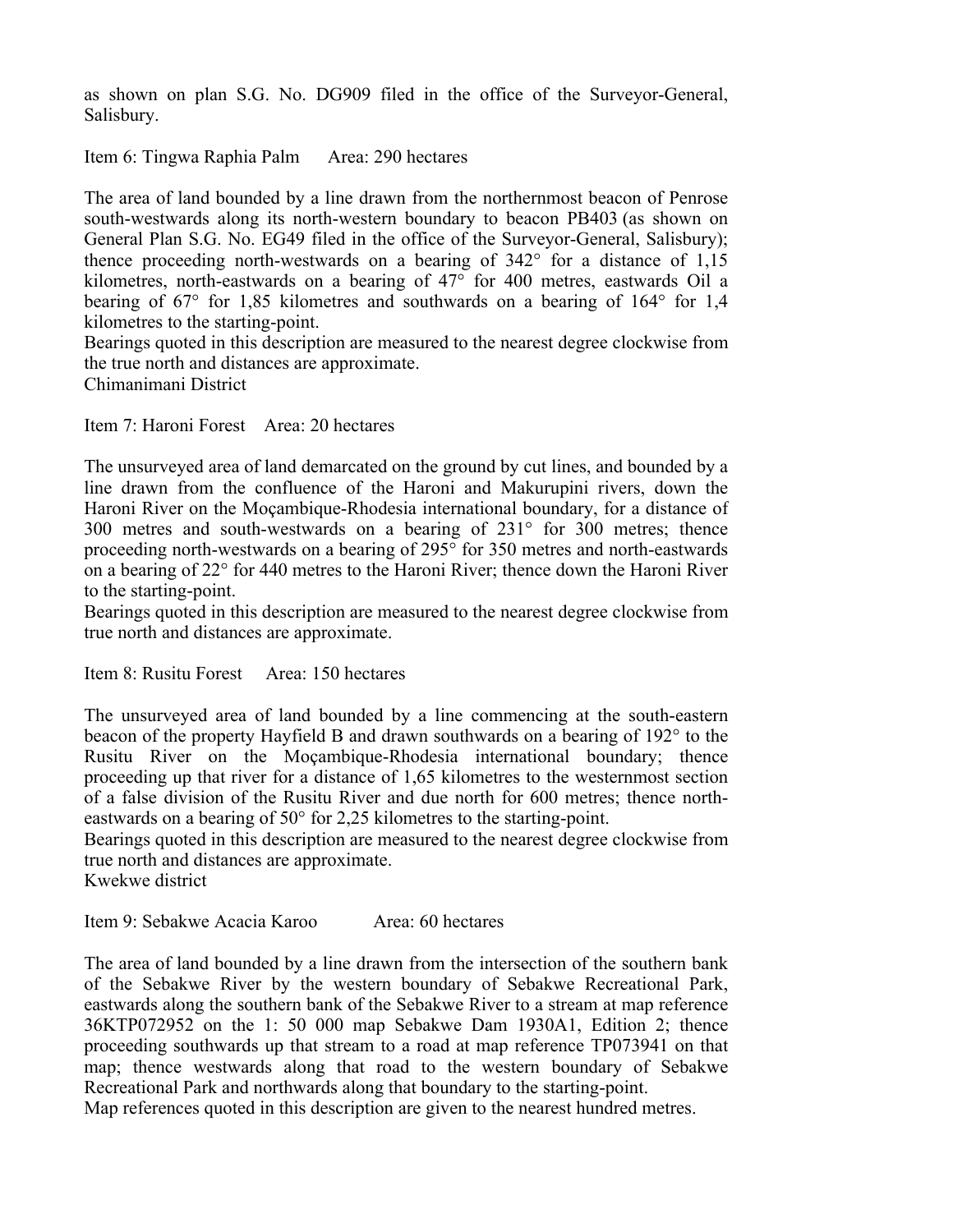Item 10: Sebakwe Great Dyke Area: 165 hectares

The area of land bounded by a line drawn from the intersection of the southern boundary of Sebakwe Recreational Park by the Fagritch Spruit westwards along that boundary to its intersection by a stream at map reference 36KTP098925 on the 1: 50 000 map Sebakwe Dam 1930A1, Edition 2; thence proceeding northwards down that stream to a track at map reference TP099927 on that map; thence generally eastwards along that track, which generally follows the shoreline of Sebakwe Dam, to the Fagritch Spruit; thence up that spruit to the starting-point.

Map references quoted in this description are given to the nearest hundred metres.

Item 11: Sebakwe Mountain Acacia Area: 53 hectares

The area of land bounded by a line drawn from the intersection of a stream and a road at map reference 36KTP073941 on the 1: 50 000 map Sebakwe Dam 1930A1, Edition 2, eastwards direct to a point on a road at map reference TP089936 on that map; thence proceeding generally eastwards along that road to a stream at map reference TP091934 on that map; thence southwards up that stream to the southern boundary of Sebakwe Recreational Park; thence westwards along that boundary to a stream at map reference TP074937 on that map; thence northwards down that stream to the starting-point.

Map references quoted in this description are given to the nearest hundred metres. Harare district

Item 12: Mazoe "A" Area: 43 hectares

The area of land comprising the properties Lots 1 and 2 of Spelonken Estate, as shown on Diagrams S.G. 819/69 and 849/78, filed in the office of the Surveyor-General, Salisbury.

Mazoe "B" Area: 3 hectares

The area of land comprising the properties Stands 109 and 110 of Christon Bank Township 8, of Bluehills of Christon Bank, as shown on Diagrams S.G. 1759/60 and 1760/60, filed in the office of the Surveyor-General, Salisbury. Mutare district

Item 13: Bunga Forest Area: 495 hectares

An area of land comprising the properties Lot 4 of Bunga of Cloudlands and the Remaining Extent of Ebbesborne of Greencroft and the former Subdivision A, portion of Ebbesborne, portion of Greencroft, as shown on Diagrams S.G. 5724/55, 89/34 and 2158/50, respectively, filed in the office of the Surveyor-General, Salisbury.

Item 14: Vumba Area: 42 hectares

The area of land demarcated on the ground with beacons and notices and bounded by a line drawn south-eastwards from the easternmost beacon of Lot 2A Manchester on a bearing of 111° for 920 metres to its intersection by a road; thence proceeding generally south-westwards along that road to a point 25 metres west of the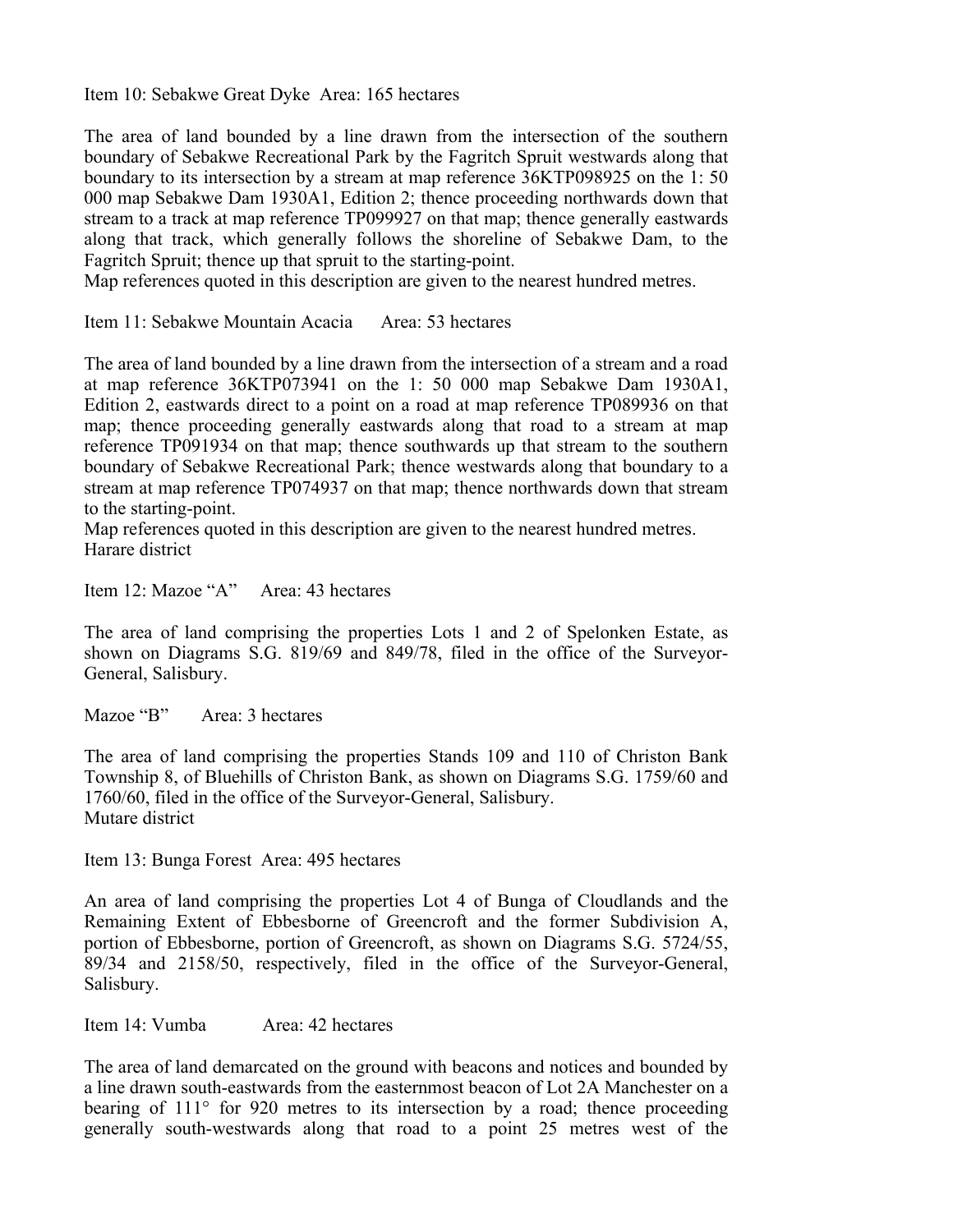northernmost beacon of Subdivision R of Manchester and north-westwards on a bearing of 354° for 790 metres to the starting-point.

Bearings quoted in this description are measured to the nearest degree clockwise from true north and distances in metres are approximate.

TOTAL EXTENT: 1 558 hectares PART II BOTANICAL GARDENS ON PARKS AND WILD LIFE LAND Harare district

Item 1: National Botanic Area: 67 hectares

The area of land comprising the properties Remainder of Stand 6990 Salisbury Township and Remainder of Stand 6991 Salisbury Township of Salisbury Township Lands, bounded on the west, north and east by Sandringham Drive, Stand 13413 of Stand 6990 Salisbury Township of Salisbury Township Lands, Borrowdale Road, Hartmann Hill A and Lot I of Stand 6991 Salisbury Township of Salisbury Township Lands and on the south by an 18,89 metre wide road contiguous to the northern boundary of Government Experimental Station Extension.

This description excludes the following properties: Stand 6992 Salisbury Township of Salisbury Township Lands and Lots 3, 4, 5 and 6 of Stand 6991 Salisbury Township of Salisbury Township Lands.

Mutare district

Item 2: Vumba Area: 200 hectares

The area of land bounded by a line drawn eastwards from the easternmost beacon of Lot 2A Manchester along the southern boundary of Subdivision M of Manchester, so as to exclude it, to its south-eastern beacon and generally south-westwards along the north-western boundaries of Chinyabakwe and Subdivision K of Manchester, so as to exclude them, to the south western beacon of the latter property; thence proceeding generally westwards along the boundaries of the following properties, so as to exclude them: the northern boundary of Chinyamakunga of Scandinavia, the eastern, northern and western boundaries of Lot 14A Manchester and Subdivision B of Scandinavia to the south-eastern beacon of Mutengembeya of Manchester and generally northwards along the boundaries of the following properties, so as to exclude them: the south-eastern and north-eastern boundaries of Mutengembeya of Manchester, the south-eastern boundary of Subdivision 9 of Manchester, the southwestern and south-eastern boundaries of Subdivision O of Manchester, the southeastern and north-eastern boundaries of Subdivision P of Manchester, the eastern and northern boundaries of Subdivision G of Manchester and the eastern boundary of Subdivision D of Manchester to the south-western beacon of Monegera; thence generally westwards along the southern boundaries of the following properties, so as to exclude them: Monegera, Lot 1B Manchester and Lot 2A Manchester to its southeastern beacon and northwards along its eastern boundary to the starting-point. The Vumba Botanical Reserve is excluded from this description.

TOTAL EXTENT: 267 hectares PART III BOTANICAL GARDENS ON TRUST LAND Goromonzi district

Item 1: Ewanrigg Area: 286 hectares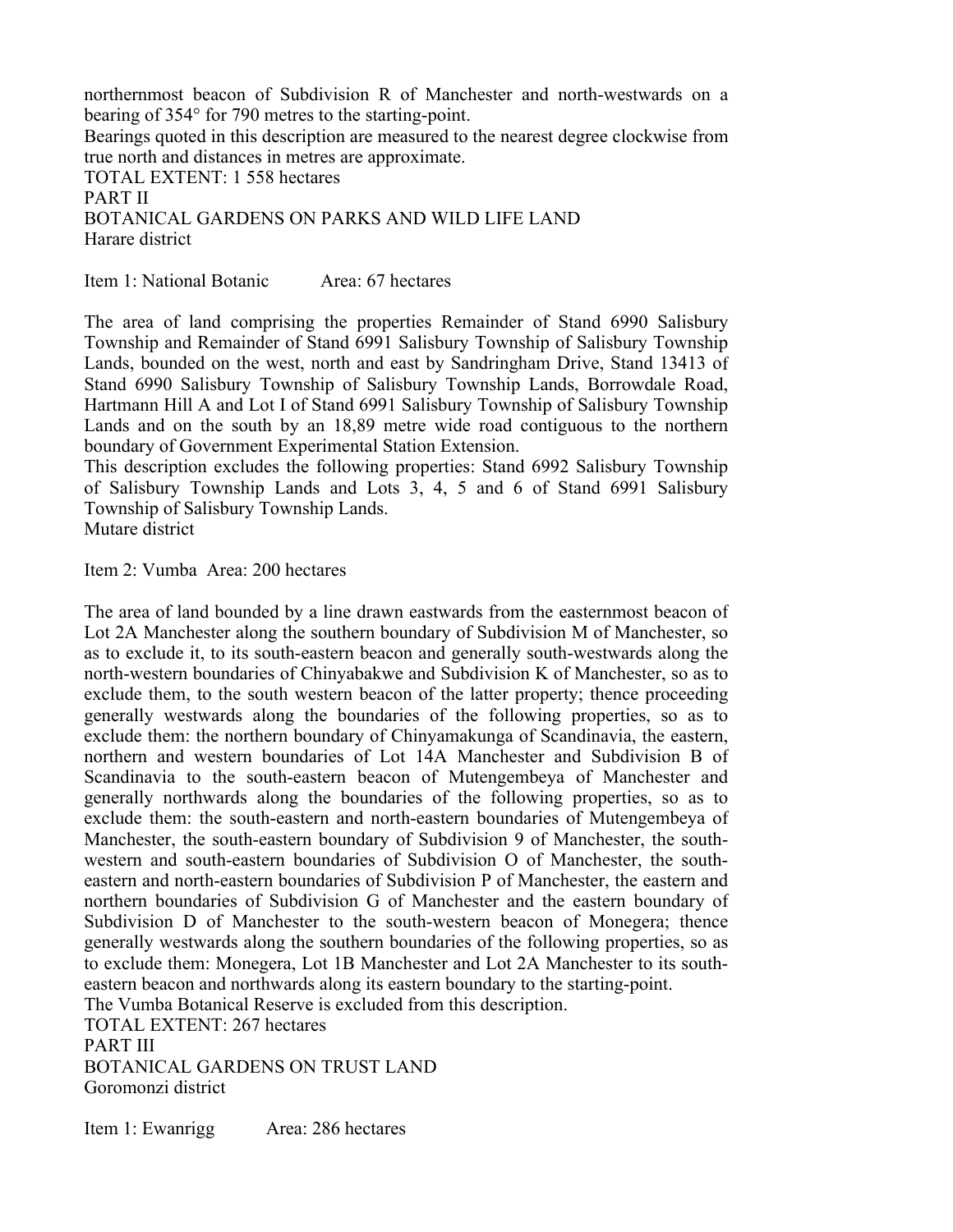The area of land comprising the property Subdivision A of Mount Shannon of The Meadows, as shown on Diagram S.G. No. 1830/48 filed in the office of the Surveyor-General, Salisbury. TOTAL EXTENT:286 hectares THIRD SCHEDULE (Section 31) SANCTUARIES AND SPECIALLY PROTECTED ANIMALS PART I SANCTUARIES ON PARKS AND WILD LIFE LAND Specially Protected Animals Chiredzi district

Item 1: Maniinii Pan Area: 300 hectares

All birds

The area of land bounded by a line drawn 366 metres from and parallel to the highflood level of Manjinji Pan, so as to include it, as shown on the 1: 50 000 map Malapata 2231A2, Edition 1.

Chimanimani district

Item 2: Melsetter Eland Area: 1 800 hectares

All animals

The area of land bounded by a line drawn generally north-eastwards from the northwestern beacon of Melsetter Township Reserve along the boundaries of the following properties, so as to exclude them: the southern boundary of Remainder of Sawerombi, the eastern boundary of Bedale of Westfield and the south-eastern boundaries of Middlepunt of Jantia, Remainder of Jantia and Umsapa of Jameson to the southeastern beacon of Umsapa of Jameson; thence proceeding generally southwards along a series of straight lines through points at map references 36KVP885157, VP889155, VP896152, VP900153, VP900151, VP899150, VP900147, VP894145, VP892140 and VP894136 on the 1: 50 000 map Melsetter 1932D4 and 1933C1/C3, Edition 1, to a point on the northern boundary of Lindley North Estate at map reference VP893133 on that map and westwards along the northern boundary of Lindley North Estate to its north-western beacon; thence southwards along the eastern boundary of Melsetter Township Reserve, the eastern and south-eastern boundaries of Lot 1 of Lindley North and the eastern boundaries of Melsetter Township Reserve, so as to include them, to the north-western beacon of Lindley West of Lindley; thence westwards direct to the northernmost beacon of the former Stand 101 Melsetter Township and south-westwards direct to the north-eastern beacon of Stand 52 Melsetter Township; thence generally southwards along its north-western and western boundaries so as to exclude it, to its south-western beacon and south-westwards direct to the northernmost beacon of Stand 6 Melsetter Township; thence south-westwards along its north-western boundary so as to exclude it, to its westernmost beacon and southwestwards direct to the northernmost beacon of Stand 5 Melsetter Township; thence south-westwards along the north-western boundary of Stand 6 Melsetter Township, so as to exclude it, to its westernmost beacon and south-westwards direct to the northernmost beacon of Stand 5 Melsetter Township; thence south-westwards along the north-western boundaries of the following properties, so as to exclude them: Stands 5, 3, 2 and 1 Melsetter Township to the westernmost beacon of the latter property; thence generally south-westwards along a series of straight lines through a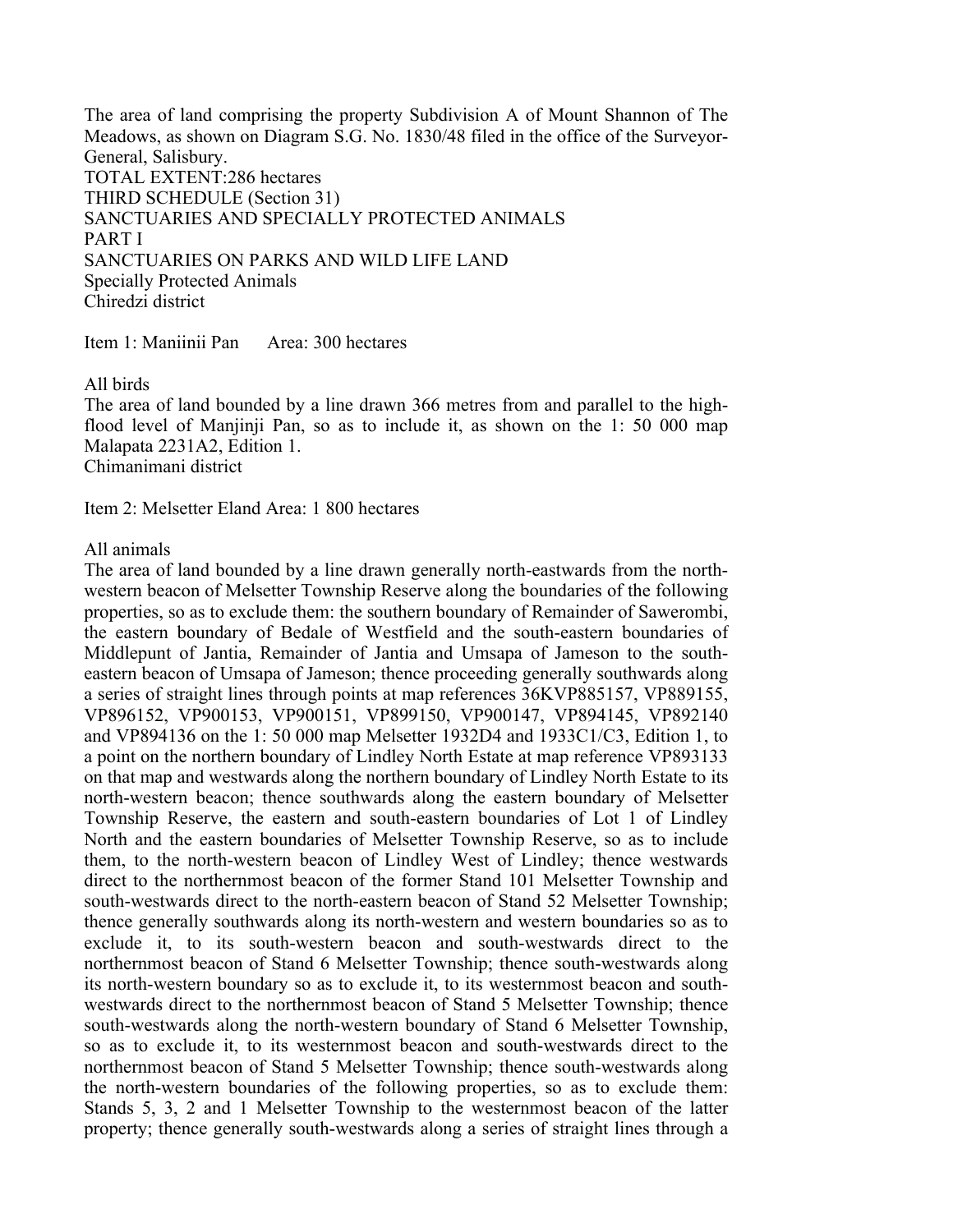series of high points along the crest of a range of hills on the following bearings and for the following distances: 252° for 465 metres, 255° for 511 metres, 256° for 236 metres and 252° for 728 metres to the south-eastern beacon of Everglades; thence northwards along the western boundary of Melsetter Township Reserve, so as to include it, to the starting-point.

Map references quoted in this description are given to the nearest hundred metres.

Bearings are measured to the nearest degree clockwise from the north and distances in metres are approximate.

Nkayi district

Item 3: Mbaze Pan Area: 40 hectares

All birds

The area of land surrounding and including Mbaze Pan, approximately 700 metres east of the Shangani River and opposite a point on that river approximately 10 kilometres direct up-stream from the confluence of the Shangani and Gwelo rivers. Guruve district

Item 4: Nyamanyetsi Area: 2 480 hectares

All animals

The area of land comprising the properties Nyamanyetzi North and Subdivision E, portion of Gurungwe, as shown on Diagram S.G. 322/57 and 787/38, filed in the office of the Surveyor-General, Salisbury.

Masvingo district

Item 5: Mushandike Area: 12 900 hectares

All animals

The area of land bounded by a line drawn All animals from the south-eastern beacon of Winterton along the boundaries of the following properties, so as to exclude them: south-eastwards along the south-western boundary of Cambria, south-westwards along the north-western boundaries of Valley Pass and Koran and generally westwards along the northern boundaries of Excelsior, Maybrook Extension and Erdington to the north-western beacon of the last-mentioned property; thence proceeding generally north-eastwards along the south-eastern boundaries of the following properties, so as to exclude them: Waterhole, the former El Rakin Valley, Shane Valley, Rabe Valley and Allanvale to the Mutsungwe River and down that river to the south-western boundary of Amavula; thence south-eastwards along the south-western boundaries of Amavula and Winterton, so as to exclude them, to the starting-point.

TOTAL EXTENT: 17 520 hectares PART II SANCTUARIES ON RHODES ESTATES Matobo district

Item 1: Rhodes-Bulawayo Sanctuary Area: 1 100 hectares

All birds

The area of land bounded by a line drawn from the north-western beacon of Remainder of Sauerdale Block generally eastwards along its northern boundary to the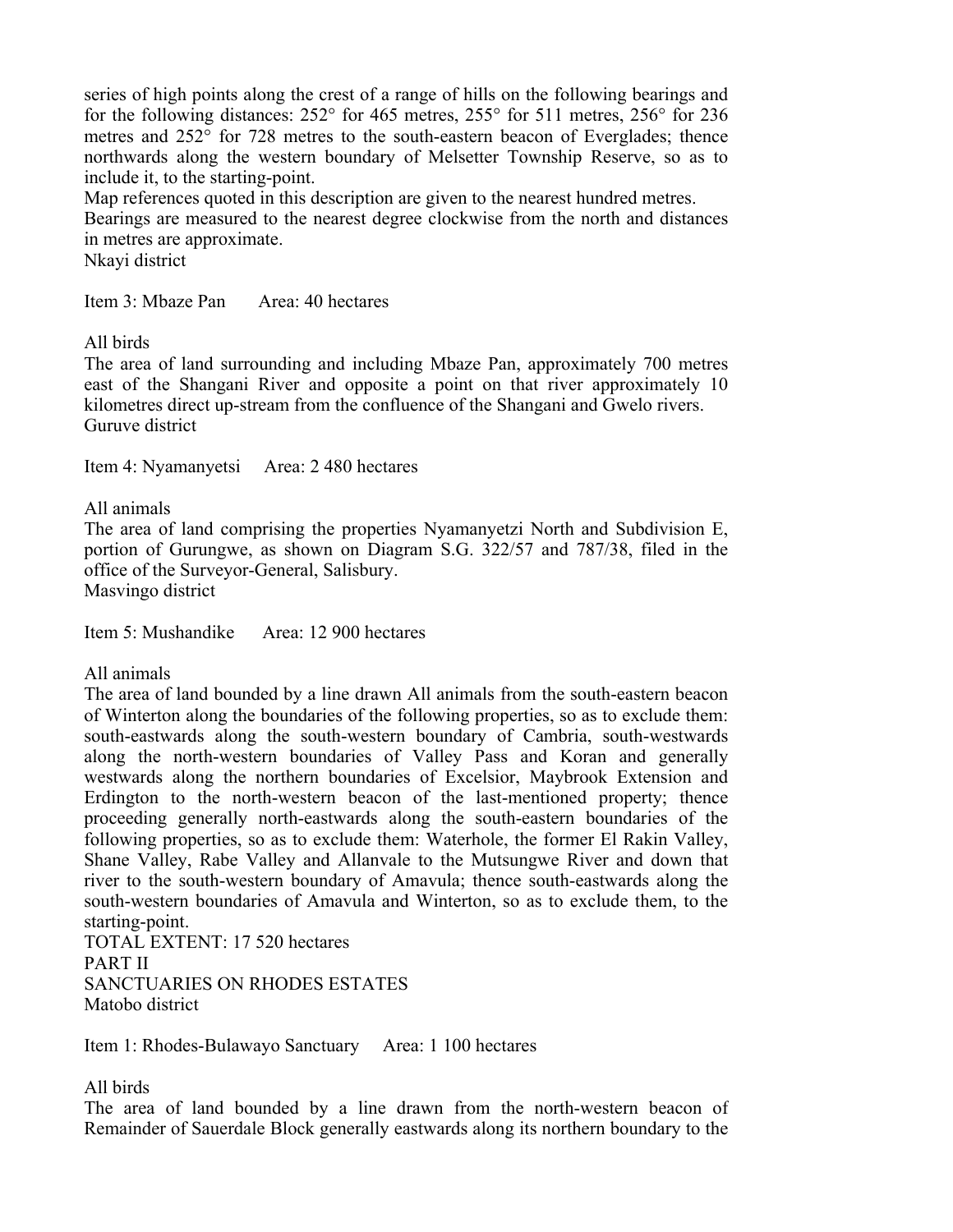Bulawayo-Matopos road; thence proceeding generally south-westwards along that road to its intersection by a track at map reference 35KPH625585 on the 1:50 000 map The Worlds View 2028B3, Edition 2; thence generally north-westwards along that track, so as to include it, to the eastern boundary of Remainder of Sauerdale Block at map reference PH608592 on that map; thence north-eastwards along that boundary to the starting-point.

Map references quoted in this description are given to the nearest hundred metres. TOTAL EXTENT: 1 100 hectares FOURTH SCHEDULE (Section 36) SAFARI AREAS ON PARKS AND WILD LIFE LAND Beitbridge and Gwanda districts

Item 1: Tuli Area: 41 600 hectares

The area of land bounded by a line drawn from a point on the Shashi River at map reference 35KQF317592 on the 1: 50 000 map Maranami 2229A1, published 1959; thence proceeding generally westwards and northwards along the Rhodesia-Botswana international boundary (as shown on General Plan EG264, filed in the office of the Surveyor-General, Bulawayo) to a point on that boundary on the Shashi River at map reference 35KQF147861 on the 1: 50 000 map Tuli 2129C3, published 1959; thence down the Shashi River to the starting-point.

Map references quoted in this description are given to the nearest hundred metres. Binga district

Item 2: Chete Area: 108 100 hectares

The area of land bounded by a line drawn from the point where the Mwenda River flows into Lake Kariba, generally southwards and westwards up that river to its commencement at map reference 35KNL960821 on the 1: 50 000 map Sinampande 1727B4, Edition 1; thence proceeding westwards direct to the commencement of an unnamed tributary of the Lwizilukulu River, at map reference NL937825 on that map; thence south-westwards down that tributary and south-eastwards up that river to the Binga-Siabuwa road; thence south-westwards direct to a point at map reference 35KNL696607 on the 1: 50 000 map Siganda 1727D1, Edition 1; thence southwestwards direct to a point on that road at map reference NL663522 on that map; thence northwards direct to the road-crossing on the Makandabwe River at map reference NL647582 on that map and down that river and north-eastwards along the full-supply level of Lake Kariba to the starting-point.

Map references quoted in this description are given to the nearest hundred metres. Chipinge district

Item 3: Chipinga Area: 26 100 hectares

The area of land bounded by a line drawn from the point where the Tanganda River is met by the eastern boundary of Sabi Tanganda Estate, up that river to the southern boundary of Tanganda Halt and generally eastwards along the boundaries of the following properties, so as to exclude them: the southern boundary of Tanganda Halt, the south-western and south-eastern boundaries of Drie Span Berg and the southwestern boundary of Buffels Drift Estate to its southernmost beacon; thence proceeding generally southwards along the boundaries of the following properties, so as to exclude them: the north-western boundary of Nafferton, the western and south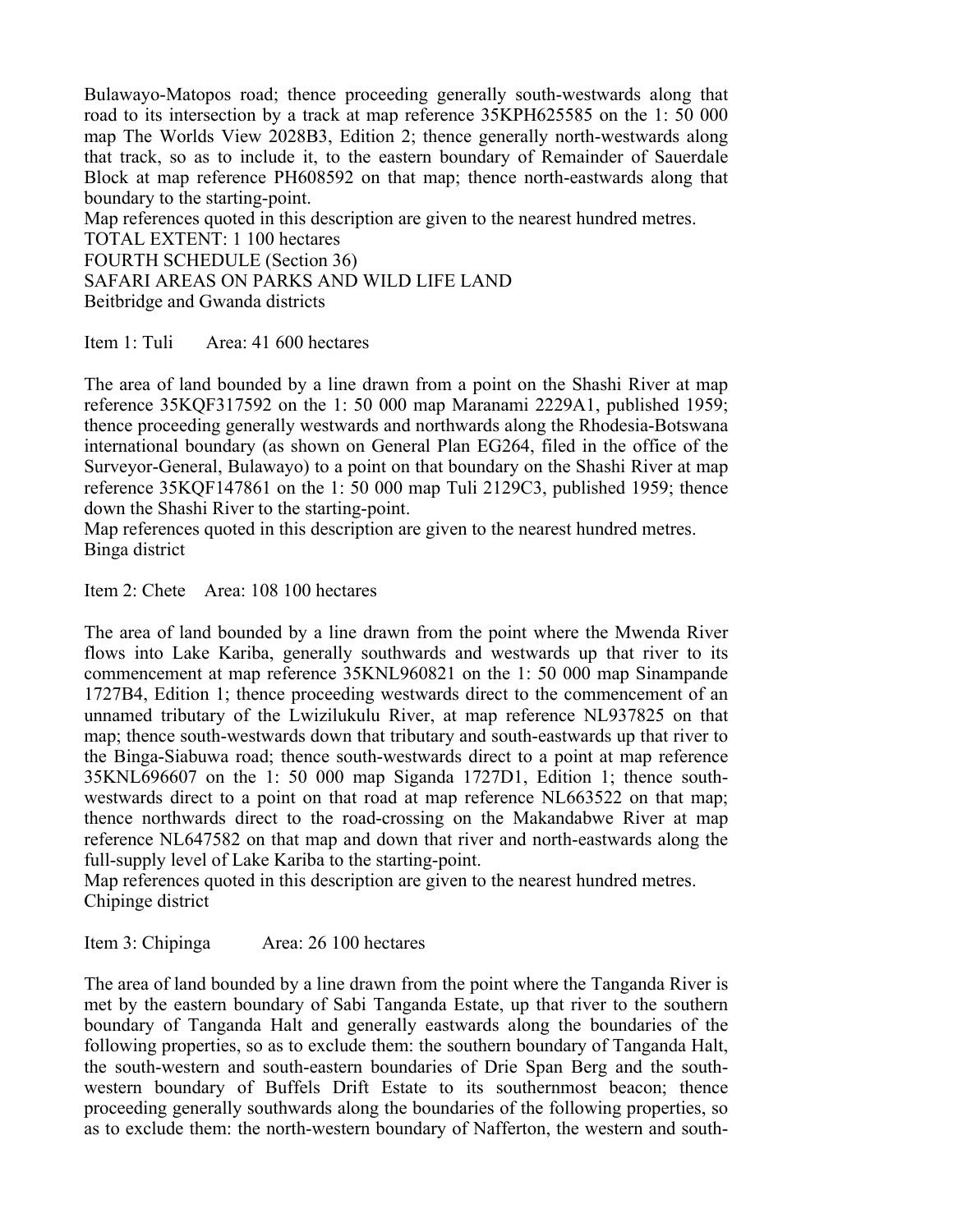eastern boundaries of Redwood, the western boundary of Isis, the north-western and south-western boundaries of Horus Annex, the north-western boundary of Vergenoeg of Eureka to theNyamuvava River and down that river to the eastern boundary of Middle Sabi; thence generally northwards along its eastern boundaries and the southeastern and eastern boundaries of Sabi Tanganda Estate, so as to exclude them, to the starting-point.

Chiredzi district

Item 4: Malapati Area: 15 400 hectares

The area of land bounded by a line drawn from a point on a game-fence at map reference 36KUL286860 on the 1: 50 000 map Buffalo Bend 2131C4, Edition 2, eastwards along that game-fence to the Nuanetsi River; thence proceeding down that river to the easternmost point of the loop in that river (approximately 2,2 kilometres upstream from the Malapati Bridge) at map reference 36KUL403649 on the 1: 50 000 map Malapati 2231A2, Edition 2; thence southwards direct to beacon SNG7 (as shown on plan CG2101, filed in the office of the Surveyor-General, Salisbury); thence south-westwards direct to beacon SNG8 on that plan and south-westwards direct to a point on a game-fence at map reference 36KUL370611 on the 1: 50 000 map Malapati 2231A2, Edition 2; thence south-westwards and north-westwards along that game-fence to the starting-point.

Map references quoted in this description are given to the nearest hundred metres. Gokwe district

Item 5: Chinsa Area: 171 300 hectares

The area of land bounded by a line drawn from the Tsetse and Trypanosomiasis Control traffic-barrier known as Sipani Gate, at map reference 35KPL484095 on the 1: 50 000 map Chipani Pan 1728C4, Edition 1, generally north-eastwards along the Sessami game-fence to the point where it crosses the Dopota River for the second time, at map reference 35KPL607342 on the 1: 50 000 map Sessami Mission 1728D3, Edition 1; thence proceeding northwards down that river and the Sessami River to a point where it is intersected by a cut line at map reference 35KPL575454 on the 1: 50 000 map Chidomo 1827C2, Edition 1; thence north-westwards along that cut line to the Chirisa track at map reference PL548480 on that map; thence generally westwards along that track to a cut line commencing at the Manyuli road at map reference PL460450 on that map, and generally south-westwards along that cut line to its intersection by a cleared track at map reference 35KPL155274 on the 1: 50 000 map Domwe 1728C3, Edition 1; thence generally southwards along that cleared track to where it is intersected by the northern Sebungwe game-fence at map reference 35KPL089028 on the 1: 50 000 map Tivuli Spring 1828A1, Edition 1; thence eastwards along the northern Sebungwe game-fence to the Link game-fence at map reference PL133031 on that map; thence southwards along the Link game-fence to the southern Sebungwe game-fence at map reference PK115898 on that map; thence south-eastwards and north-eastwards along the southern Sebungwe game-fence to the Sessami game-fence at map reference 35KPL468067 on the 1: 50 000 map Charama 1828A2, Edition 1 and north-eastwards along the Sessami game-fence to the startingpoint; as will more fully appear on plan BM41, filed in the office of the Surveyor-General, Bulawayo.

Map references quoted in this description are given to the nearest hundred metres. Chegutu district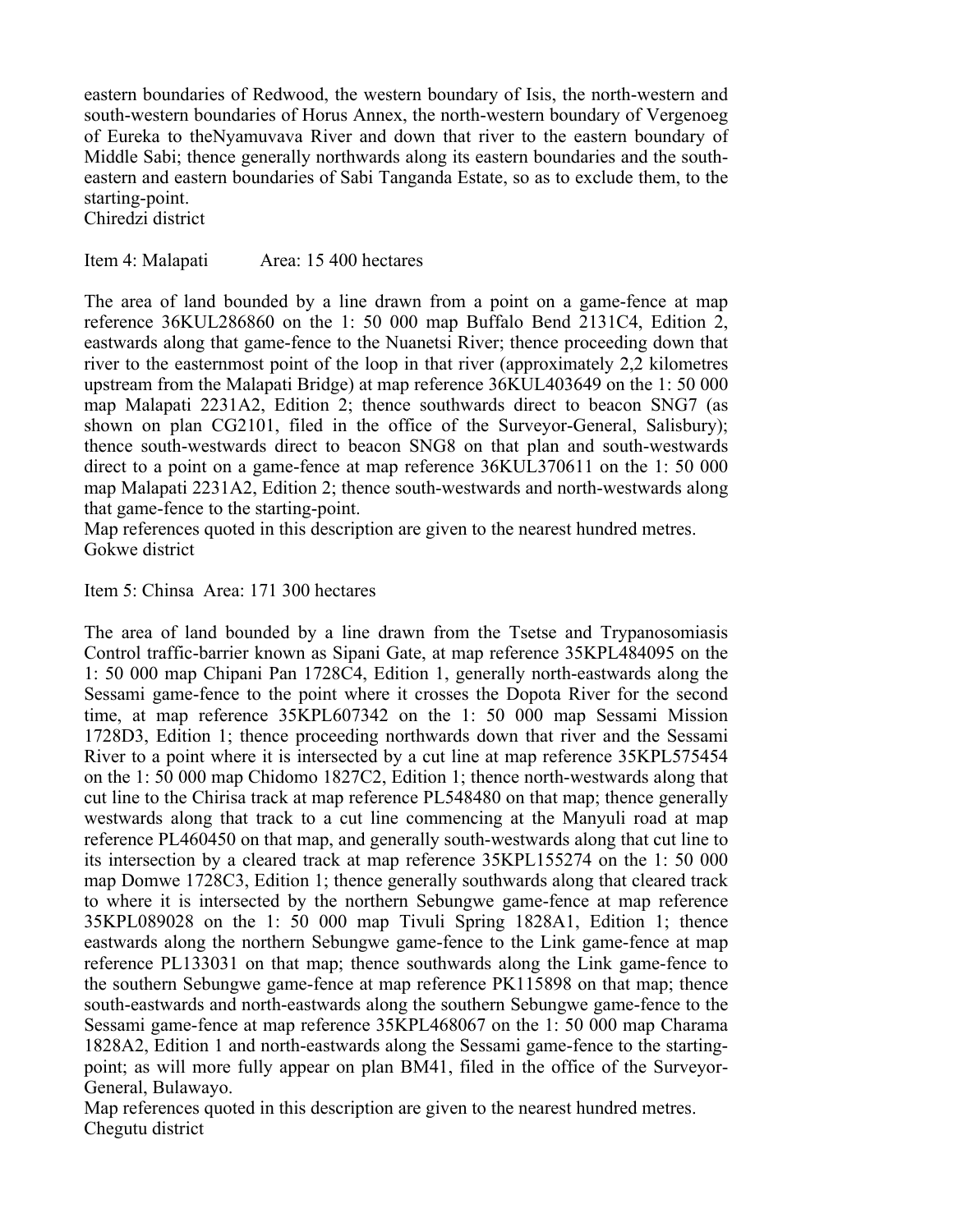Item 6: Hartley Area: 44 500 hectares

The area of land comprising the properties Valhalla, Hartley 7, Hartley 8 and Hartley 9. Nyaminyami district

Item 7: Sibilobilo A Area: 2.270 hectares

The areas of land comprising the following islands—

| Number of island                     |                         |         | Name Approximate extent, |
|--------------------------------------|-------------------------|---------|--------------------------|
| in hectares                          |                         |         |                          |
| 109                                  | Weather                 | 136     |                          |
| 110                                  | 3                       |         |                          |
| 111                                  | Namagwaba               | 649     |                          |
| 117                                  | Namembere               | 1 0 6 2 |                          |
| 118                                  | 11                      |         |                          |
| 119                                  | 9                       |         |                          |
| 120                                  | Balabi 11               |         |                          |
| 121                                  | Partridge               | 90      |                          |
| 124                                  | Nyamurongo              | 16      |                          |
| 126                                  | 12                      |         |                          |
| 127                                  | 15                      |         |                          |
| 128                                  | Lubangwa                | 59      |                          |
| 133                                  | Starvation (or Ukubula) |         | 197                      |
| Area: 2 130 hectares<br>Sibilobilo B |                         |         |                          |

The area of land bounded by a line drawn from a point at map reference 35KPM184316 on the 1: 50 000 map Sengwa Sound 1628C3, Edition 2; thence proceeding generally north-westwards, north-eastwards and south-westwards along the full-supply level of Lake Kariba to a point at map reference PM202341 on that map and south-westwards direct to the starting-point. Kariba and Hurungwe districts

Item 8: Charara Area: 169 200 hectares

The area of land bounded by a line drawn from the intersection of the Karoi-Chirundu road by the western boundary-line of the former Vuti Purchase Land north-westwards along that road to its intersection by the Makuti-Kariba road; thence proceeding generally south-westwards along that road to its intersection by the Kessesse River at map reference 35KPM97867383 on the 1: 5 000 map Kariba PM9672 and down that river to a point at map reference PM98037309 on that map; thence eastwards direct to a point at map reference PM98527300 on that map and south-westwards direct to a point at map reference 35KPM98107195 on the 1: 5 000 map Kariba PM9670; thence westwards direct to a point on the full-supply level of Lake Kariba (484,64 metres above mean sea-level) at map reference 35KPM97297209 on the 1: 5 000 map Kariba PM9672 and generally south-eastwards and eastwards along that-full-supply level to a point at map reference 35KPM98407106 on the 1: 5 000 map Kariba PM9670; thence northwards direct to a point at map reference PM98407150 on that map and north-eastwards direct to a point at map reference 35KPM98657220 on the 1: 5 000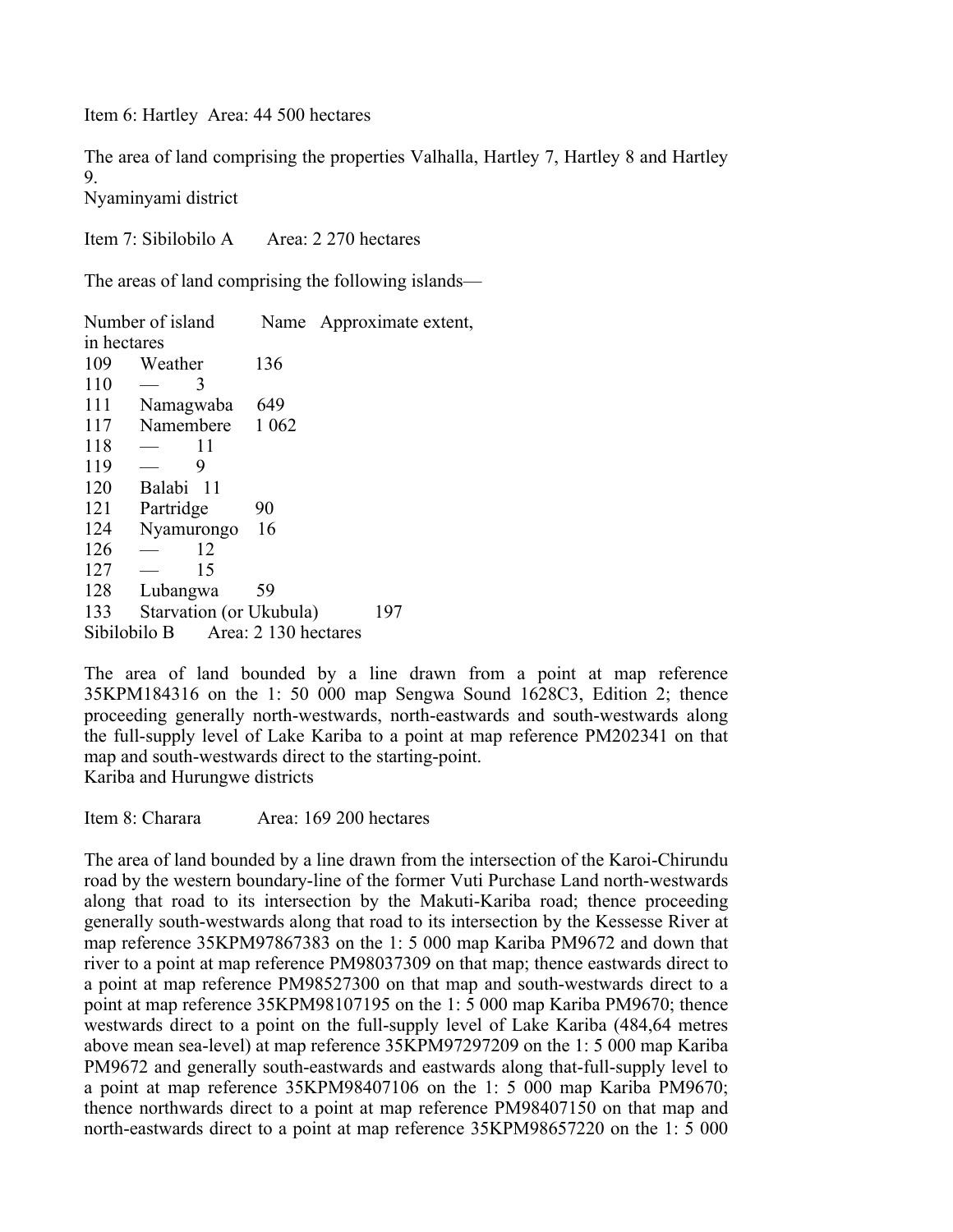map Kariba PM9672; thence north-eastwards direct to a point on the southern boundary of the former property Kariba Aerodrome Site at map reference PM98907241 on that map-and eastwards along that boundary to its southernmost beacon; thence eastwards direct to a point on a cut line at map reference PM99307234 on that map and southwards direct to a point on the full-supply level of Lake Kariba at map reference 35KPM99307164 on the 1: 5 000 map Kariba PM9670; thence generally south-eastwards along its full-supply level to its intersection by an unnamed tributary at map reference 35KQMO70696 on the 1: 50 000 map Kariba 1628D2 and up that unnamed tributary to its intersection by the southernmost verge of the Kariba Power-line Service Road at map reference QM082708 on that map; thence generally south-eastwards along that road verge (following the direction of the southernmost power-line) to its intersection by a road at map reference QM108696 on that map and generally southwards along that road to its intersection by the Rifa River at map reference QK102678 on that map; thence down that river to its intersection by the full-supply level of Lake Kariba and generally eastwards and. southwards along that full-supply level to the point where the Gache Gache River enters Lake Kariba; thence up that river to the northern boundary of Kanyati Communal Land and eastwards along the northern boundaries of Kanyati, Urungwe and Nyaodza communal lands to the western boundary of the former Vuti Purchase Land; thence generally northwards along its western boundaries to the starting-point.

This description excludes that portion of Makuti Township Reserve falling within this area.

Map references quoted in this description are given to the nearest 100 metres on the 1: 50 000 map and to the nearest 10 metres on the 1: 5 000 maps.

Item 9: Hurungwe Area: 289 400 hectares

The area of land bounded by a line drawn from the confluence of the Rukomechi and Fundundi rivers down the Rukomechi River to its confluence with the Nyacharara River; thence proceeding up that river to its confluence with an unnamed river at map reference 35KQN561083 on the 1: 50 000 map Rekometje Research Station 1629A2 and up that unnamed river to a point at map reference QN533079 on that map; thence westwards direct to a point on another unnamed river at map reference QN526080 on that map and down that unnamed river to its confluence with the Mashayenyi River at map reference QN480105 on that map; thence northwards direct to a point on a gravel road at map reference QN479146 on that map and north-eastwards direct to a point at map reference QN495189 on that map; thence north-eastwards direct to a point on the Matupa River at map reference QN519219 on that map and north-eastwards direct to a point 365 metres west of the course of the Rukomechi River at map reference QN553247 on that map; thence generally north-westwards along the western edge of the riverine vegetation of the Rukomechi River, but not closer to the river than a line parallel to and 365 metres west of the course of that river to a point at map reference 35LQN301474 on the 1: 50 000 map Nyakasanga 1529C3 and north-westwards to a point on the Zimbabwe-Zambia international boundary on the Zambezi River approximately 4,8 kilometres downstream from the intersection of that boundary by the Deeds Registry district boundary-line of Kariba: thence up the Zambezi River to a point on that river at map reference 35KPM923753 on the 1: 50 000 map Nyamuomba Island 1628B4 and eastwards direct to a point on the Kessesse River at map reference 35KPM981750 on the 1: 50 000 map Kariba 1628D2; thence down that river to its intersection by the Makuti-Kariba road and generally eastwards and north-eastwards along that road to its junction with the Karoi-Chirundu road; thence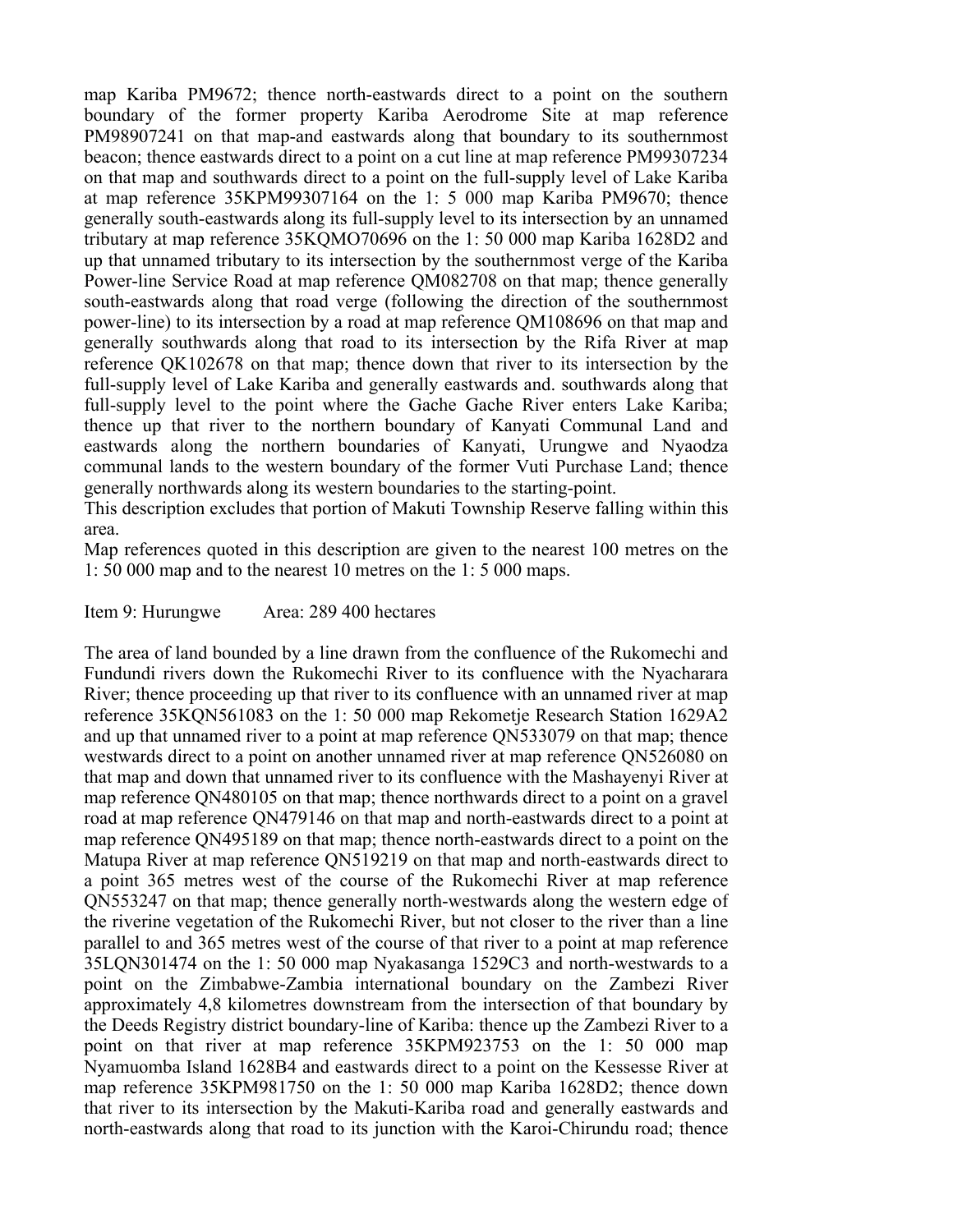south-eastwards along the Karoi-Chirundu road to its intersection by the western boundary of the former Vuti Purchase Land and generally north-eastwards along its western and northern boundaries to the Fundundi River and down that river to the starting-point.

This description excludes—

 (i) an area of land comprising the properties Chirundu Sugar Estates A and Chirundu Landing Ground, as shown on Diagrams S.G. Nos. 1023/60 and 1896/62, respectively, filed in the office of the Surveyor-General, Salisbury;

 (ii) an area of land bounded by a line drawn from a point on the right bank of the Zambezi River at map reference 35KPN995268 on the 1: 50 000 map Chirundu 1628B2 south-eastwards, southwards, south-westwards and westwards along a series of straight lines through points at map references QN002259, QN002252 and PN992243 on that map to a point on the right bank of the Zambezi River at map reference PN989243 on that map and generally northwards along the right bank of that river to the starting-point;

 (iii) that portion of Makuti Township Reserve falling within this area. Map references quoted in this description are given to the nearest 10 metres. Makonde district

Item 10: Doma Area: 94 500 hectares

The area of land bounded by a line drawn from the intersection of the Hunyani River by the southern boundary of Dande Tribal Trust Land, up that river to a point at map reference 36KTS203675 on the 1: 50 000 map Nyungwe 1630C2, published 1963; thence proceeding westwards, north-westwards and south-westwards, through points at map references TS185675 and TS136740, to a point on the north-eastern boundary of the proposed farm Gravelotte at map reference TS068710 on that map; thence generally north-westwards along its north-eastern boundaries, so as to exclude it, to its northernmost beacon; thence northwards direct to a point at map reference 36KTS025737 on the 1: 50 000 map Tchetchenini 1630C1, reprinted 1968, and westwards direct to a point at map reference SS870736 on that map; thence generally south-westwards through a series of points at map references SS869731, SS848727 and SS806664 to a point at map reference SS800610 on that map, and eastwards direct to a point on the south-western boundary of Impala Downs Extension at map reference SS824610 on that map; thence generally south-eastwards along the boundaries of the following properties, so as to exclude them: the south-western boundary of Impala Downs Extension and the western boundaries of Greenvlei Estate to its south-western beacon; thence westwards along the northern boundaries of Glendower, so as to exclude it, to the Angwa River and down that river to its intersection by the southern boundary of Dande Tribal Trust Land; thence generally eastwards along the southern boundaries of Dande Tribal Trust Land, so as to exclude it, to the starting-point.

Map references quoted in this description are given to the nearest hundred metres. Shamva district

Item 11: Umfurudzi Area: 76 000 hectares

The area of land bounded by a line drawn from the confluence of the Gwetera and Mazoe rivers, up the Mazoe River to the northern boundary of Mumwi and generally eastwards along its northern boundaries so as to exclude it, to the eastern boundary of Beaulieu; thence proceeding generally northwards along the boundaries of the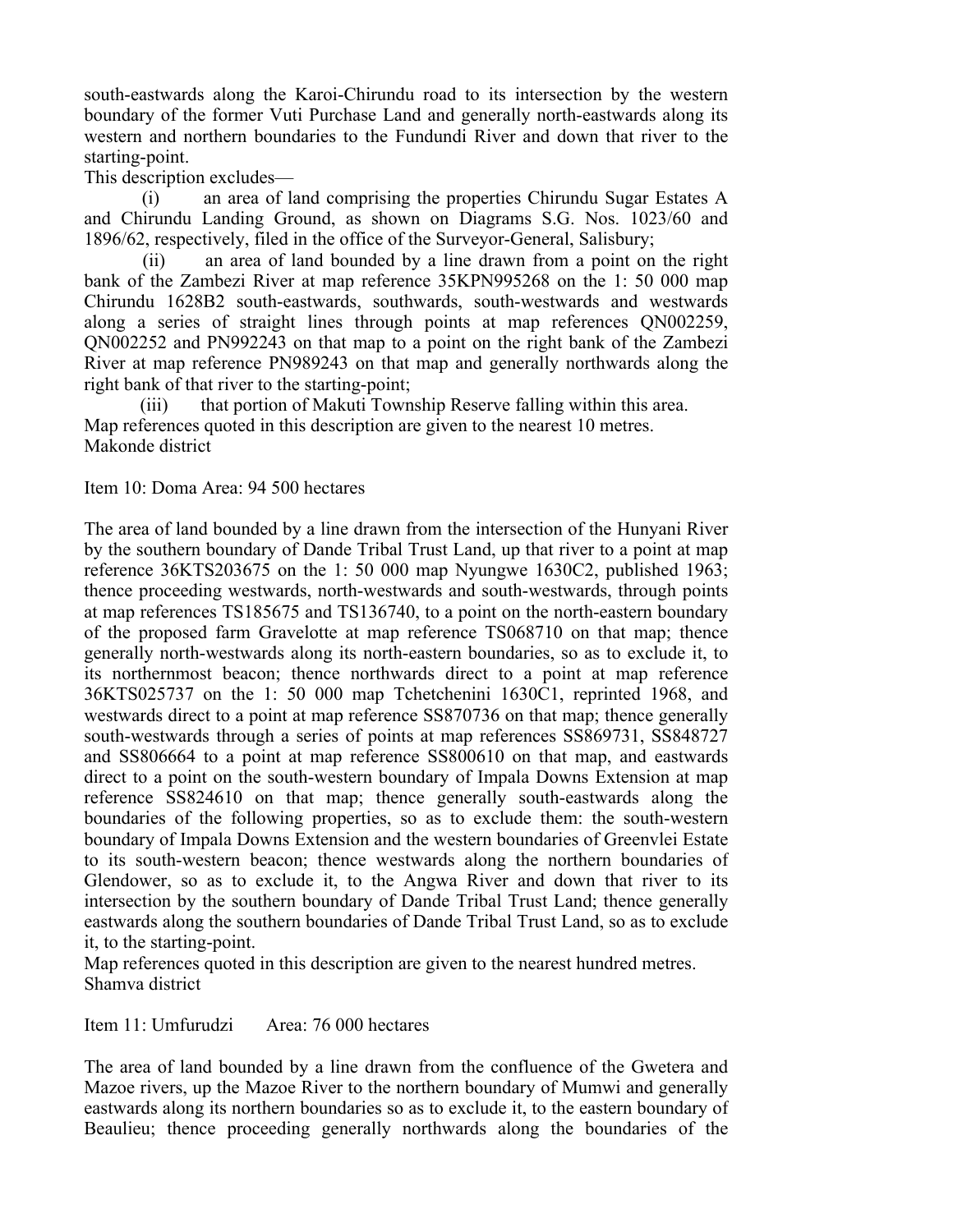following properties, so as to exclude them: the eastern, south-eastern, north-eastern and northern boundaries of Beaulieu and the eastern boundaries of Phoebus and Rataplan to the north-eastern beacon of the latter and northwards direct to the southeastern beacon of Gatu; thence north-eastwards along its south-eastern boundary, so as to exclude it, to its north-eastern beacon and north-eastwards direct to a point on an unnamed hill at map reference 36KUS690288 on the 1: 50 000 map Beryl Rose Mine 1631D4, reprinted 1972; thence north-westwards direct to a point on the Gwetera River at map reference US675364 on that map and down that river to the startingpoint.

Map references quoted in this description are given to the nearest hundred metres. Guruve district

Item 12: Dande Area: 52 300 hectares

The area of land bounded by a line drawn southwards from beacon BP4 on the Rhodesia-Moçambique international boundary to latitude 16° south; thence proceeding westwards along the 16° parallel to its interjection by the Mkanga River and up that river to its confluence with an unnamed river at map reference 36LST844301 on the 1: 50 000 map Chimanje 1530C3, Edition 1; thence northeastwards direct to the highest point on the hill Chimanje and north-eastwards direct to a point on the straight line drawn between hills Chimanje and Membgwe at map reference TT052486 on that map; thence south-eastwards direct to a point on the Mwanzamtanda River at map reference 36LTT080467 on the 1: 50 000 map Kamota 1530C4, Edition 1, and generally eastwards along a series of straight lines through points at map references TT114460, TT134465, TT154459, TT198470 and TT227475 on that map to the starting-point.

Map references quoted in this description are given to the nearest hundred metres. Hurungwe district

Item 13: Chelvore Area: 339 000 hectares

The area of land bounded by a line drawn from a point on the Rhodesia-Zambia international boundary on the Zambezi River due north of Trigonometrical Beacon No. 219/P, on hill Kapsuku; thence proceeding generally south-eastwards through that beacon on hill Kapsuku and the highest point on hills Chiruwe and Kariwaya to the highest point on hill Membge and south-westwards through the highest point on hill Chimanje to the confluence of the Mkanga River and an unnamed tributary at map reference 36LST844301 on the 1: 50 000 map Chimanje 1530C3, Edition 1; thence down the Mkanga River to its confluence with the Angwa River; thence up the Angwa, Mukwishe, Sapi and Horonga rivers to the commencement of the lastmentioned river, at map reference 35KRM003920 on the 1: 50 000 map Matsikita 1629B4, Edition 1, and north-westwards direct to the highest point on hill Matsikita; thence north-westwards along a direct line to the highest point on hill Chitangazuva to the Chiwore River; thence down that river to the Rhodesia-Zambia international boundary on the Zambezi River; thence eastwards along that boundary to the startingpoint.

Map references quoted in this description are given to the nearest hundred metres.

Item 14: Sapi Area: 118 000 hectares

The area of land bounded by a line drawn from the confluence of the Zambezi and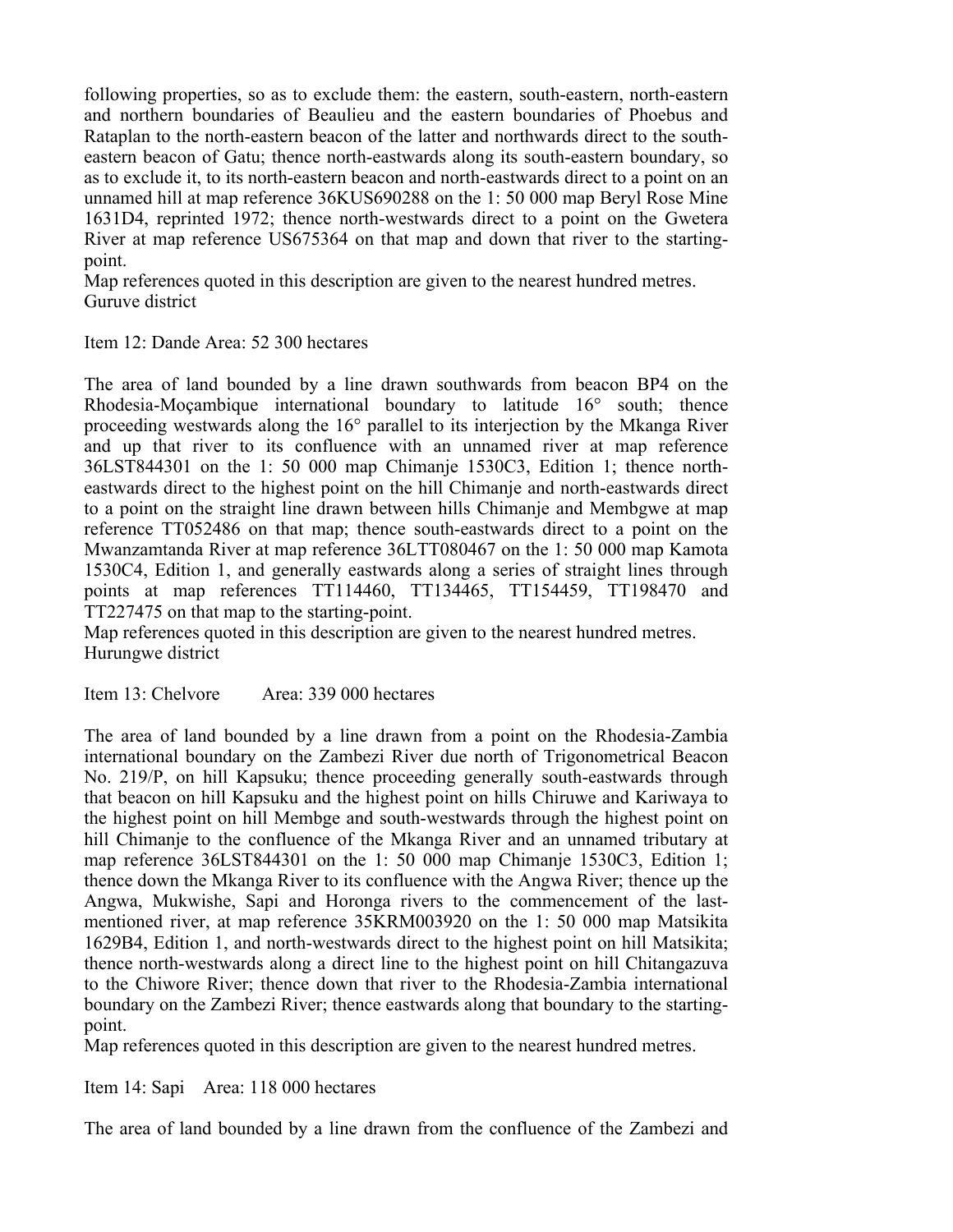Chiwore rivers, up the Chiwore River to its intersection by a road at map reference 35KQN934223 on the 1: 50 000 map Manganyai 1629B1, Edition 1; thence generally westwards along that road to its intersection by another road at map reference QN723256 on that map and generally northwards along that road to its intersection by the Sapi River at map reference 35LQN793523 on the 1: 50 000 map Sapi 1529D3, published 1968; thence down that river to a point on the mouth of the Sapi River at map reference 35LQN763665 on the 1: 50 000 map Mana Pools 1529C2, Chikwenya Island 1529D1, Edition 1, and on an approximate bearing of 16° measured in a clockwise direction from true north to a point on the Zambezi River approximately 1,6 kilometres from the mouth of the Sapi River; thence down the Zambezi River along the Rhodesia-Zambia international boundary to the starting-point. Map references quoted in this description are given to the nearest hundred metres.

Hwange district

Item 15: Deka Area: 51 000 hectares

The area of land bounded by a line drawn from the intersection of the Victoria Falls-Dett game-fence and the Deka River, up that river to the northern boundary of the Wankie National Park; thence proceeding generally eastwards along its northern boundary to the Bulawayo-Victoria Falls railway line; thence eastwards along the railway line to the south-western beacon of Last Hope Estate of Railway Farm No. 43; thence north-eastwards along its western boundary to the Victoria Falls-Dett game-fence; thence generally north-westwards along that game-fence to the startingpoint.

Item 16: Matetsi Area: 295 500 hectares

The area of land bounded by a line drawn from the intersection of the Victoria Falls-Dett game-fence and the Deka River, north-westwards along that game-fence to a point on the Matetsi River at map reference 35KLK794758 on the 1: 50 000 map Matetsi 1825B4, Edition 1; thence proceeding down that river to a point at map reference LK839790 on that map and generally north-westwards along the Victoria Falls-Dett game-fence to its intersection by the southern boundary of Zambezi National Park; thence westwards and northwards along its southern and western boundaries to the Rhodesia-Zambia international boundary on the Zambezi River and up that river, along the Rhodesia-Zambia international boundary to the Rhodesia-Botswana international boundary; thence generally southwards along the Rhodesia-Botswana international boundary to a point where it is intersected by the prolongation westwards of the northern boundary of the former Deka; thence eastwards along that prolongation to its north-western beacon; thence eastwards along its northern boundary to its north-eastern beacon; thence generally eastwards along the northern boundary of Wankie National Park to the Deka River; thence down that river to the starting-point.

This description excludes—

- (a) Matetsi Wild Life Leisure Resort;
- (b) Kazuma Pan National Park;
- (c) Panda-Masuie Forest Land; and
- (d) Kazuma Forest Land.

Map references quoted in this description are given to the nearest hundred metres.

TOTAL EXTENT: 1 897 200 hectares

FIFTH SCHEDULE (Section 41)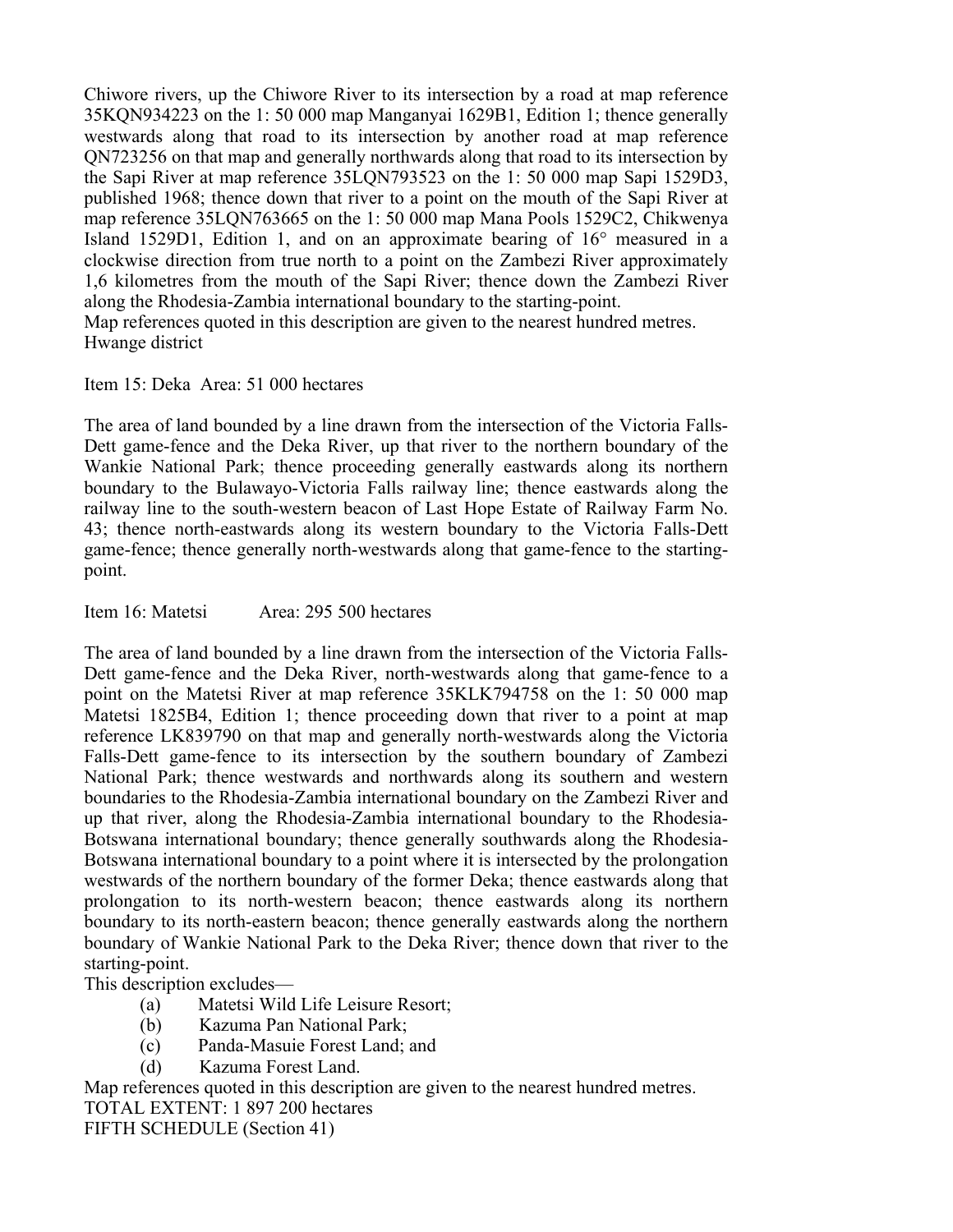# PART I RECREATIONAL PARKS ON PARKS AND WILD LIFE LAND Binga district

## Item 1: Chibwatata Area: 6 hectares

The area of land, being Stand 197 Binga Township as shown on Diagram S.G. No. 1734/79, filed in the office of the Surveyor-general, Bulawayo.

### Item 2: Kavira Area: 50 hectares

The area of land bounded by a line drawn from a point on the Mlibizi River on the 1: 50 000 map Masutu 1827A1 at map reference 35KNL129095, eastwards direct to a point at map reference NL135094 on that map; thence proceeding southwards direct to a point at map reference NL135086 on that map; thence westwards direct to a point on that river at map reference NL126087 on that map and northwards down that river to the starting-point.

Map references quoted in this description are given to the nearest hundred metres. Binga, Nyaminyami and Hwange districts

Item 3: Lake Kariba Area: 287 200 hectares

The area of land and inundated land bounded by a line drawn from the point where the Zimbabwe-Zambia international boundary intersects the full-supply level of Lake Kariba at map reference 35KPM881728 on the 1: 50 000 map Kariba 1628D2, Edition 2, generally eastwards, southwards and westwards along that full-supply level to a point at map reference 35KPM876401 on the 1: 50 000 map Sanyati Gorge 1628D4, Edition 2; thence proceeding generally westwards along the northern boundary of Matusadona National Park to a point on that full-supply level at map reference 35KPM784471 on the 1: 50 000 map Matusadona 1628D3, Edition 1; thence generally westwards and south-westwards along that full-supply level to a point at map reference 35KPM516399 on the 1: 50 000 map Bumi Hills 1628C4, Edition 2; thence direct to a point at map reference PM512389 on that map; thence generally southwards up the former course of the Ume River to that full-supply level; thence generally northwards, north-westwards and westwards along that full-supply level to a point on the Zambezi River at map reference 35KML657016 on the 1: 50 000 map Mapeta 1826B1/1726D3, Edition 2; thence northwards direct to a point at map reference ML658022 on that map and generally north-eastwards along the Zimbabwe-Zambia international boundary to the starting-point. This description excludes the following areas of land—

(a) Sibilobilo Safari Area;

- (b) islands  $160$  to  $165$  (inclusive);
- (c) islands 187 to 190 (inclusive); and
- (d) an unnumbered island commonly known as "Rhino Island".

Map references quoted in this description are given to the nearest hundred metres. Kadoma district

Item 4: Ngezi Area: 5 800 hectares

The area of land bounded by a line drawn south-westwards direct from the southeastern beacon of Mambo Ranch to beacon G (as shown on Diagram S.G. No.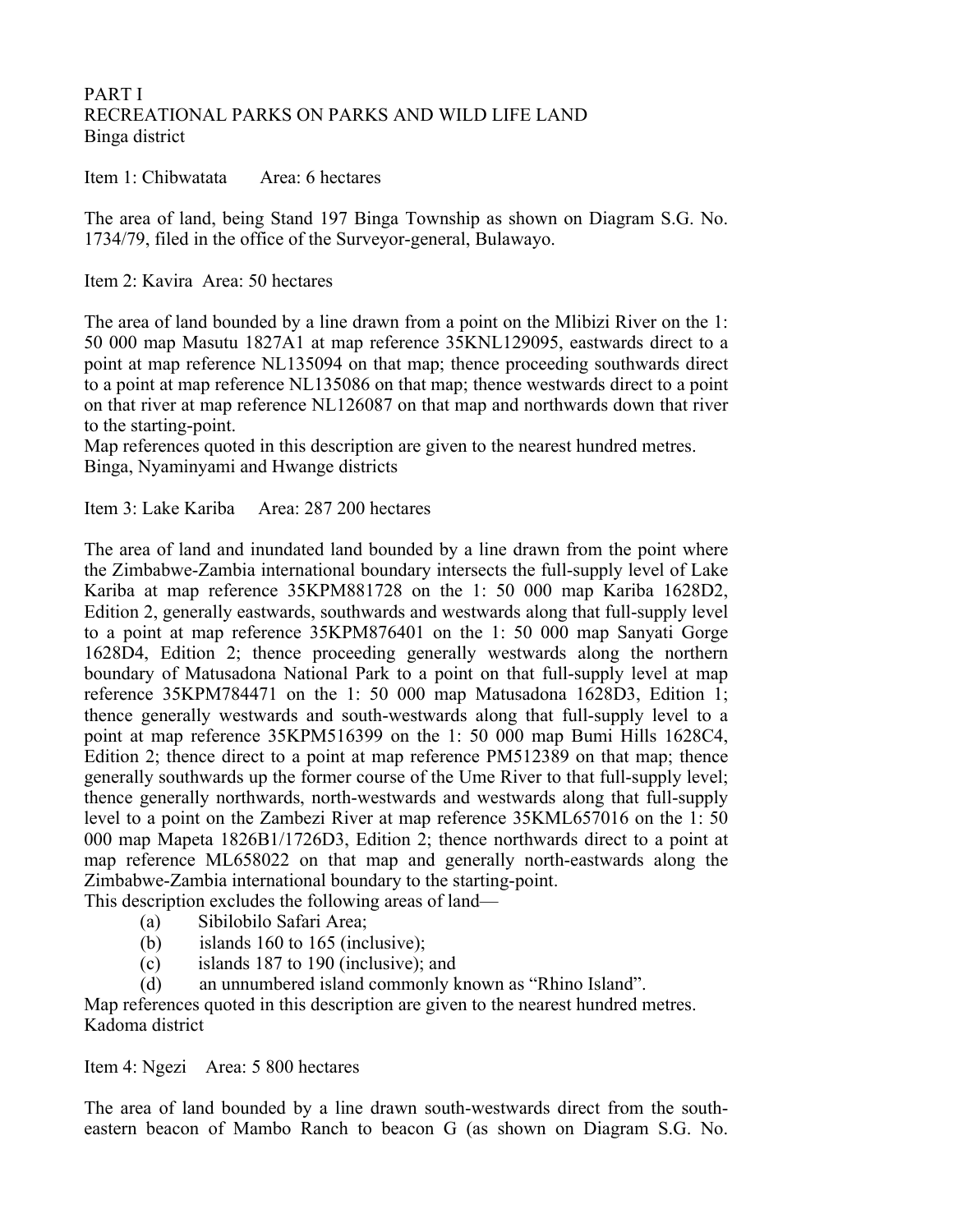374/57, filed in the office of the Surveyor-General, Salisbury) and south-eastwards direct to the northernmost beacon of Lot 3 of Rhodesdale Estate; thence proceeding south-westwards along the north-western boundaries of Lot 3 of Rhodesdale Estate and Manyoni Estates of Rhodesdale Estate, so as to exclude them, to the north-eastern beacon of Silver Star Ranch and generally westwards along its northern boundaries, to as to exclude it, to the Ngezi River; thence down that river to the eastern boundary of Turf Estate and northwards and generally eastwards along its eastern boundary and the southern boundaries of Mambo Ranch, so as to exclude them, to the startingpoint.

Chegutu district

Item 5: Umfuli Area: 12 700 hectares

The area of land bounded by a line drawn from the intersection of the Umfuli River by the north-western boundary of Blackmore Vale A, generally south-westwards, westwards and northwards along the boundaries of the following properties, so as to exclude them: the north-western boundaries of Blackmore Vale A and Deweras Extension, the northern boundaries of Rhodesian Plantations, the south-eastern and north-eastern boundaries of Deytheur, the eastern boundary of Dawnways, the northeastern boundaries of Last Chance, Constantia and Deep Waters and the eastern boundaries of Hartley 6 to the Umfuli River; thence proceeding up that river to the starting-point.

Chegutu, Makonde and Harare districts

Item 6: Lake Robertson Area: 11 200 hectares

The area of land bounded by a line drawn from the northernmost beacon of Lot 1 of Greenside Ranch, generally southwards along the eastern boundaries of the following properties, so as to include them: Lot 1 of Greenside Ranch, Lot 3 of Downend of Charfield A, Lot 1 of California of Eclipse Block, State land (formerly Lot 1 of Audley End of Eclipse Block and Lot 1 of Longwood of Tarnagulla of Eclipse Block) and Lot 1 of Tarnagulla of Eclipse Block to its south-eastern beacon, thence proceeding generally eastwards along the boundaries of the following properties, so as to exclude them: the western, southern and eastern boundaries of Diandra Estate A, the southern and south-eastern boundaries of Jonker Estate and the southern and eastern boundaries of Remainder of Jonker to its north-eastern beacon and generally eastwards along the western, northern and eastern boundaries of State land (formerly Lot 1 of Subdivision B of Jonker) and the northern boundaries of State land (formerly Lot 1 of Subdivision E of Jonker, Lot 1 of Subdivision A of Vergenoeg and Lot 1 of Subdivision B of Vergenoeg), so as to include them, to the Muzururu River; thence generally south-westwards and eastwards along the boundaries of the following properties, so as to exclude them: the northern boundaries of Remainder of Voorspoed, the western boundaries of Lot 2 of Subdivision E of Jonker, the northwestern and southern boundaries of Wilbered, the north-western and south-western boundaries of Darwendale 5, the southern boundaries of Wilbered and the southwestern boundaries of Aberdeen Estate to its southernmost beacon and generally south-eastwards along the boundaries of the following properties, so as to include them: the northern boundaries of Lot 1 of Subdivision A of Crebilly, the northern and eastern boundaries of Lot 1 of Crebilly, the northern boundaries of Lot 1 of Gowrie and the north-eastern boundaries of Lot 1 of Riverside E to its north-eastern beacon; thence eastwards direct to the westernmost beacon of Remainder of Lot 3 of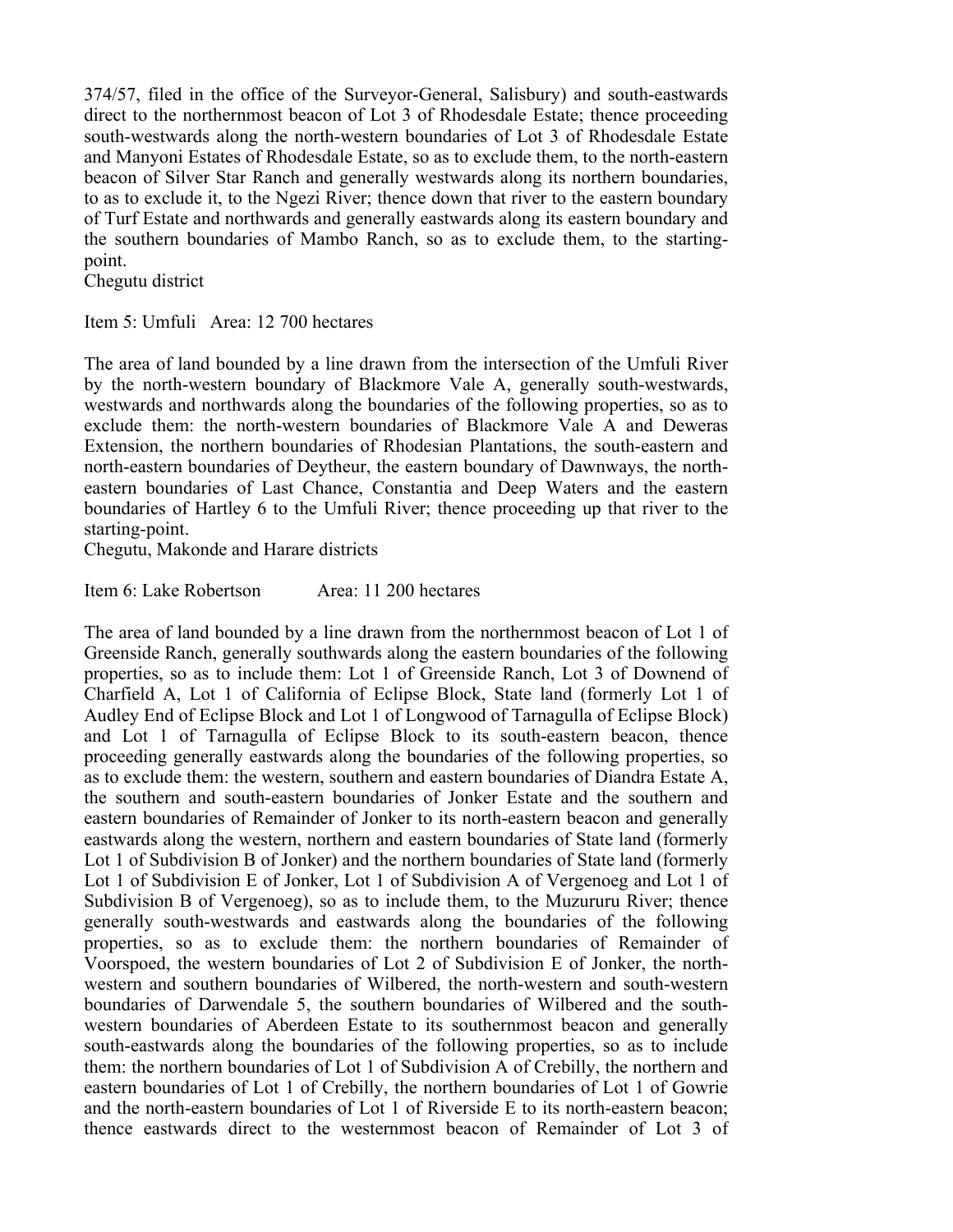Clearwater of Subdivision A of Riverside and generally eastwards along the boundaries of the following properties, so as to include them: the north-eastern boundaries of State land (formerly Lot 1 of Lot 3, Lot 1 of Lot 4 and Lot 1 of Lot 5 all of Clearwater of Subdivision A of Riverside), the northern boundary of Lot 6 of Clearwater of Subdivision A of Riverside, the western and northern boundaries of State land (formerly Lot 14 of Clearwater of Subdivision A of Riverside), the northwestern boundary of Lot 1 of Lot 9 and the north-western and north-eastern boundaries of Lot 1 of Lot 10 all of Clearwater of Subdivision A of Riverside, the northern boundaries of Robertson 2 and State land (formerly Lot 1 of Lyndhurst) and the northern, eastern and southern boundaries of State land (formerly Lot 2 of Porta) to the middle of the Hunyani River; thence up the middle of that river to the eastern boundary of Robertson 1 and generally westwards along the boundaries of the following properties, so as to include them: the eastern and south-western boundaries of Robertson 1, the southern boundaries of State land (formerly Lot 1 of Galloway) and the southern and western boundaries of Lot 2 of Galloway to its northernmost beacon; thence northwards along the lines joining the high-flood permanent marks 100265, 110266, 100267, 100268, 100269 and 110270 to the southernmost beacon of Lot 1 of Stand 19 Norton Township and generally westwards along the boundaries of the following properties, so as to include them: the south-western boundary of Lot 1 of Stand 19 Norton Township, the southern boundaries of Lot 1 of Endeavour A, the southern boundaries of Remainder of Lot 1 of Endeavour B and the south-eastern and western boundaries of State land (formerly Lot 2 of Marshlands) to its northernmost beacon; thence northwards along the lines, joining the high-flood permanent marks 100288, 100289, 110290 and 100291 to the easternmost beacon of Remainder of Highfield and generally westwards along the boundaries of the following properties, so as to exclude them: the north-eastern boundaries of Remainder of Highfield, the northern and western boundaries of Swandale Estate, the north-eastern boundaries of Clifford Estate, the north-eastern boundaries of Remainder of John O Groat, the northern and western boundaries of Lot 2 of Cressydale, the north-western boundaries of Remainder of John O Groat and the north-eastern and western boundaries of Cressydale Estate to its south-western beacon; thence generally westwards along the eastern, southern and western boundaries of Lot 5 of Hunyani Estate No. 3 and the southern and western boundaries of Remainder of Lazy River, so as to include them, to the middle of the Hunyani River and up the middle of that river to the eastern boundary of Remainder of Roehampton of Hunyani Estate; thence generally northeastwards along the boundaries of the following properties, so as to exclude them: the eastern boundaries of Remainder of Roehampton of Hunyani Estate, the western and southern boundaries of Remainder of Eclipse Block, the western, southern and eastern boundaries of Remainder of Entre Rios of Eclipse Block and the eastern boundaries of Remainder of Eclipse Block to its northernmost beacon and generally northwards along the boundaries of the following properties, so as to include them: the western boundaries of Lot 1 of Subdivision B of New Burnside, Lot 22 of New Burnside, Lot 1 of Subdivision D of Fishponds and Lot 1 of Greenside Ranch to the starting-point.

This description excludes the area bordered red on plan 11357-H, filed in the office of the Ministry of Lands, Natural Resources and Rural Development, Salisbury. Insiza district

Item 7: Lake Cunningham Area: 4 172 hectares

The area of land, comprising the surveyed properties Lot 1 of Lancaster, Lot 1 of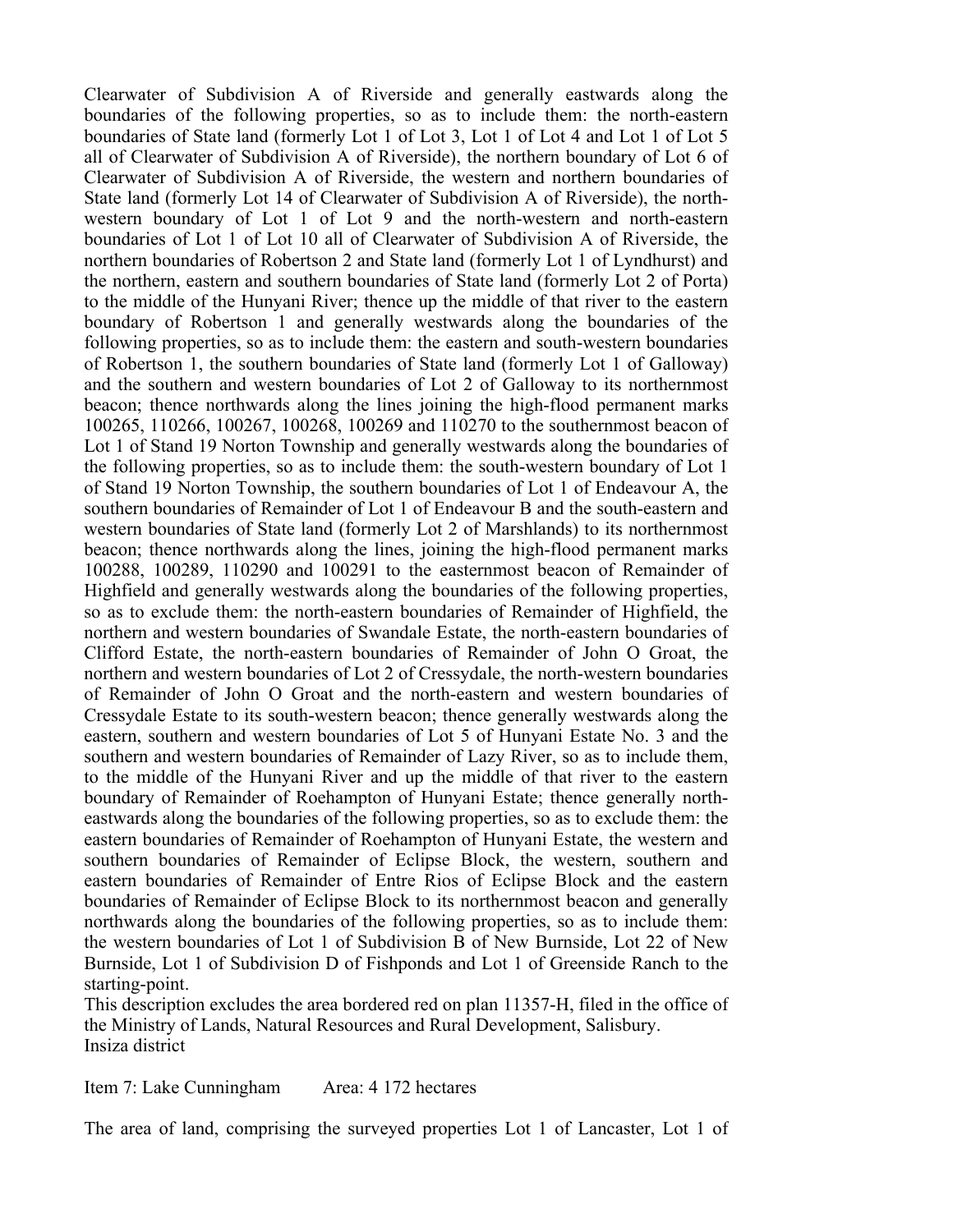Kildare, Lot 1 of Fairview Estate, Lot 1 of Chelo, Lot 1 of Reitfontein, Lot 1 of Bradford, Lot 1 of Hamilton, Lot 1 of Mayfair and Insiza Bridge Store Site of Fairview.

This description excludes an area of land, approximately 359 hectares in extent, bordered red on plan LC (RP) 1/80, filed in the office of the Ministry of Natural Resources and Water Development, Salisbury. Makonde district

Item 8: Sinoia Caves Area: 120 hectares

The area of land bounded by a line drawn south-eastwards from the westernmost beacon of Hillview along its south-western boundary to its-southernmost beacon; thence proceeding south-westwards along the north-western boundary of Olympus Estate to the point where it is intersected by the north-eastern boundary of the road reservation on the Karoi-Sinoia main road and north-westwards along that reservation to the north-western boundary of the former Lot 1 of Highlands; thence generally north-eastwards along the north-western and northern boundaries of the former Lot 1 of Highlands and the south-eastern boundary of the Remaining Extent of Highlands to the starting-point.

Zaka district

Item 9: Manjirenji Area: 3 400 hectares

The area of land bounded by a line drawn from the north-eastern beacon of Manjirenji 1A, generally south-westwards along its north-eastern, north-western and southwestern boundaries and the north-western boundary of Ngwane Extension of Glendevon Estate, so as to exclude them, to beacon MD1 of Manjirenji Dam Reserve (as shown on plan CG2199 filed in the office of the Surveyor-General, Salisbury); thence proceeding generally northwards, eastwards and southwards along a series of surveyed straight lines as shown on that plan to the starting-point. Zaka and Masvingo districts

Item 10: Bangala Area: 2 700 hectares

The area of land bounded by a series of straight lines drawn generally southeastwards from beacon M20 (as shown on plan RN34, filed in the office of the Surveyor-General, Salisbury) through the following beaconed and unbeaconed points: DR23, R10, R9, R8, DR24, DR25, DR26, DR27, DR28, DR29, DR30, R6, R5, DR31, DR32, R4, R4A, R3, R2 and R1 to M1, as shown on that plan, and generally westwards along a series of straight lines through the following beaconed and unbeaconed points: ROCK, M2, M3, DR1, M4, DR2, M6, M6A, DR3, DR4, M6B, DR5, M7, DR6 and DR7 to DR8, as shown on that plan: thence proceeding generally north-eastwards along a series of straight lines through the following beaconed and unbeaconed points: DR9, M10, M11, DR10, M12, DR11, DR12, DR13, M15, M16, DRl4, DRl5, DR16, DR17, DR18, DR19, M17, M18B, M19, DR20, DR21 and DR22, as shown on that plan, to the starting-point.

This description excludes the property Bangala 1 (as shown on Diagram S.G. No. 681/75 filed in the office of the Surveyor-General, Salisbury). Kwekwe district

Item 11: Sehakwe Area: 2 600 hectares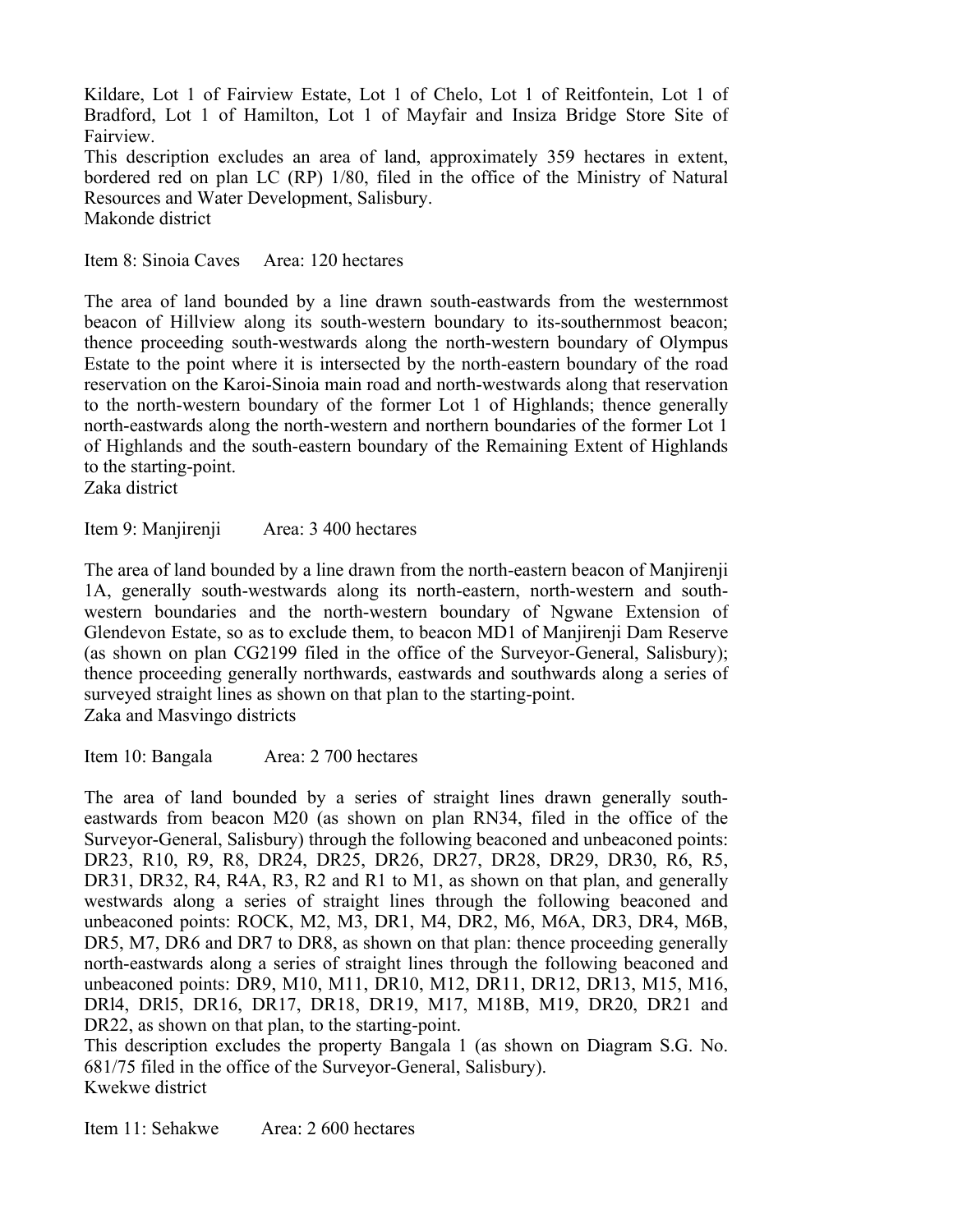The area of land comprising the property Sehakwe Dam Reserve as shown on Diagram S.G. No. 8732/57, filed in the office of the Surveyor-General, Bulawayo. This description excludes the following areas—

 (a) The Security Area as shown on plan 5116E, filed in the office of the Secretary for Water Development, Salisbury; and

 (b) The Sebakwe Acacia Karoo, Sebakwe Great Dyke and Sebakwe Mountain Acacia botanical reserves.

Harare district

Item 12: Robert McIlwaine Area: 6 180 hectares

The area of land bounded by a line drawn the northernmost beacon of Idaho northeastwards along the south-eastern boundary of Knockmalloch; Estate of Austria to beacon EC471; thence proceeding along the south-eastern and eastern boundaries of Cumbrae, the south-western boundaries of Subdivision A of Knockmalloch Estate of Austria through beacon EC466 to beacon EC473 (situate on the southern boundary of Railway Strip 141 and Hunyani Siding Reserve); thence along the southern boundary of that railway strip to the middle of the Hunyani River and south-eastwards along the middle of that river to a point opposite the prolongation of the south-eastern boundary-of the Remainder of Cobre of Porta; thence north-eastwards along that prolongation and the south-eastern boundaries of the Remainder of Cobre of Porta, Musimu of Cobre of Porta and Kintyre to beacon BZ21; thence following a surveyed and beaconed line direct through beacons BZ20, BZ22 and BZ14 (situate on the Remainder of Sublime), BZ122, BZ123 and BZ15 (situate on the Remainder of United), BZ33, BZ32, BZ31, BZ30, BZ29, BZ28, BZ27, BZ26, BZ25 and BZ24 (situate on Warwick), BZ60, BZ61 and BZ62 (situate on the Remainder of Oatlands), BZ119, BZ63, BZ64, BZ65, BZ66 and BZ67 (situate on Glenroy), Abn, BZ68, BZ77, BZ76, BZ74 and BZ73 (situate on Poortside), BZ78, BZ79, BZ80, BZ81 and BZ82 (situate on the Remainder of Amalinda) to the middle of the Hunyani River along the prolongation of the lines between beacons BZ86 and BZ82 (situate on the Remainder of Amalinda); thence south-eastwards along the middle of the Hunyani River to a point opposite the prolongation of the western boundary of Cholo of Elladale; thence southwards along that prolongation to beacon BZ117; thence generally westwards along a surveyed and beaconed line direct through beacons BZ96, BZ97, BZ98 and BZ99 (situate on the Remainder of Elladale), BZ104, BZ105, BZ106,BZ1O7 and BZ1O8 (situate on Lot 1 of Subdivision A of Elladale), BZ110, BZ111, BZ112, BZ113,BZ114, BZ115 and BZ116 (situate on the Remainder of Carolina of Elladale); thence generally westwards along the northern and western boundaries of Carolina Extension, the northern boundaries of Cecil and Maine and the north-eastern boundary of Idaho, so as to exclude them, to the starting-point. Umzingwane district

Item 13: Umzingwane Area: 1 233 hectares

The area of land called Umzingwane Dam Reserve, as shown on Diagram S.G. No. 431/59, filed in the office of the Surveyor-General, Bulawayo. Masvingo district

Item 14: Kyle Area: 16 900 hectares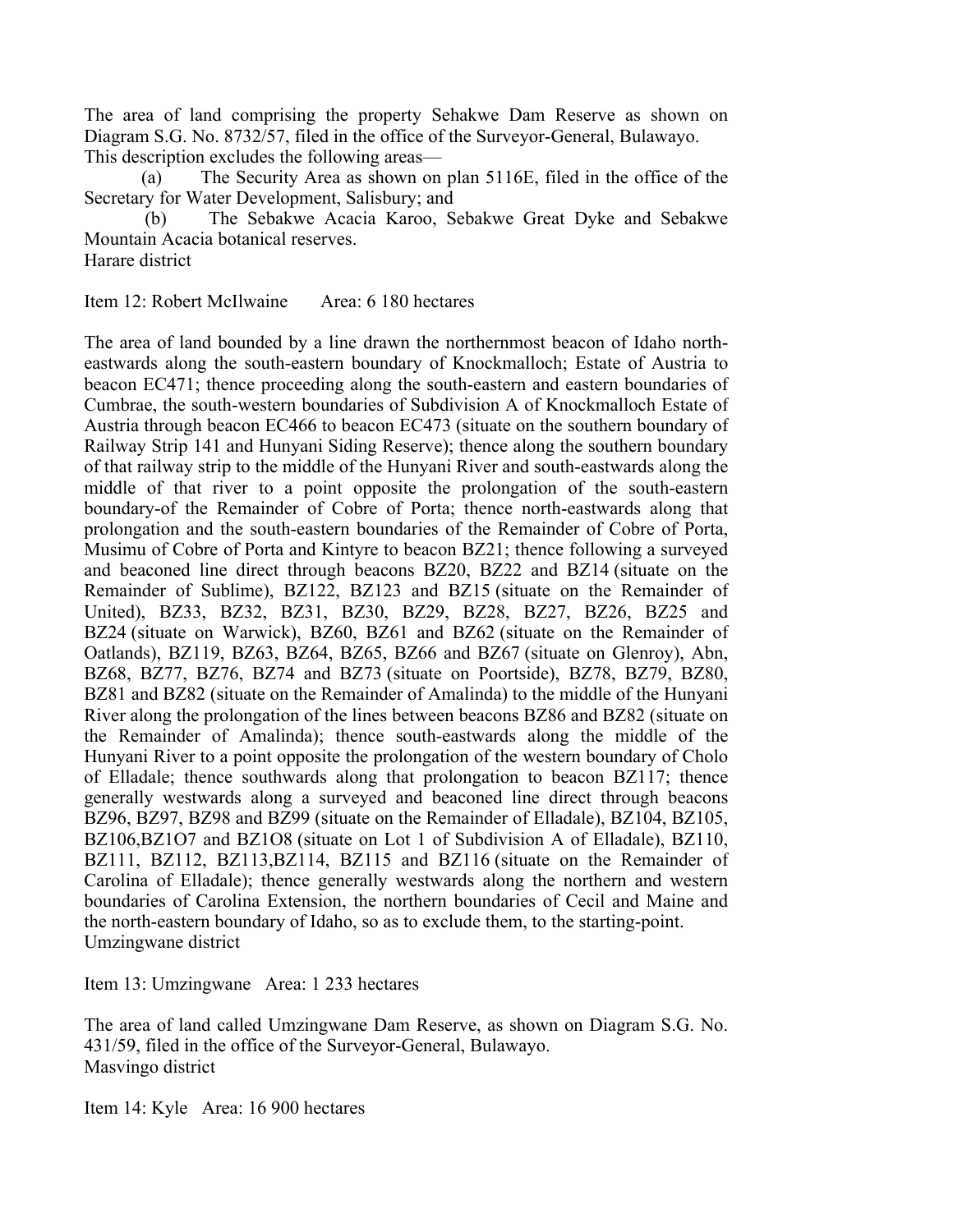The area of land bounded by a line drawn generally south-eastwards from the northernmost beacon of Remainder of Nestadale and along the southern boundaries of the following properties, so as to exclude them: Remainder of Nestadale, Remainder of Desmond Dale, Lot 2 of Nestadale, Remainder of Desmond Dale, Remainder of 13annockburn, Lot 2 of Bannockburn Extension, Remainder of Bannockburn Extension, Remainder of Mlinya, Remainder of Bompst, Barquest Extension and Lot 2 of Bompst, the north-eastern boundary of Lot 2 of Bompst, the eastern boundary of Barquest Extension and the north-eastern boundary of Barquest to its intersection by the Beza Range; thence proceeding north-eastwards along the crest of the Beza Range to the north-western beacon of Shamatera; thence north-eastwards and southeastwards along the north-western and north-eastern boundaries of Shamatera, so as to include it, to the Mtilikwe River and down that river to the south-eastern boundary of Lot 1 of Subdivision B of Glenlivet and generally south-eastwards along the following properties, so as to exclude them: the south-eastern boundary of Lot 1 of Subdivision B of Glenlivet, the south-western and western boundaries of Remainder of Glenlivet, the western boundary of Lot 4 of Glenlivet and the north-western, southwestern and south-eastern boundaries of Lot 2 of Glen Garry of Glenlivet; thence north-eastwards along the southern boundaries of Glengarry Township of Glen Garry of Glenlivet, Remainder of Glen Garry of Gleniivet and the south-western boundary of Cheveden to its intersection by the high flood-level of Lake Kyle; thence generally south-westwards along the high flood-level to beacon C (situated on its eastern shoreline); thence south-westwards for approximately 274 metres along the floating spillway boom to beacon B (situated on the western shore-line of Lake Kyle), and generally south-westwards along the high-flood level through the following beacons: URB2A, NRB2, URB3A, URB3, URB4A, URB4, URB5B, URB5A, URB5, URB6B, URB6A to URB7C (as will more fully appear on plan V-1620-E, filed in the office of the Surveyor-General, Salisbury); thence north-eastwards for approximately 744 metres to a point intersected by the centre-line of the Mtilikwe River and down that river to its intersection by the northern boundary of Remainder of The Retreat; thence south-westwards along that boundary to the easternmost beacon of Subdivision A of The Retreat and generally westwards along the eastern and northern boundaries of the following properties, so as to exclude them: Subdivision A of The Retreat, Clifton of Le Rhone, Remainder of Oatlands, Remainder of Sikate, Remainder of Ivyland, Rebels Ridge Township of Ivyland, Lot 2 of Ivyland, Rebels Ridge Township of Ivyland, Remainder of Ivyland, Remainder of Dindingwe, Lot 2 of Bushmead, Bushmead Township of Bushmead, Lot 2 of Bushmead, Remainder of Bushmead and Remainder of Tilbury to its northernmost beacon; thence northeastwards along the south-eastern boundary of Junction to the Shagashi River and up the Shagashi and Umpopoyani rivers to the south-western boundary of Remainder of Desmond Dale and eastwards along that boundary to the starting-point. This description excludes the following areas—

 (a) Hydro Island, situated approximately 1,609 kilometres west of the Kyle Dam wall (as will more fully appear on Topographical Map Lake Kyle Sheet No. TN9258, filed in the office of the Surveyor-General, Salisbury); and

 (b) an area of land, approximately 29,4 hectares in extent, being the surveyed property Kyle 2 (as shown on Diagram No. S.G. 716/75, filed in the office of the Surveyor-General, Salisbury).

The map reference quoted in this description is given to the nearest hundred metres. TOTAL EXTENT: 354 261 hectares PART II

RECREATIONAL PARKS ON RHODES ESTATES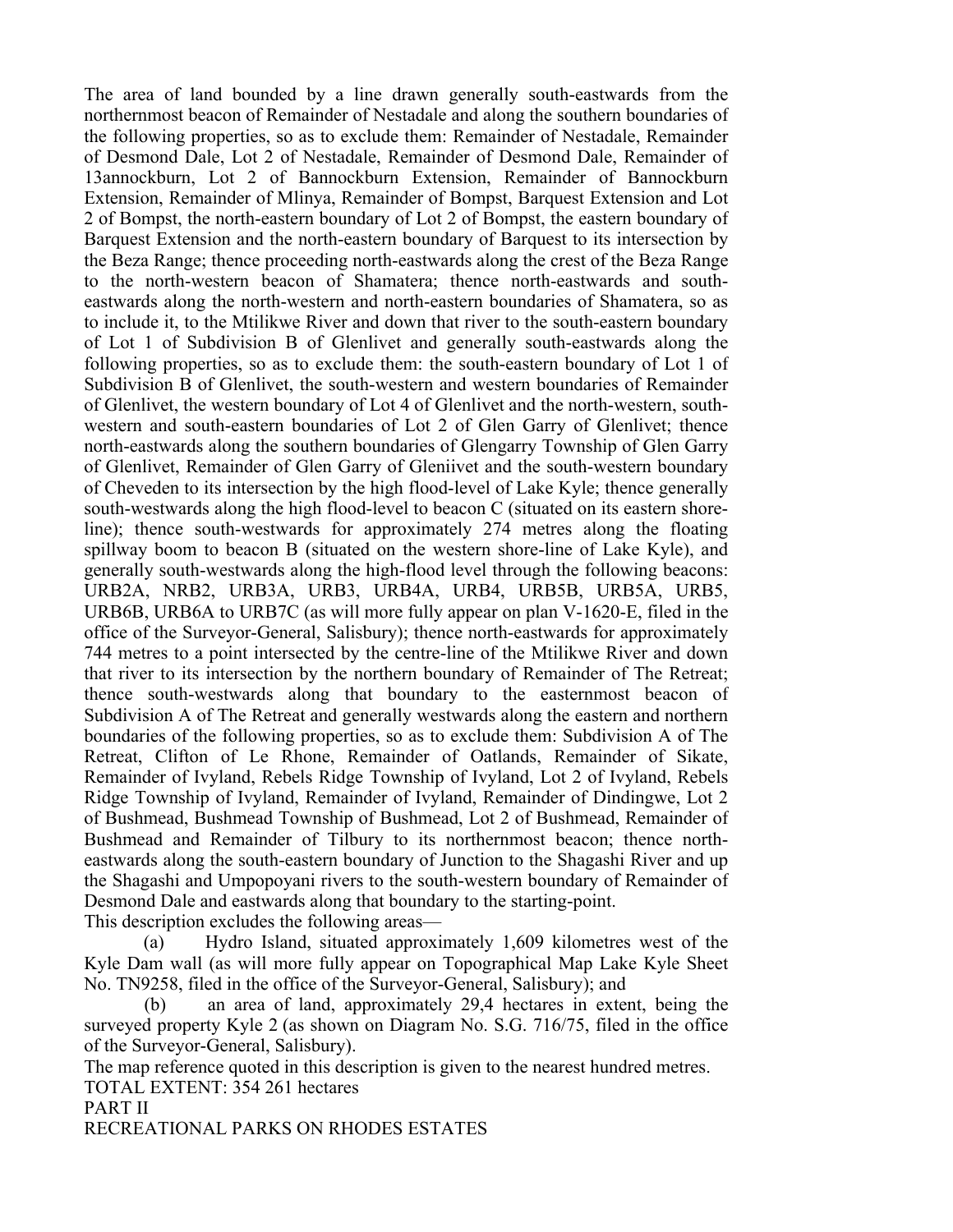## Matobo district

### Item 1: Lake Matopos Area: 2 900 hectares

The area of land bounded by a line drawn from the north-eastern beacon of the Remainder of Westacre Creek southwards along the eastern boundary of the Remainder of Westacre Creek to its intersection by a track at map reference 35KPH591462 on the 1: 50 000 map The World's View 2028B3, Edition 2; thence proceeding generally south-eastwards along that track to its intersection by the southern boundary of the Remainder of Sauerdale Block at map reference PH620439 on that map; thence generally westwards along that southern boundary to its southernmost beacon;-thence generally southwards along the eastern boundary of Hazelside and the south-western boundary of Gulati Communal Land to its intersection by an unnamed stream at map reference PH615363 on that map; thence generally westwards down that stream to its confluence with the Mtsheleli River; thence generally southwards down that river to its confluence with an unnamed stream at map reference PH602356 on that map; thence generally westwards up that stream to a point at map reference PH595352 on that map; thence north-westwards direct to a point on the Matopos Circular Drive where it crosses an unnamed stream at map reference PH589356 on that map; thence generally northwards along that drive to its intersection by a road at map reference PH587406 on that map; thence generally south-westwards along that road to its intersection by the Matopos Circular Drive at map reference PH572399 on that map; thence westwards direct to an unnamed stream at map reference PH568398 on that map;-thence generally westwards down that stream to its intersection by the eastern boundary of the Remainder of Gladstone; thence north-westwards along the eastern boundary of the Remainder of Gladstone, so as to exclude it, to the southern beacon of Lot 1 of Hazelside; thence northeastwards along the south-eastern boundary of that property and north-westwards along the north-eastern boundary of that property to the northern boundary of Hazelside; thence north-eastwards along that northern boundary to its intersection by the Bulawayo-Kezi Road; thence generally northwards along that road following the old road to its intersection by the Bulawayo-Matopos Research Station Road at map reference PH583459 on that map; thence westwards along that road to the eastern boundary of Rhodes Estate Preparatory School. as shown on plan BM54, filed in the offices of the Surveyor-General, Bulawayo; thence northwards along that boundary to the north-eastern beacon of Rhodes Estate Preparatory School; thence northwards direct to a point on a track at map reference PH578463 on that map; thence generally northwards along that track, so as to include it, to its intersection with a track at map reference PH573484 on that map; thence northwards along that track, so as to include it, to a point at map reference PH574488 on that map on the northern boundary of the remainder of Westacre Creek; thence south-eastwards along that boundary to the starting-point.

Map references quoted in this description are given to the nearest 100 metres. TOTAL EXTENT: 2 900 hectares SIXTH SCHEDULE (Section 43) SPECIALLY PROTECTED ANIMALS

 Animals Areas within which animal may be hunted without a section 37 permit

 Mammals—Mammalia 1. Aardwolf—Proteles cristatus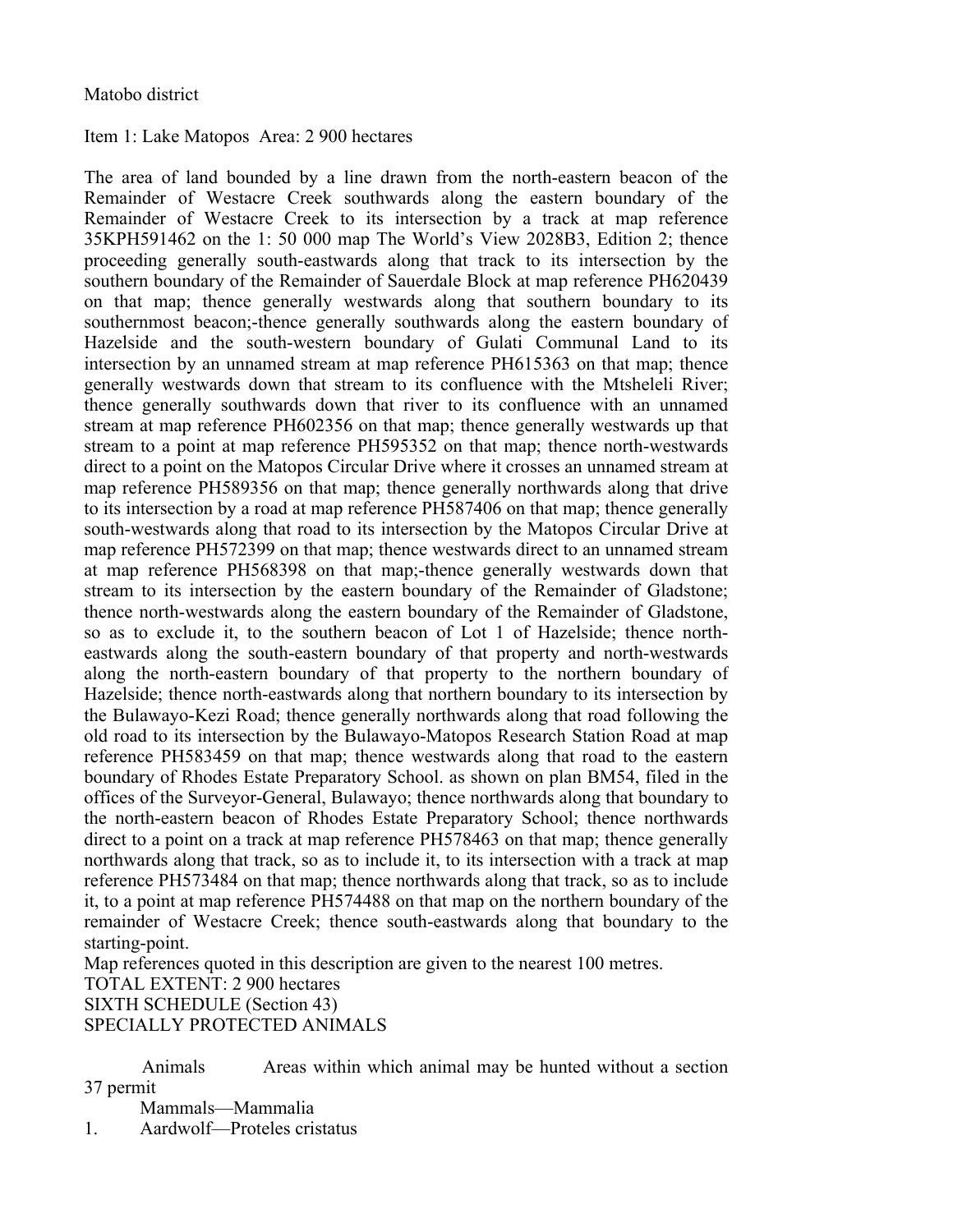- 2. Bat-eared Fox—Otocyon megalotis Wankie district
- 3. Cheetah—Acinonyx jubatus
- 4. Gemsbok—Oryx gazella
- 5. Lichtenstein's Hartebeest—Alcelaphus Lichtensteini
- 6. Pangolin—Manis temmincki
- 7. Rhinoceros—
	- (a) Black—Diceros bicornis
	- (b) Square-lipped—Ceratotherium simum
- 8. Roan—Hippotragus equinus
	- Reptiles—Reptilia
- 1. Python—Python sebae Birds—Aves
- 1. African Hawk Eagle—Hieraaetus spilogaster
- 2. All the Bustards and Korhaans—Family Otidae
- 3. All the Cranes—Family Gruidae
- 4. All the Flamingoes—Family Phoenicopteridae
- 5. All the Pelicans—Family Pelecanidae
- 6. All the Storks—Family Ciconiidae
- 7. All the Vulturs—Family Aegypiidae
- 8. Ayres' Hawk Eagle—Hieraaetus dubius
- 9. Bateleur—Terathopius ecaudatus
- 10. Black Eagle—Aquila verreauxi
- 11. Black-breasted Snake-Eagle—Circaetus pectoralis
- 12. Black Sparrowhawk—Accipiter melanoleucus
- 13. Brown Snake-Eagle—Circaetus cinereus
- 14. Crowned Eagle—Stephanoaetus coronatus
- 15. Fish Eagle—Haliaeetus vocifer
- 16. Hamerkop—Scopus umbretter
- 17. Lanner Falcon—Falco biarmicus
- 18. Long-crested Eagle—Lophaetus occipitalis
- 19. Martial Eagle—Polemaetus bellicosus
- 20. Osprey—Pandion haliaetus
- 21. Peregrine—Falco peregrinus
- 22. Secretary Bird—Sagittarius serpentarius
- 23. Teita Falcon—Falco fasciinucha
- 24. Tawny Eagle—Aquila rapax.

# SEVENTH SCHEDULE (Section 48) SPECIALLY PROTECTED INDIGENOUS PLANTS

Plants Areas within which plant may be picked without a section 41 permit Common Name Botanical name English Afrikaans Area Adiantaceae Acristuchum aureum Mangrove fern Amaryllidaceae Cyrtanthus all species Dierama all species Harebell Flowering grass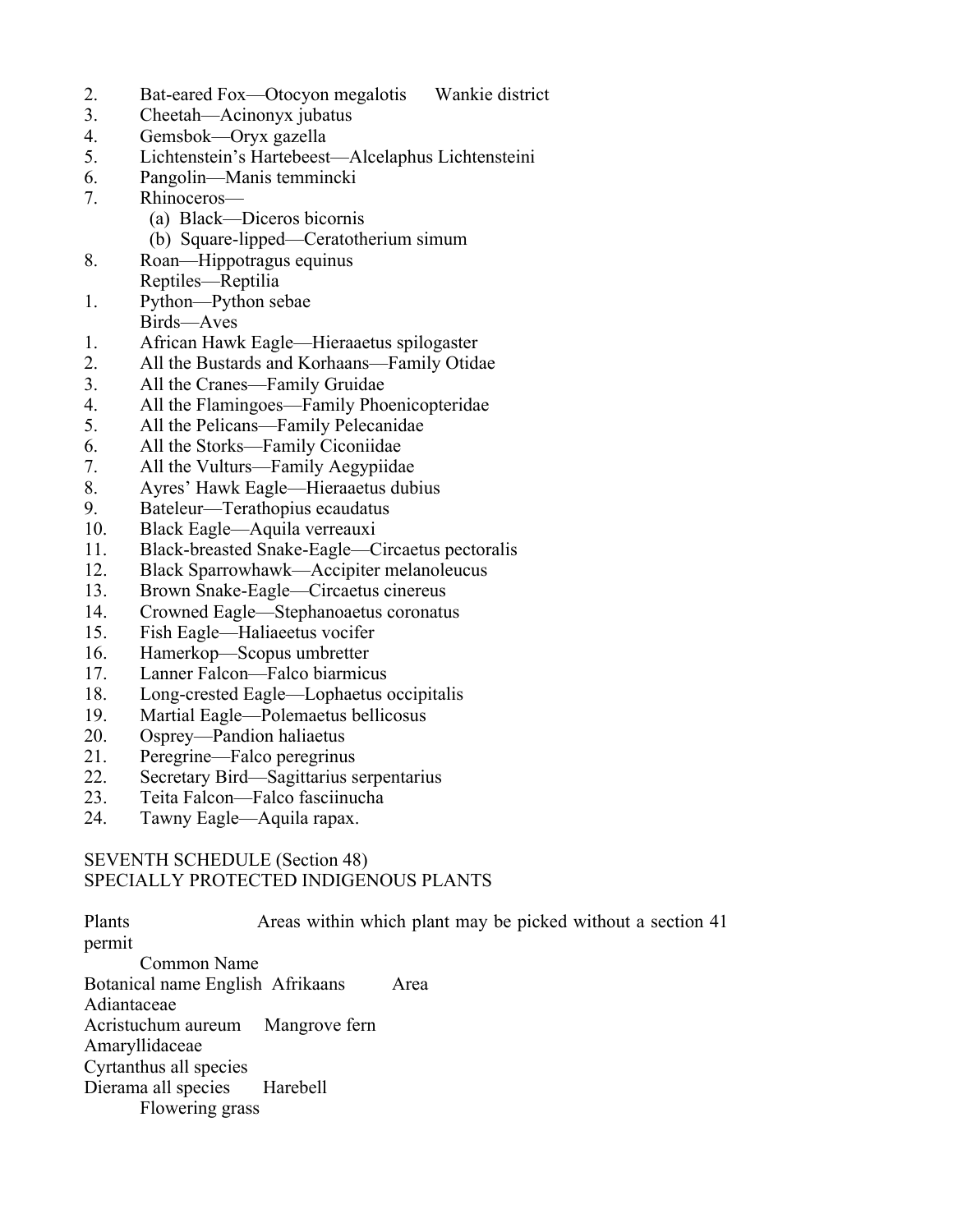Apocynaceae Adenium obesum (Forsk) Roem et Schult. var multiflorum (Klotzsch) Sabi Star chitsvosve, mbwayuma, chihumbu Pachypodium saundersonii Lundi Star Arecaceae (Palmae) Borassus aethiopum Mart. Borassus palm Raphia farinifera (Gaertn.) Raffia palm muware Hylander Asclepiadaceae Hoodia lugardii N.E. Br. Tavaresia barklyi (Thistleton-Dyer) N.E. Br. Cupreseaceae Juniperus procera Endl. African juniper Cyatheaceae Alsophila, all species Tree ferns chitsamva, gombwe Euphorbiaceae Euphorbia davyi N.E. Br. Euphorbia decidua Bally & Leach Euphorbia memoralis R.A. Dyer Euphorbia wildii Leach Flacourtiaceae Bivinia jalbertii Tul. Mutuputupu mutuputupu Tree Liliaceae Aloe, all species and natural hybrids Gloriosa superba L. Flame lily kajongwe, nyakajongwe, amakukhulume, iqhude, unyawulwenkukuhu, matalamanda, gumbo-lewuku Orchidaceae All species of epiphytic (or lithophytic) orchids Passifloraceae Adenia fruticosa Burtt Davy Adenia spinosa Burtt Davy Polypodiaceae Platycerium alcicorne Desv. Staghorn fern Zamiaceae Encephalartos, all species Cycad EIGHTH SCHEDULE (Section 80) PROBLEM ANIMALS 1. Baboon—Papio spp. 2. Wild or Hunting Dog—Lycaon pictus 3. Spotted Hyena—Crocuta crocuta 4. Black-backed Jackal—Canis mesomelas NINTH SCHEDULE (Section 121) DANGEROUS ANIMALS

Buffalo — Syncerus caffer Elephant — Loxodonta africana Hippopotamus — Hippopotarnus amphibius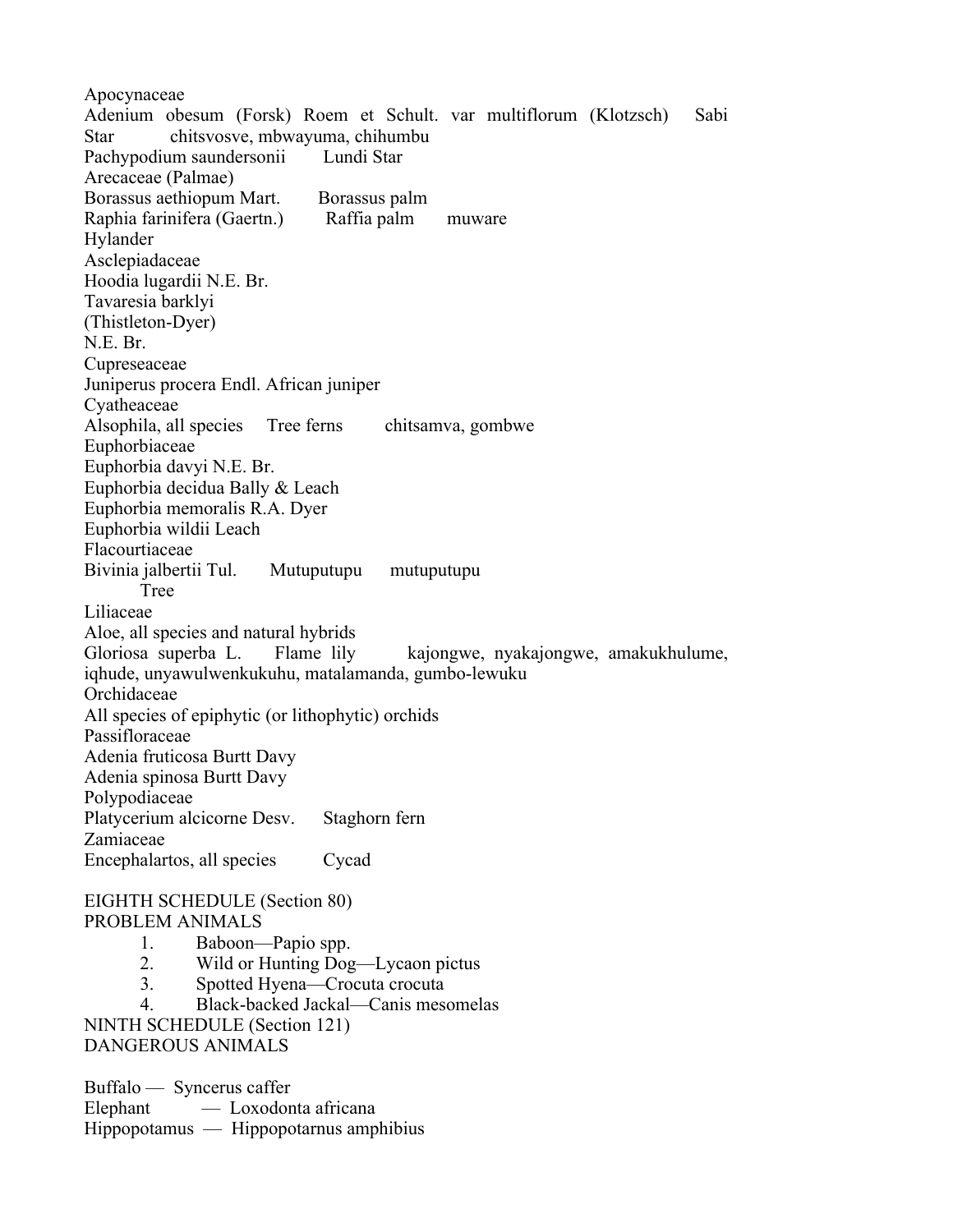Leopard — Panthera pardus Lion — Panthera leo Rhinoceros— (a) Black — Diceros bicornis (b) Square lipped — Ceratotherium simum TENTH SCHEDULE (Section 122) PRESCRIBED ROADS PART I The principal road— From To Via 1. Harare Zambia border Chinhoyi and Chirundu 2. Harare Mozambique border Muroko and Nyamapanda 3. Harare Mozambique border (Forbes border post) Rusape and Mutare 4. Harare Bulawayo-Beitbridge road Masvingo 5. Harare Bulawayo Gweru 6. Bulawayo Republic of South Africa border Mbalabala and Beitbridge 7. Bulawayo Botswana border Plumtree 8. Bulawayo Zambia border Victoria Falls 9. Balla Balla Mutare Masvingo and Birchenough Bridge 10. Ngundu Tanganda 11. Harare Mount Darwin Mazowe and Bindura 12. Mazowe Mvurwi 13. Harare-Mutoko Shamva — 14. Rusape Nyanga — 15. Harare-Mutare Juliasdale — 16. Birchenough Beitbridge Mount Selinda— 17. Mvuma Gweru — 18. Gweru Zvishavane 19. Mvurwi Mount Darvin Centenary 20. Makuti Kariba — 21. Lion's Den Mhangura 22. Chinhoyi Chegutu Gadzema 23. Chinhoyi Alaska — 24. Banket Tsatsi Mutorashanga 25. Harare-Chinhoyi Mazowe Pearson Settlement 26. Amandas Glendale 27. Harare Domboshawa— 28. Macheke Murehwa 29. Rusape-Nyanga Road Troutbeck — 30. Harare-Mutare road Watsomba Penhalonga 31. Mutare Vumba and Vumba circular drive — 32. Mutare-Nasvubgi Cashel Lisnacloon 33. Birchenough Bridge-Mount Selinda Road Chinanimani Skyline **Junction** 34. Lisnacloon Skyline Junction 35. Masvinga-Beit Bridge Road Lake Mutirikwe Zimbabwe 36. Chirumanzu on Harare-Beit Bridge Road Gutu — 37. Masvingo-Mbalabala Road West Nicholson Mberengwa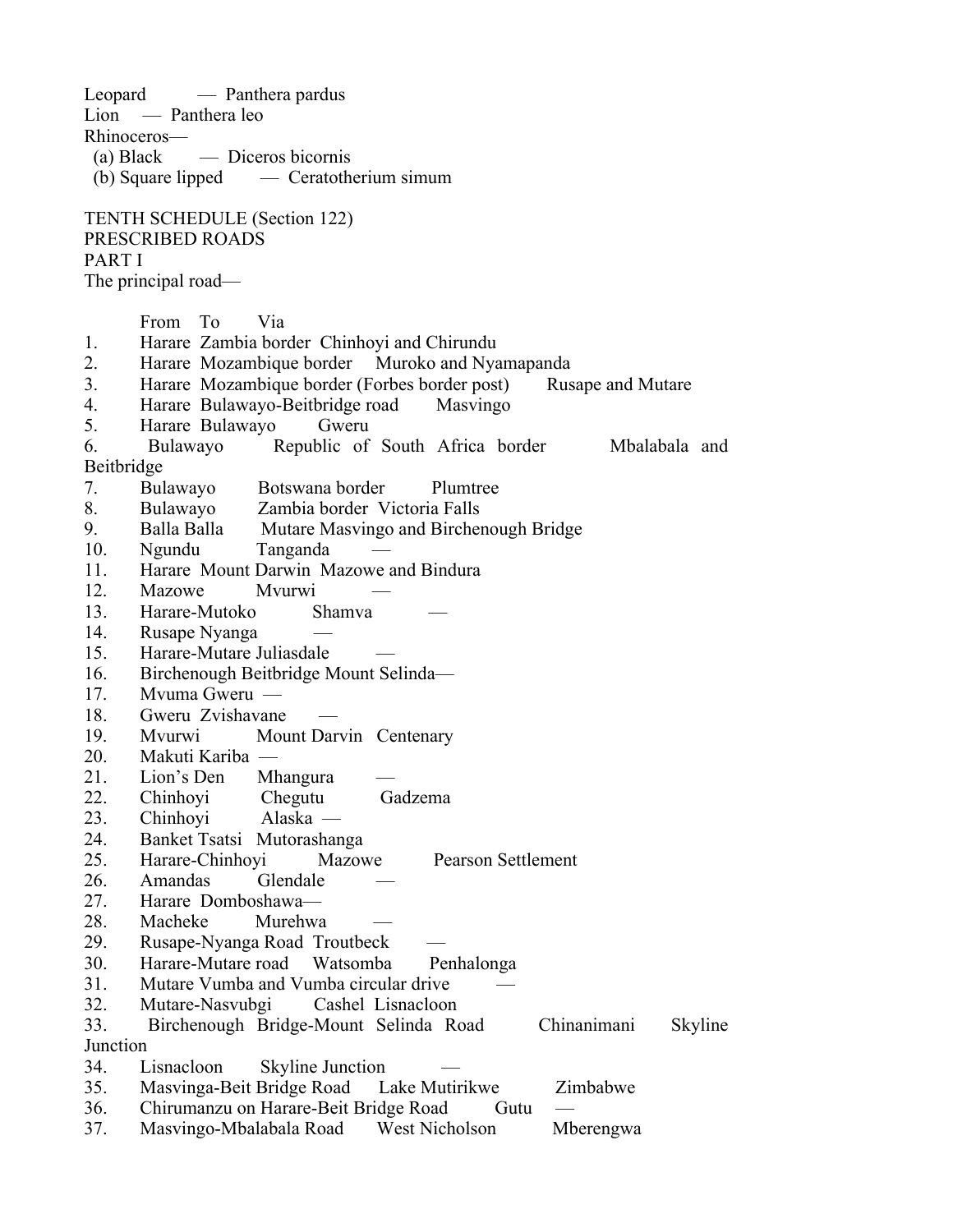- 38. Harare-Bulawayo Road Redcliff —
- 39. Bulawayo Motapa Turk Mine and Lonely Mine
- 40. Bulawayo Tsholotsho Nyamandhlovu
- 41. Bulawayo Antelope Matopos and Kezi
- 42. Bulawayo-Victoria Falls Road Dete —
- 43. Bulawayo-Victoria Falls road Kamativi —
- 44. Bulawayo-Victoria Falls road Main Camp (Hwange National Park boundary) —
- 45. Bulawayo Gwanda Matopo
- 46. Masvingo-Mbalabala Road Filabusi —
- 47. Masvingo-Mbalabala Road Gaths Mine —
- 48. Chivhu The Range
- 49. Harare-Mutare Road Odzi —
- 50. Nyazura Dorowa —
- 51. Headlands Mayo —
- 52. Harare-Mutare Road Shiota Waddilove
- 53. Harare-Mutare Road Goromonzi —
- 54. Harare New Sarum Queensway
- 55. Harare Seke Seke Dam
- 56. Harare -Bulawayo Road Ancient Mariner (Lake Chivero
- Recreational Park) —
- 57. Harare-Bulawayo Road Lake Chivero Recreational Park Old Toll Gate
- 58. Harare-Bulawayo road at Hunyani River Bridge Lake Chivero Recreational Park at railway crossing —
- 59. Harare-Chirundu at Inkomo junction Harare-Chirundu road Darwendale
- 60. Chegutu Kadoma Chakari and Golden Valley
- 61. Harare-Bulawayo road Empress Mine —
- 62. Kwekwe Mvuma-Gweru —
- 63. Gweru Silobela —
- 64. Kwekwe Gokwe Jombe
- 65. Bulawayo Khami Dam —
- 66. Bindura Shamva —

# PART II

All roads within—

 (i) the area of a municipality or town or local government area in terms of the Urban Councils Act [Chapter 29:15]; or

 (ii) a town ward of a rural district council or an area that has been declared in terms of the Rural District Councils Act [Chapter 29:13] to be a specified area; or

(iii) the area of a township, village, business centre or industrial area set aside in terms of subsection (1) of section 10 of the Communal Land Act [Chapter 20:04].

ELEVENTH SCHEDULE (Section 4 (5) )

ANCILLARY POWERS OF AUTHORITY

1. To acquire by lease, purchase, or otherwise, immovable property and to construct buildings thereon.

2. To buy, take in exchange, hire or otherwise acquire movable property, including vehicles, necessary or convenient for the performance of its functions.

3. To maintain, alter and improve property acquired by it.

4. To mortgage or pledge any assets or part of any assets and, with the approval of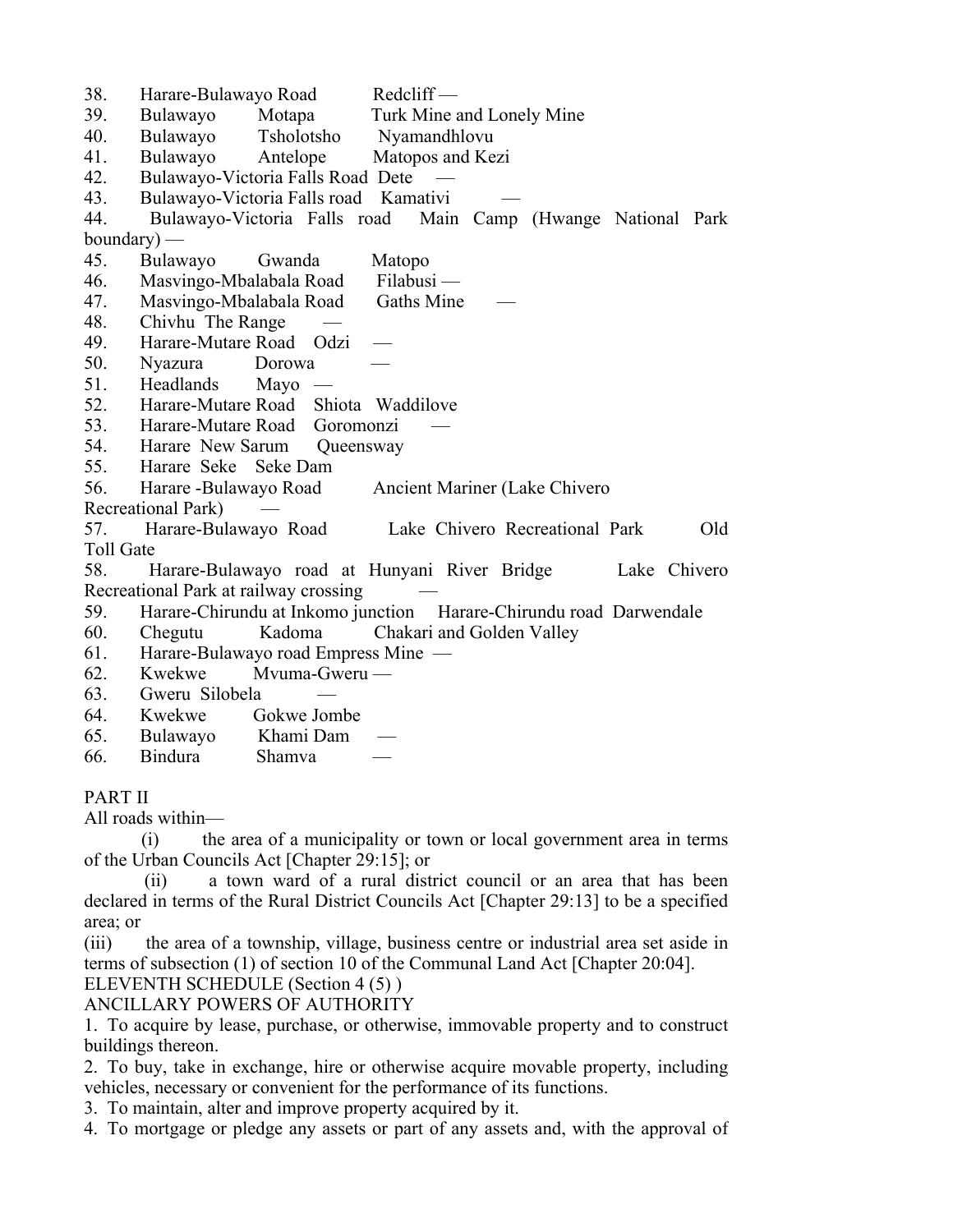the Minister, to sell, exchange, let, dispose of, turn to account or otherwise deal with any assets or part of any assets which are not required for the exercise of its functions for such consideration as the Authority may, with the approval of the Minister, determine.

5. To open bank and building society and post office accounts in the name of the Authority and to draw, make, accept, endorse, discount, execute and issue for the purposes of its functions, cheques, promissory notes, bills of exchange, bills of lading, securities and other instruments.

6. To insure against losses, damages, risks and liabilities which it may incur.

7. To enter into contracts and suretyships or give guarantees in connection with the exercise of its functions and to modify or rescind such contracts or rescind suretyships or guarantees.

8. With the approval of the Minister, to enter into, renew, cancel or abandon arrangements with any government or authority, local or otherwise, that may seem conducive to the exercise of its functions or any of them and to obtain from such government or authority rights, privileges and concessions which the Authority thinks desirable to obtain and carry out, exercise and comply with such arrangements, rights, privileges and concessions.

9. With the approval of the Minister, to raise loans or borrow money in such amounts and for such purposes and under such conditions as may be approved by the Minister.

10. With the approval of the Minister, to enter into joint ventures with any authority in any other country having responsibility for the administration and management of national parks and wild life, or with any public, private or international entity for the purposes of promoting the purposes of this Act.

11. To employ, upon such terms and conditions as the Authority may think fit, such persons as may be necessary for conducting its affairs, and suspend or discharge any such persons.

12. Subject to section 39 of the Audit and Exchequer Act [Chapter 22:03], to pay such remuneration and allowances and grant such leave of absence and to make such gifts and pay bonuses and the like to its employees as the Authority thinks fit.

13. To provide pecuniary benefits for its employees on their retirement, resignation, discharge or other termination of service or in the event of their sickness or injury and for their dependants, and for that purpose to effect policies of insurance, establish pension or provident funds or make such other provision as may be necessary to secure for its employees and their dependants any or all of the pecuniary benefits to which this paragraph relates.

14. With the approval of the Minister, to purchase, take in exchange, hire and otherwise acquire land or dwellings for use or occupation by its employees.

15. To construct dwellings, outbuildings or improvements for use or occupation by its employees on land purchased, taken in exchange, hired or otherwise acquired by the Authority.

16. To sell or let dwellings and land for residential purposes to its employees.

17. With the approval of the Minister, to guarantee loans to its employees or their spouses for the purchase of dwellings or land for residential purposes, the construction of dwellings and the improvement of dwellings or land which are the property of its employees or their spouses.

18. To provide security in respect of loans guaranteed in terms of paragraph 17 by the deposit of securities.

19. With the approval of the Minister, to make loans to any employee of the Authority<sup>3</sup>/<sub>4</sub><sup>3</sup>/<sub>4</sub>

(a) for the purpose of purchasing vehicles, tools or other equipment used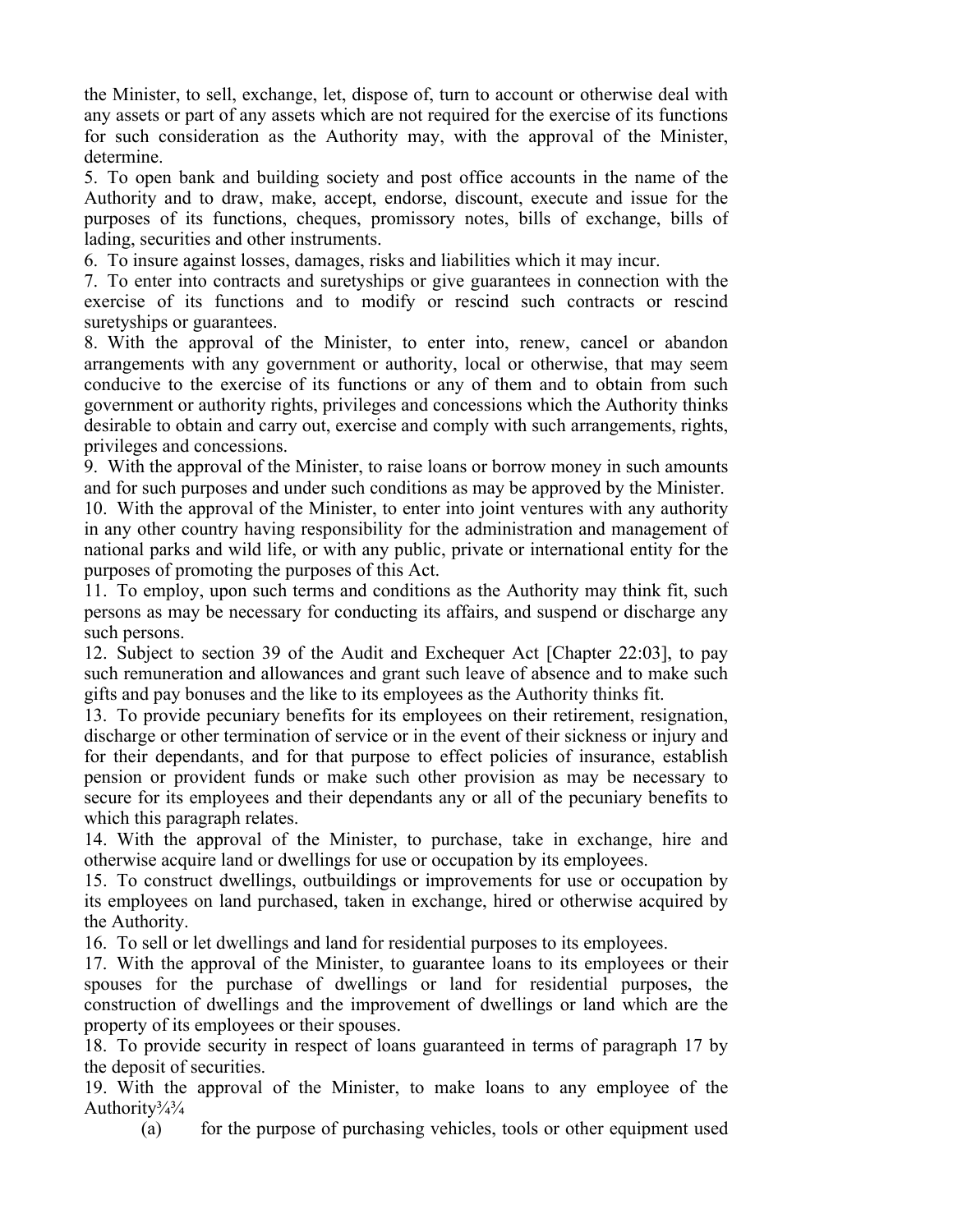by him in carrying out his duties; or

 (b) not exceeding three months' salary or wages payable to him, for any purpose;

on such security as the Authority considers adequate.

20. To do anything for the purpose of improving the skill, knowledge or usefulness of its employees, and in that connection to provide or assist other persons in providing facilities for training, education and research and to pay for the aforesaid, where necessary.

21. To provide such services as the Authority considers could properly be provided by the Authority.

22. With the approval of the Minister, to provide financial assistance to any person, association, organisation or institution whose activities are such as to be, in the opinion of the Authority, of benefit to the Authority.

23. Generally, to do all such things as may be necessary, conducive or incidental to the exercise of the powers and the performance of the functions of the Authority under this Act or any other enactment.

TWELFTH SCHEDULE (Section 5 (4))

PROVISIONS APPLICABLE TO THE BOARD

## ARRANGEMENT OF PARAGRAPHS

Paragraph

- 1. Interpretation in Twelfth Schedule.
- 2. Disqualification for appointment to Board.
- 3. Terms and conditions of office of members.
- 4. Vacation of office by members.
- 5. Suspension of members.
- 6. Dismissal of Board.
- 7. Filling of vacancies on Board.
- 8. Chairman and vice-chairman of Board.
- 9. Meetings and procedure of Board.
- 10. Committees of Board.
- 11. Rhodes Inyanga and Rhodes Matopos Committees.
- 12. Functions of Rhodes Inyanga and Rhodes Matopos Committees.
- 13. Reports of Committees established under paragraphs 11 and 13.
- 14. Members of Board and committees to disclose certain connections and

interests.

- 15. Members to disclose business interests and assets.
- 16. Minutes of proceedings of Board and of committees.

 17. Remuneration and allowances of members of Board and of committees.

- 18. Reports of Board.
- Interpretation in Twelfth Schedule
- 1. In this Schedule $\frac{3}{4}$

"chairman" or "vice-chairman" means the chairman or vice-chairman of the Board;

"committee" means a committee of the Board;

"Inyanga Estates" has the meaning assigned to it in the Rhodes Estates Act [Chapter 20:17];

"Inyanga Fund" has the meaning assigned to it in the Rhodes Estates Act [Chapter 20:17];

"Matopos Estates" has the meaning assigned to it in the Rhodes Estates Act [Chapter 20:17];

"Matopos Fund" has the meaning assigned to it in the Rhodes Estates Act [Chapter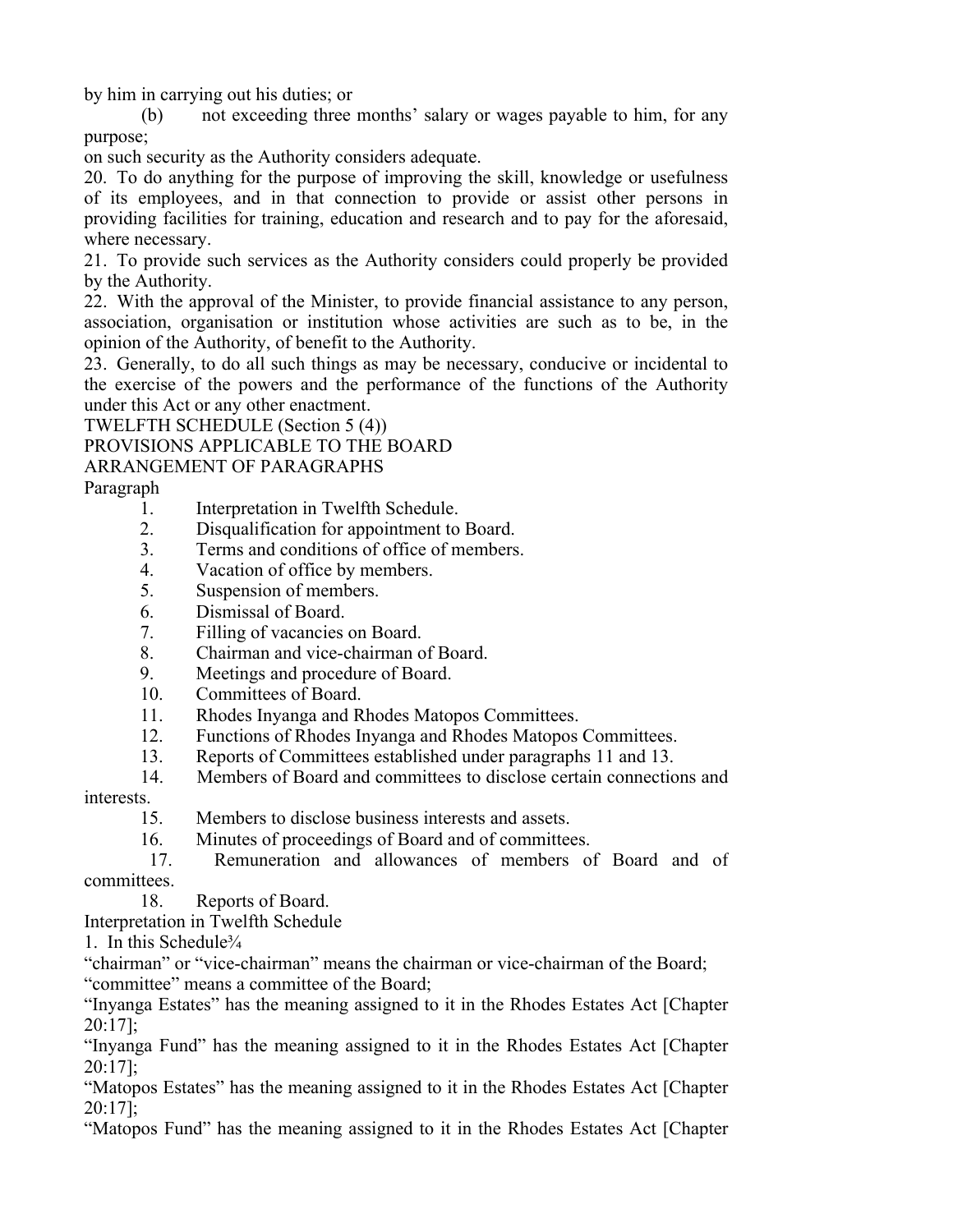20:17];

"member" means a member of the Board;

"Rhodes Estates" means the Inyanga Estates and the Matopos Estates.

Disqualification for appointment to Board

2.(1) The Minister shall not appoint a person as a member and no person shall be qualified to hold office if—

(a) he is not a citizen of Zimbabwe; or

 (b) he has been adjudged or otherwise declared insolvent or bankrupt in terms of a law in force in any country, and has not been rehabilitated or discharged; or

 (c) he has made an assignment to or arrangement or composition with his creditors in terms of a law in force in any country, and the assignment, arrangement or composition has not been rescinded or set aside; or

 (d) within the period of five years immediately preceding his proposed appointment, he has been sentenced—

(i) in Zimbabwe, in respect of an offence involving dishonesty; or

 (ii) outside Zimbabwe, in respect of conduct which, if committed in Zimbabwe, would have constituted an offence involving dishonesty.

(2) A person who is—

(a) a member of Parliament; or

(b) a member of three or more other statutory bodies;

shall not be appointed as a member, nor shall he be qualified to hold office as a member.

(3) For the purposes of paragraph (b) of subsection  $(2)$  —

 (a) a person who is appointed to a council, board or other authority which is a statutory body or which is responsible for the administration of the affairs of a statutory body shall be regarded as a member of that statutory body;

(b) "statutory body" means—

(i) any commission established by the Constitution; or

 (ii) any body corporate established directly by or under an Act for special purposes specified in that Act, the membership of which consists wholly or mainly of persons appointed by the President, a Vice President, a Minister or any statutory body or by a commission established by the Constitution.

Terms and conditions of office of members

3.(1) A member shall hold office for such period, not exceeding three years, as the Minister may fix at the time of his appointment.

(2) On the expiry of the period for which a member was been appointed, the member shall continue to hold office until he has been re-appointed or his successor has been appointed:

Provided that a member shall not continue to hold office in terms of this subsection for more than six months.

(3) A person who ceases to be a member shall be eligible for re-appointment:

Provided that no person may be re-appointed for a fifth term in office.

(4) Members shall hold office on such terms and conditions as the Minister may fix. Vacation of office by members

4.(1) A member shall vacate his office and his office shall become vacant—

 (a) one month after the date he gives notice in writing to the Minister of his intention to resign his office or after the expiry of such other period of notice as he and the Minister may agree; or

 (b) on the date he begins to serve a sentence of imprisonment in Zimbabwe or in any other country: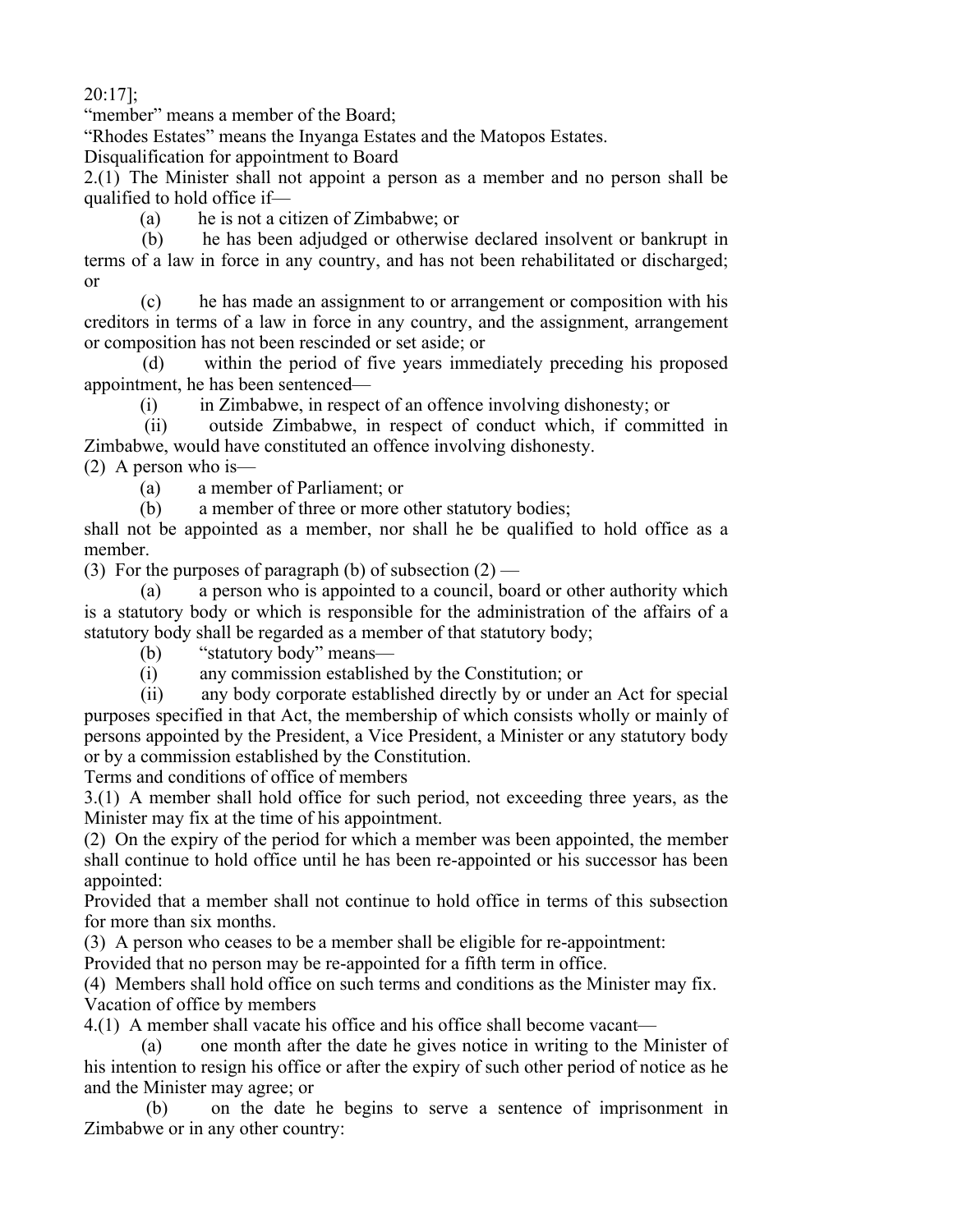(c) if he becomes disqualified in terms of paragraph (a), (b) or (c) of subparagraph (1) of paragraph 2, or in terms of subparagraph (2) of that paragraph, to hold office as a member; or

(d) if he is required in terms of subparagraph  $(2)$  or  $(3)$  to vacate his office as a member.

(2) The Minister may require a member to vacate his office if—

 (a) the member has been guilty of conduct which renders him unsuitable to continue to hold office as a member; or

 (b) the member has failed to comply with any condition of his office fixed in terms of paragraph 3; or

 (c) the member has ceased to possess any qualification by reason of which he was appointed; or

 (d) the member is mentally or physically incapable of efficiently performing his duties as a member; or

(e) the member contravenes paragraph 14; or

 (f) the member or his spouse engages in any occupation, service or employment, or holds any asset, which in the Minister's opinion is inconsistent with his duties as a member.

(3) The Minister, on the recommendation of the Board, may require a member to vacate his office if the Minister is satisfied that the member has been absent without the consent of the chairman from three consecutive meetings of the Board of which he has been given at least seven days' notice, and that there was no just cause for the member's absence.

Suspension of members

5. The Minister—

 (a) may suspend from office a member against whom criminal proceedings have been instituted in respect of an offence for which a sentence of imprisonment without the option of a fine may be imposed; and

 (b) shall suspend from office a member who has been sentenced by a court to imprisonment without the option of a fine, whether or not any portion has been suspended, pending determination of the question whether the member is to vacate his office;

and, while that member is so suspended, he shall not carry out any of his duties or be entitled to any remuneration or allowances as a member.

Dismissal of Board

6.(1) Subject to subparagraph (2), if the Minister considers that—

 (a) the Board has contravened this Act or any other law and has failed to rectify the contravention within a reasonable time after being required to do so by the Minister; or

 (b) whether through disagreements amongst its members or otherwise, the Board is unable to carry out any of its functions in terms of this Act;

the Minister may, by written notice to the chairman copied to the Director-General of the Authority , dismiss all the members of the Board, and their offices shall become vacant as soon as the chairman receives the notice.

(2) Subject to subparagraph (3), if the Minister considers it in the national interest to do so, he may dissolve the Board.

(3) Before dismissing or dissolving all the members in terms of subparagraph (1), the Minister shall consult the President and act in accordance with any directions the President may give him.

(4) A member who has been dismissed, or whose appointment was terminated by the dissolution of the Board in terms of subparagraph (2), shall be eligible for re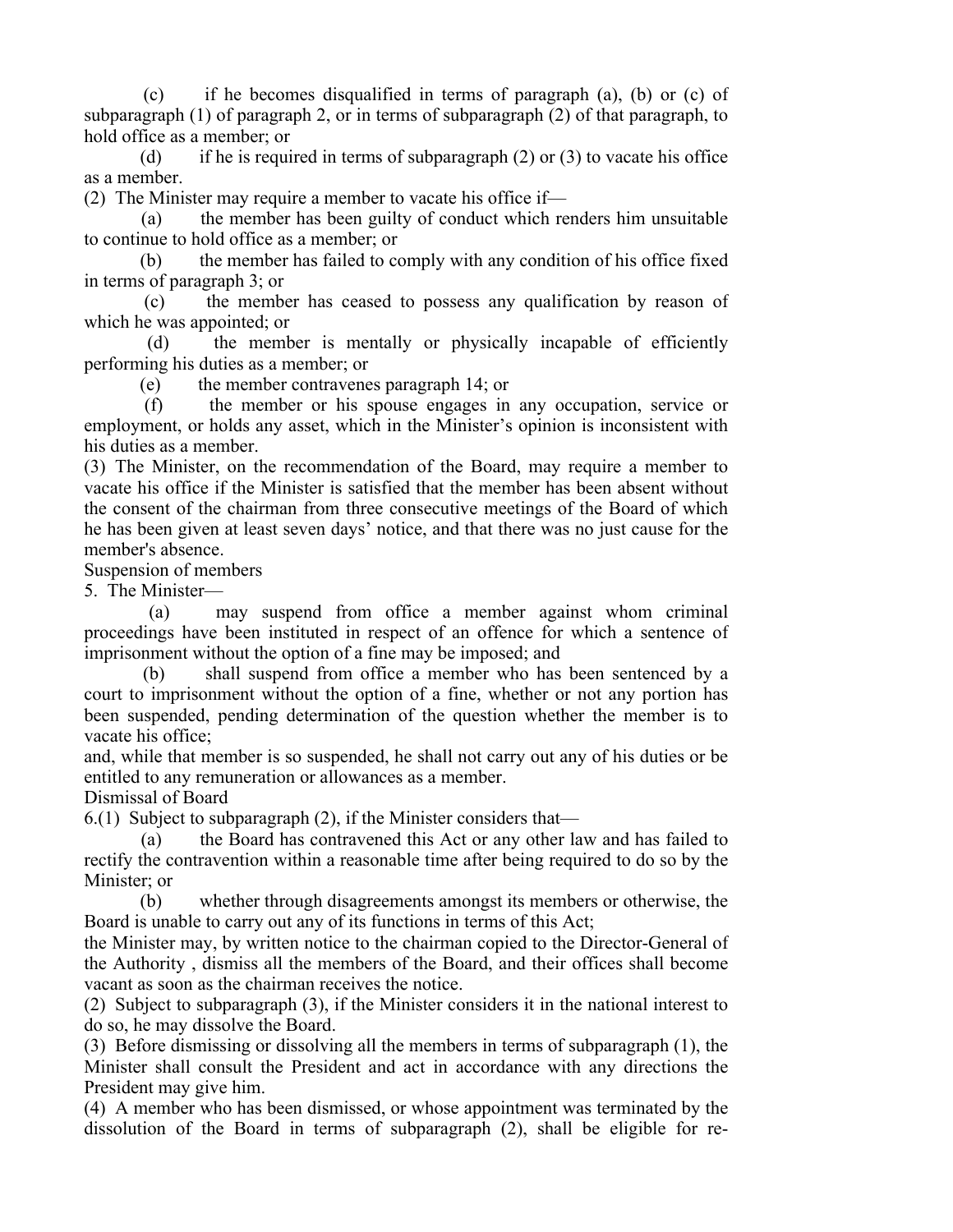appointment.

(5) Where the Minister acts in terms of subparagraph (1) or (2), he shall table a report before the Parliament explaining the reasons for his action within fourteen days when Parliament next sits after the dismissal of the members or the dissolution of the Board, as the case may be.

Filling of vacancies on Board

7.(1) Within three months after a member's death or vacation of office, the Minister shall, subject to paragraph 2, appoint a person to fill the vacancy.

(2) Within one month after dismissing all the appointed members in terms of paragraph 6, the Minister shall, subject to paragraph 2, appoint persons to fill the vacancies.

Chairman and vice-chairman of Board

8.(1) At its first meeting the Board shall elect from among the members appointed in terms of subsection (2) of section three a member to be the chairman of the Board and another member to be vice-chairman of the Board.

(2) The chairman and vice-chairman may at any time, by written notice to the Minister, resign their offices as such.

(3) Within three months after being notified of a vacancy in the office of the chairman or vice-chairman, the Board shall, subject to subparagraph (1), elect a member to fill the vacancy.

(4) The vice-chairman shall perform the functions of the chairman whenever the chairman is unable to perform them or the office of chairman is vacant.

Meetings and procedure of Board

9.(1) The Board shall hold its first meeting on a date and place fixed by the Minister, and thereafter shall meet for the dispatch of business and adjourn, close and otherwise regulate its meetings and procedure as it thinks fit:

Provided that the Board shall meet at least six times in each financial year.

(2) The chairman—

(a) may convene a special meeting of the Board at any time; and

 (b) shall convene a special meeting of the Board on the written request of the Minister or not fewer than two members, which meeting shall be convened for a date not sooner than seven days and not later than thirty days after the chairman's receipt of the request.

(3) Written notice of a special meeting convened in terms of subparagraph (2) shall be sent to each member not later than forty-eight hours before the meeting and shall specify the business for which the meeting has been convened.

(4) No business shall be discussed at a special meeting convened in terms of subparagraph (2) other than—

 (a) such business as may be determined by the chairman, where he convened the meeting in terms of subparagraph (a) of subparagraph (2); or

 (b) the business specified in the request for the meeting, where the chairman convened the meeting in terms of subparagraph (b) of subparagraph (2).

(5) The chairman or, in his absence, the vice-chairman shall preside at all meetings of the Board:

Provided that, if the chairman and vice-chairman are both absent from any meeting of the Board, the members present may elect one of their number to preside at that meeting as chairman.

(6) The quorum at any meeting of the Board shall be a majority of the members.

(7) Subject to subparagraph (11), anything authorised or required to be done by the Board may be decided by a majority vote at any meeting of the Board at which a quorum is present.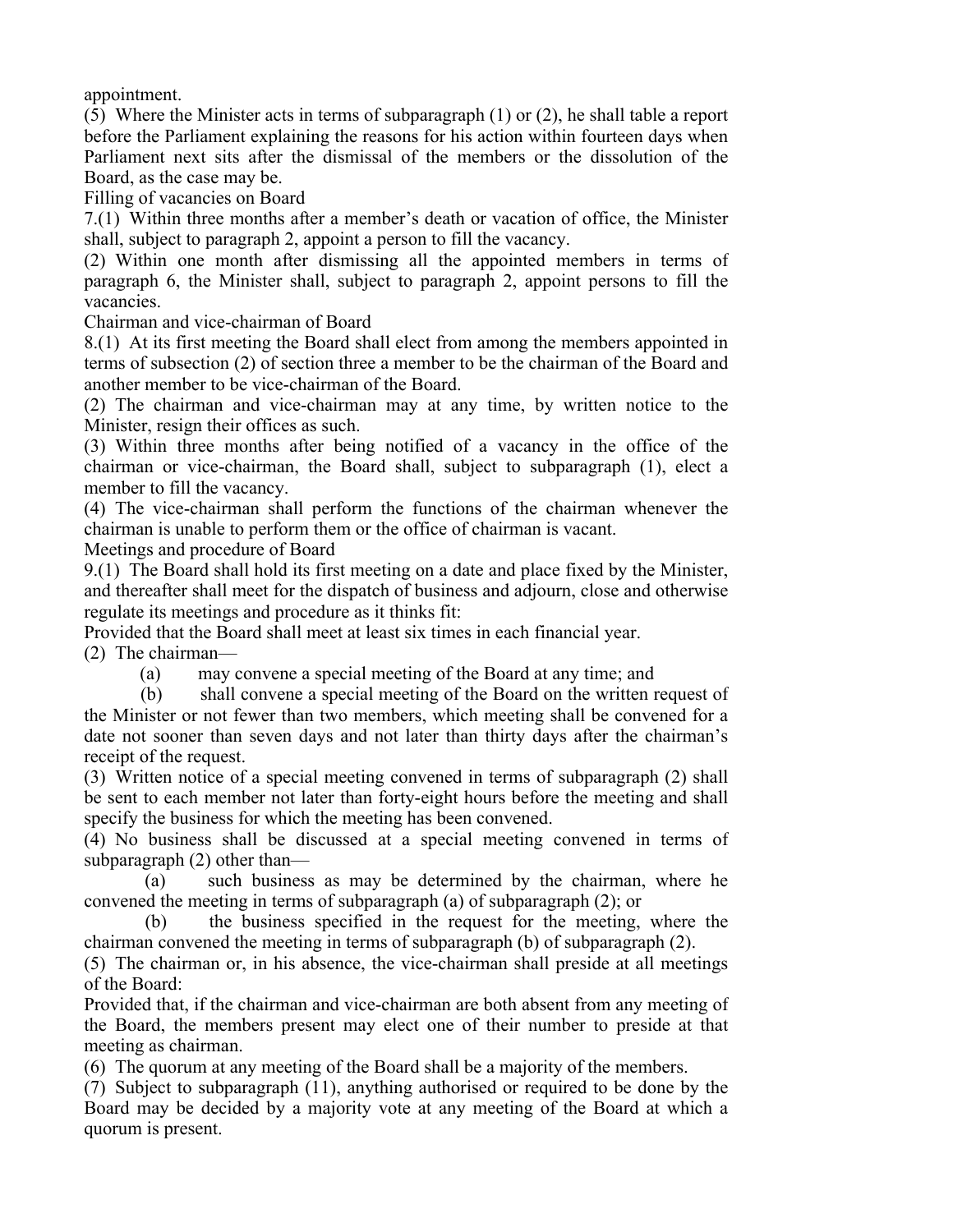(8) With the approval of the other members, the chairman may invite any person to attend a meeting of the Board or of a committee, where the chairman considers that the person has special knowledge or experience in any matter to be considered by the Board concerned or the committee, as the case may be, at that meeting.

(9) A person invited to attend a meeting of the Board or of a committee in terms of subparagraph (8) may take part in the proceedings of the Board concerned or the committee as if he were a member thereof, but shall not have a vote on any question before the Board concerned or committee, as the case may be.

(10) At all meetings of the Board each member present shall have one vote on any question before the Board:

Provided that—

 (i) in the event of an equality of votes, the person presiding at the meeting shall have a casting vote in addition to a deliberative vote;

 (ii) no member shall take part in the consideration or discussion of, or vote on, any question before the Board which relates to his vacation of office as a member.

(11) The Director-General shall not take part in the discussion of any question before the Board which involves his tenure of office or conditions of office.

Committees of Board

10.(1) For the better exercise of its functions, the Board may establish one or more committees in which it may vest such of its functions as it thinks fit:

Provided that the vesting of a function in a committee shall not prevent the Board from itself exercising that function, and the Board concerned may amend or rescind any decision of the committee in the exercise of that function.

(2) On the establishment of a committee the Board may appoint to the committee persons who are not members of the Board.

(3) The chairman of the Board or of a committee may at any reasonable time and place convene a meeting of that committee.

(4) The procedure of each committee shall be as fixed from time to time by the Board.

(5) Subject to this paragraph, subsections (2) to (7) of paragraph 9 shall apply, mutatis mutandis, to committees and their members as they apply to the Board and its members.

Rhodes Inyanga and Rhodes Matopos Committees

11.(1) The Board shall establish—

 (a) a committee, to be known as the Rhodes Nyanga Committee, with special responsibility for the Inyanga Estates; and

 (b) a committee, to be known as the Rhodes Matopos Committee, with special responsibility for the Matopos Estates.

(2) The Rhodes Nyanga Committee shall consist of—

 (a) two members of the Board, one of whom shall be appointed as chairman; and

 (b) two members who shall be chosen from a panel of names of persons resident in Zimbabwe submitted by the Nyanga Rural District Council; and

 (c) not more than four members chosen for their special interest in or knowledge of the Nyanga Estates of whom—

(i) two shall be nominated by the Minister; and

(ii) one shall represent the interests of the rural community.

(3) The Rhodes Matopos Committee shall consist of—

 (a) two members of the Board, one of whom shall be appointed as chairman; and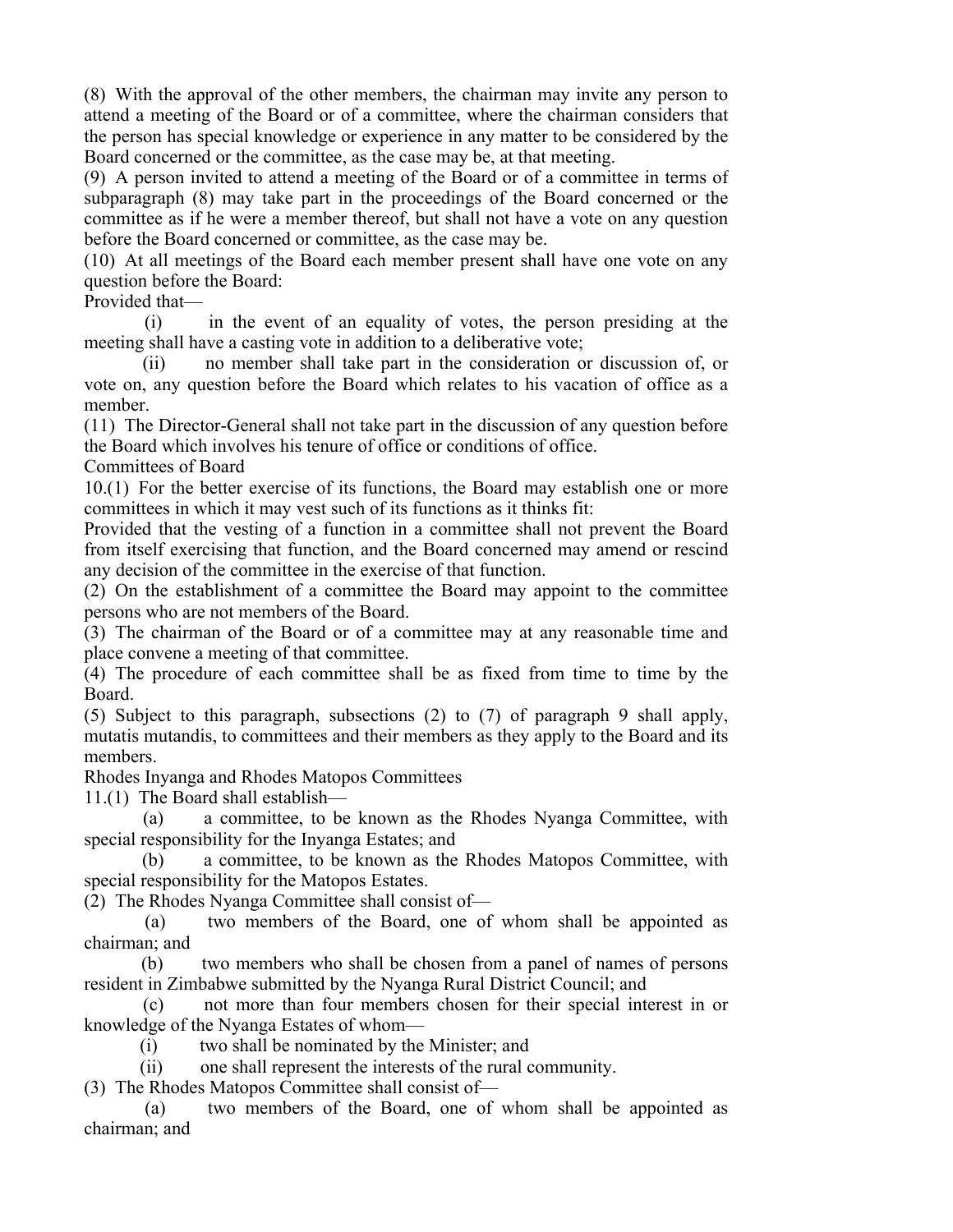(b) one member who shall be chosen from a panel of names of persons resident in Zimbabwe submitted by the City Council of Bulawayo; and

 (c) one member who shall be chosen from a panel of names of persons resident in Zimbabwe submitted by the Bulawayo Publicity Association or any organization which replaces it; and

 (d) not more than four members chosen for their special interest in or knowledge of the Matopos Estates of whom—

(i) two shall be nominated by the Minister; and

(ii) one shall represent the interests of the rural community.

(4) No person shall be a member of a Committee unless he is qualified to hold office as a member of the Board.

(5) Subsection (5) of section ten shall apply, mutatis mutandis, in relation to any member of a Committee.

Functions of Rhodes Inyanga and Rhodes Matopos Committees

12. The functions of a Committee established in terms of paragraph 11 shall be—

 (a) to examine and report from time to time upon the policy which should be adopted in respect of that portion of the Rhodes Estates for which it has special responsibility;

 (b) to examine and report upon any proposal which has been referred to it in terms of the Rhodes Estates Act [Chapter 20:17], or any other enactment;

 (c) to do such other things as it may be required to do by the Board or by or in terms of any enactment.

Reports of Committees established under paragraphs 11

13.(1) Where a committee established in terms of paragraph 11 has prepared a report in respect of any matter mentioned in paragraph 12, the committee shall forward the report to the Board.

(2) The Board shall, after consideration of a report referred to in subsection (1), forward it to the Minister and may attach such statement thereto indicating whether or not it accepts the report, and making such recommendations in regard thereto, as it deems fit:

Provided that the chairman of the Board may, if he thinks fit, circulate any report referred to in subsection (1), together with any proposed statement or recommendation, to each member of the Board and, unless any member objects thereto, may thereafter forward the report, with any statement or recommendation, in terms of this subsection on behalf of the Board.

Members of Board and committees to disclose certain connections and interests 14.(1) In this paragraph—

"relative", in relation to a member of the Board or of a committee, means the member's spouse, child, parent, brother or sister.

(2) If a member of the Board or of a committee, or a relative of such a member, owns any property or has a right in property or a direct or indirect pecuniary interest in a company or association of persons which results in the member's private interests coming or appearing to come into conflict with his functions as a member, the member shall forthwith disclose the fact to the Board or the committee, as the case may be.

(3) A member referred to in subparagraph (2) shall take no part in the consideration or discussion of, or vote on, any question before the Board or the committee, as the case may be, which relates to any interest, property or right referred to in that subsection.

(4) Any person who contravenes subparagraph (2) or (3) shall be guilty of an offence and liable to a fine not exceeding two thousand dollars or to imprisonment for a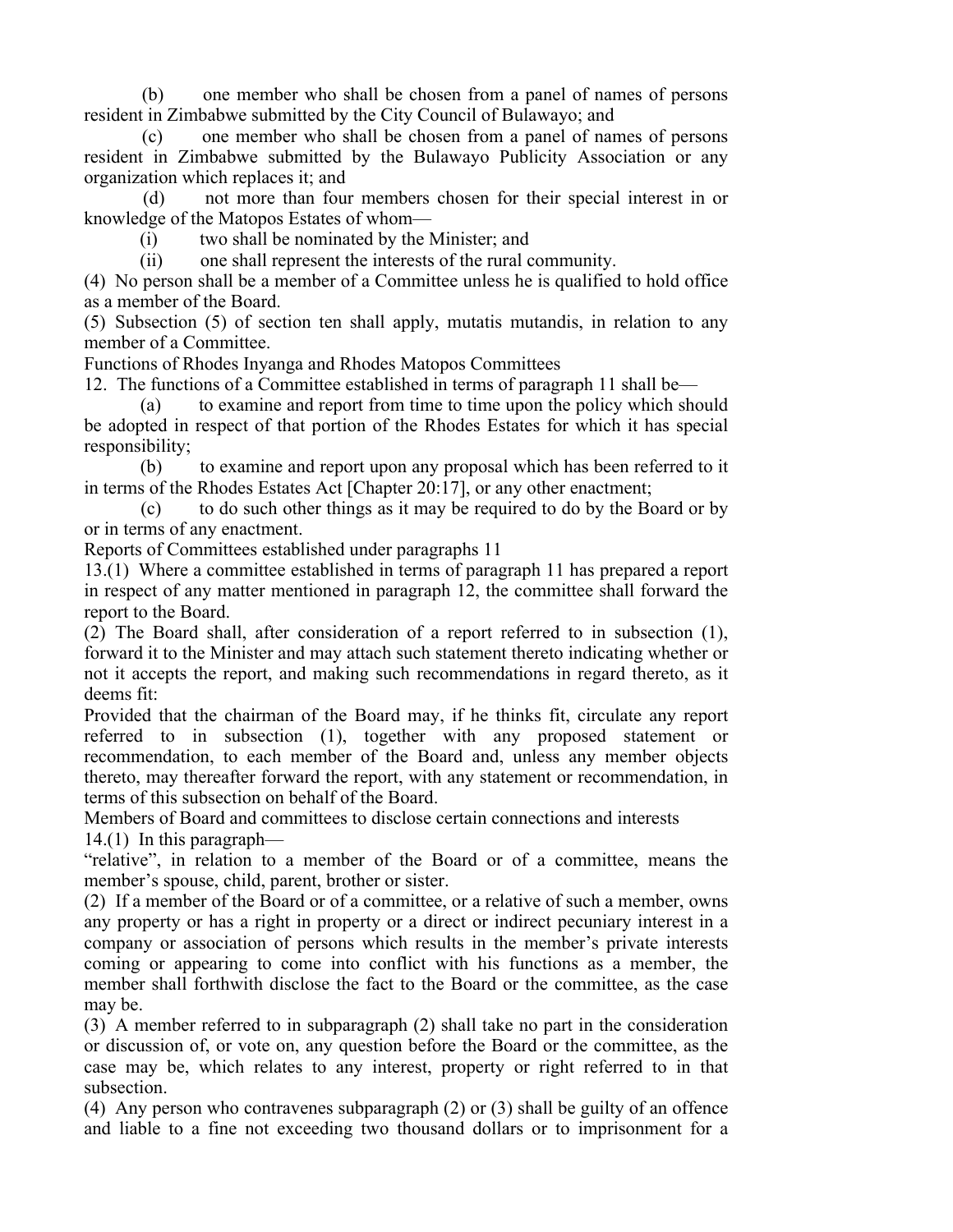period not exceeding three months or to both such fine and such imprisonment. Members to disclose business interests and assets

15.(1) Before any member, including the chairman, performs any function as a member, he shall disclose in writing to the Minister the full extent of—

 (a) every occupation, service or employment which he or his spouse engages in for remuneration; and

 (b) all assets held by him or his spouse, in excess of such value as the Minister, in consultation with the Minister responsible for finance, may specify.

(2) As soon as possible after he or his spouse  $-$ 

 (a) commences any occupation, service or employment for remuneration; or

 (b) acquires any asset in excess of such value as the Minister may have specified in terms of subparagraph (b) of subparagraph (1);

a member shall disclose that fact in writing to the Minister.

Minutes of proceedings of Board and of committees

16.(1) The Board shall cause minutes of all proceedings of and decisions taken at any meeting of the Board or of a committee to be entered in books kept for the purpose.

(2) Any minutes referred to in subparagraph (1) which purport to be signed, with the authority of the Board or the committee concerned, as the case may be, by the chairman of the meeting to which the minutes relate or by the chairman of the next following meeting, shall be accepted for all purposes as prima facie proof of the proceedings of and decisions taken at that meeting.

Remuneration and allowances of members of Board and of committees

17. Members of the Board and of committees shall be paid from the funds of the Authority—

 (a) such remuneration, if any, as the Minister may fix for members of the Board or members of committees, as the case may be, generally; and

 (b) such allowances, if any, as the Minister may fix to meet any reasonable expenses incurred by the member in connection with the business of the Board or the committee, as the case may be.

Reports of Board

18.(1) The Board shall, as soon as possible after the 31st December in each year, submit to the Minister an annual report on its activities during that year.

(2) The Minister shall lay before Parliament on one of the fourteen days on which Parliament next sits after the report is received by him in terms of subparagraph (1).

[This Savings clause provides for the interim transfer of the respective assets and obligations from Government to the new Authority. - Editor.]

24 Transfer of certain assets, obligations, etc., of Government to Authority

(1) In this section and section twenty- five —

"Department" means the Department of National Parks and Wild Life Management. (2) The assets and rights of the Government which—

 (a) before the fixed date, were used or otherwise connected with the functions of the Department; and

 (b) are specified by the Minister, with the approval of the Minister responsible for finance;

together with any liabilities and obligations attaching to them, shall be transferred to the Authority with effect from such date as the Minister may specify, which date may be before or after the fixed date:

Provided that-

 (i) the Minister may specify different dates for the transfer of different assets and rights;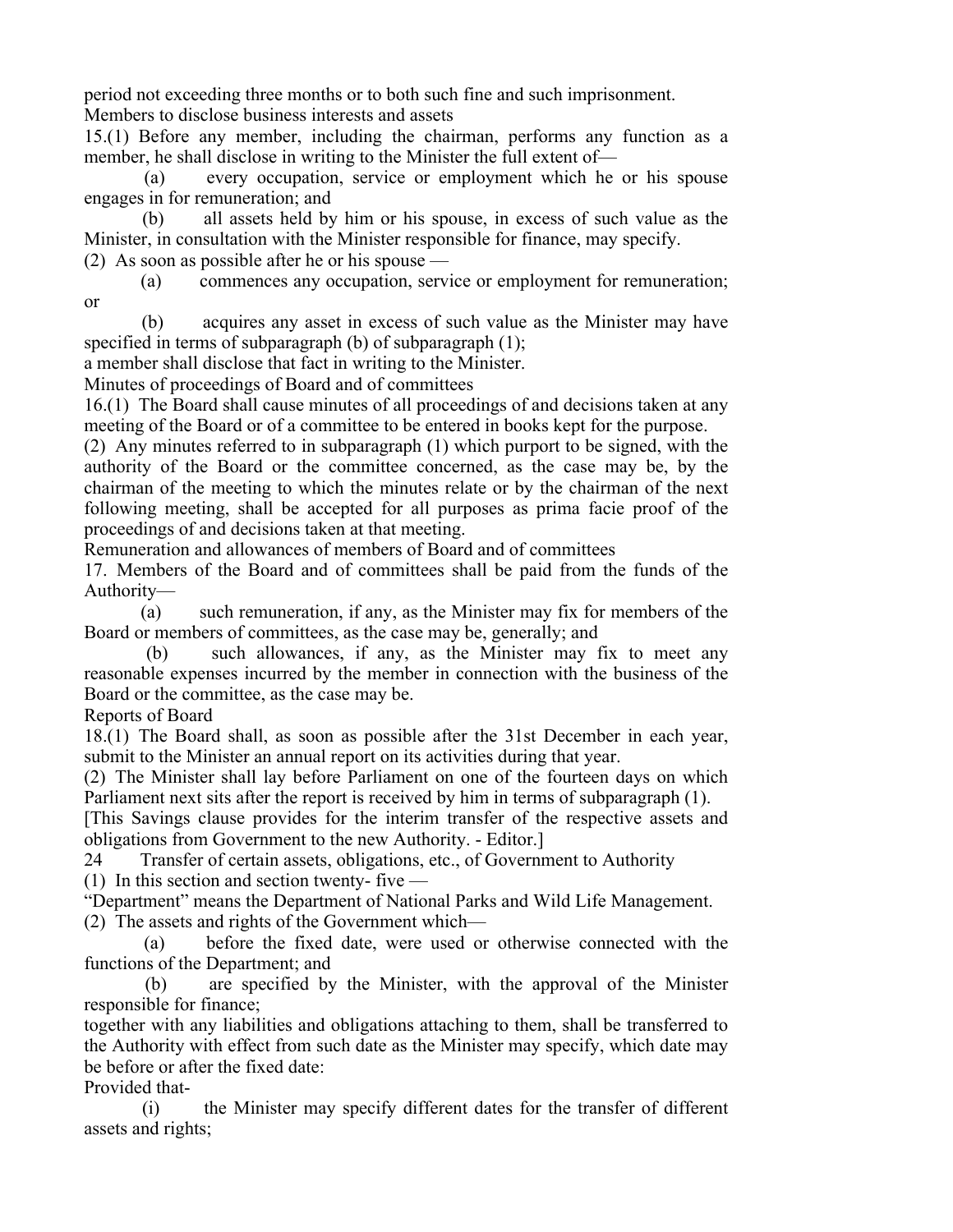(ii) this subsection shall not be construed as preventing the Government from leasing any of the State's assets to the Authority or otherwise permitting the State to use any such assets, on such terms and conditions as may be agreed between the parties concerned.

(3) On the relevant transfer date, every asset and right of the Government which the Minister has directed shall be transferred to the Authority, together with any liability or obligation attaching to it, shall vest in the Authority.

(4) All bonds, hypothecations, deeds, contracts, instruments, documents and working arrangements which subsisted immediately before the relevant transfer date in relation to any asset, right, liability or obligation transferred to the Authority under this section and to which the Government was a party shall, on and after that date, be as fully effective and enforceable against or in favour of the Authority as if, instead of the Government, the Authority had been named therein.

(5) It shall not be necessary for the Registrar of Deeds to make any endorsement on title deeds or other documents or in his registers in respect of any immovable property, right or obligation which passes to the Authority under this section, but the Registrar of Deeds, when so requested in writing by the Authority, in relation to any particular such property, right or obligation, shall cause the name of the Authority to be substituted, free of charge, for that of the Government on the appropriate title deed or other document or in the appropriate register.

(6) Any cause of action or proceeding which existed or was pending by or against the Government immediately before the relevant transfer date in respect of any asset, right, liability or obligation passes to the Authority under this section, may be enforced or continued, as the case may be, by or against the Authority in the same way that it might have been enforced or continued, as the case may be, by or against the Government had this Act not been passed.

(7) Subsection (5) shall not apply to any cause of action or proceedings existing or pending immediately before the relevant transfer date between the Government and a person employed by the Government.

25 Engagement by Authority of certain employees of the State

(1) Subject to the Public Service Act [Chapter 16:04 ] and to the consent of the employees concerned, the Authority shall engage such of the persons who were employed in the Department on the date of commencement of this Act as the Public Service Commission, the Minister and the Authority's Board may mutually agree.

(2) Persons engaged in terms of subsection (1)-

 (a) shall be engaged on such terms and conditions as the Authority's Board may fix with the agreement of the persons concerned and after consultation with the Public Service Commission.

 Provided that such terms and conditions shall not be less than that which the employees would be getting at the date of transfer;

 (b) without derogation from paragraph (a), may be permitted to continue contributing towards a pension in terms of the Public Service ( Pensions ) Regulations, 1992 (Statutory Instrument 124 of 1992 ), or any other enactment, subject to such terms and conditions as the Public Service Commission may fix with the approval of the Minister, the Minister responsible for finance and the Authority's Board.

(3) Terms and conditions fixed in terms of paragraph (b) of subsection (2) may provide for  $\frac{3}{4}$ 

 (a) payments by the Authority's Board to the Consolidated Revenue Fund to compensate the State, wholly or partially, for pensions and other benefits paid or payable to in respect of persons engaged in terms of subsection (1); and